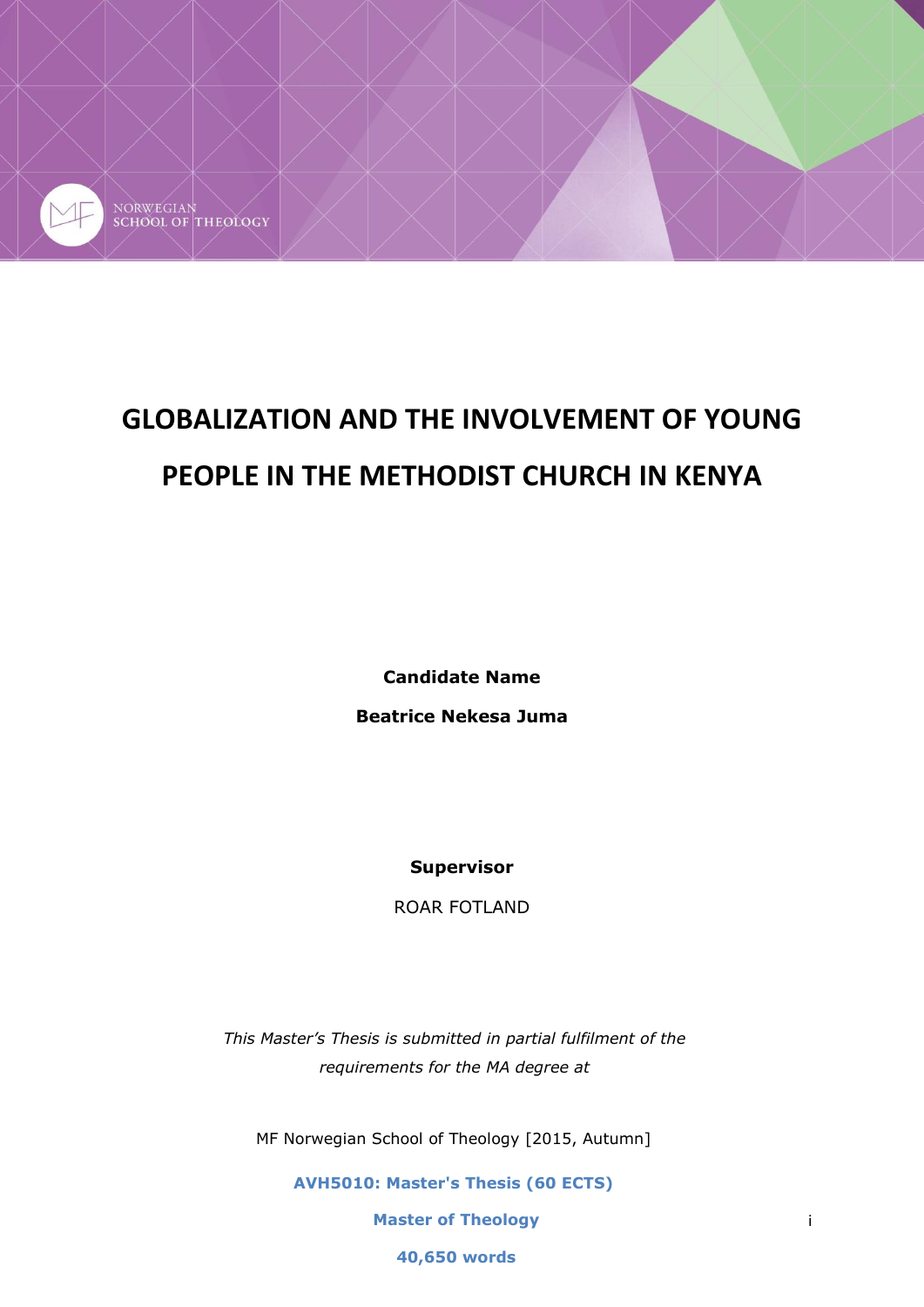# **TABLE OF CONTENT**

**Acknowledgements** 

**Abbreviations and acronyms**

# **ABSRACT**

# **1.0 INTRODUCTION**

| <b>2.0 BACKGROUND</b> |     |
|-----------------------|-----|
|                       |     |
|                       |     |
|                       |     |
|                       |     |
|                       |     |
|                       |     |
|                       |     |
|                       |     |
| <b>3.0 THEORY</b>     |     |
|                       |     |
|                       |     |
|                       |     |
| 3.2.2 TerrorCulture.  | .18 |
|                       |     |
|                       |     |
|                       |     |
|                       |     |
|                       |     |
|                       |     |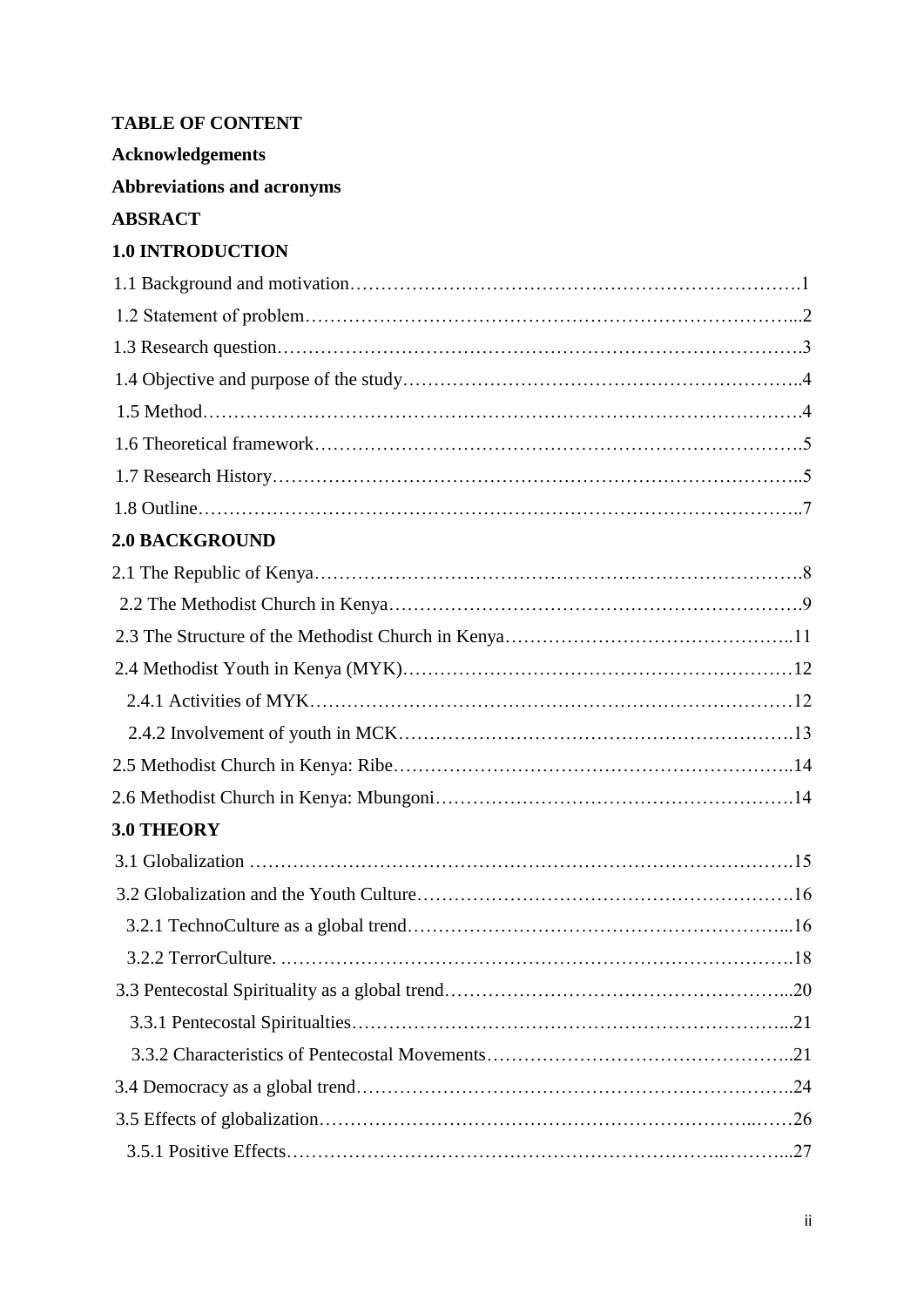| <b>4.0 METHODS</b>             |  |
|--------------------------------|--|
|                                |  |
|                                |  |
|                                |  |
|                                |  |
|                                |  |
|                                |  |
|                                |  |
|                                |  |
|                                |  |
|                                |  |
| 5.0 FINDINGS                   |  |
|                                |  |
|                                |  |
|                                |  |
|                                |  |
|                                |  |
|                                |  |
|                                |  |
|                                |  |
|                                |  |
|                                |  |
|                                |  |
|                                |  |
|                                |  |
|                                |  |
|                                |  |
| <b>6.0 ANALYSIS/DISCUSSION</b> |  |
|                                |  |
|                                |  |
|                                |  |
|                                |  |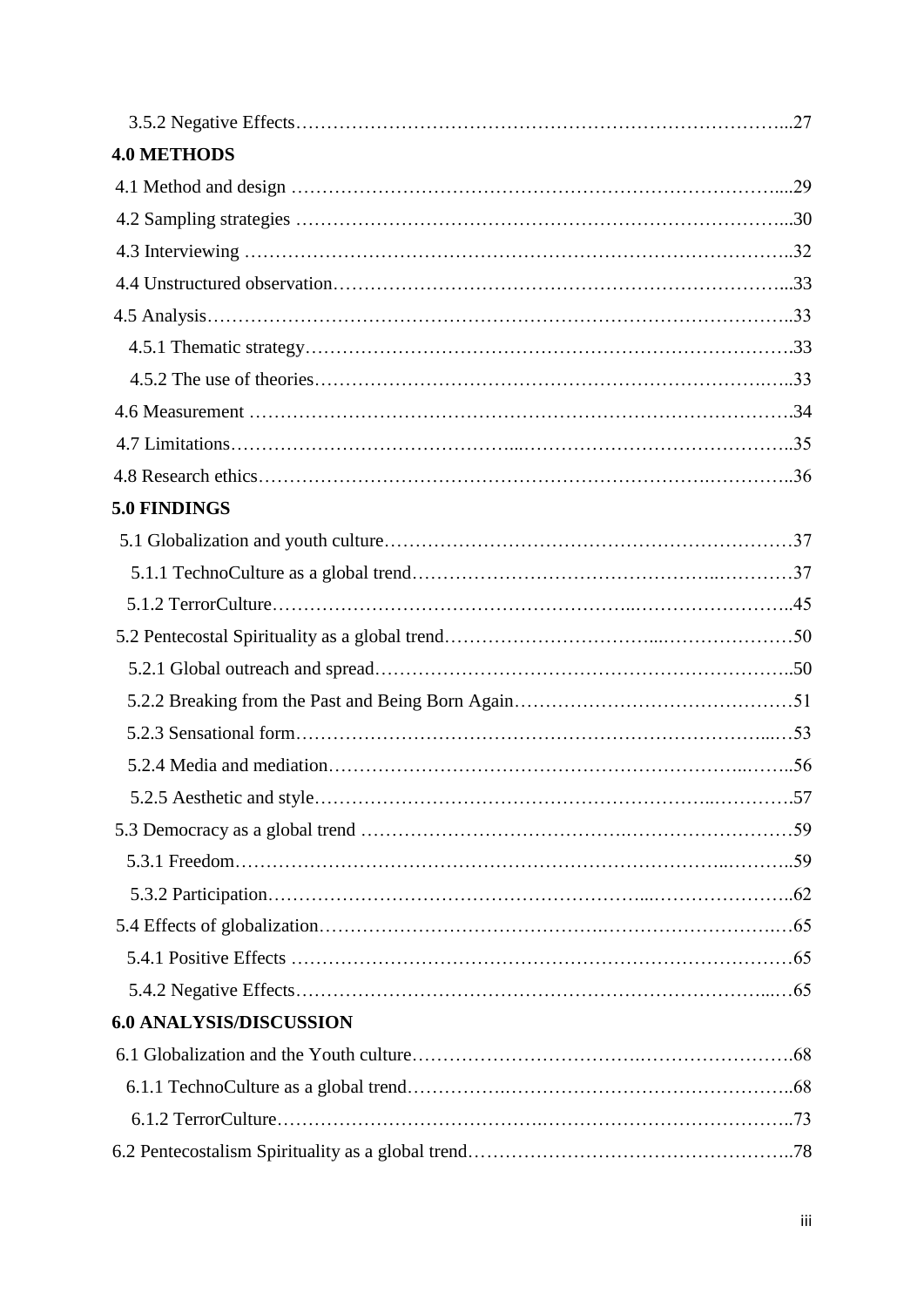| <b>7.0 CONCLUSIONS</b> |  |  |
|------------------------|--|--|
|                        |  |  |
|                        |  |  |
|                        |  |  |
|                        |  |  |
|                        |  |  |
|                        |  |  |
| <b>APPENDIX</b>        |  |  |
|                        |  |  |
|                        |  |  |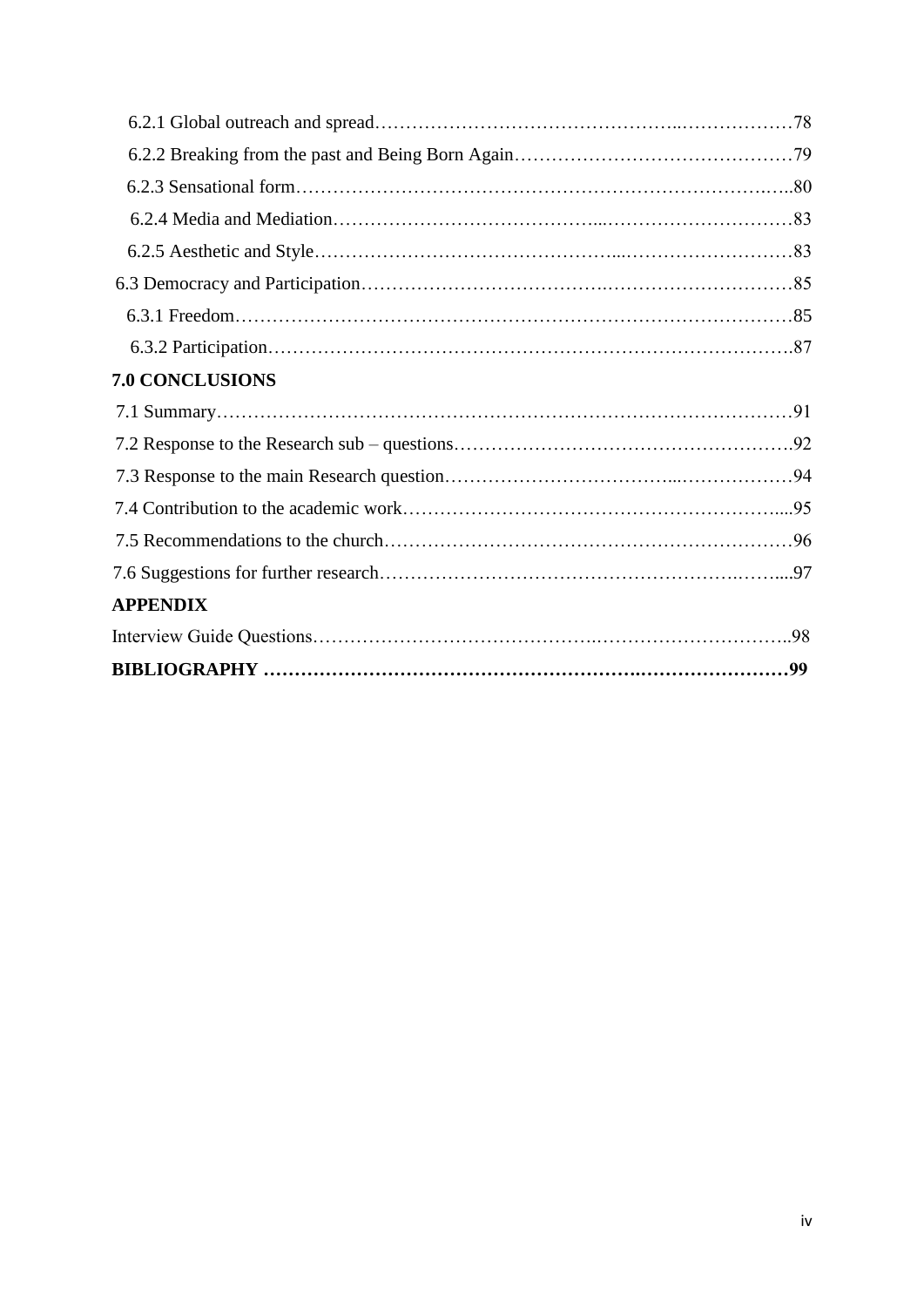# **ACKNOWLEDGEMENTS**

I must acknowledge that this research was made possible through and by the support of several people who I am greatly indebted to because of their contribution. From the bottom of my heart, I say thank you to everyone who supported me.

Particularly, my gratitude goes to my supervisor Roar Fotland, for his intellectual guidance, encouragement and support that gave me energy while I was doing this research. I also thank other M.F professors and my academic colleagues who through the thesis seminars offered constructive criticisms and guidance in the initial work of my research. The M.F library staff provided guidance and a conducive environment while writing the thesis.

During the field work, I would not have made it without the sacrifice and guidance of Rev. Douglas Mwatsuma, who was the superintendent minister of Ribe circuit where I carried out the research. I must also mention that the respondent's cooperation is worth noting. Both the youth and church leaders of Ribe and Mbungoni churches enriched this study through their contribution.

My deep appreciation also goes to the Norwegian Government for their grant through Lånekassen which took care of all my financial needs during my Masters studies in Norway for the two academic years. I cannot forget to sincerely thank Rev. Bishop Joseph Ntombura, the presiding Bishop of the Methodist Church in Kenya who recommended and allowed me to come to Norway for further studies.

Finally, I cannot hesitate to sincerely thank my loving husband, Carl Magnus Johansson for his special care and tireless encouragement. I am for ever grateful to my late dad John Juma for laying the right foundation and attitude of education in my childhood. Special thanks to my dear mum Getrude Juma for her continuous prayers, my sisters and brothers for their prayers and encouragement.

To God be the glory and honour for his Mighty love and favour in my life.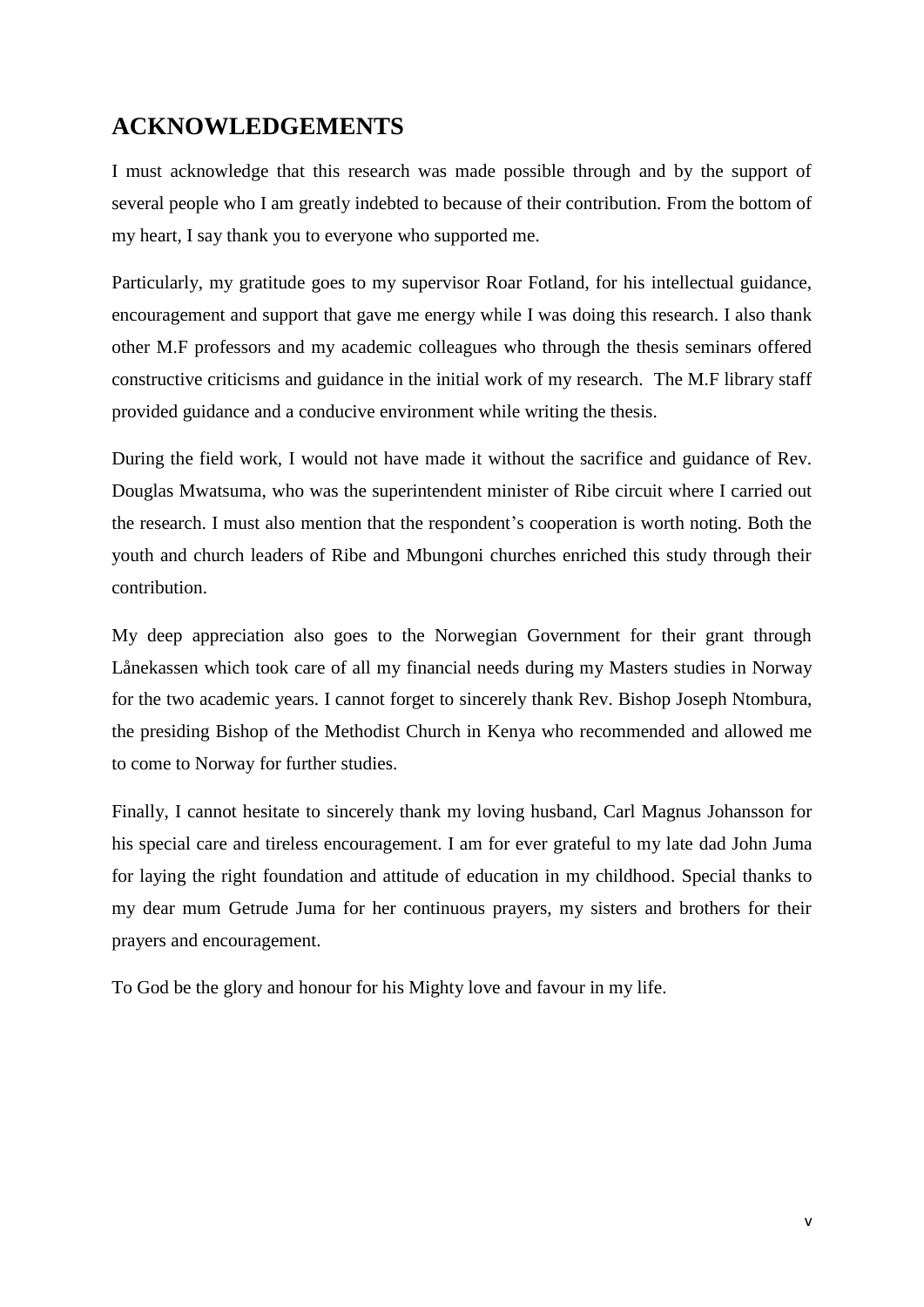# **ABBREVIATIONS AND ACRONYMS**

| M.C.K       | Methodist Church in Kenya                  |
|-------------|--------------------------------------------|
| S.O         | Methodist Standing Orders and Agenda       |
| M.Y.K       | Methodist Youth in Kenya                   |
| <b>KNBS</b> | Kenya National Bureau of statistics        |
| <b>HIV</b>  | Human Immuno-Deficiency Virus              |
| <b>AIDS</b> | <b>Acquired Immune-Deficiency Syndrome</b> |
| U.M.F.C     | <b>United Free Methodist Churches</b>      |
| N.G.O       | Non-Governmental organization              |
| M.M.F       | Methodist Men Fellowship                   |
| W.F         | Women Fellowship                           |
| P.A         | <b>Public Address System</b>               |
| M.R.C       | Mombasa Republican Council                 |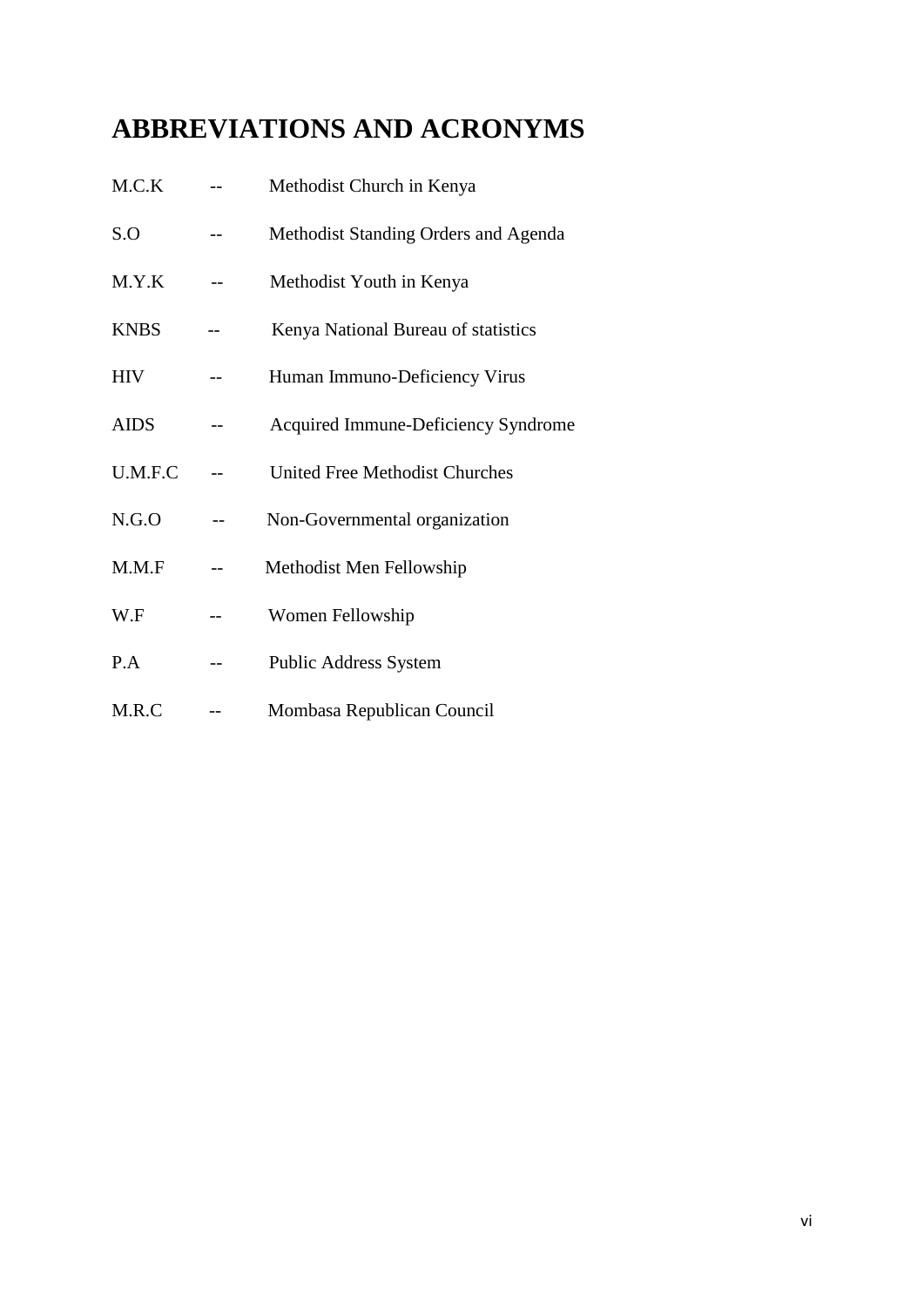# **ABSTRACT**

The Methodist Church in Kenya has suffered the decrease of youth membership the past few years which raised a concern in the churches across the country. However, some churches seemed to manage this situation and attracted more youth. This research seeks to find out the connection between globalization and the Involvement of young people in the Methodist Church Kenyan. I did a comparative study of two Methodist churches: Ribe which has few youth members and Mbungoni which has more youths. I used three aspects of globalization theory to test my findings against. They included: globalization and the youth culture, Pentecostal Spirituality as a global trend, and democracy as a global trend.

I did a qualitative study and employed a comparative design. I collected data using semistructured interviews for both individuals and focus groups and also used unstructured observation strategy. I selected 27 participants using purposive sampling who included: youth members, youth leaders, church council (leaders), a minister and a youth patron (counsellors). The collected data was coded and analysed following the three themes in the theory.

The study revealed that technoCulture was practiced in both churches seen through the use of mobile phones and internet. The internet and education had introduced many changes hence differences between youth and old people's culture and the churches that embraced an open attitude towards change and youth culture attracted and increased youth involvement. It was also discovered that the youth in Kenya practiced terrorCulture and the causes for this were: poverty, unemployment, bad politics and poor parenting. Music culture was a new discovery in this research where modern musical instruments were a big source of attraction to youth in churches and they increased the involvement of youth.

Pentecostal Spirituality had permeated worship in both churches evidenced by the use of public address system and musical instruments, a change in the traditional Methodist order of service to allow singing, dancing and clapping and spontaneous prayers, singing of English songs, and young people confessing that they are born-again. This worship attracted more youth in churches and was more involving for the youth than the traditional service. However, some old people were concerned about loss of identity of the Methodist Church.

Lastly, the research found out that youth participation increased with the freedom accorded to them especially by church leaders to effect any proposed changes. Also churches that practiced social and diaconal ministries attracted more youth than those that did not.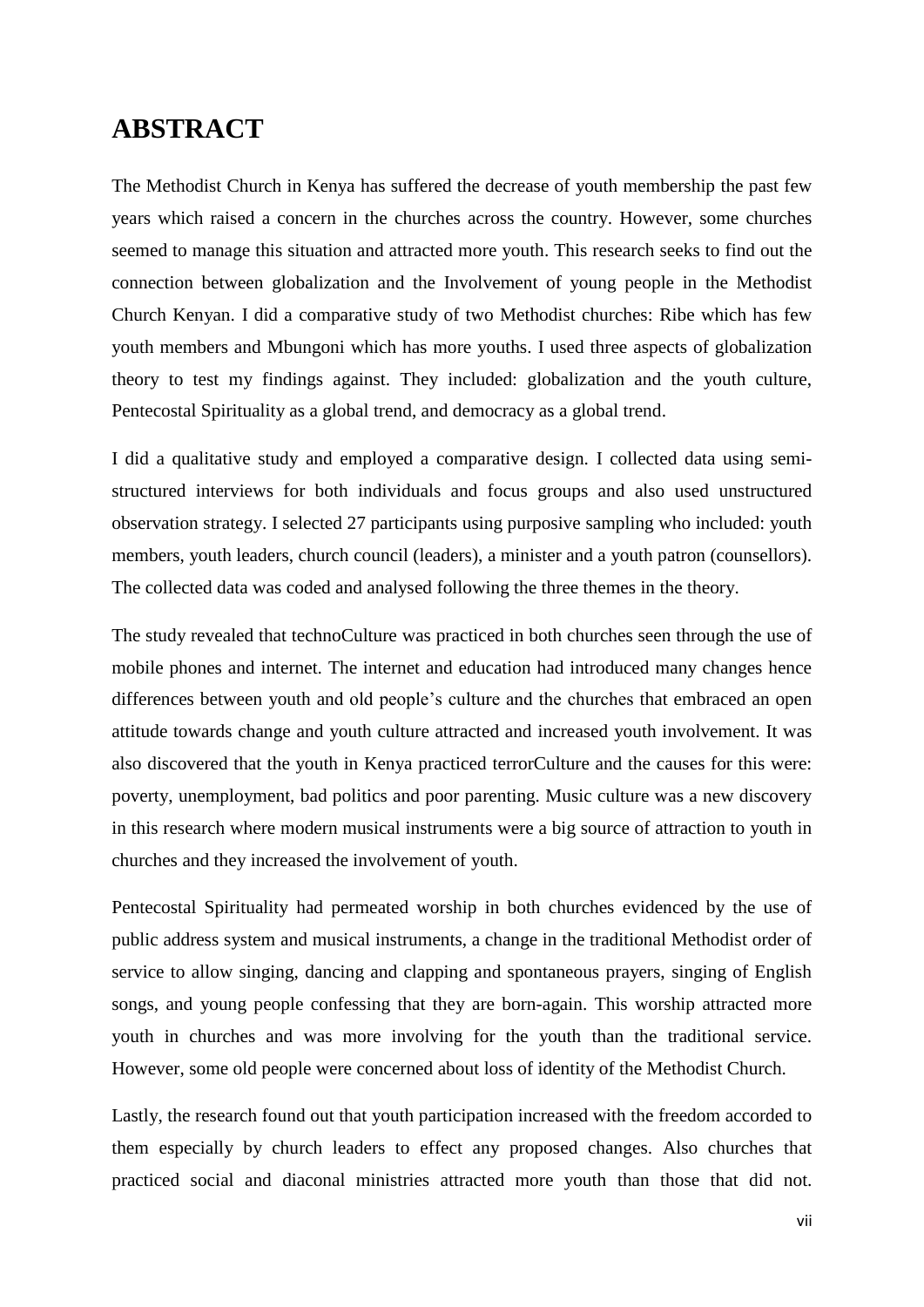# **1: INTRODUCTION**

# **1.1 Background and Motivation**

I have been a minister in the Methodist Church in Kenya (MCK) for eight years and have served closely with young people as a priest and Circuit (several Methodist churches) youth patron (counsellor). Looking at the changes and challenges young people are experiencing in the world today, the role of the church in helping the youth becomes vital now than ever. Andrew Root and Kenda Creasy Dean observe that, "Whenever young people struggle, or lack nourishment, or are no longer flourishing, we – the church – are called to practice resurrection" (Root and Dean, 2011:14). This means that the church has the responsibility to understand the life and challenges the youth are facing and find out ways to correctly minister to them in their context.

Root and Dean point out that according to anthropologists, one can look at the life of the children to understand how a community is faring on. In the American churches that the two authors were reporting about, there was a big exodus of the youth; hence Root and Creasy cautioned churches to be more alert and concerned (Root and Dean, 2011:16). In the same way, the Methodist Church in Kenya has all reasons to be concerned about the youth who are running away from these churches.

Globalization is one of the current waves that has brought about economic, political, social and cultural changes affecting mostly young people. Like many other organizations and institutions, the church has been hit by these forces of globalization. A Kenyan Anglican priest Dickson Kagema in his article, *The use of Gospel Hip-hop Music as an Avenue of Evangelizing the Youth in by Kenya,* mentioned that 'Hip-hop culture' which today has a lot of influence on Kenyan youth has come to Africa as well as in Kenya through globalization. He notes that it "is a cultural movement which developed in New York (United States of America) in the 1970's primary among the African and Latin-Americans and is rapidly spreading to other parts of the world including Kenya" (Kagema, 2013:161).

He also points out that although the elders in the churches resist this culture, it still finds expression among the young people in and outside the church. In Kenya, the terms such as Holy hip-hop, Christian hip-hop, and Gospel hip-hop are common among youth as this music has permeated the worship programmes. Kagema adds that although many people regard this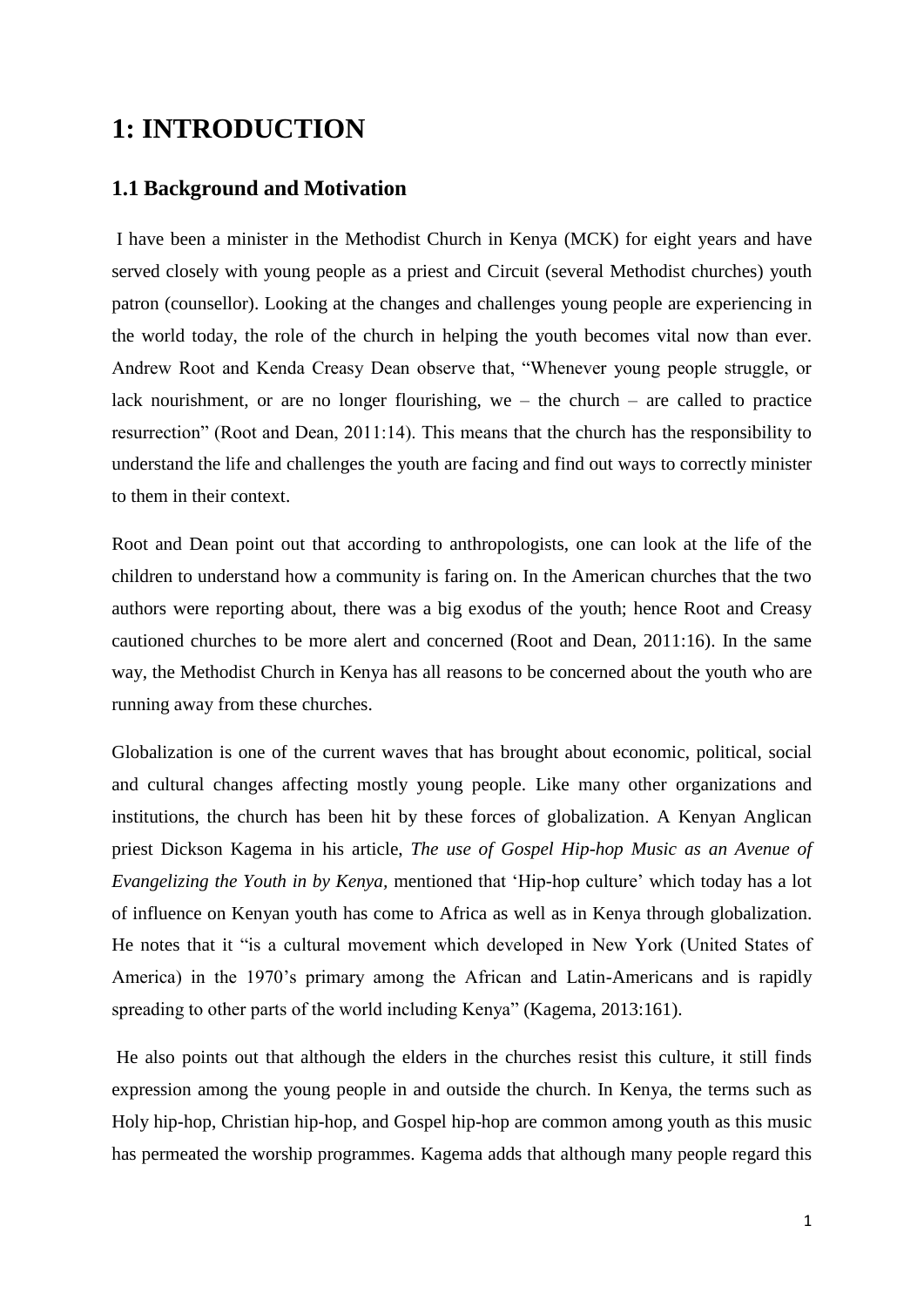type of music as worldly because of its roots in the "blues dances", we cannot deny the fact that it has influenced our youth so much and there is need for the church to understand it instead of just demonizing it (Kagema, 2013:161).

My motivation to carry out this study developed while I was serving in MCK. During this time, I learnt a lot about the struggles the youth were facing in life, however, the question of the decrease of youth membership from our churches which came up in youth and church meetings every year bothered me a lot. I also wondered how some Methodist churches contained this situation and the more I interacted with the youth and reflected on the problem, I was determined to research about it hence the question, What is the connection between globalization and the involvement of young people in the Methodist Church in Kenya. In this research, I will do a comparative study of MCK Ribe which has less youths and MCK Mbungoni which has more youths to understand this situation.

#### **1.2 Statement of the problem**

During my years of service in MCK, there were several reports where the older people in Methodist churches had conflicts with the young people. I remember a case where church leaders reported in one annual conference meeting about their youth who were praying loudly, moving around and hitting walls in the church. Although it was funny as many people laughed about it, but it indicated a change from the normal order of things and the elders needed wisdom to deal with this case.

Later on, many more MCK churches experienced similar and other problems with the youth some churches reporting that the youth were running away from the church. Soon the MCK introduced the idea of youth service which was a separate service for only young people as a way of retaining the youth in church. However, this was only practical in some urban churches but most of the rural churches had no solution yet since their congregations were small and they were not willing to divide them, or they did not have facilities to divide them. With time, it was discovered that the youth services did not completely solve the problem. Young people were still evacuating Methodist congregations and joining other denominations or staying at home on Sundays.

My study compares two Methodist churches as indicated earlier, where one has more youth both the originally youth members and new members, while the other is less both the originally and new youth members. I will only address three aspects of globalization which I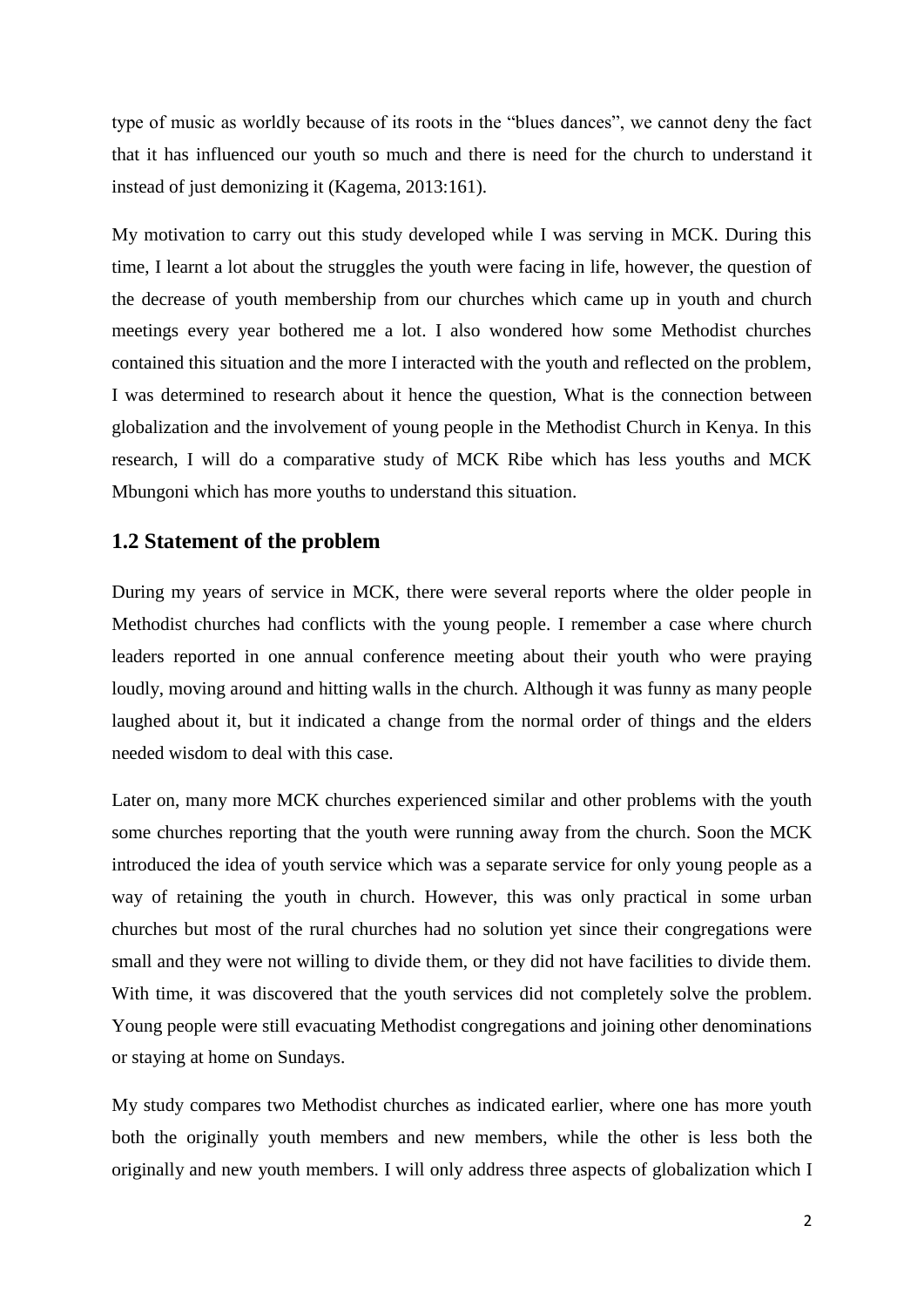think are closely related with the involvement of youth in the church. These two congregations represent many MCK congregations; I therefore think that the results of the two churches will be a representation of other Methodist congregations all over the country. The results may also represent other non MCK denominations since the youth are similar in many ways.

### **1.3 Research Question**

This study focusses on MCK youth, and the main problem of the study will be dealt with by addressing the question below.

What is the connection between globalization and the involvement of young people in the Methodist Church Kenya?

In this research, I will also refer to young people as youth and the term participation will also mean involvement. I will do a comparative study of MCK Mbungoni which has been attracting youths and MCK Ribe which has been losing youth. My argument in the difference of the above churches is a statistical fact because Mbungoni church has 102 youth members while Ribe church has 29 youths. These two churches are found in the Coastal region of Kenya where the missionaries first settled and started the Methodist church.

I have picked on the two churches because they are located in a semi- urban setting and share many factors but have a big difference in youth membership. I will seek to know how youth are involved in both churches and the connection of globalization to their involvement in the churches. Ribe church is the first Methodist Church in Kenya established by missionaries in 1862, while Mbungoni church was started in 1922 many years later after Ribe. I think the study of these two cases can be an eye opener for other Methodist churches in Kenya which are facing similar challenges.

The above grand research question will be answered by addressing the following subresearch questions.

- 1. How does MCK Ribe involve young people in the church?
- 2. What is MCK Ribe doing to encourage more participation of the youth?
- 3. How does MCK Mbungoni involve young people in the church?
- 4. What is MCK Mbungoni doing to encourage more participation of the youth?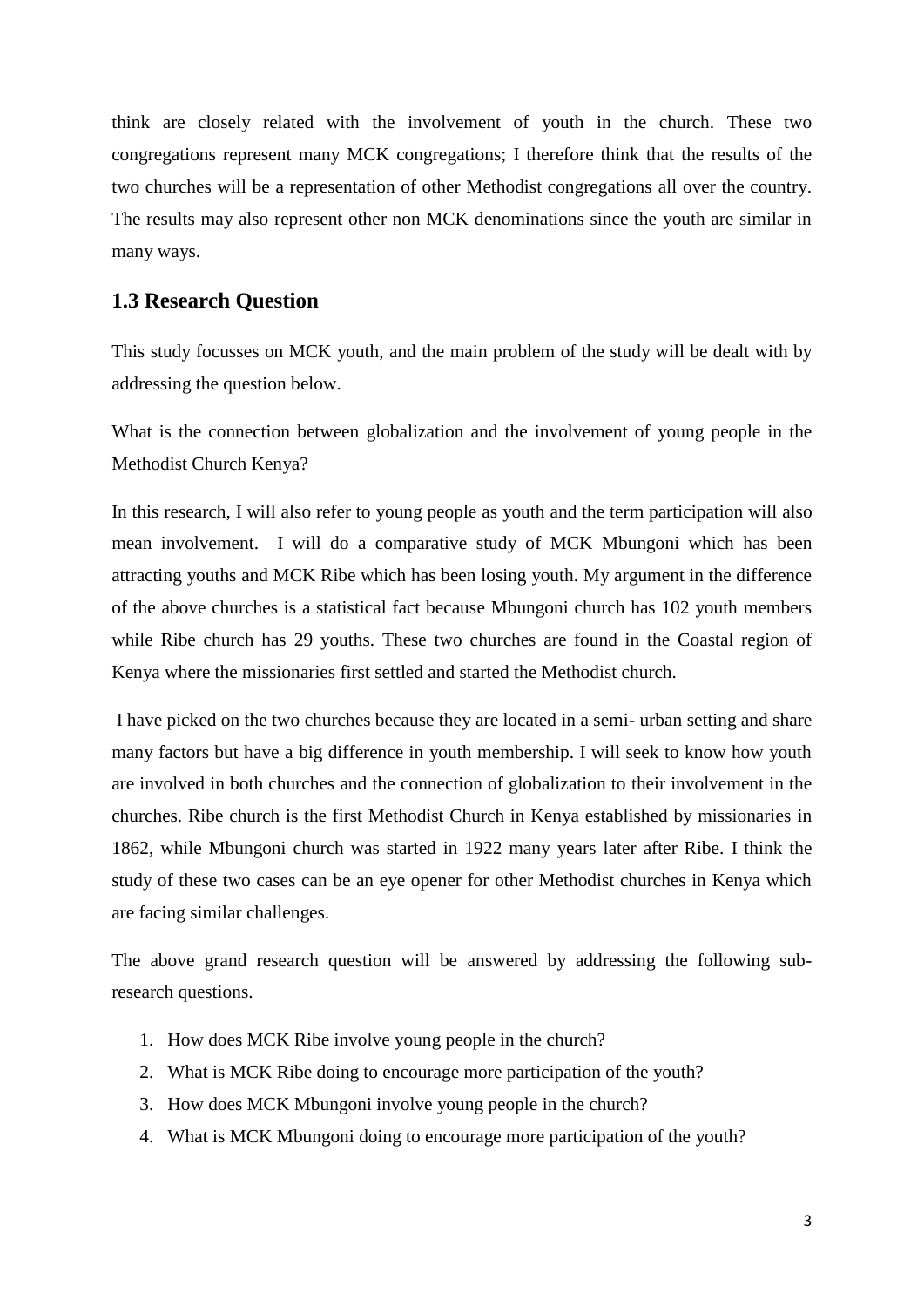5. What changes has globalization caused in the involvement of youth in both Ribe and Mbungoni churches?

# **1.4 Objectives of the study**

The objectives of this study are as follows:

- 1. To find out the current involvement of youth in MCK churches.
- 2. To investigate why the youth are leaving the MCK churches.
- 3. To find out the changes globalization brings in the involvement of youth in MCK churches.
- 4. To identify and propose possible recommendations on how to increase youth participation in the Methodist Church in Kenya.

# **1.5 Method**

Considering my research question, I decided to use a qualitative approach which Alan Bryman says it is, "a strategy that usually emphasizes words rather than quantification in the collection and analysis of data" (Bryman, 2012:36). A research design according to Bryman is a structure or frame that guides the researcher in collecting and analysing data. Looking at the nature of my research question, I picked on the comparative design which "entails studying two contrasting cases using more or less identical methods" (Bryman, 2012:72).

In data collection, I used two strategies; interviews and observation. In interview method, semi- structured interviews were employed. I used both individual interviews and focus groups. Secondly, I used unstructured observation method which Bryman points out that it does not necessarily use a strict schedule for behaviour recording but aims to, "record in as much detail as possible the behaviour of participants with the aim of developing a narrative account of that behaviour"(Bryman, 2012:273).

Other materials I used include text books, magazines, journals, articles, the Methodist Standing Order and Agenda (S.O), Methodist annual conference youth committee minute books, and Mbungoni and Ribe youth committee minute books. These materials helped me to lay a foundation for my thesis by understanding the researches and the knowledge available in this field and the aspects of globalization that I was researching on. Some materials also helped me to evaluate the current situation of the youth in the Methodist Church.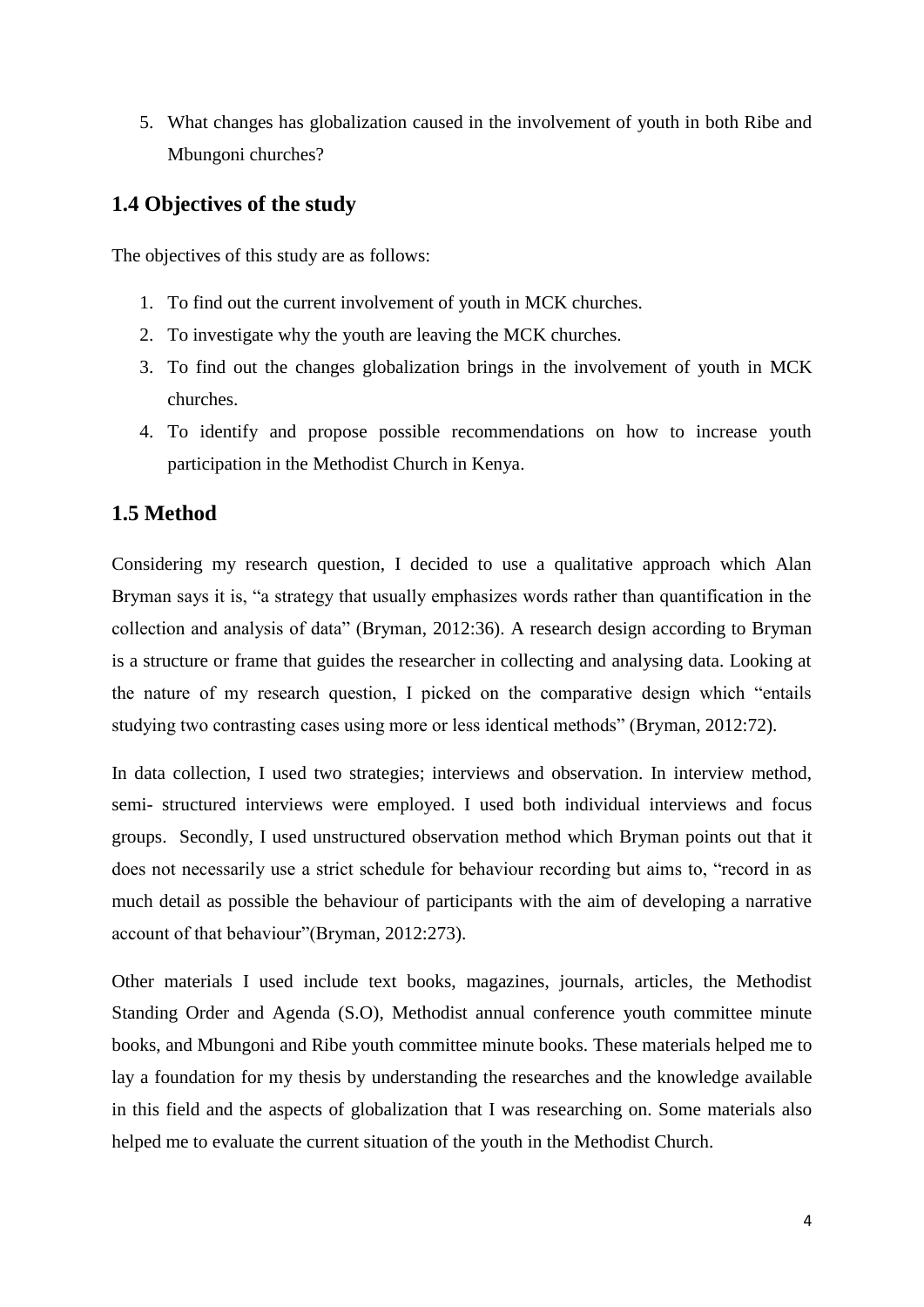My respondents were selected through purposive sampling. As Bryman describes it, "the goal of purposive sampling is to sample cases/participants in a strategic way so that those sampled are relevant to the research questions that are being posed" (Bryman, 2012:418). This means the people had to be relevant to the study and in my case this group included: youth members, youth leaders, church ministers, youth patrons and the church council.

I settled on having similar questions to both congregations and a few additional probing questions for the pastor, church council, and the youth that would allow me to get more information in areas that may not be common. My questions were guided and focused on the three aspects of globalization that I was testing in this research which are: globalization and the youth culture, Pentecostalism and Charismatic Spirituality as a global trend, and democracy as a global trend.

# **1.6 Theoretical framework**

Considering the trends in the decline of youth membership in most Methodist churches in Kenya, many causes can be assigned to this worrying trends. In this research, I sought to find out the connection between globalization and the involvement of young people in Kenyan churches. Since globalization is a wide topic, I focussed on only three aspects of globalization which I also discussed my findings against. These aspects included: globalization and the youth culture, Pentecostal Spirituality as a global trend, and democracy as a global trend.

Different scholars have written different definitions of the term globalization, some have common points, while others differ. I selected out two scholars whose definitions address the three aspects of globalization that I used to discuss my findings against in this research. I also selected out a few scholars whose theories I used to discuss the three globalization aspects in this research. I used the following authors; Schreiter Robert, Tiplady Richard, Sam George, Fiona Wilson, Robertson Roland, John De Gruchy and Allan Anderson.

### **1.7 Research history**

Although people at different ages are diversely affected by globalization, the youth is the most affected age group. Kenda Dean observes that it can be argued that globalization has affected mostly young people in the "practice of capitalism where the adolescents are the targeted group to make them consumers" (Dean, 2006:89). Since the youth are involved in religion all over the world, the church has been making attempts to reach out to the youth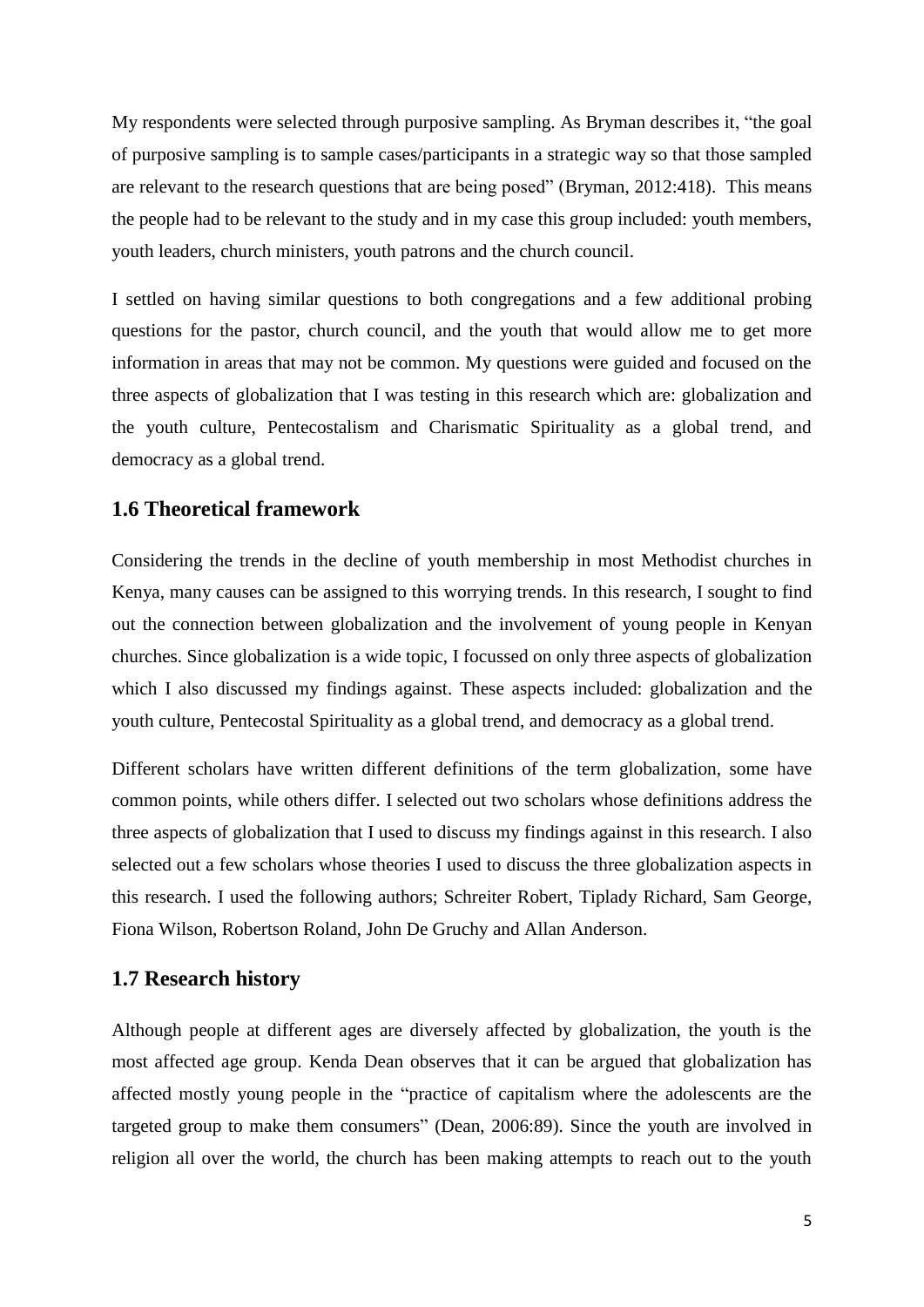amidst the challenges of globalization. Different researches have done on globalization, youth and religion in different parts of the world.

In Europe for instance, a study done by Friedrich Schweitzer on what German adolescent think about globalization, religion and the church in the year 2000 revealed more positive than negative effects of globalization. This research revealed that the youth had felt the impacts of globalization although as the writer puts it, they did not consciously think much about globalization in their daily lives (Schweitzer, 2006:35).

A similar study was done in the Unites States where the researcher Dean was interested to understand the relationship between globalization, youth and the church. From the findings, the group was divided on whether globalization was entirely positive, mixed or negative. Generally, these youth appreciated globalization but they had hidden fears about it. They first admitted that through technology, they were coming closer to others but risked losing local identities. Secondly, they acknowledged the consumer culture which they participated in had negative impacts. Lastly, they appreciated "pluralism culture where the norm is practiced however risking being different" (Dean, 2006:98).

In the conclusion of this whole study, Dean challenges the church saying, today's youth like youth of all past ages, are seeking for a place to belong, a way to live, a creed to believe. They seek to be understood, and their culture. They need a community of friends, adults who can trust them, a proper sense of purpose, and a big God able to deal with their contradicting experiences in the world which they live in (Dean, 2006:128).

A third research concerning globalization, youth and the church was conducted in Ghana. In this study, the researcher Emmanuel Y. Lartey sought to examine how the youth in Ghana perceive and respond to the processes of globalization. General views from the interviews revealed areas of concern. The first was impact of the Pentecostal and charismatic church teachings and practice on the youth in Ghana where these churches are growing very fast attracting more youth.

Secondly was the "ambiguity concerning processes and products of globalization where the Pentecostals offer rituals to cleanse western goods before use". The third issue was that Ghanaian youth were so preoccupied with education such that many parents sought to send their children abroad for better education opportunities. Lastly, those who spoke in favour of African cultural practices to be maintained for identity were at logger heads with those who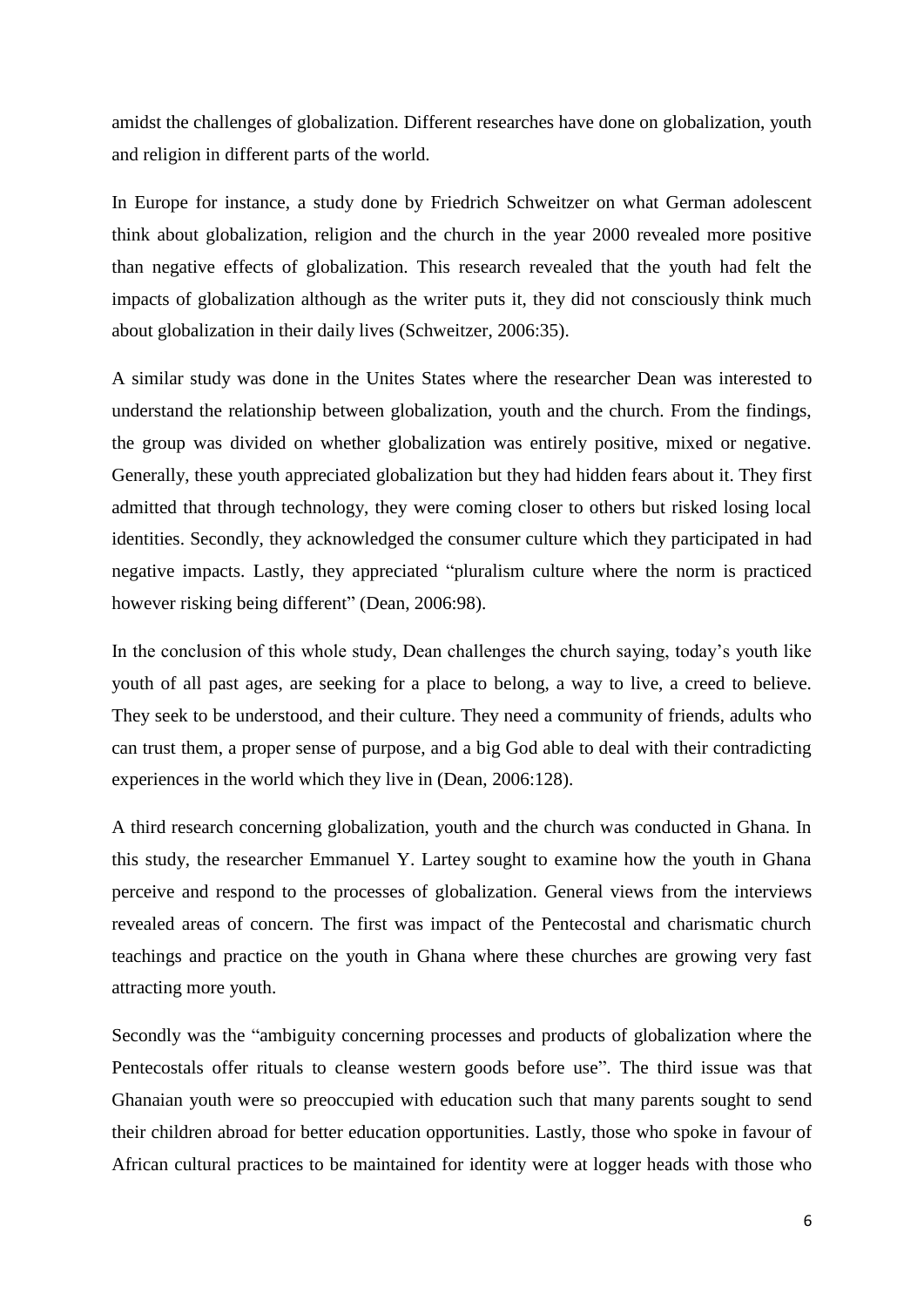sought an identity that was global in connection to what was termed Christian (Lartey, 2006:63- 66).

In Kenya, I have found little researches that addressed globalization and the youth in church. As shown earlier, Kagema wrote an article about the use of Hip-hop music by Kenyan youth in churches where he mentioned 'Hip-hop culture' which many young people were participating in had come to Africa as well as in Kenya through globalization. From the above researches, the three writers addressed globalization and the youth in a more general approach. From my experience as a priest, I think that if the church has to reach out to the youth in this era of globalization, then there is need for the church to find out the connection between globalization and the involvement of the youth especially on aspects related to them.

## **1.8 Outline**

In chapter two, I will give more information on background about Kenya the country where the research took place. I also give information about the MCK, specifically about the Methodist Youth in Kenya (MYK). Lastly, I will give information about Ribe and Mbungoni churches where the study was done.

In Chapter three, is the theory I used in this research to test my findings against. I will define globalization and discussed in details the three aspects of globalization presented by different scholars that I tested my findings against. They include: globalization and the youth culture, Pentecostal Spirituality as a global trend, and democracy and as a global trend.

Chapter four is a detailed discussion of the methods that I used in this research explaining about the design, sampling of the participants, data collection and analysis methods. I will also discuss the limitations of the research and the research ethics. Chapter five is a record of the empirical findings from the field. I will record the finding following the three aspects of globalization as discussed in chapter three.

Chapter six is an analysis of both the theory and empirical findings which also were discussed under the three major themes in the theory. The final chapter seven is a conclusion of the whole research. I will summarize the entire thesis and give my recommendations to the Methodist Church in Kenya, then my suggestion for further research.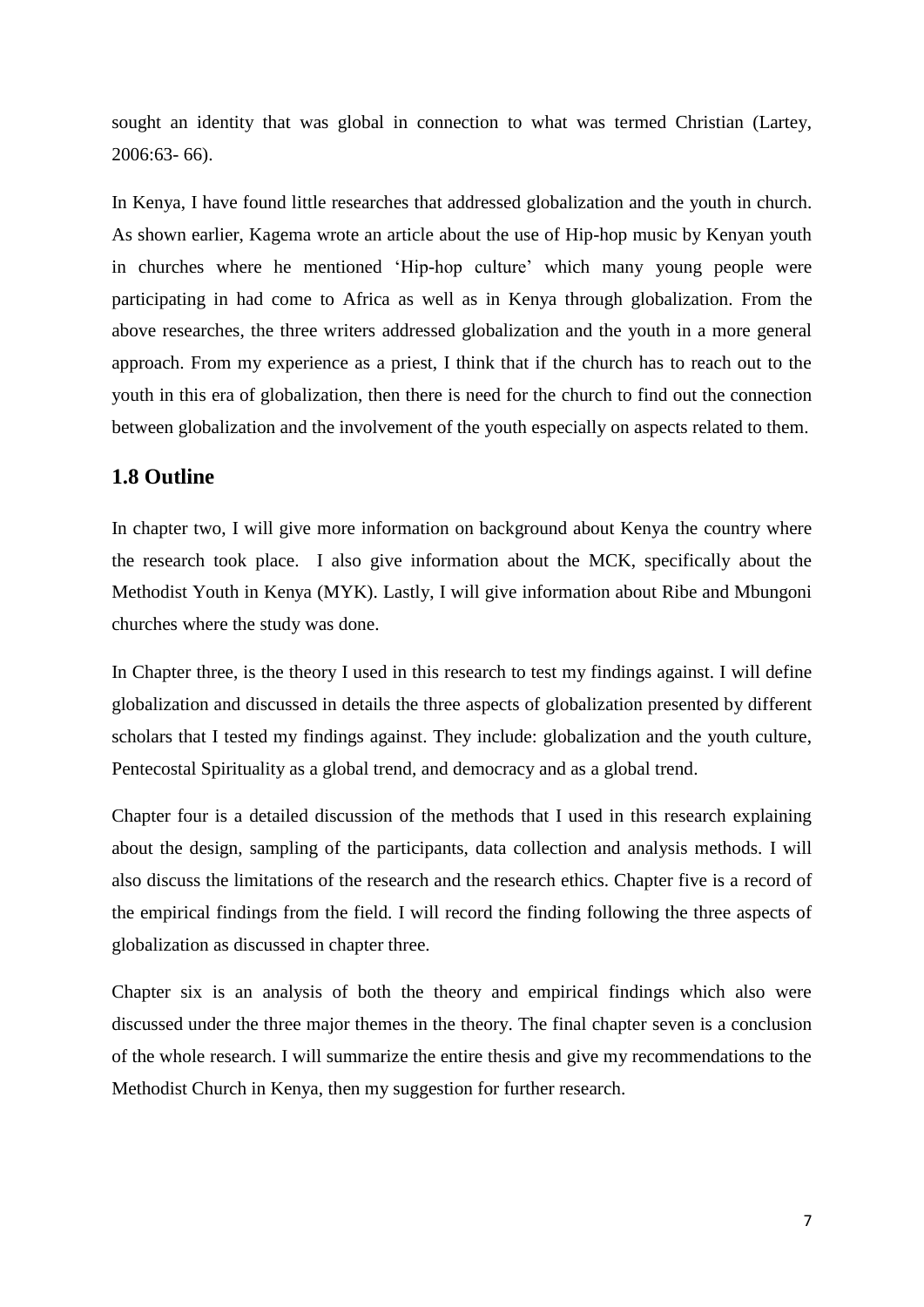# **2: BACKGROUND**

This chapter gives the background information about Kenya, the country where the research was done. It also discusses briefly the Methodist Church in Kenya (M.C.K), with more details about the rules that guide their involvement as stipulated in the M.C.K Standing Orders and Agenda. Finally, information is briefly given about the two MCK Churches Ribe and Mbungoni where the research took place.

# **2.1 The Republic of Kenya**

Kenya lies across the equator in east-central Africa, along Indian Ocean. The capital city of Kenya is Nairobi. As Kenneth Ingham (2015) indicates, this country is bordering Somalia and Indian Ocean to the east, Uganda and Lake Victoria to the west, Tanzania to the south, South Sudan and Ethiopia to the north. Kenya gained her independence from the British colony in 1963 and was ruled by the first president, Mzee Jomo Kenyatta. According to Kenya National Bureau of statistics (KNBS), Kenya's total area is 591, 971 sq. kilometres, where the land area is 580, 609 sq. kilometres (Kenya National Bureau of statistics, 2015).

Politically, the country is headed by the president at the national level with a vice president as the deputy. Kenya also has devolved governments with 47 counties, where each county is under the rule of its own government. The governor is the head of the executive in each county. The main religions in Kenya consist of Protestants, Roman Catholics, Muslims, Hindus and Traditional Beliefs. Kenyan people are generally classified into three language groups namely: Bantu, Nilo-Saharan and Afro-Asiatic. All these groups make up the 40 ethnic groups of Kenyan people (Kenya National Bureau of statistics, 2015).

The Kenyan constitution defines a youth as someone between 18 to 35 years old. However, KNBS does not use this age bracket when indicating the Population by Age-Group and Sex. The population of Kenya given by KNBS, 2015 is 42,961,187 million with 21,289,752 male and 21,671,435 female. The report also indicates the population between ages 20 to 34 is 10, 829, 212, which is 26% of the total population (Kenya National Bureau of statistics, 2015). Considering the age bracket of youths, 18-35 as defined in the constitution, then it is evident that the population of youth is more than 26%.

The economy of Kenya consists of both privately owned and government- run enterprises as stated by Mwenda Ntarangwi (2015). The private sector mostly dominated by foreign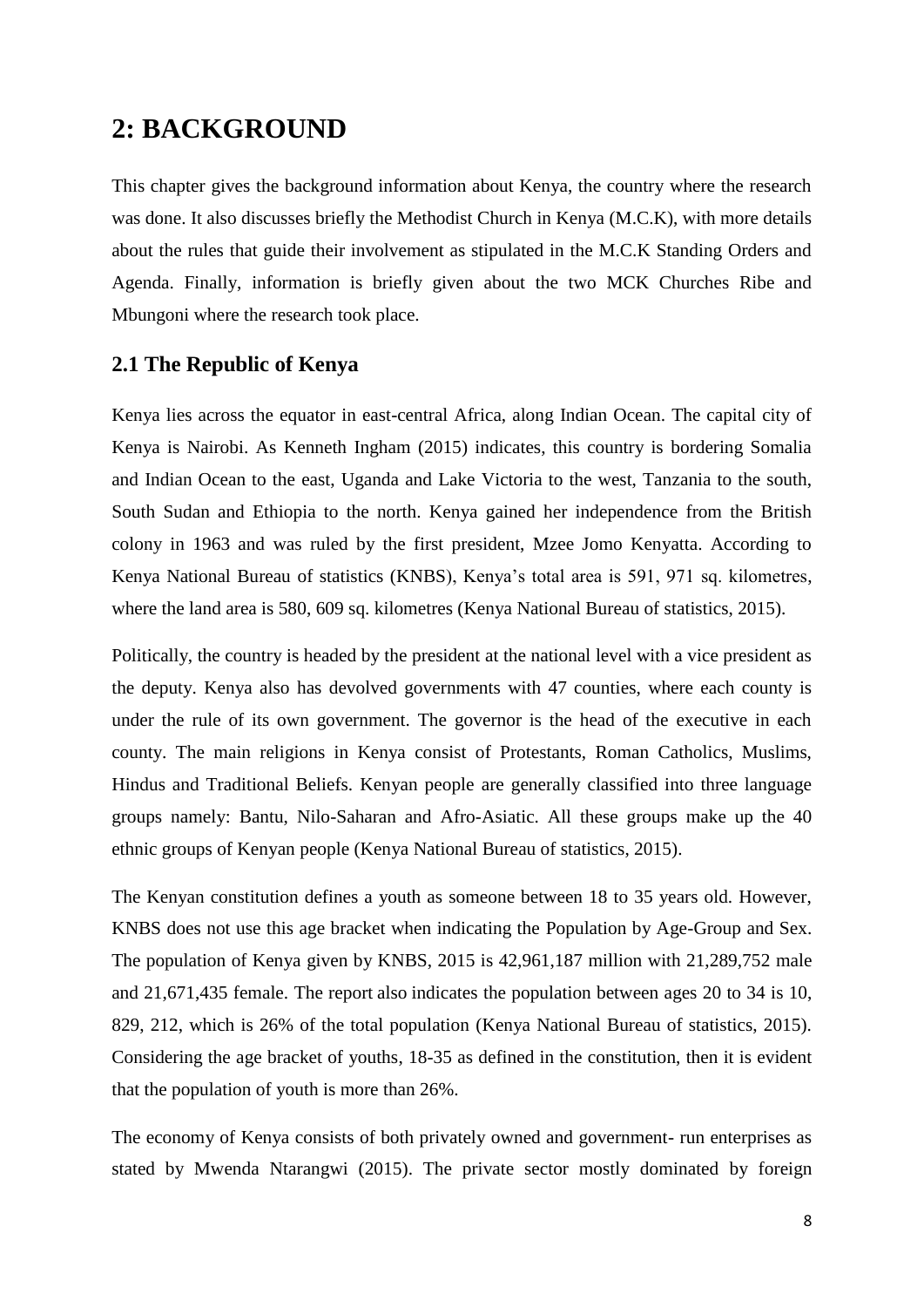investors makes the biggest percent of the business but the government too has a good share with parastatals. Over years, the increase of population, droughts and corruption have been among the reasons Kenya has faced increased poverty and unemployment which currently are still major challenges to the government .The Agriculture sector is a boost in the economy of this country although it has decreased over the years but it still offers the highest employment opportunities for the population and supplies raw material to the manufacturing sectors. The major exports include tea and fresh flowers (Ntarangwi, 2015).

Population increase in Kenya and other world economic factors have contributed to the challenges facing the nation today. The government has been trying over years to come up with policies that create more job opportunities for the youth but these efforts have not met the great demand. Most young people are literate or semi-literate and they strive to survive by engaging in self-employment activities commonly known as Jua- Kali (hot-sun) sector. These include agricultural and other manufacturing products and services. However, due to lack of capital, many young people are still faced with challenges which include poverty, unemployment, drug abuse, Human Immunodeficiency Virus (HIV) and AIDS, insecurity and terrorism. Of all these challenges poverty and unemployment could be the root causes of the other challenges.

## **2.2 The Methodist Church in Kenya (MCK)**

The beginnings of the Methodist church as recorded by Zablon Nthamburi (1998), took place when Thomas Wakefield and James Woolner accompanied by Dr. Johann Ludwig Krapf arrived in Mombasa in 1862. Dr. Krapf came back to East Africa to help Wakefield start a mission station at Ribe. They started the station but Woolner went home in July due to harsh climate in the Coast and Krapf left in October living Wakefield alone but later joined by Rev. Thomas Carthew among others. After Ribe station, other stations such as Mazeras, Jomvu, Chonyi and Kauma were established (Nthamburi, 1982:27).

The evangelization work in Kenya confirmed by Nahashon Gitonga, (2008) began by a team of missionaries sent by the United Free Methodist Churches (U.M.F.C) in 1862. Gitonga adds that the missionaries also evangelized to freed slaves, who included slaves bought from the dealers, or slaves who the British ships rescued at sea. The missionaries began colonies for free slaves at Ribe, Jomvu and Mazeras learning from what the Church Missionary Society was doing in Sierra Leone (Gitonga, 2008:45). After many years of struggle with little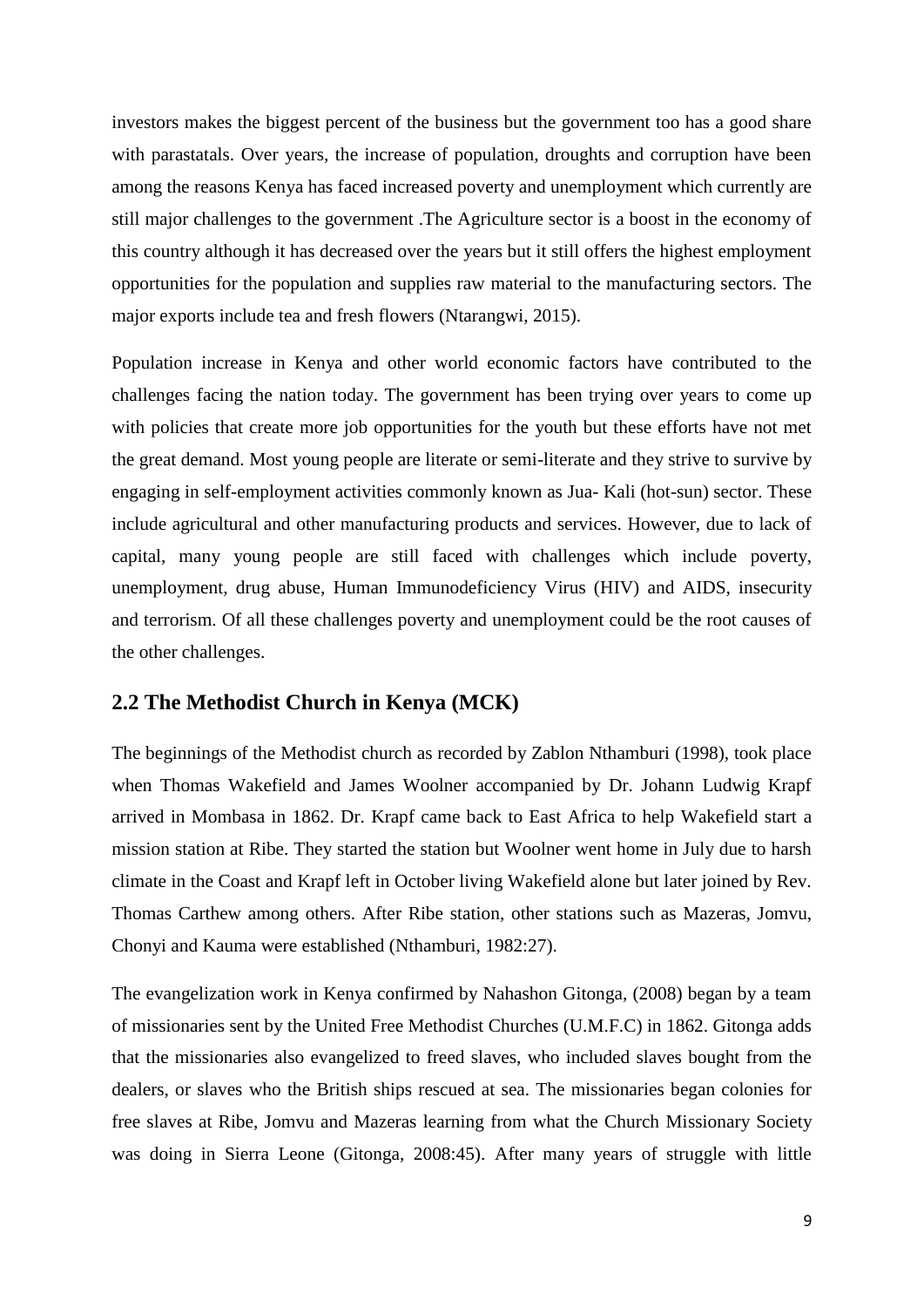success along the Coast and Tana River basin, the Methodists challenged by other European missions who were now scrambling to enter into the interior parts of the country, opened work in 1912 in Kaaga, Meru. The opening of this mission is attributed to Rev. John B. Griffiths, Mr. Frank Mimmack, a lay missionary and Rev. Joseph Jara, an indigenous missionary from Tana River. Rev. Reginald T. Worthington arrived in 1913 and a school was built under his leadership. Thereafter, he took part in the major evangelization work in Meru (Gitonga, 2008:50-51). MCK was an overseas district under the British Conference until MCK got her autonomy in 1967.

The vision of the Methodist Church in Kenya is "to know Jesus Christ and to make Him known". The mission is "to respond in obedience to the divine call of our Lord and Saviour Jesus Christ to proclaim the Holistic Gospel in word and deed in the power of God's Holy Spirit" (Standing Orders and Agenda, 2011 p. 4). Currently, MCK has grown to twelve (12) Synods with Tanzania and Uganda being synods under Methodist Church in Kenya.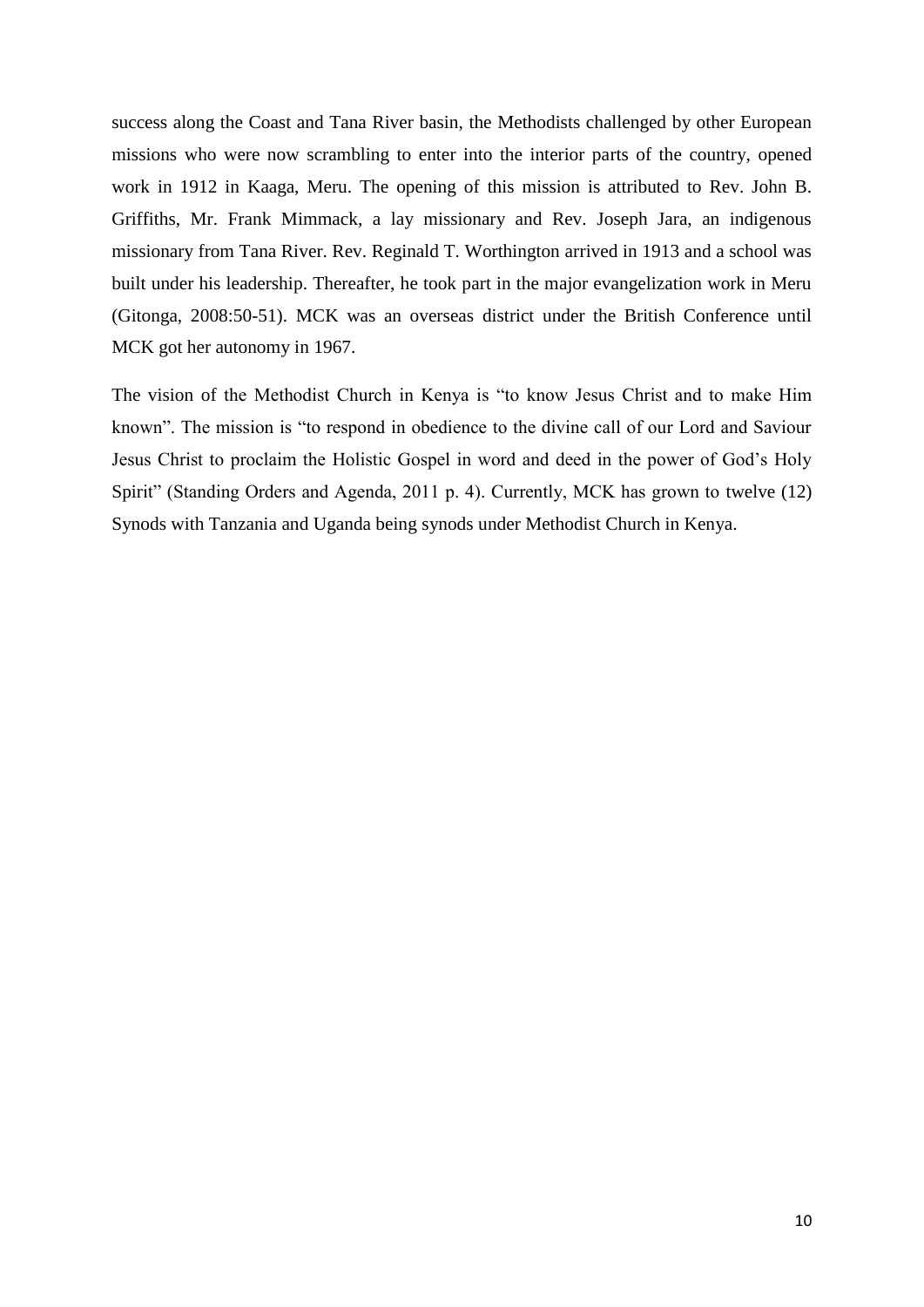# **2.3 The Structure of the Methodist Church in Kenya**

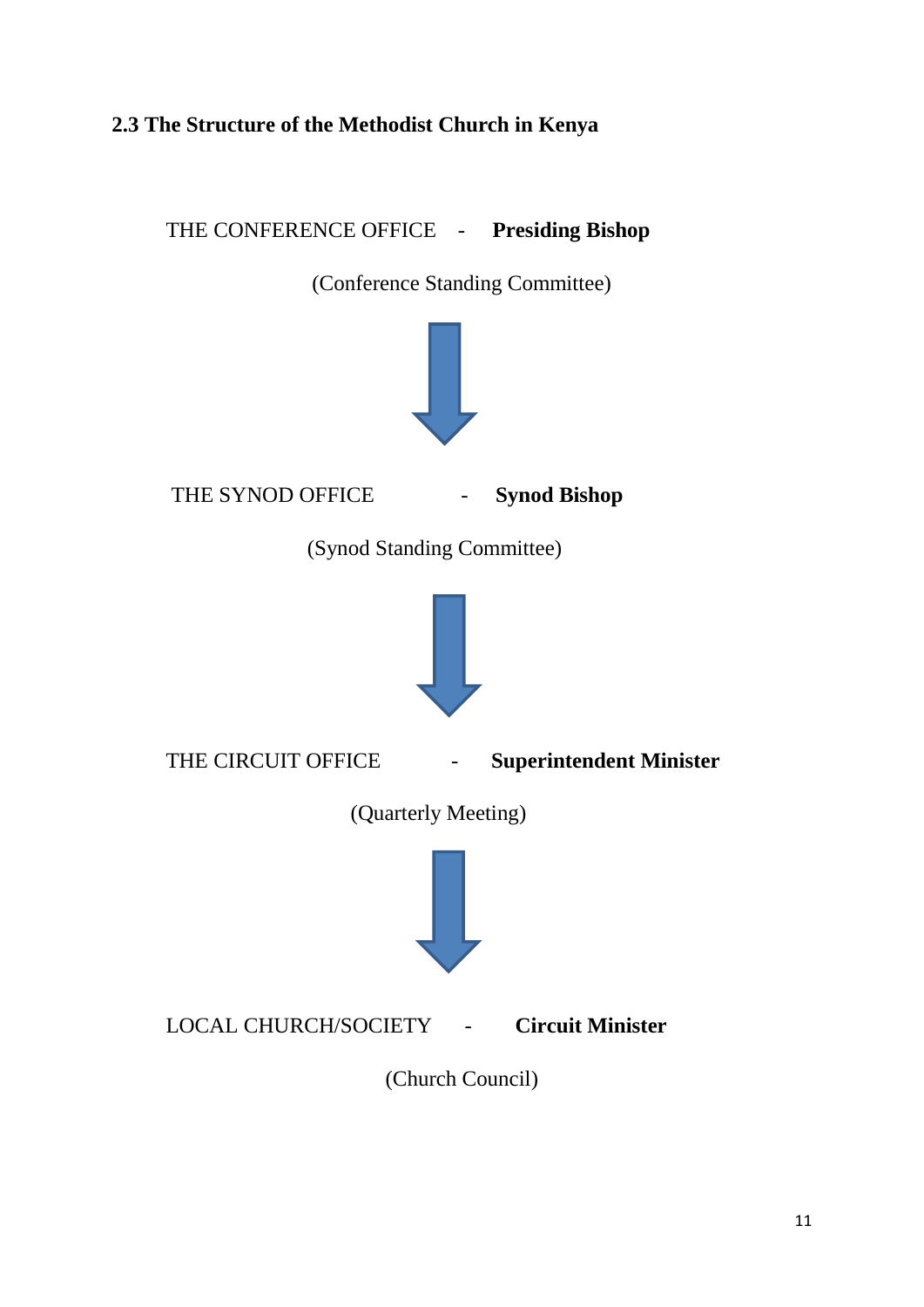# **2.4 Methodist Youth in Kenya (MYK)**

This is one of the four MCK statutory programmes, others include: Methodist Men Fellowship (MMF), Women Fellowship (WF), and Junior Church Programme (JCP). A youth as defined in the Methodist Standing Orders and Agenda, (S.O) 174(1) "is limited to individuals between the age of fourteen (14) to twenty five (25) and they are the ones to form the youth group. The individuals above twenty five shall form Young Adults Group" (Standing Orders and Agenda, 2011: 201). These ranges of age are mostly young people who have joined secondary schools, higher learning institutions and vocational trainings. In this research, the study will include both the youth and young adults group whereby I will collectively refer to both as young people. The S.O 174(5) states that the purpose of M.Y.K is for the church to develop young people's body, mind and Spirit according to God's will as revealed by Jesus Christ. Therefore, through the youth committee, M.Y.K will train and advice youth leaders and encourage the existing youth work. They will also encourage the youth to develop new youth works, and provide opportunities for youth meetings and activities at all levels such as rallies, camps and conferences (Standing Orders and Agenda, 2011: 202).

#### **2.4.1 M.Y.K activities and S.O Rules**

Start from every congregation, the youth leaders in MCK are required to meet with youth members during the last quarter of the year to plan activities and the budget for the following year. Some of the activities include: visitations, rallies (competitions for choir, poems, and dances among churches), seminars and sports. The leaders present this written annual plan and proposed budget to the church council to be approved before implementation. Every quarterly meeting, youth leaders of every church also present the progress reports and budget just as other groups.

All the activities that need a higher approval such as Circuit/quarterly meeting (several local churches leaders' meeting), Annual Synod (several circuit leaders' meeting) or Annual Conference (all synods leaders' meeting), will be presented as resolutions to the relevant level before implementation. At the circuit level, the circuit youth council which comprises of youth leaders from the congregations meet to plan activities for the circuit and the executive present the plan and budget to the Synod Youth Committee. Here resolutions from this meeting are presented to the annual Synod meeting for approval before forwarding the same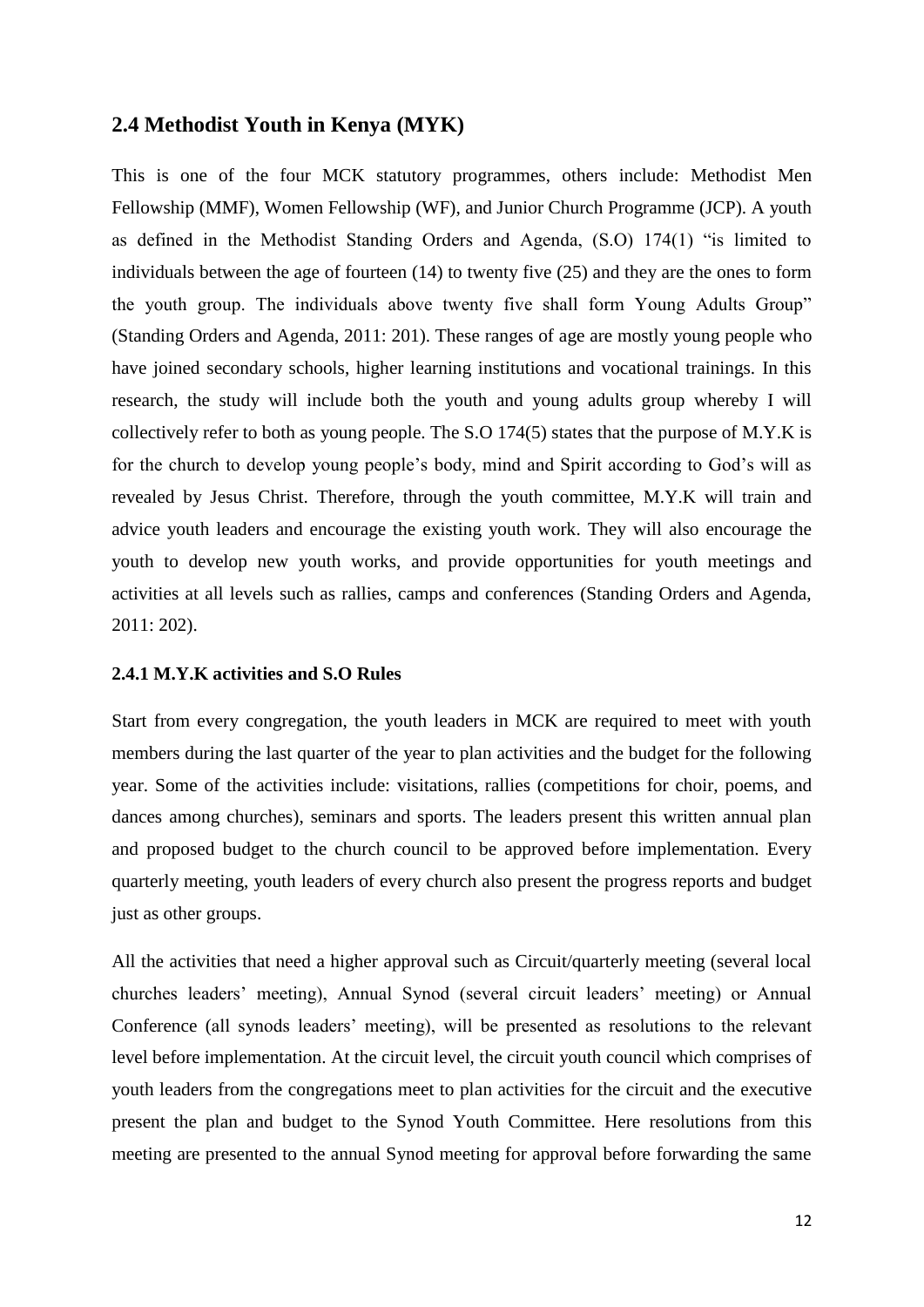resolutions to the Conference Youth Committee in June. Later the June committee resolutions are presented in the Annual Conference meetings for the final approval for implementation.

#### **2.4.2 Involvement of youth in MCK**

Youth Sunday according to S.O. 175 (1) is a Sunday set aside by the Annual Conference each year where the "preachers shall appeal especially to young people and Sunday School Superintendents shall seek to bring their scholars to a decision for Christ (Standing Orders and Agenda, 2011: 202). This is the only Sunday where the MCK Standing Orders traditionally presents the youth opportunity for participation in Sunday services. However, some congregations have gone far to create more opportunities for the youth to have more than one youth Sunday as stipulated in the S.O.

The youth are also involved in the leadership councils at different levels starting from the church (society) level to the Circuit, Synod, and Conference level. At the Conference, among the three statutory committees: Conference standing committee, Conference Finance and Development Committee, and Conference Human Resource Administration Committee, the youth are only represented in Conference Finance and Development Committee S.O. 29(2) (Standing Orders and Agenda, 2011: 32). At the Synod level, the youths are represented in each Annual Synod meeting as per S.O. 34(2). The Synod youth chairperson is a member of the Synod Standing Committee according to S.O. 45(1), and obviously the youth are represented in the Synod Youth Council (Standing Orders and Agenda, 2011:51-52).

At the circuit level, all the three youth leaders of churches are members of the quarterly meeting as per S.O. 47. A youth representative is also a member of the circuit women's fellowship committee as well as the Circuit Christian Social Responsibility Committee. S.O. 57 is clear about the membership of the Circuit youth council where the youth are represented as well as in the young adults council in S.O. 57 (Standing Orders and Agenda, 2011:53-59).

At the local church leader's meeting, S.O 72(1) recognizes the secretary of the lay youth council and three leaders of the young adults' council as members, while S.O. 74 recognizes the youth treasurer as a member of the local church finance committee and the youth chairman is a member of the executive committee (Standing Orders and Agenda, 2011:64- 68). There are several other committees where the youth are represented such as in the junior church programmes at different levels. In this revised version of the M.C.K Standing Orders and Agenda, the young people are more involved than the previous version.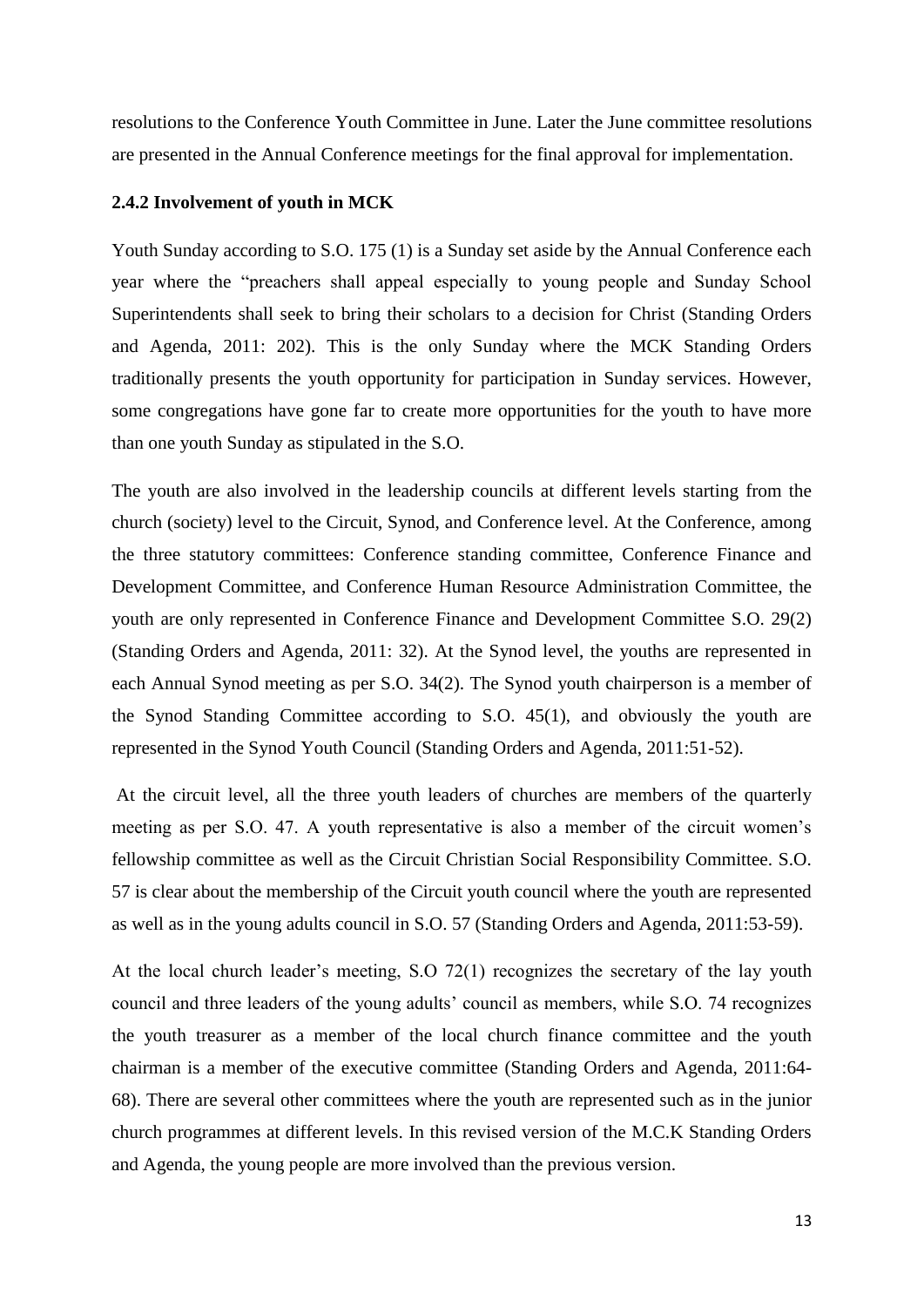# **2.5 Methodist Church in Kenya: Ribe**

Ribe church also referred to as "The Mother Church" was started the year 1862 as a mission station by Rev. Thomas Wakefield as recorded in the history read at the inauguration of a new church building while celebrating 150 years of MCK. The first structure was erected in by Wakefield in September 1863. While living and working in Ribe, Wakefield lost his wife Rebecca and his son in 1873, their graves still lie in Ribe today. A bigger church structure was built in 1873 on top of a hill by Rev. Thomas H. Carthew. Later under the leadership of Rev. George Martlew, a boys boarding school was built in 1940 and another for girls in 1944. Both these schools became secondary schools in 1963. Today, both these schools are very successful, Ribe boys is a national school (Program for celebrating 150 Years of Methodism in Kenya).

## **2.6 Methodist Church in Kenya: Mbungoni**

Mbungoni Methodist church was started the year 1922 and for a long time it was one of the churches which formed the larger Kariji Circuit now divided into three, Ribe, Mbungoni and Maandani circuits. Its current membership includes only members who have paid membership fee and recorded in the register is two hundred and thirty (230) and some others not in the register. The total number of youth is 102 members.

Currently, Mbungoni church also runs a program that sponsors poor and vulnerable children in the community. This program is entirely sponsored by World Vision which is a Non-Governmental organization (NGO) that helps to alleviate poverty in Kenya and other developing countries. The church has a separate committee that runs this project with a mixture of church leaders and community leaders. Under this program, the committee enrols poor children from the community regardless of their religious affiliation and organizes for all their funding in collaboration with the sponsors.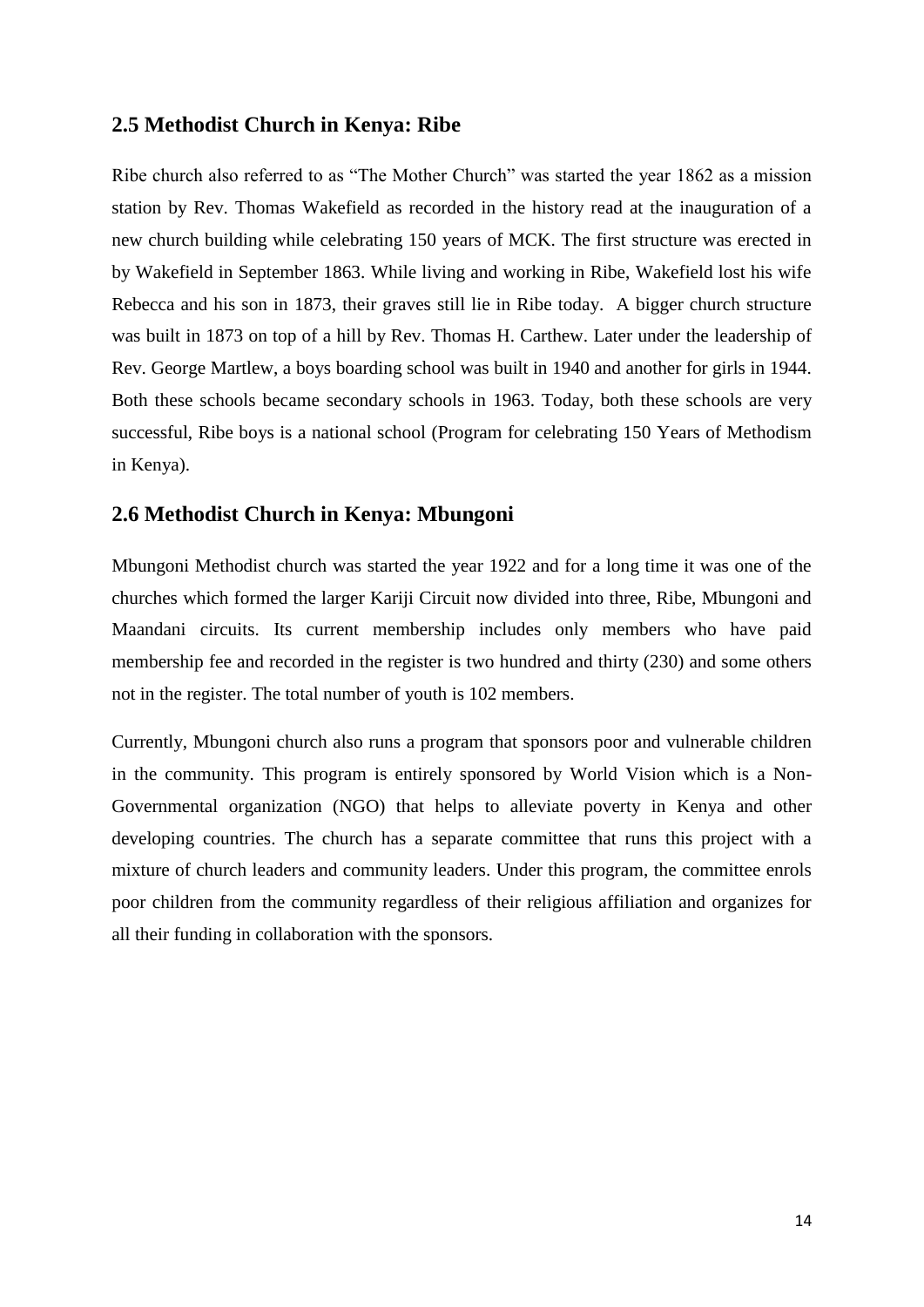# **3: THEORY**

In this chapter, first I define globalization based on two scholars: Richard Tiplady and Robert Schreiter. Then I select and discuss three aspects of globalization which I will use in this research and test my findings against. They are: globalization and the youth culture, Pentecostal Spirituality as a global trend, and democracy as a global trend.

# **3.1 Globalization**

In his definition, Tiplady refers to globalization as "increasing global interconnectedness, so that events and developments in one part of the world are affected by, have to take account of, and also influence, in turn, other parts of the world. It also refers to an increasing sense of a single global whole" (Tiplady, 2003:2).

Schreiter observes globalization as the effects of modernity to the entire world, and the compression of time and space. It is about "the increasingly interconnected character of the political, economic and social life of the people on this planet" (Schreiter, 1997:5). In this definition, Schreiter says globalization can also be seen as an expansion of modernization to the whole world. He further mentions three forces that have shaped globalization including development of technology, political processes and economic and social change.

Although some of the words in both definitions are similar, I chose to use the two definitions because the authors explain globalization from different perceptions which are important in this research. Tiplady for example, expresses how actions and events of one part of the world affect or is affected by another part. This is important in my study because I seek to understand the connection of the three aspects of globalization and the involvement of the youth in Kenyan churches. In Schreiter's definition, he adds the element of modernity expanding in the whole world which relates to Tiplady's explanation but Schreiter goes further and points out some of the forces that have shaped globalization such as development of technology which I find important in my study because technology is a force in globalization that so much involves young people. For the purposes of this research, I will use these two definitions because they provide a good background for the three aspects of globalization that I will explain in the following paragraphs.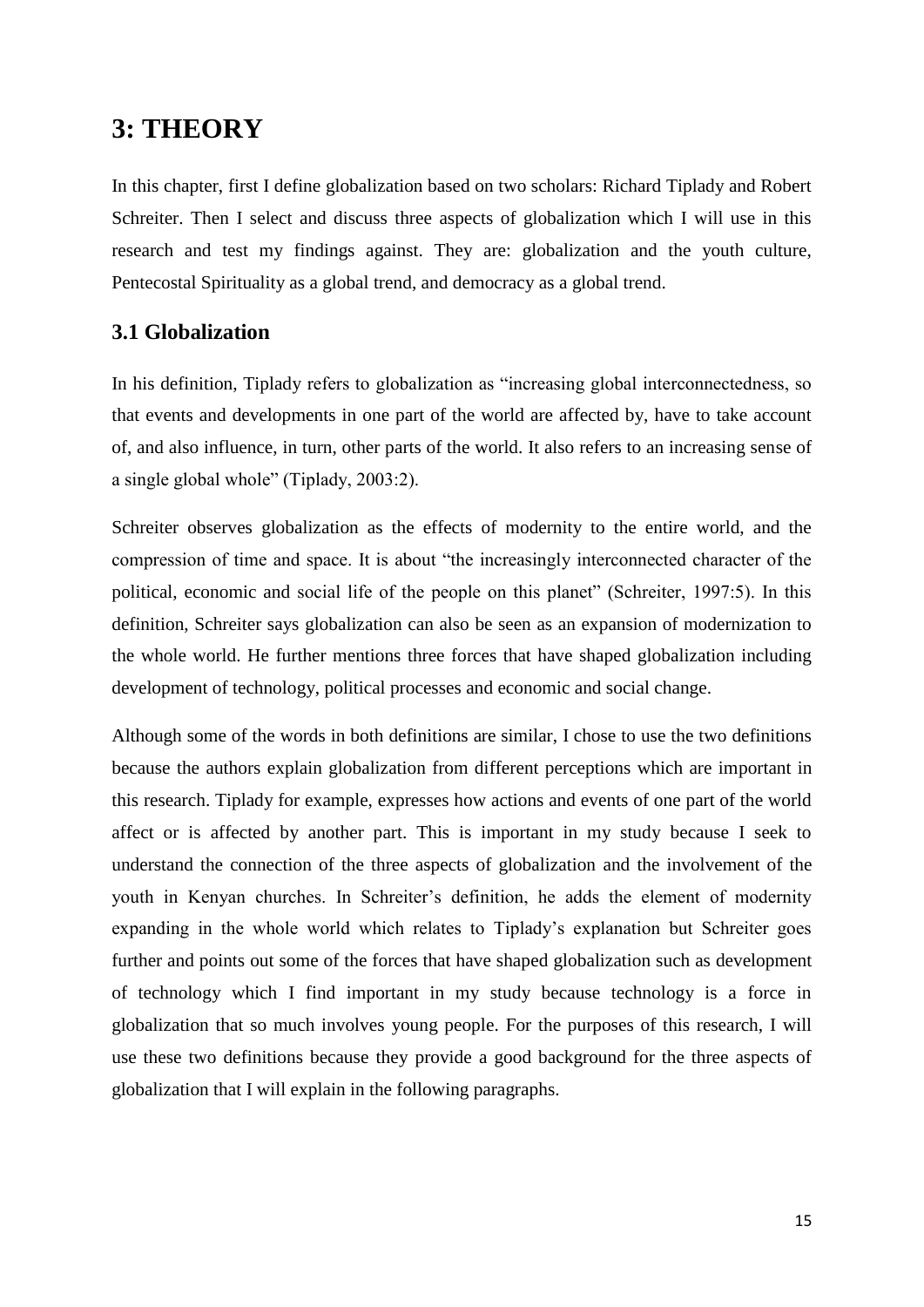#### **3.2 Globalization and the Youth Culture.**

I chose to discuss the aspect of globalization and youth culture because my research is concerned with the youth. I wanted to find out the connection of the global youth culture and the involvement of the youth in Kenyan churches. When I read the article, "Emerging youth cultures in the era of globalization" by Sam George, I realize that culture is closely related and inseparable with globalization. He says "globalization lies at the heart of contemporary culture, and cultural elements lie at the heart of globalization" (George, 2003:33). This means that the contemporary culture is heavily influenced by globalization.

Although not all scholars are in agreement about having a common culture in the world yet Sam thinks that if one is keen enough, they will see the possibility of a global culture. Scholars like John Tomlinson and Tom Friedman are among those who deny anything like a homogenous global culture, however, scholars like Dean, K.C and Sam George support the view of an emerging culture that is global. Just like cultures do, this new culture is emerging but also changing and never static. George affirms that, "new cultures emerge constantly, existing ones take new forms, some are preserved forcefully, and some even die" (George, 2003:34). It means that in the emerging global cultures, new elements of culture come into being, some old ones remain, while other old elements are completely erased. He presents two emerging youth cultures which I will have discussed below.

#### **3.2.1 TechnoCulture as a global trend.**

Looking at the world at large, technology is widely used by young people today. Although there may be differences in how it is used, but the youth have a common feeling about technology and how they prefer to acquire the technological knowledge and skills. George refers to this as TechnoCulture. What makes this global TechnoCulture common is the use of computers, wireless devices and the internet. Through these common devices, the emerging culture may be shared all around the globe easily thus interconnectedness. He also points out that, "what lies at the core of this TechnoCulture is the reprogramming of perceptions, social values, and meaning by the emerging generation, which stands in contradiction to that of their parents and grandparents" (George, 2003:38). Here George implies that through TechnoCulture, there are changes that create differences in many aspects between the youth and the older people which mostly are in opposition with the older generation, therefore making the youth to break away from the traditions.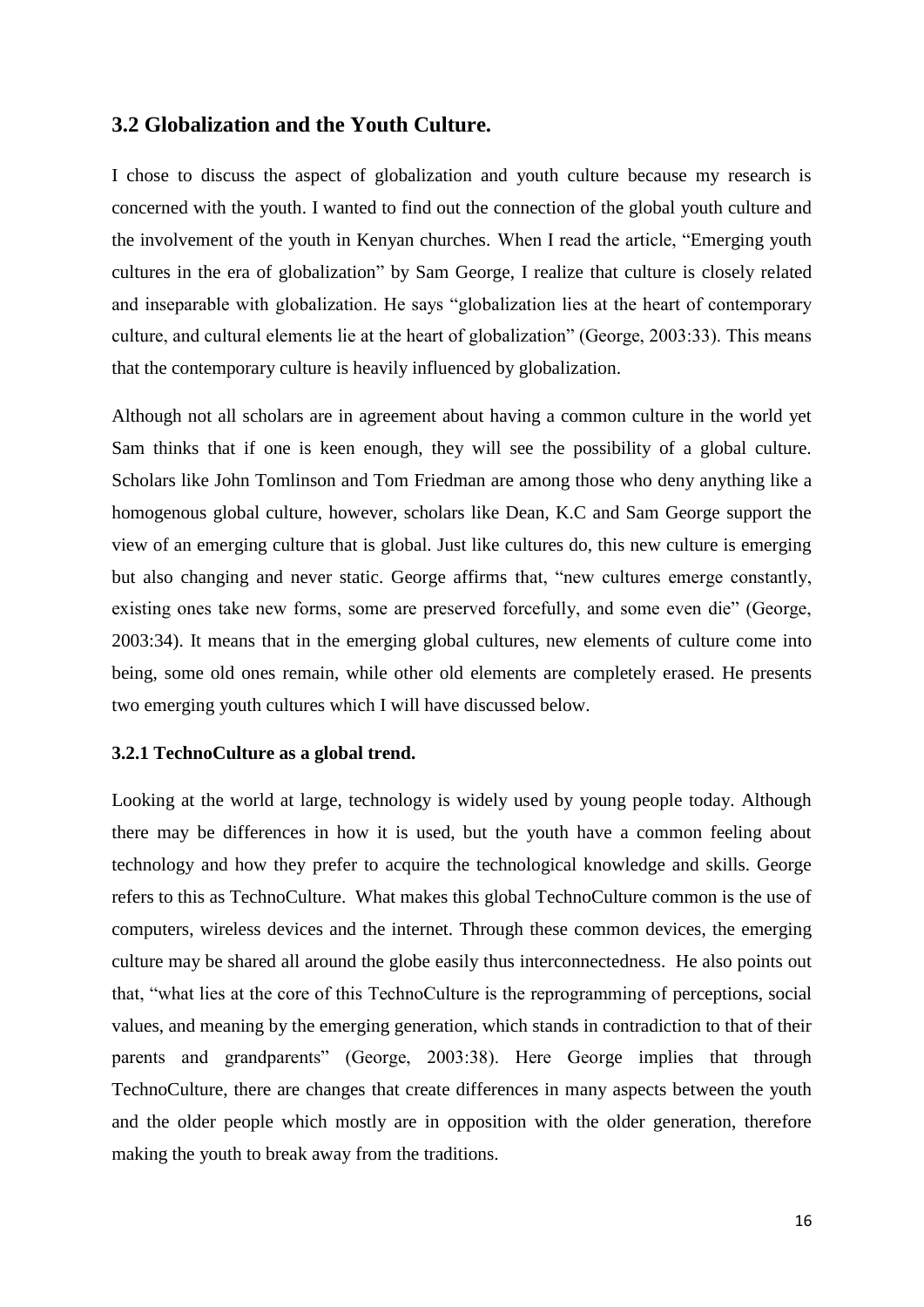#### **3.2.1.1 Generation Y-erless**

In the world today, the youth have access, process and control more information than their parents. Technology could easily be referred to as either second or even first nature to young people. Almost everything they know is learnt through computers and internet. George refers to this technology as the "amniotic fluid" that makes young people to flourish. The youth today cannot live without technology. Young people are simply defined, made up of, owned and even manipulated by technology. Their identity and personality is made of it, they form social groups and relate with each other intimately through technology. George adds that, "the wireless technology has finally broken the umbilical cord and birthed this generation into the new world" (George, 2003:38).

Technology has given birth to the wireless generation. Mobile phones as George mentions have become "omnipresent" and very essential for young people. This generation which is also called the 4G (fourth generation), "Children of Revolution", and the "Net Generation" (N-Gen), do wonder how the world was or could be without some of the technological gadgets.

The language and meaning of the young people has been greatly redefined by computer. Words such boot up to mean wake up, shutdown to mean sleep, and loading to mean thinking. Also signs such as :) to mean smile and ;) to mean wink. These and other imagery language has changed communication of the young people (George, 2003:38).

#### **3.2.1.2 CyberSpirituality: always on.**

In the same way, technology is shaping spirituality. Today, the youth are searching for answers to their questions about life on internet. Many disturbing questions about life such as origin, destiny, meaning and purpose are sought every day from the cyber. George adds that the cyber-spirituality has now been experienced all over the world, Religious knowledge, information and spiritual guidance is sought online (George, 2003:43).

#### **3.2.1.3 Ministry in TechnoCulture: faith that works**

As I have already discussed above, young people are leading a different life and ministry to this emerging generation calls for different ways not the traditional approaches any more. George points out that it may not be very easy to reach out to this generation if the church will stick to the old models of ministry. In this  $21<sup>st</sup>$  century, he proposes that "the 'one size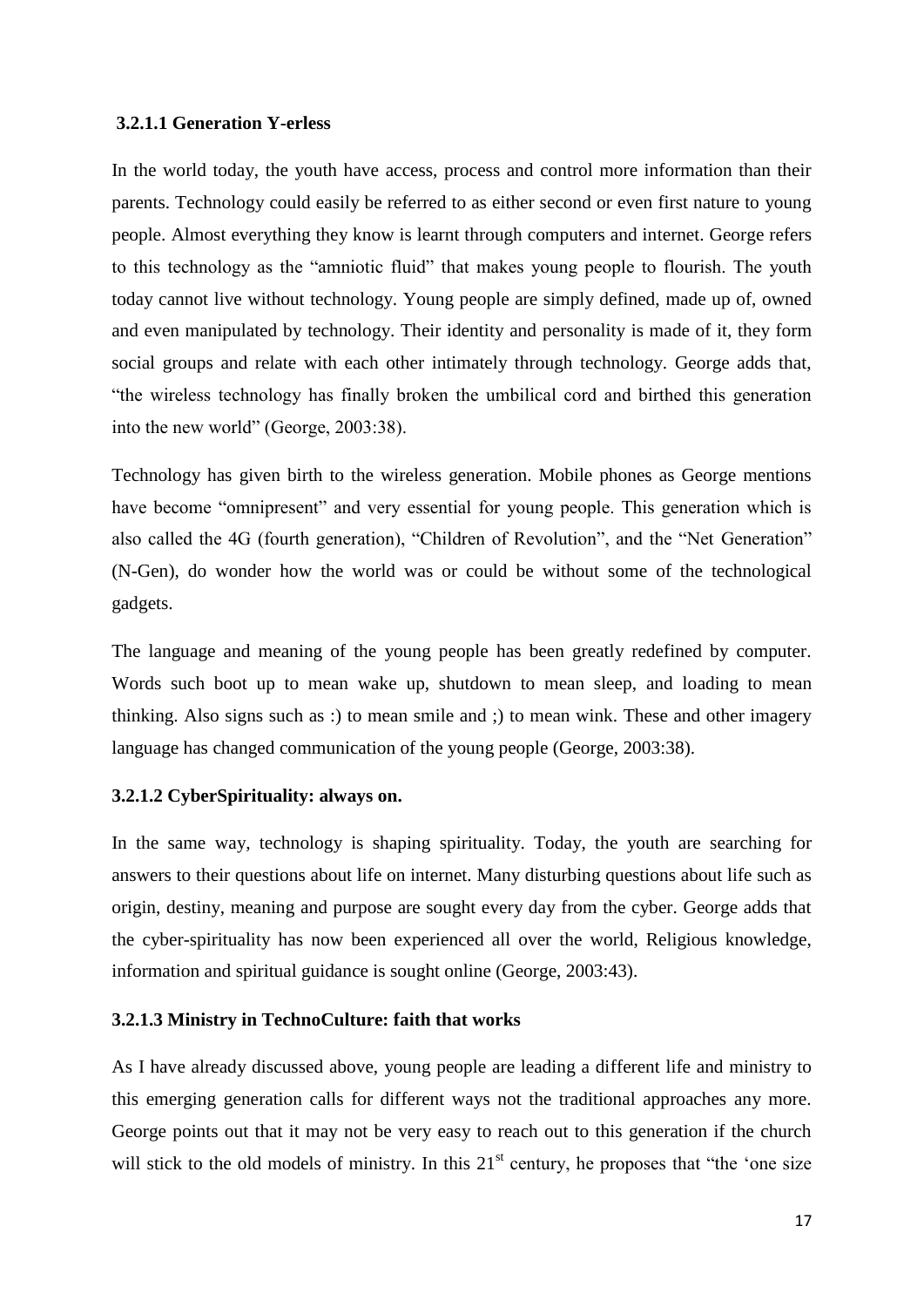fits all' approach will definitely not be the most effective model of the  $21<sup>st</sup>$  century" (George, 2003:47). This is because the old categories are no longer suitable for the young people thus making it very difficult to identify, or label the youth. Jesus for example, to fulfil his mission to humanity, he was incarnated and born like a man. He lived like a man and interacted with men while teaching and transforming them. Likewise, we must incarnate Christ into the TechnoCulture. George argues that, "the incarnational Christian realizes that the gospel travels through time not in some ideal form, but from one inculturated form to another" (George, 2003:48). He further discusses how Leslie Newbigin, "rightly insists that the gospel only retains its proper strangeness its power to question us … when we are faithful to its universal suprarational, supranational, and supracultural nature" (Newbigin, quoted in George 2003:48).

Putting all these factors in consideration, one realizes that it is time for the church to change. The church needs to break the old way of mission, leadership and all other things that entangle her from running ahead. She needs to seek for new ways from the Lord Jesus Christ by allowing the Spirit to teach her new knowledge. As George suggests that "the challenge before us is to hear and obey God with a sense of abandonment and discover new ways of ministering to emerging generations, using resources God has placed in and around us. It is time to incarnate Christ into the TechnoCulture" (George, 2003:50-51).

#### **3.2.2 TerrorCulture: worth living for or worth dying for.**

This is another emerging culture that I will briefly discuss. Once more this is a culture that is affecting not only one region or religion but is now witnessed all over the world both locally and internationally. TerrorCulture is seen among the youth through things like; violent rebellion at home, gun culture, media violence, school shootings, youth gangs and underground movements in different parts of the world. This is the culture of the marginalized and disadvantaged youths of the world" (George, 2003:56).

#### **3.2.2.1 TerrorCulture: Why Youths?**

The reason the youth are on the fore front is because they have the needed resources such as professional skills. They are also young and daring, they love fun and they are determined and are easily accessible worldwide since they form more than half of the world total population. Secondly, the young people of the emerging generation look at things in a different way, they perceive things in a new and unique way which is a strength. Their urge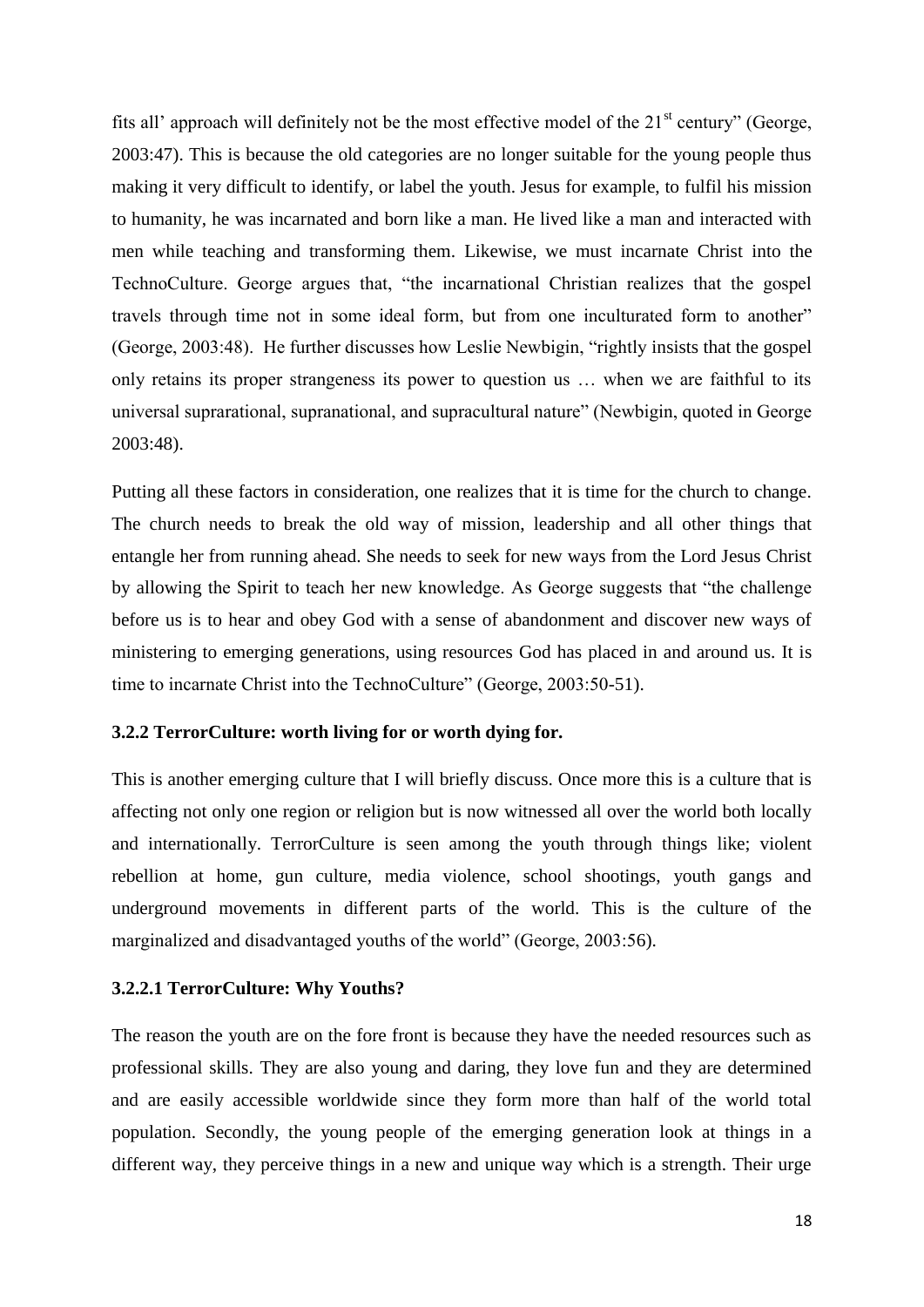for truth is so strong and they are deeply spiritual and fervent about this truth. As George puts it, "they hold a new worldview and a new consciousness shaped both by their inner spiritual longing and by the prevailing culture around them" (George, 2003:59).

#### **3.2.2.2 Rite of Passage: Guns 'n' Roses.**

The culture of guns which is now wide spread in the whole world is almost turning into a religion of violence. This is a reflection of hatred in our value system and the youth are quickly adapting to this culture. Some of the reasons given by experts concerning why the terrorists have such hatred is lack of opportunities for education, unemployment which means lack of economic avenues, limited or no freedom, religious sanctions and fanaticism (George, 2003:62). Many youth who drop out of school and lack employment end up seeking for identity and belonging in terrorism. In Europe and America, it is noted that many young Muslim immigrants full of talents and energy find expression in religious fundamentalism (Battle, quoted in George, 2003:63). Many of the challenges the youth are facing have robbed them of their self-worth leaving them to struggle for their identity. As George puts it, "Guns have become a literal metaphor of the rite of passage into the TerrorCulture" (George, 2003:63). The gun instead gives them self-worth adding value to their ruined lives. This reveals just how empty on the inside the young people are with no love, no good role models to emulate, dysfunctional families and a multiple of other reasons that make them seek for attention from extremist leaders.

#### **3.2.2.3 Ministry in TerrorCulture: Battle for Souls.**

Today terrorism seems to be winning more souls among the youth than the church is doing. Just like I pointed out about ministry in the technoCulture, the church has to rise to the occasion and change the ways of doing mission to the youth in the contemporary terrorCulture. The church must come up with new models that will help win souls of the emerging generation (George, 2003:63).

On the other part however, there is the need for a radical change of self for the youth in light of their relationship with God. George asserts that young people "need a life worth living and a cause truly worth dying for. They need a purpose larger than life itself, which will add profound meaning to their global existence" (George, 2003:67). The church is therefore challenged to help young people to understand the inducement of TerrorCulture and TechnoCulture and help them to avoid the destructive forces that come along with both these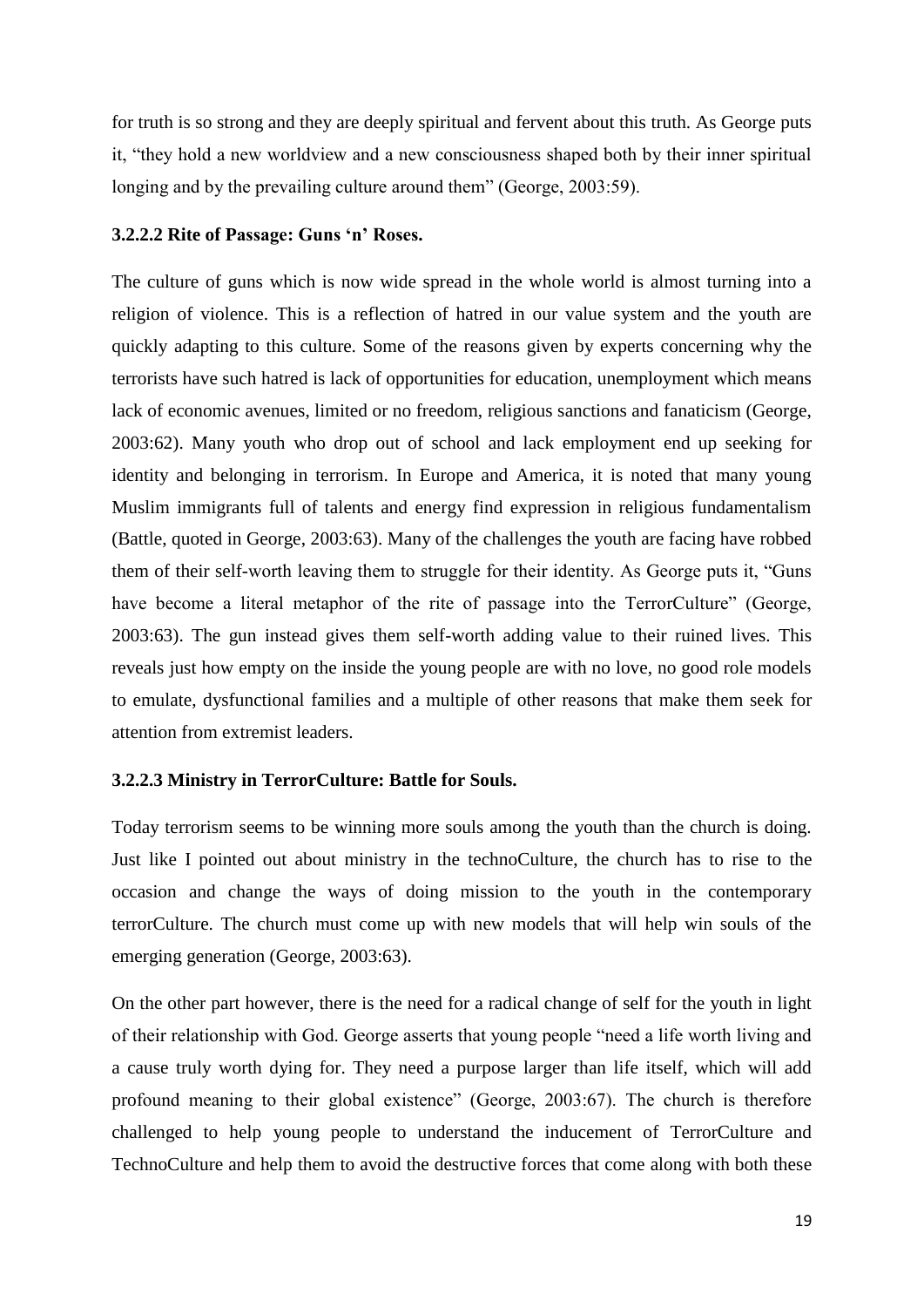cultures. Young people must be challenged to lay firm foundations for God's saving plans and purposes in their life today and for the future generations. The youth should live or die for Jesus alone and no other worth cause.

#### **3.3 Pentecostal Spirituality as a global trend**

I also chose to discuss about Pentecostal Spirituality as a global trend because my research is addressing the youth in church and this also touches on their spirituality. In addition, my experience as a church minister made me to realize that the youth in MCK were breaking away from the traditional Methodist worship. As a result, many old people were complaining that the youth had turned Methodist churches into Pentecost churches, I therefore chose this aspect to test if Pentecostal Spirituality had any connection to how youth were involved in the churches. Many scholars have come up with either narrow or broad definitions of the term Pentecostalism. However, they have not come to a total agreement to one definition. I will cite only two definitions that I will use in this paper to refer to Pentecostalism. A narrow definition of this term which Allan Anderson terms as a classical way of defining Pentecostalism, "refer to the experience of the baptism with (or in) the Holy Spirit. This is a primary defining characteristic of US denominational Pentecostalism, which is believed that those who have this post-conversion experience will speak in strange tongues as 'initial physical evidence" (Anderson, 2014:3).

The broader definition which includes other charismatic movements refer to Pentecostalism as an inclusive term to mean "all churches and movements globally that emphasis the working of the gifts of the Holy Spirit, both on phenomenological and theological grounds" (Anderson, 2014:6). Anderson says the broad definition will include the 'Charismatic' and 'Neocharismatic' which emphasis on the experience of the Holy Spirit and his work but also the practice of the spiritual gifts. In this research, I will use Anderson's broad definition of the term Pentecostal Spirituality which will include Charismatic and Neocharismatic movements.

The origins of Pentecostalism have also varied with various scholars, however it is primarily Azusa Street which is the heart or 'cradle' of Pentecostalism as was affirmed in the 1970s, largely through the influence of Walter Hollenweger and his researchers at Birmingham. This revival started in 1906 led by William Seymour and rapidly spread out to other parts. By twentieth century, Anderson was already writing admitting that Pentecostalism may have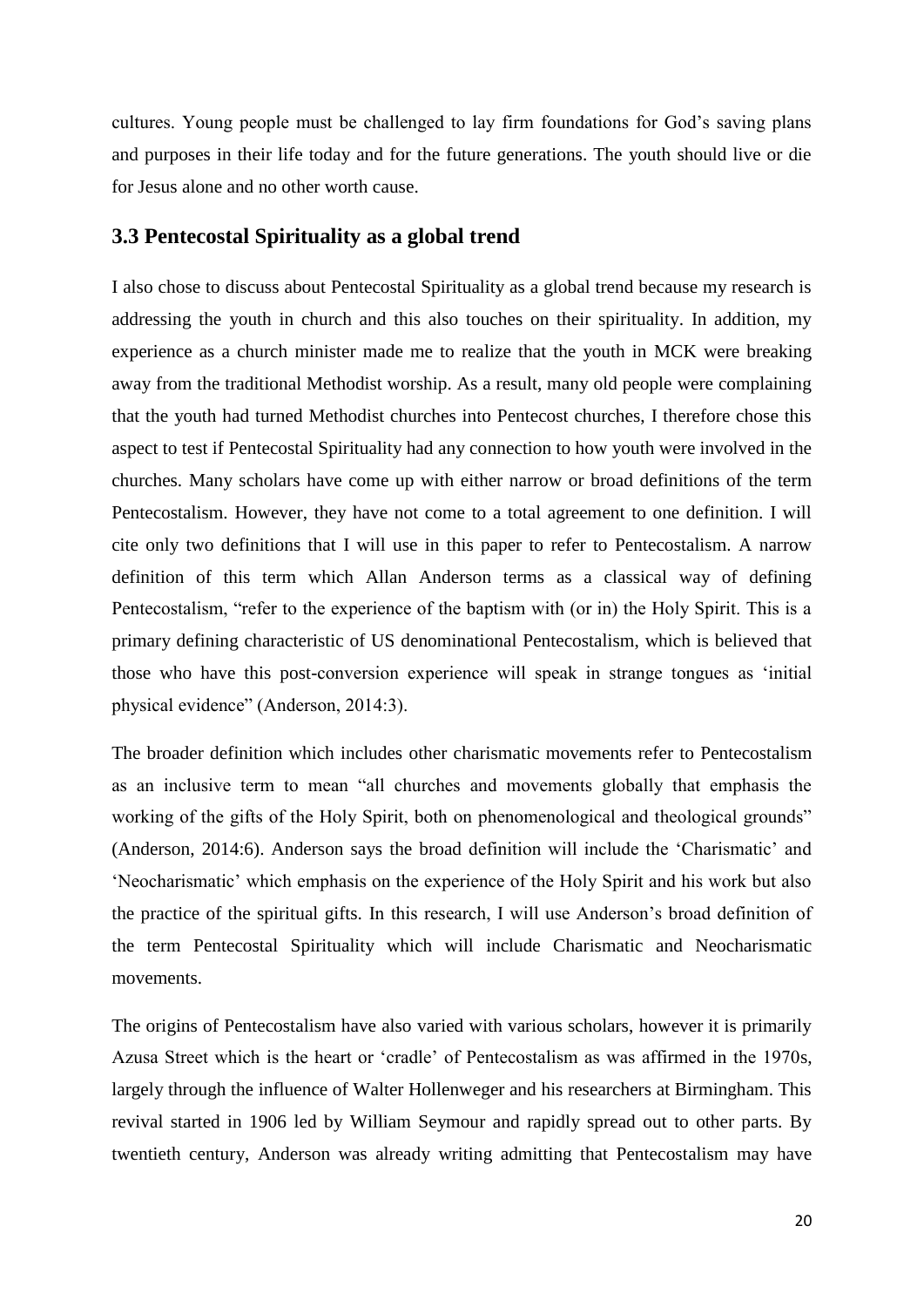been the fastest expanding religious movement in the world at that time and it had contributed to the changes and reconstructed the nature of Christianity. Pentecostalism had already turned global in every sense of the word which had many ecumenical implications with the followers often on the cutting edge of encounter with people of other faiths (Anderson, 2014:14).

#### **3.3.1 Pentecostal Spiritualties**

The nature of Pentecostals is so diverse that it is difficult to come up with a common definition of Pentecostal Spirituality, instead they are referred to as spiritualties. However, Anderson first defines Spirituality as, "that pertaining and describing the spiritual or religious life of the people and all that is affected by it or all that it affects. The operative word in this definition is *experience*. Spirituality can be described as people's awareness and lived experiences of God" (Anderson, 2014:192)

In African continent for instance, African Pentecostal spirituality was attractive to Africans because of the way the Pentecostal preachers approached and addressed the African life and culture, fears and uncertainties, and to the worldview of spirits, magic and witchcraft. Anderson says that, "Pentecostal spiritualties reflect the conviction that Pentecostals experience God through the Spirit and are expressed in liturgies that are primarily oral, narrative and participatory. The popularity of Pentecostal and Charismatic forms of Christianity in the Majority World can also partly be attributed to a particularly contextual spirituality" (Anderson, 2014:193). Pentecostals claim to provide solutions not just for 'spiritual' problems. They put emphasis on things like divine healing, exorcism, the power of the Holy Spirit, yet they also have projects for the community, they involve themselves in political issues, involvement in trade unions and so on. It is therefore a new spirituality which addresses human problems. Anderson claims, Pentecostal Spirituality has "a holistic approach to Christianity which appeals more adequately to popular worldviews than older Christian traditions had done, and in some respects was also more satisfying than so-called 'traditional' religions had been" (Anderson, 2014:194).

### **3.3.2 Characteristics and notions of Pentecostal and Charismatic Movements**

Although there are many different Pentecostal movements, there are common characteristics that identify Pentecostals. I will discuss some of these characteristics and notions in the following paragraphs.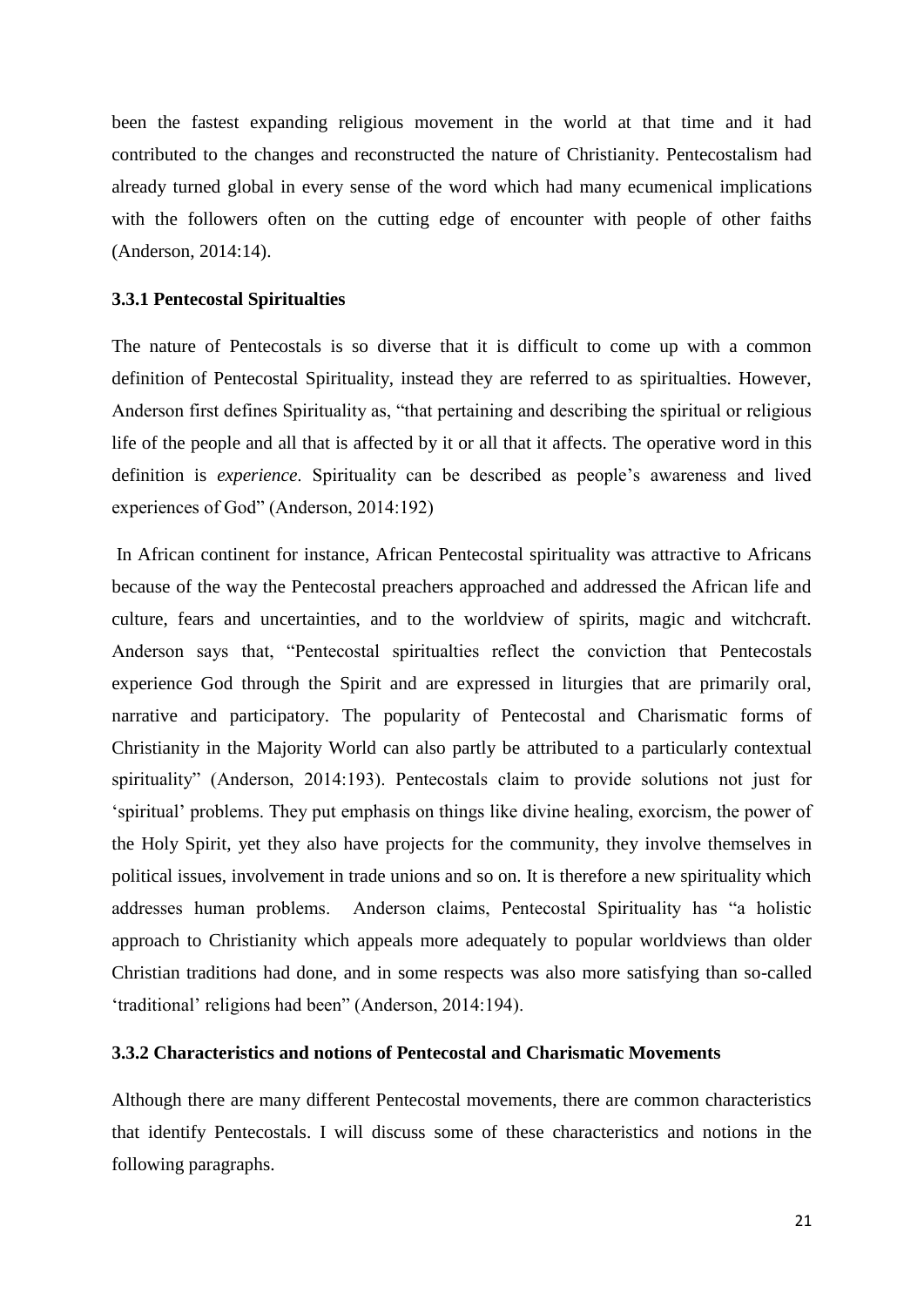#### **3.3.2.1 Global outreach and spread**

In the study about global Pentecostalism, literature has it that Pentecostalism has been spreading across the globe and therefore has been endorsed as the future form of Christianity. Birgit Meyer points out that, "while earlier mission churches were usually concerned with "inculturation" and instigated locally grounded appropriations of Christianity, for instance, by the vernacularization of Christian discourse, many contemporary Pentecostal- Charismatic churches now move a step further and explicitly seek to connect with broader, global networks in which English is the main language" (Meyer, 2010:119). Therefore, in this way, the Pentecostals make a new shift of making the local to become global.

Many Pentecostal churches use the modern mass media extensively and this is done to convert public space into a Christian environment. Pentecostals state that the whole world needs to be filled with Christianity, therefore as Meyer asserts "many churches develop global outreach programs that materialize through Web site, international crusades and prayer meetings, and new networks instigated from Africa, Latin America or Asia" (Meyer, 2010:120).

#### **3.3.2.2 Breaking from the Past and Being Born Again.**

Pentecostals begin from the point of a personal transformation which they call being bornagain. Meyer here explains that it is required that a born- again Christian completely breaks from the past in which the past may refer to contemporary beliefs which are neglected as evil or satanic and backward. "Accepting Jesus Christ as my personal saviour, as the saying goes, passionate promises the possibility to become a different, new person who has left behind the powers of darkness, by the power of the Holy Spirit" (Meyer, 2010:121).

Some of the notions found in Pentecostal practice could be a source of making Pentecostalism be attractive to the world as a global religion. Meyer outlines these notions including, "sensational form, media and mediation, and aesthetics and style" (Meyer, 2010:122). In the following paragraphs, I will explain each of these notions that also characterize Pentecostals.

#### **3.3.2.3 Sensational form**

Religious experience involves a lot of human senses and religion speaks to or addresses these human senses according to Meyer's experience with Pentecostalism in Ghana. Pentecostal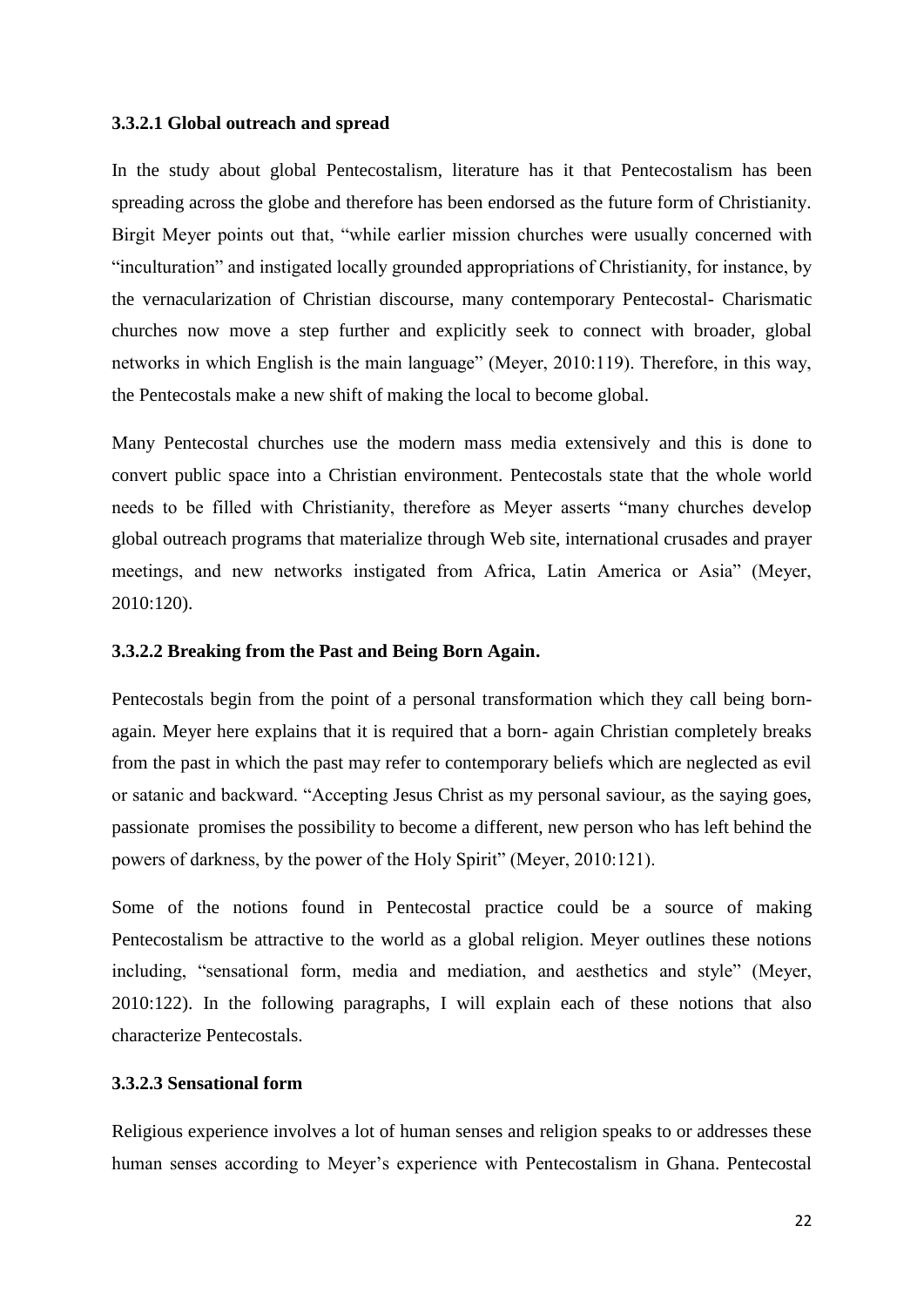services and events have a strong emphasis on the encounter with the Holy Spirit which includes dramatic experiences like fighting the devil. In such experiences, the believers are involved with their whole body. By doing some of the actions guided by the leaders like standing up, lifting up hands, praying in tongues, dancing and other bodily activities, Meyer says this "generates – at times overwhelming – religious experiences" (Meyer, 2010:122- 123).

Sensational forms are ways in which believers approach the divine. These forms are very important as they help believers communicate with God and with each other in the worship service and religious experiences. Meyer explains that these forms are "fixed, authorized modes of invoking and organizing access to the transcendental, thereby creating and sustaining links between religious practitioners in the context of particular religious organizations" (Meyer, 2010:123).

#### **3.3.2.4 Media and mediation**

Many scholars who have researched about Pentecostalism are amazed by the preacher's ability to employ modern mass media for example, television, audiocassettes, radio, and films. For Pentecostalism media is very essential and as it helps to transfer the presence of God. Pentecostals use mass media to display programs, preaching and teachings through television and radios, all these are targeted to reach out to masses. They use big posters, banners and sign boards to emphasis their presence in any environment and through the use of musical instruments, their sound creates sought of Pentecostal environment (Meyer, 2010:123).

The use of media in Pentecostal services can be seen as to make the service to involve all the senses of the believers thus they are in body and mind. In his experience in Accra, Ghana where he attended a prayer meeting the electricity broke down. Meyer observes that the meeting could not go on until the generator was fixed because the microphones could only work with power. In this example, the generator contributed some religious experience as well as electricity. Meyer asserts that, the

> …loudness – to such an extent that participants' bodies vibrate from the excess of sound – and also pastors' use of microphones in rhythmic sayings induce a certain trancelike atmosphere that conveys a sense of an extraordinary encounter with a divine force that is experienced to be present and that can be reached by opening up and stretching one's arms (Meyer, 2010:124).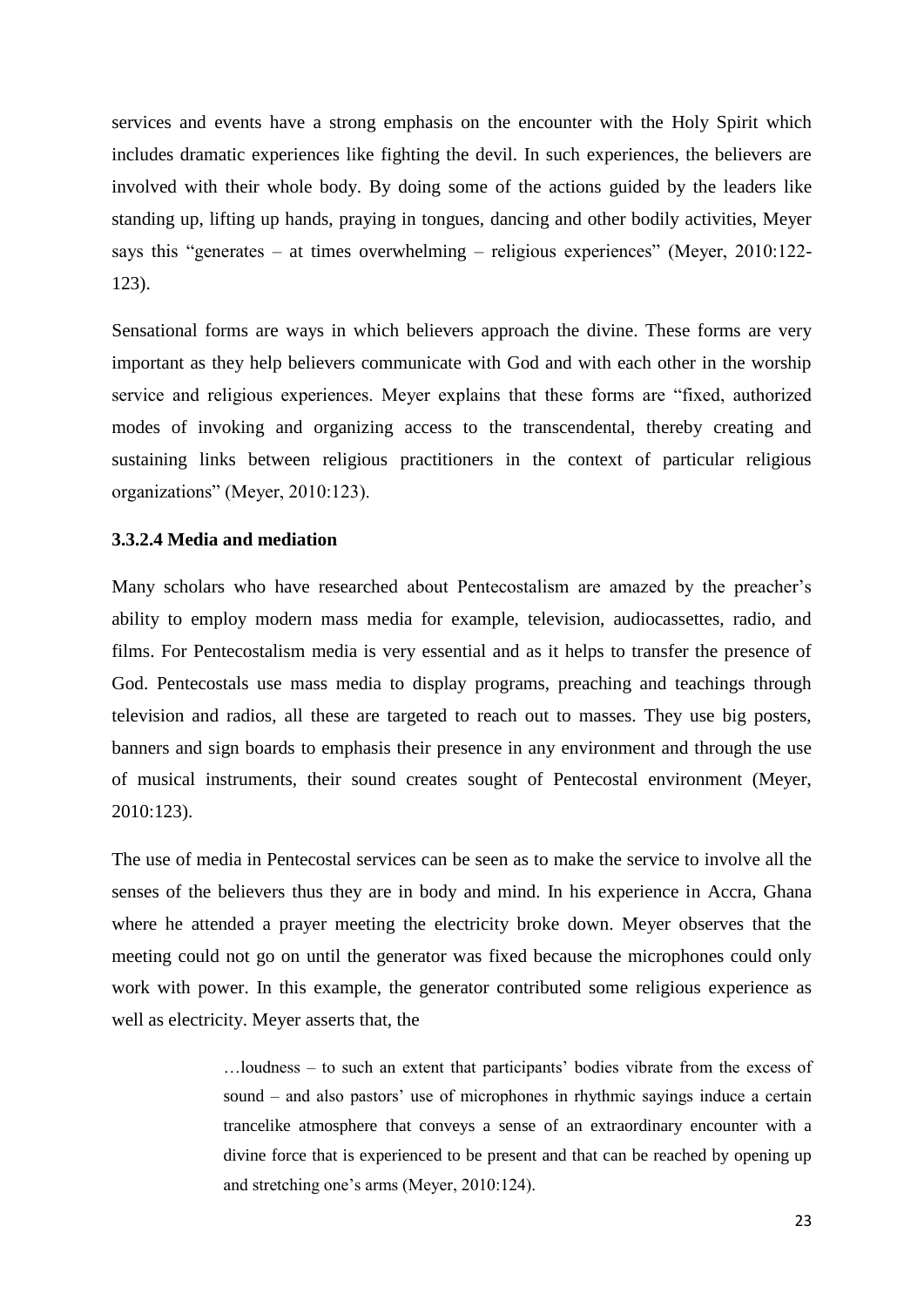This is a picture of the mass media in use during Pentecostal services and the impact it creates to the believers and their participation and response as a result of this use.

However, Meyer points out that this does not aim to show how media is used to show the presence of the Holy Spirit which may be faked, but the emphasis is on how media combines in a wonderful way to communicate religious experiences. In the same way, Pentecostals reveal God's divine power through new technologies that they are skilfully combined to drive the power of the Holy Spirit as they reach out to people.

#### **3.5.2.5 Aesthetic and style**

Aesthetics can be approached from a broader meaning where *aisthesis* according to Meyer will refer to "our total sensorial experience of the world and to our sensitive knowledge of it" (Meyer, 2010:125). Today, scholars have accepted that things like images, music and sounds and other forms from different cultures have power that affect the human senses every day and in religion as well. The Pentecostals use aesthetics in worship, for example with the sense of touch and this plays an important part in the Pentecostal context. By the use of music, words and gestures, Pentecostal preachers represent God's touch to the believers which has a big impact in their lives.

On the other hand, the same sense of touch can be employed by Satan as Meyer gives an example of what he saw on a dashboard of a taxi in Accra. A man had a sticker with words, 'I am an untouchable Christian'. On inquiry, the owner of the taxi explained that because he was touched by God, the Holy Spirit was dwelling in him thus making him untouchable by evil powers or Satan. Pentecostals also use words and utterances and the use of olive oil, holy water and stones as vehicles of the power of Holy Spirit. Pentecostalism spreads globally through its style specifically through music. Meyer adds that style is at the centre of aesthetics (Meyer, 2010:126).

#### **3.4 Democracy as a global trend**

The reason why I chose this aspect is first from the African cultural view where decision making is a duty of the old people. Young people are not expected to participate in making decisions but to keep learning as they wait for their time to come when they are adults, this denies them freedom to express their opinions and live their lives. In my experience as a church minister, the issue of democracy is crucial to the youth in churches as well. I therefore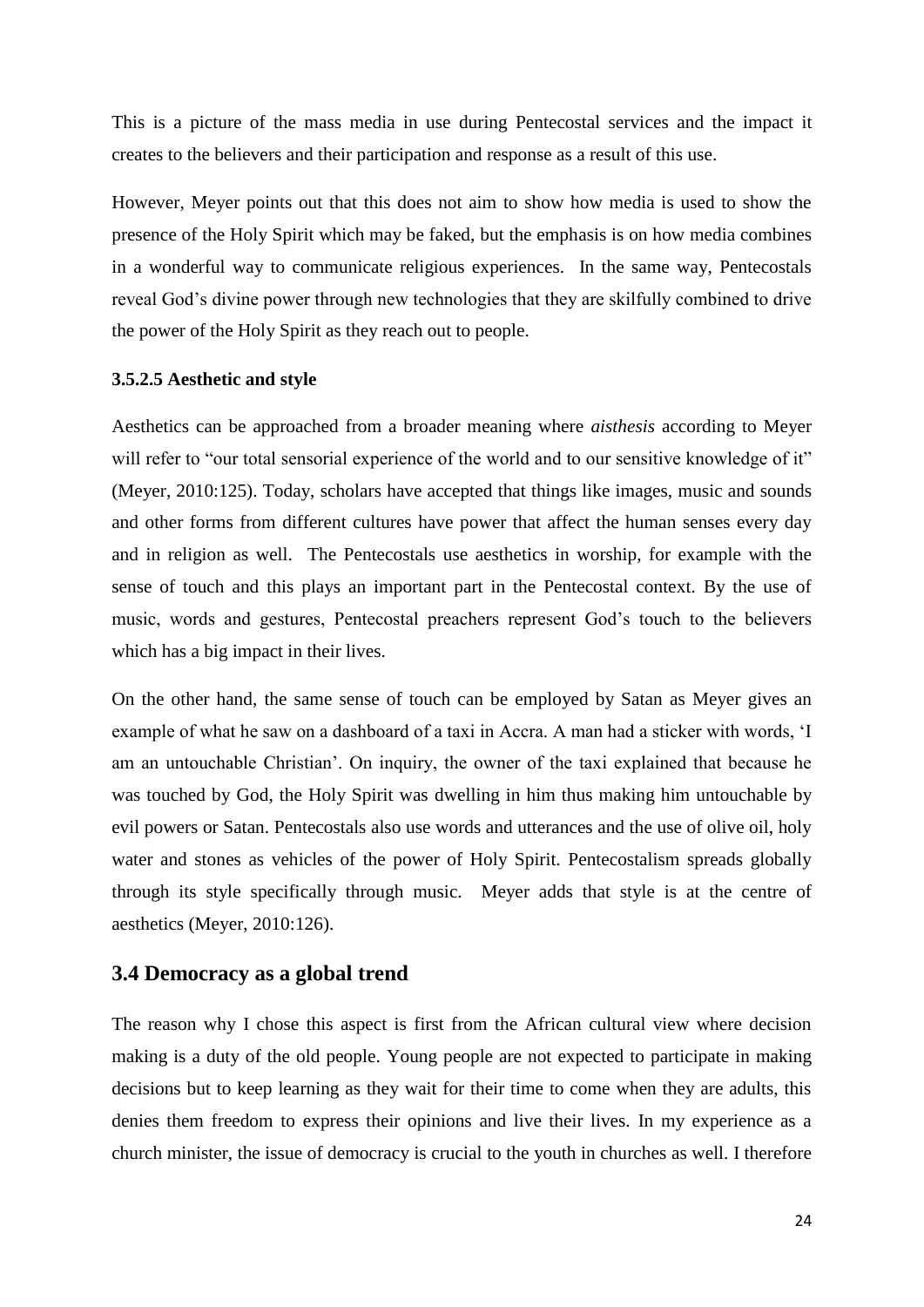wanted to find out the connection between democracy and participation of the youth in Kenyan churches.

Different scholars admit that it is not easy to define democracy, yet there exist some definitions from different writers. John Gruchy gives the classical definition from Abraham Lincoln's speech in 1863 who said "democracy is the rule of the people by the people for the people" (Gruchy, 1995:6). This definition was however met with criticisms about its implementation. In 1949, scholars were selected and they concluded in common as Gruchy puts it that democracy described, "of all systems of political and social organization advocated by influential proponents" (Gruchy, 1995:6). He goes further to note that even then the scholars were not able to say how this democracy could be realized. Initially democracy was discussed in two ways: participatory democracy and representative democracy. In participatory, the people take part in the whole process of democracy, also emphasis is put on civil society, while in representative democracy which is commonly used, the people take part through choosing a few people or leaders to represent them in decision making.

The fact that democracy has become globalized, this has many effects on the local democracy. Gruchy therefore concludes that "democracy is an open-ended process in constant need of broadening and deepening, and therefore of debate and clarification" (Gruchy, 1995:7). Democracy has been recognized as a global trend affecting many areas in life such as culture, gender and economic issues. I will briefly discuss how the church has been involved in democracy in history and especially in the modern world.

#### **3.4.1 Christianity and democracy**

Churches did not at first engage themselves so much in democracy especially before and during Christendom in Western societies. However, Christians have been supportive of democratic form of governance which was demonstrated during the Enlightenment period when democracy was regarded as liberalism. Some Protestant churches identified with liberal democracy although Roman Catholic Church and some mainstream churches were against this liberalism. After 20<sup>th</sup> century, there was a change and Christianity widely embraced the idea of democracy, Gruchy asserts that it was "essential to its vision of a just world order" (Gruchy, 1995:9).

Gordon Aeschliman discusses about democracy in the years 1989-1990 as the years that saw a lot of global political democratic revolutions. One thing that is evident is that the wave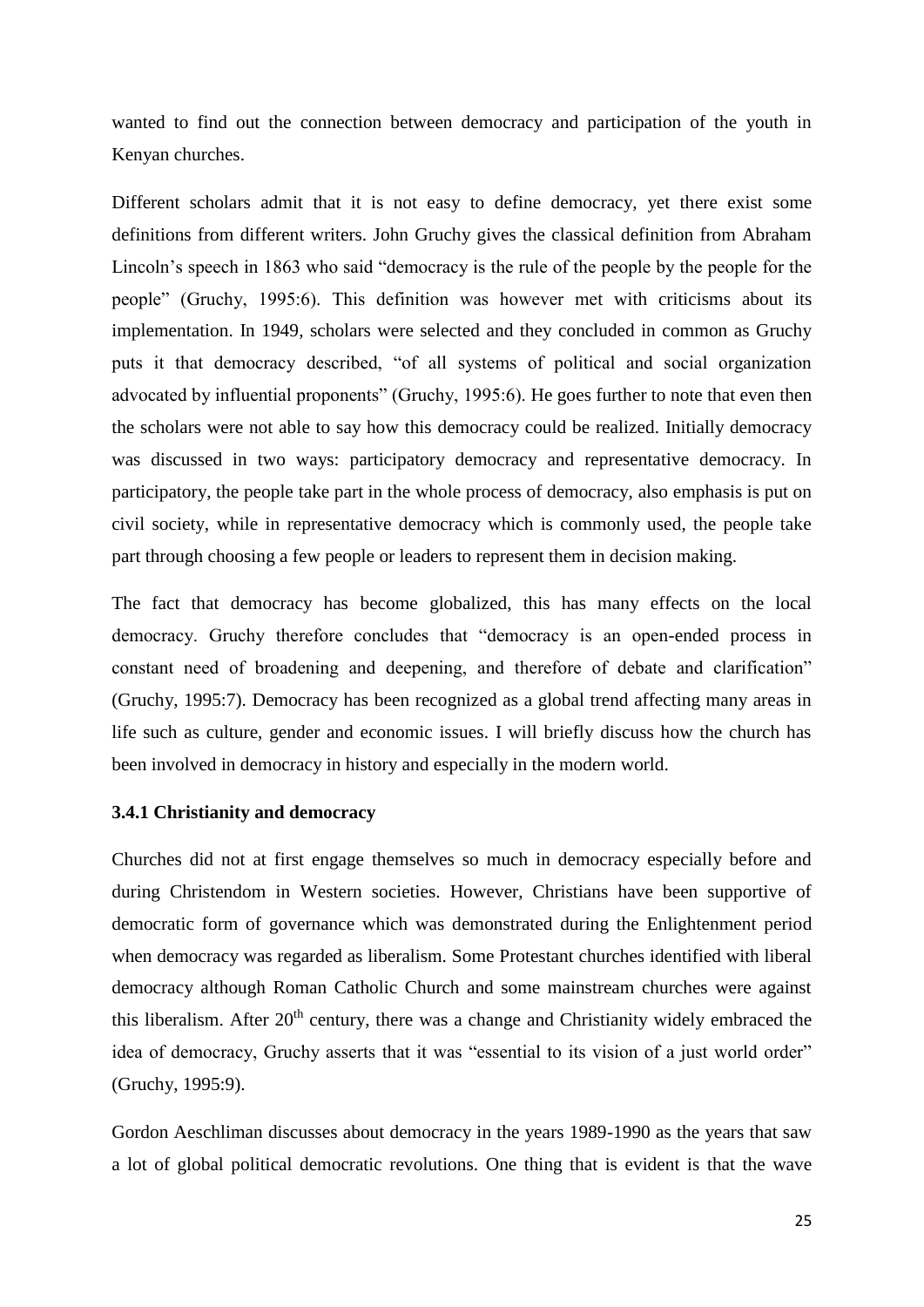started at one place but it was not long before the trend was being seen in other parts of the world. It is also clear that there is no freedom without paying the price. Many liberation movements claimed many people's lives. Aeschliman points out that, "Liberation movements are mostly responses from structural injustices" (Aeschliman, 1990:60).

Both Gruchy and Aeschliman are basically addressing democracy from the political point of view. Even when Gruchy addresses Christianity and democracy, he shows how the church has participated in political democracy. However, I did not find material that scholars were addressing democracy in the church context.

# **3.5 Effects of globalization**

A research was done in two-thirds world perspective on the effects of globalization by Tearfund UK, a relief and development agency started by UK and Ireland. Fiona Wilson who did the research was assisted by the regional coordinators in the continents concerned and they used questionnaires to gather the information. I chose to present Wilson's findings since Kenya where I am doing my research is one of the two-thirds world and I think the perception of globalization in Kenya would be similar to many African countries and other continents where Wilson's research was done. I will briefly discuss her findings in a research on the positive and negative effects of globalization from the two-thirds world perception.

#### **3.5.1 Positive Effects**

The positive effects as discussed by Wilson were presented in three categories. The first one was communication and technology. Under this category, many respondents from these continents praised modern technology such as computer which made communication easier and faster. Through these technologies, information can be reached easily through television, mobile phones, internet and radio as mass media. However, some parts of these continents are still not accessible (Wilson, 2003:180).

The second category of benefits was concerned with interlinking and opening up the world. Respondents pointed out that due to technology, and media, people around the world have a lot in common to share and depend on each other. For example, through breaking of cultural barriers, people have a common culture to share. Information also moves very fast and affects many parts of the world. This networking opens the world to people and makes it possible to participate to what is happening in the global circles. Some respondents also showed how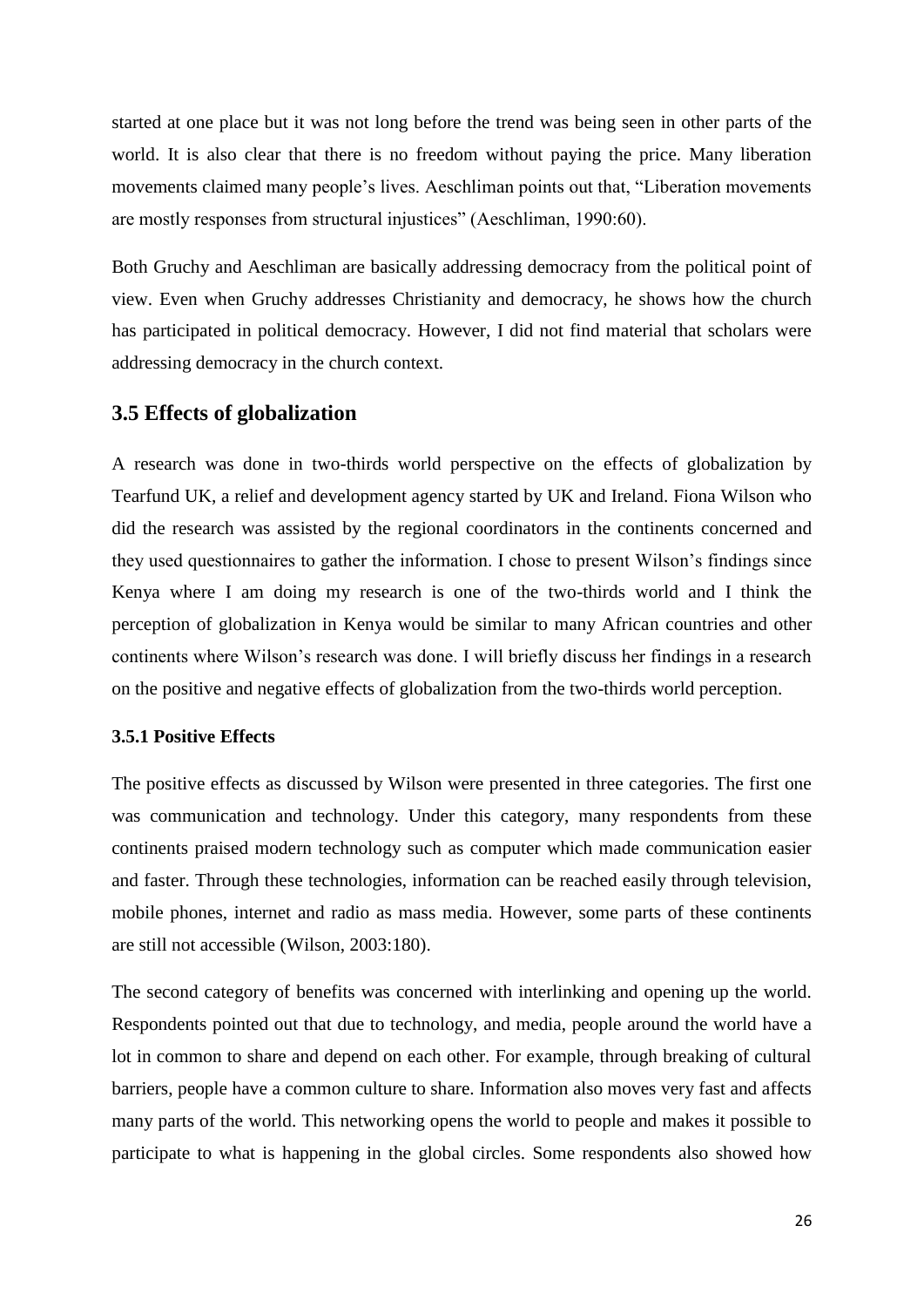evangelism would be done more largely through this networking and opening technology. Distant learning has been enabled through interlinking to improve their knowledge and skills. It was noted that globalization has aided to connect people from one continent to another and how it was possible to keep contacts through modern technology. The relationships formed through here have additional benefits such as sharing faith matters and experiences, and more so appreciating the unity that comes with the differences all over the world (Wilson, 2003:180-181).

The last category is about the accessibility to world markets in goods and services. Since the world is open, it was easier to get many varieties of goods on the global market and one could make a choice from it. Globalization creates a healthy competition among the producers and sellers and this in turn improves the quality of the goods and services and sometimes also making the price lower. Foreign goods and also quality goods from one part of the world can be accessed by other parts which is good. Health issues also benefit from globalization since people can seek for better services from developed parts of the world in delicate issues like transplant of body organs and more complicated surgeries (Wilson, 2003:181).

#### **3.5.2 Negative Effects**

As much as there are positive effects resulting from globalization, there are also many negative effects from globalization. Wilson grouped negative effects into three levels. I will briefly discuss the three: global, national and cultural, and lastly, family and church level.

#### **3.5.2.1 Global level**

There are injustices of globalization especially faced by poor countries that are not able to compete at the global markets. It was noted that the power of globalization is so strong such that the richer and stronger countries pass laws that affect the poor and weaker countries negatively, yet the voice of the weak does not count.

Points were recorded concerning the economic system which suppresses entrepreneurs, and poor countries initiatives to begin their own industries is killed while big and international companies taking over business space everywhere and leaving no space for small efforts. Agricultural efforts were noted to be dying in many countries due to poor climatic conditions caused by other parts of the world but have global effects elsewhere too. The low prices for imported agricultural products are also a big discouragement to struggling local small scale farmers who rarely have a market for their produce (Wilson, 2003:181-182).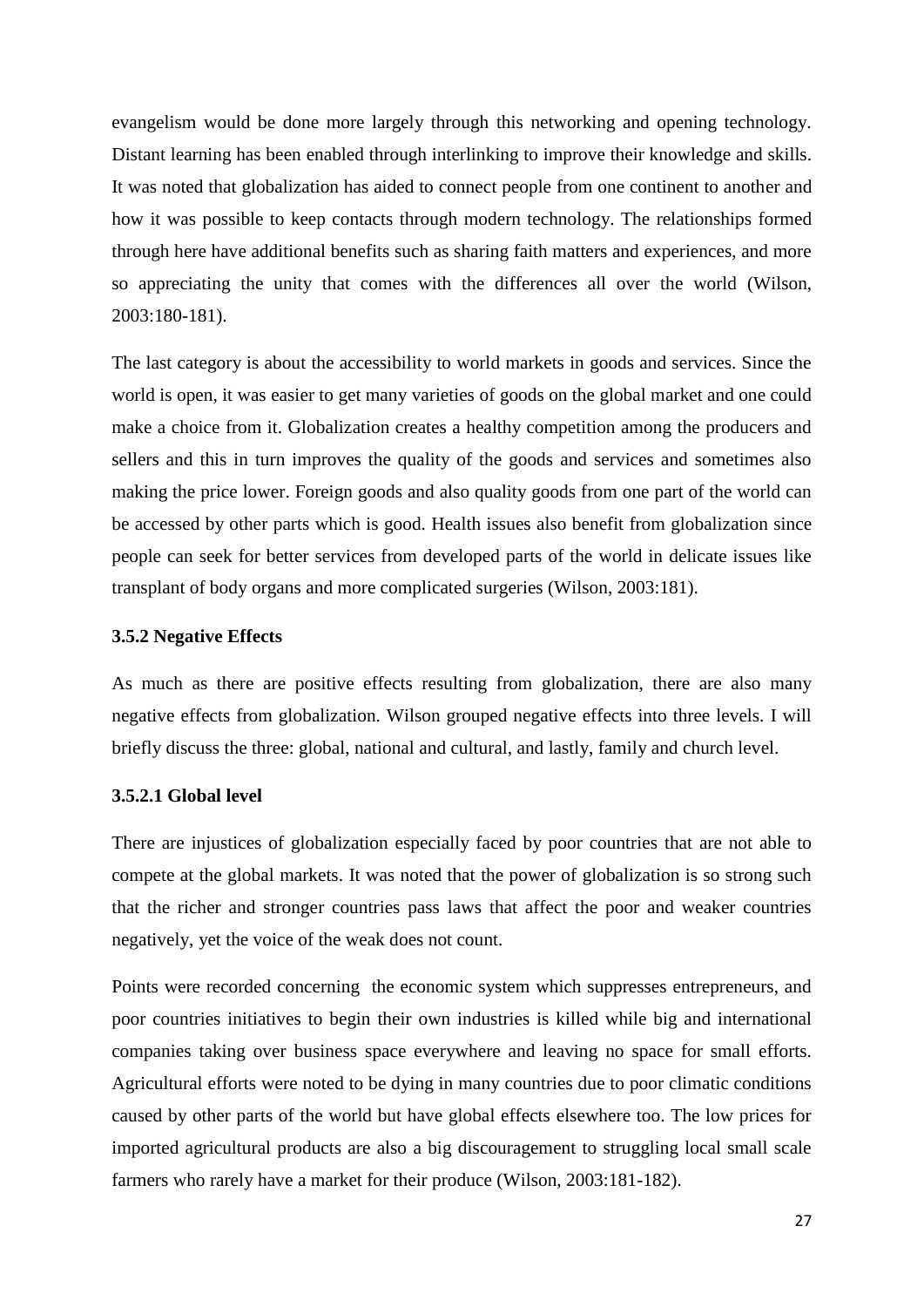#### **3.5.2.2 National and cultural level**

The negative influences from the West have been whole emulated by people from other parts of the world as the research revealed. This has affected native cultures and mostly people from the South have deserted their own cultural values and taken up Western values and life styles hence losing their own identity. The decay of moral values which was evident through the crimes becoming too common and people becoming individualistic than communal. Some of the examples of common crimes were listed as; Drug trafficking and its use, prostitution, robbery with arms, pornography, and sex of juniors. On the other hand, many people have become individualistic in the way they live. Most people do not care about others, they are self-centred, greedy, materialistic and they have no respect for elders and humanity as a whole (Wilson, 2003:182).

#### **3.5.2.3 Family and church level**

The family and church are largely affected by the erosion of moral values. Family breaking was mentioned by respondents and relationships being affected due to self-centeredness. Lack of respect by the children was also mentioned for instance children not politely asking but forcefully asking for what they want. Television was cited as one foreign thing that has taken a lot of time and place in the family which also teaches many foreign things.

In churches, there was a lot of change from traditional and cultural worship styles and teachings to foreign styles of doing things. In fact, there was lack of the African feel in the worship in many African churches. Due to television, sects and other religious propaganda spread over to other places and because of ignorance people chose to follow the wrong things. Generally, many people also noted that Christians are becoming spiritually "cold" due to secularization. Many of them are slowly changing to the patterns of the world through the influence of education, exposure to other values and life styles and choices (Wilson, 2003:183).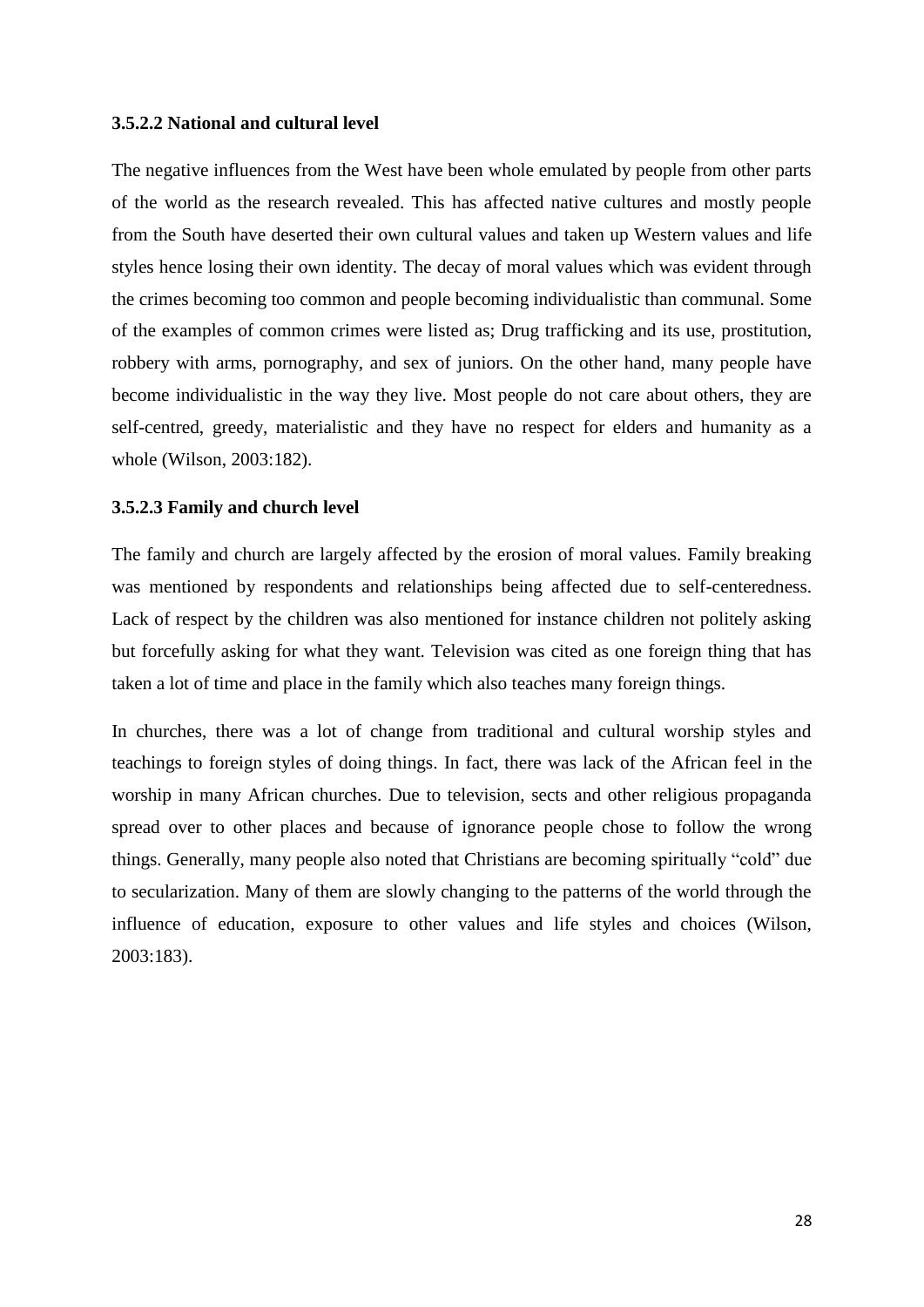# **4: METHODS**

This chapter deals with description and discussion of the methods I used in this research in details for clarity and more understanding. I begin with the design, discuss all other tools that were used for sampling, data collection, and analysis. I will also address the criteria applied for measurement in this study, limitations of the research, and finally ethical principles and considerations.

# **4.1 Method and design**

In this thesis, primary and secondary methods were employed. I will explain more about both starting with the primary sources. In the primary level, considering my research question, I decided to use a qualitative approach which Bryman Alan says it allows the researcher to seek for meanings of words from the respondents and not about the numerical size of respondents in collection and analysis of the data (Bryman, 2012:36). This means I chose to concentrate on few people in data collection but to find deeper meaning of their words. This is important because in my study, I wanted to get deeper understanding to why Mbungoni church has more young people than Ribe church. A research design according to Bryman is a structure or frame that guides the researcher in collecting and analysing data. Looking at the nature of my research question, I picked on the comparative design which "entails studying two contrasting cases using more or less identical methods" (Bryman, 2012:72). This applies in my case because I am comparing two churches that are different in attracting the youth members and therefore, a comparative study would help me understand this social phenomenon.

In this research, I used two strategies to collect data; interviews and observation. I chose two employ both methods to help me study the cases deeply by collecting data from different perspectives; from my perspective as an observer and from the perspective of my respondents in the interviews. I will explain both methods. First, I used the interview method, where semi- structured interviews were employed. As Bryman explains this method is one that the interviewer uses a list of general questions not necessarily following the sequence of the questions. This method also allows me to ask additional questions in case of following up on an important response (Bryman, 2012:471). I picked on this method because as I explained above; in a qualitative study I am interested in the meanings of people's words. Interviews are also good because they allow the researcher to get first-hand information from the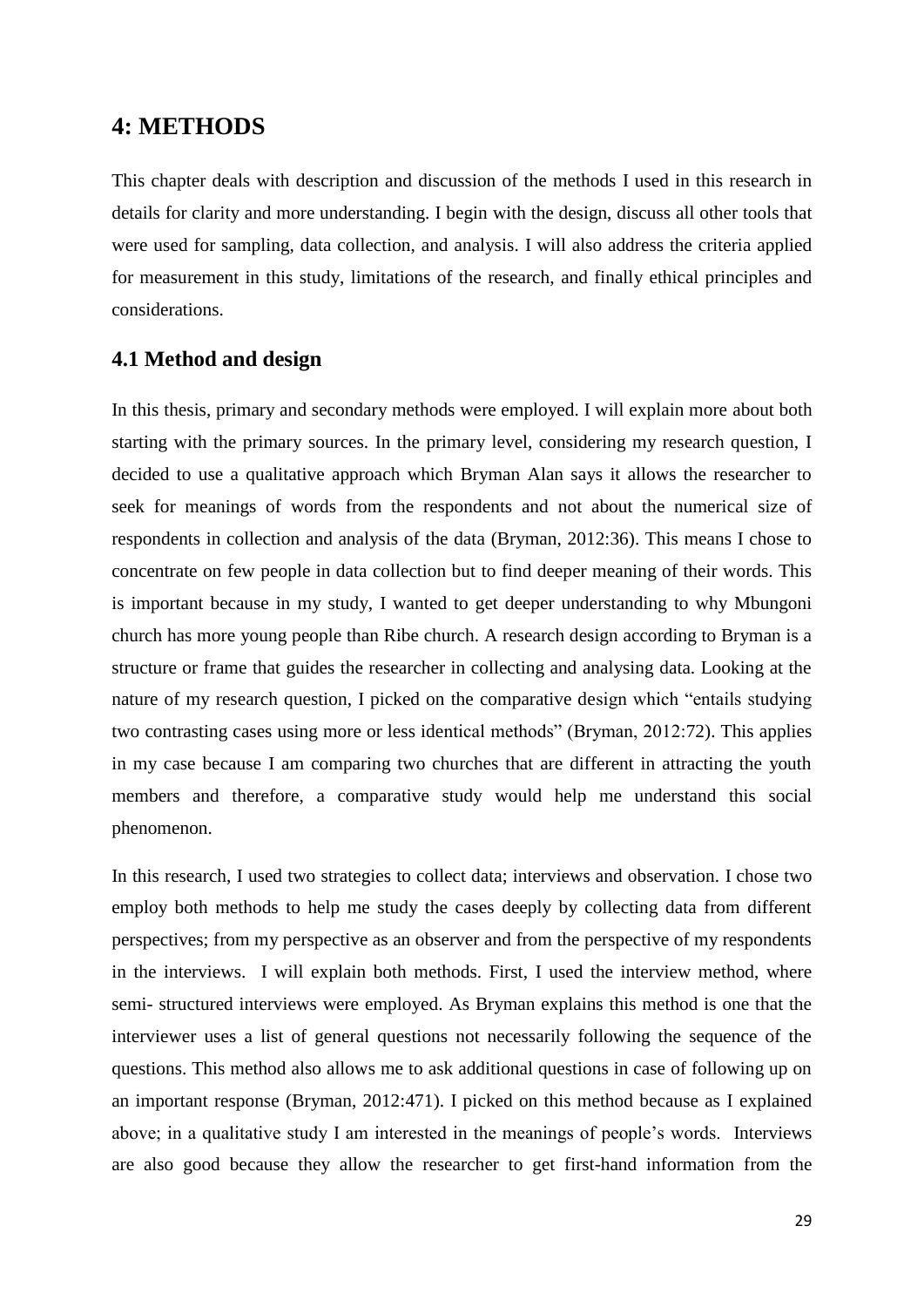respondents in their own understanding about the situation. This research necessitated me to interview people of different generations and status; the youth, adults and pastors of the two churches to seek for deep and detailed answers about how they thought about the same situation. To succeed in this, I maintained as much as possible the same questions in all the interviews with only little variations in cases of probing for more answers or other little differences.

In this research, I also used secondary sources which included text books, journals, the Methodist Standing Order and Agenda (S.O), MCK Kilifi Synod youth committee minute books, Ribe circuit annual statistical returns and Mbungoni and Ribe youth committee minute books. These minute books and statistical returns are important because they gave me information about the proceedings of the youth in past five years and the current status of the youth issues. The text books helped me to understand the researches and the knowledge available in this field about the youth to lay a foundation for my thesis. The Methodist standing orders were useful to help me assess the current MCK rules that regulate the youth churches and the impact of these rules to the youth. The minute books of the youth will help me to evaluate the proceedings of the youth groups over the past years to reveal some deliberations and resolutions the youth have been making in their meetings and I will use them to assess the effects of the resolutions.

# **4.2 Sampling strategies**

The respondents were selected through purposive sampling. As Bryman describes it, "the goal of purposive sampling is to sample cases/participants in a strategic way so that those sampled are relevant to the research questions that are being posed" (Bryman, 2012: 418). This means I had to carefully select people that were relevant to my study and in my case this group included; youth members, youth leaders, church ministers, and the church council.

### **4.2.1 Recruiting participants**

Recruiting of participants was done by the help of gatekeepers since I was far away from the place I was going to do the interviews. I contacted the superintendent minister in charge of the two churches in Ribe circuit and explained about my research. By his help, he organized the council members to participate in the interviews and he also helped me to contact the youth leaders in the two churches that I was to carry out the interviews from. I also used my own contacts because a few years back I had worked near the two churches I was conducting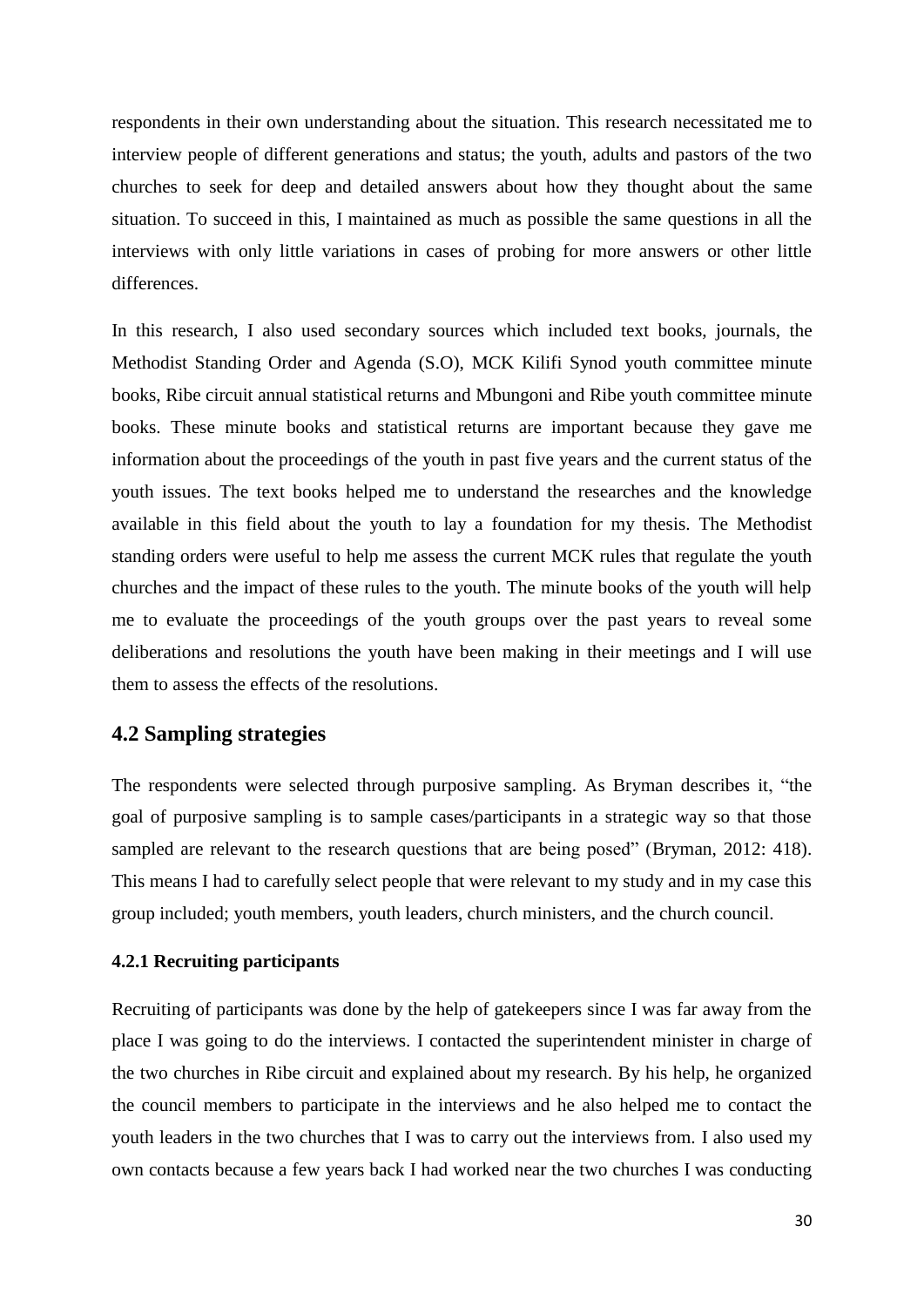research from, so I had known a few people in these churches that would participate and help in referrals. Through my contacts, I managed to identify one youth leader that I would interview because this youth had been in youth leadership for a long time and would be helpful to give a little history since my research was covering a period of five (5) years ago.

In the initial plan of this research, I had planned to interview a total of thirty four (34) people but when I went to the field, things changed due to some challenges thus affecting my initial plans. In the beginning, I was interested with the youths between ages (13 to 18) to be interviewed because I wanted to get the views from the younger generation in the churches, I therefore asked the youth leaders to help me identify youth in the above age bracket. Through these leaders, I learnt that most of the youth in this age bracket were in schools or colleges and that the more active youth in both churches were above this age bracket because they were out of school and more committed. However, during the holidays, the churches generally had an increased number of the youth, and that is why I chose to collect data during the holiday. I therefore changed my plan and included in the interviews one older active youth member in each focus group and older youth leaders that had a better understanding of what happened five years ago in their churches. The church council which I initially planned to interview were seven (7) members from each church but the number reduced since most of the leaders were teachers and some were still in school conducting holiday tuition classes for candidates, while others were in colleges advancing on their studies during holidays. The total number of members that were interviewed is listed below.

Finally, I managed to interview the following people: one youth focus group in each church involving five (5) youths, a total of ten (10) youth from both churches. I also interviewed two (2) individual youths one from each church. Three youth leaders were interviewed, two (2) from Mbungoni and one (1) from Ribe. Only one (1) pastor was interviewed because both congregations belong to one circuit and they share the pastor and one (1) youth patron/counsellor because one church did not have a patron. Because of the missing members of the councils, I interviewed six (6) members in Ribe council and four (4) members in Mbungoni council. In the church council, I decided not to include the youth leaders since I wanted the adult leaders to express themselves freely without the presence of the youth. All the respondents added up to twenty seven (27). I also put into consideration age and gender while selecting interviewees to avoid any biases, therefore I had both men and women of different ages represented as shown in the table below.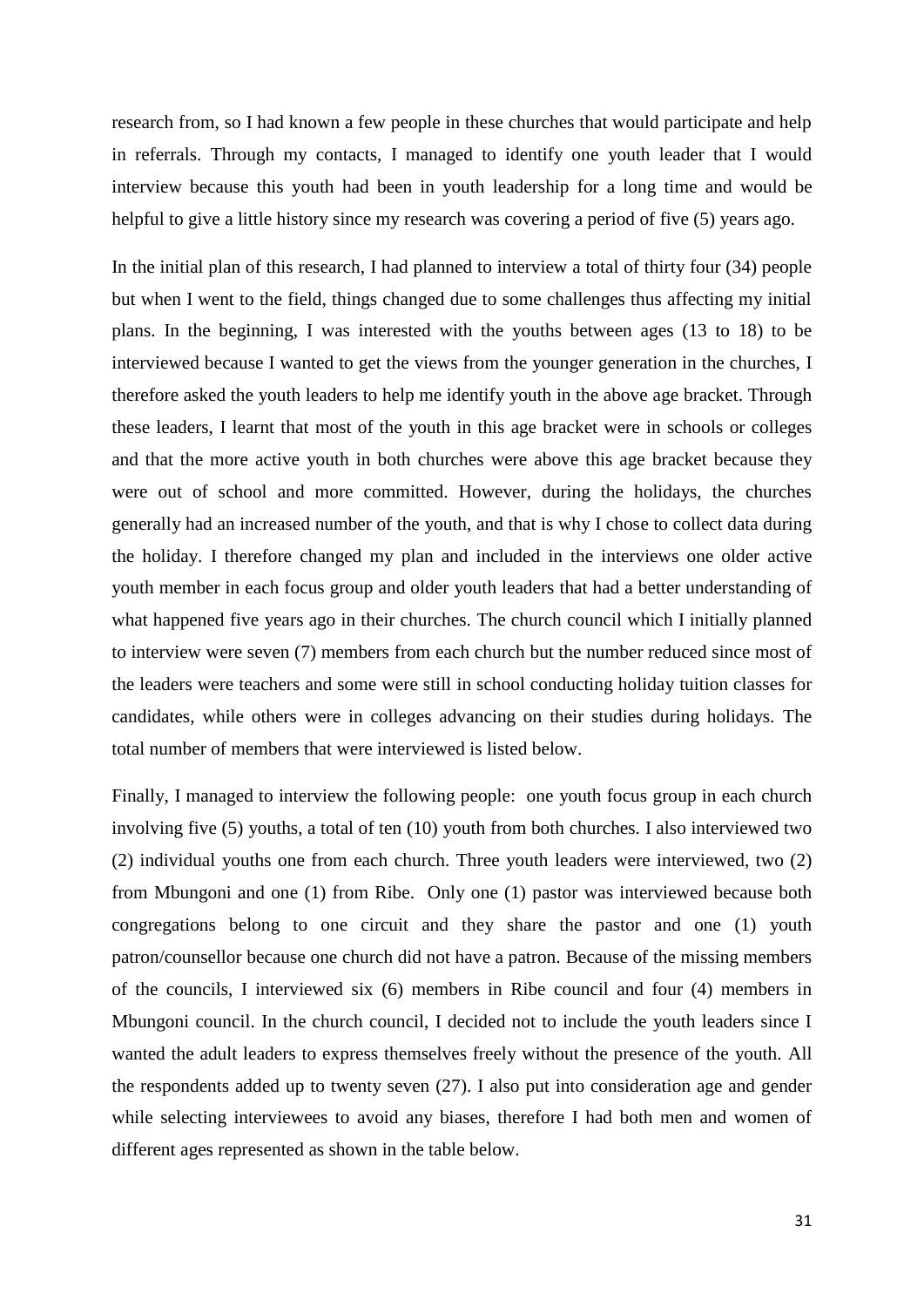# **Participants in the interviews**

| Gender                | Male           | Female | Total |
|-----------------------|----------------|--------|-------|
| Youth (13-18)         | O              |        |       |
| Youth Above 18        | $\overline{2}$ |        |       |
| <b>Adults</b> (35-80) |                |        | 12    |
| Total                 | 13             | 14     | 27    |

# **4.3 Interviewing**

I settled on having similar questions to both congregations and a few different questions for the pastor, church council, and the youth that would allow me to get more information in areas that may not be common. My questions were majorly focused on four areas in the church affecting the youth attendance; the programs in the church including Sunday worship service and other youth activities, the people in the church, the culture in church and the role of parents on the youth in church. The list of the interview questions are attached in the appendix.

# **4.3.1 Semi- structured interviews**

Concerning interviews, I used both individual interviews and focus groups. A focus group as Bryman puts it, involves a focused group interview that uses "predominantly open questions to ask interviewees questions about a specific situation or event that is relevant to them and of interest to the researcher (Bryman, 2012:213). This knowledge guided me to choose focus groups because open questions allow people to express themselves even more with body language that could help me to probe for more explanation. Another advantage of focus groups is that I was able to observe the reactions of the members to one another's response which is also important. I also separately interviewed individuals because some people feel free to share information in private and this helped me to gather more information that could have been left out in focus interviews. All the interviews were recorded and later on transcribed as clearly as possible by writing down every word as it was spoken by the participants.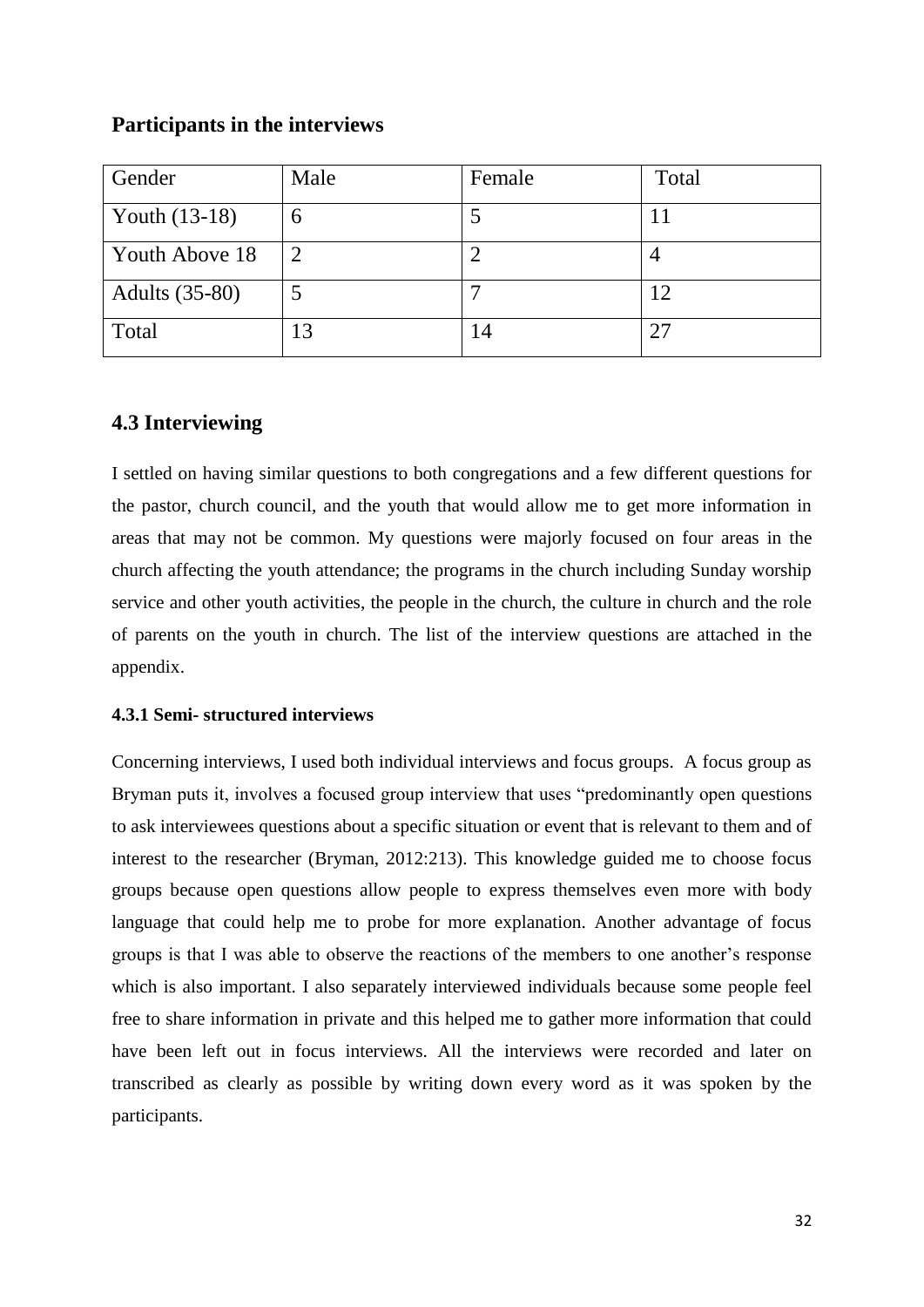# **4.4 Unstructured observation**

I also chose to use observation method which was unstructured observation. As Bryman defines it, this method does not necessarily use a strict schedule for behaviour recording but rather aims to, "record in as much detail as possible the behaviour of participants with the aim of developing a narrative account of that behaviour" (Bryman, 2012:273). This is very important to me because, I need to understand in details how the youth and the rest behave and more important observe their interactions. In this observation, I was a participant observer because this helped me to ask a few questions concerning some of the things I observed. I visited both congregations during Sunday services observing and followed up keenly on youth interactions among themselves and the interactions between the youth and the adults. I took notes in details of what happens in the worship service and the roles assigned to the youth, their interactions among other things done in the church.

# **4.5 Analysis**

Analysis is a stage where as Bryman refers to it, the researcher tries to make sense out of the large collected data by reducing or cutting it down.

#### **4.5.1 Thematic strategy**

In this research, I used thematic analysis technique which is mostly used in qualitative analysis although Bryman also argues that this approach is not identifiable. Through this analysis, I read through the data that I had transcribed thoroughly and I reduced the information into major themes within and between the data (Bryman, 2012:393). I used coding system to come up with the themes from the transcripts.

Coding is a system which Bryman explains that the research is breaking down data into sections or parts and labelling of these sections. Using the coding system, I read through my transcripts page by page, writing down on the margins some key words, remarks and observations that struck my mind and were important.

### **4.5.2 The use of theories**

After coding, I read through the codes, still analysing and interpreting the codes. I checked out for codes that had been repeated, and those in relation to the three elements of globalization theory that I am discussing in this research.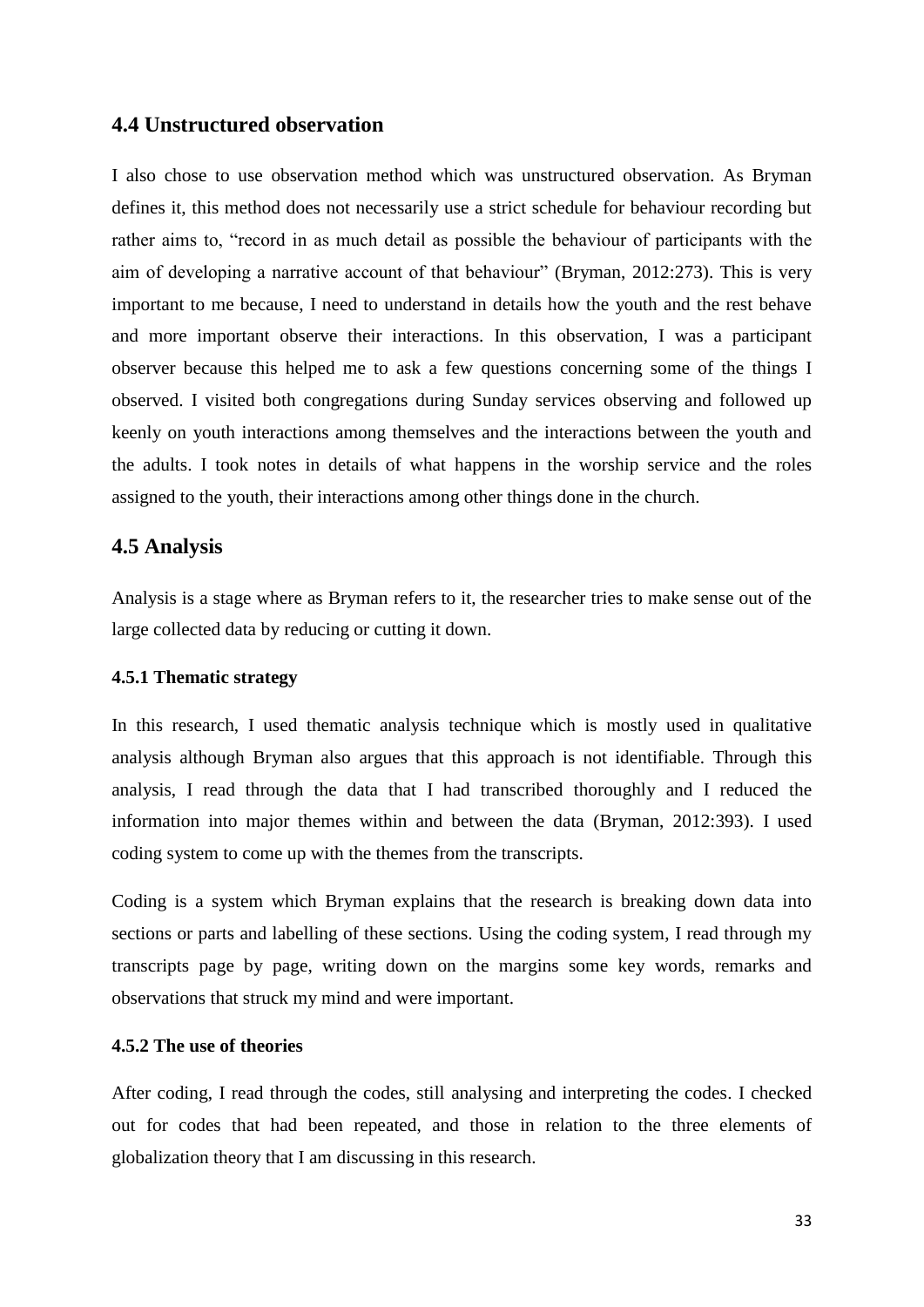### **4.6 Measurement**

Different scholars such as Lincoln, Y.S., and Guba E., have suggested alternative ways to measure the quality of qualitative research. For instance, the two authors use the terms trustworthiness and authenticity to replace validity and reliability in quantitative research. A most recent author, Lucy Yardley suggests four criteria; sensitivity to the context, commitment and rigour, transparency and coherence, and impact and importance (Yardley, quoted in Bryman, 2012:393). In this research, I employed Lincoln and Guba's criteria because it is more relevant to my research as I will discuss below.

Trustworthiness refers to credibility, transferability, dependability and conformability. In this research, I tried to produce what Clifford Geertz calls "a thick description" (Geertz, quoted in Bryman, 2012:392), where I gave a detailed account of the youth in Ribe and Mbungoni churches that I researched on. This would give a database for other people to judge about how the results in this study can be transferred to other places in Kenya. In addition, since I knew both churches prior to the research, I tried not to allow my values or any personal biases or feeling to interfere with data collection or findings. I asked the same questions to both churches and only different questions when probing for more information (Bryman, 2012: 390-393).

Authenticity in qualitative research replaces reliability as I mentioned earlier. According to Lincoln and Cuba, this refers to, fairness, ontological authenticity, educative authenticity, catalyst authenticity, and tactical authenticity. In this research, I interviewed youth focus groups and individuals taking care of gender balance and age. I also interviewed church leaders and the pastor in charge and youth leaders and in all the interviews I tried to maintain same questions with very few additions. This helped me to get different viewpoints of the same contexts. During the interviews, I heard sentiments from the interviewees that indicated that the research was an eye opener to understanding the youth in their church. Through the focus groups, members responded to the same questions in different ways and reacted to each other's views. This would help them learn and appreciate other ideas that were helpful from other members. In addition, as I had pointed out earlier, after the interviews, some members especially leaders in the church council confessed that the interview had been helpful and that they realized the need and were ready to change some things in their churches concerning the youth (Bryman, 2012:393).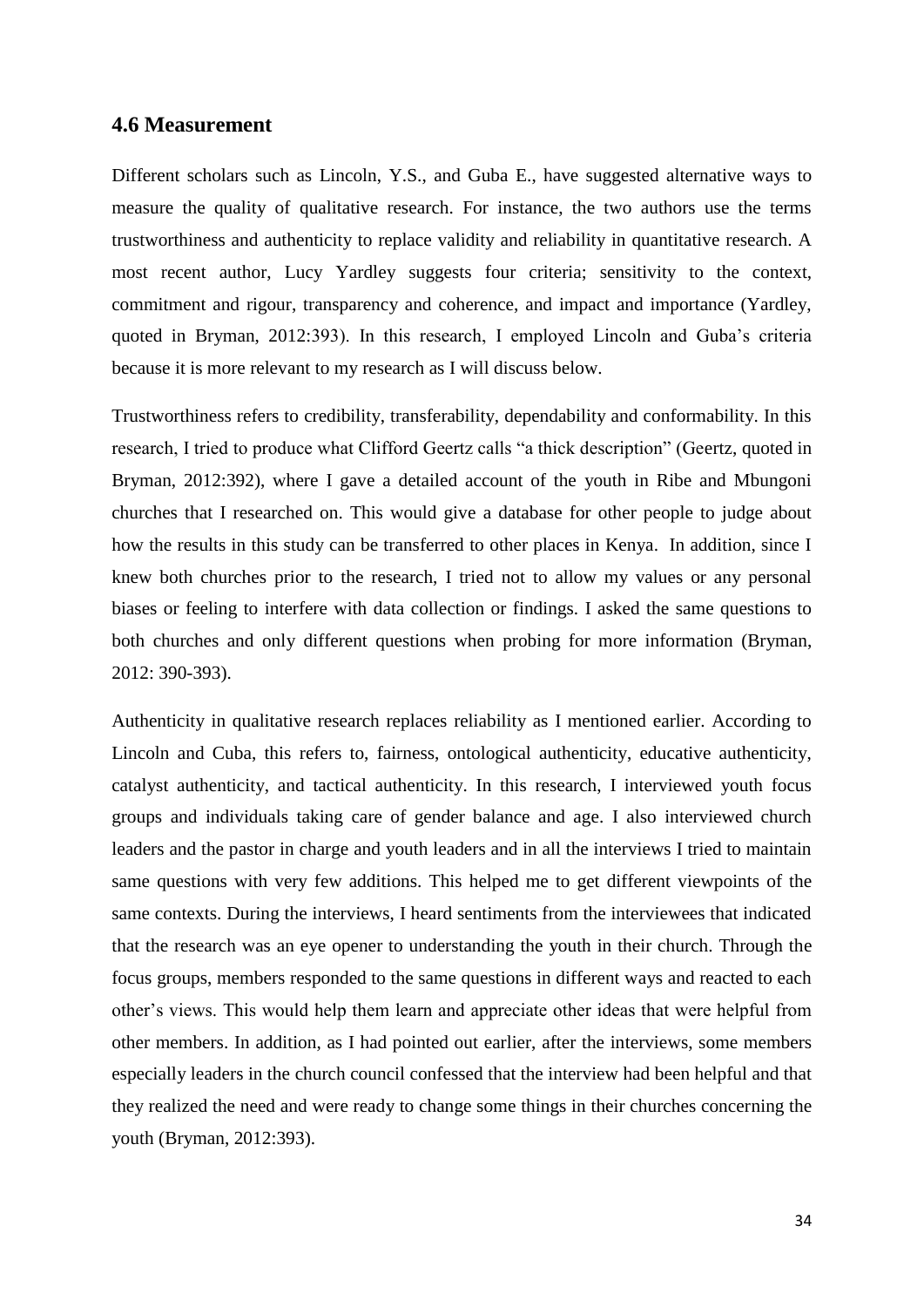### **4.7 Limitations**

Apart from all the success and achievements during this research, I cannot repute the fact that there were several limitations to be pointed out in the following paragraphs. To begin with, this research is about the Kenyan youth, but since this would need more time and resources, the study was narrowed down to the youth in churches specifically, two MCK congregations. However, these were two in-depth studies but other perspectives of other Methodists congregations, views and ideas from non-Methodist denominations were left out. The presence of those other views would have made the research richer.

In addition, I was collecting data among youth and a few adults whereas most of the youths are in primary, secondary, university, and tertiary college schools. I started in July but since schools were not yet closed I had to wait for schools and colleges to close for holiday before I completing the data collection. Some schools in Kenya have extra tuition arrangements for candidates, therefore such students do not close during holidays at all. Holidays are also a time for many celebrations especially weddings and therefore the youth turn up on Sundays was sometimes affected making them to meet the appointments we had scheduled for interviews.

Lastly, this research was carried out to find out the connection between globalisation and the involvement of young people in Kenya. However globalization theory is a very wide topic and it was not possible for me to talk about all the aspects but I had to limit myself to only three aspects. I therefore left out many other aspects that could have contributed to this research making it richer.

### **4.8 Research ethics**

Throughout this research, the field research ethics was observed. I informed all the participants and the interviewees about my position as a pastor which almost all participants were aware of as they had seen me serving in the neighbouring circuit a few years back. On this note as a pastor who was also researching directly on my ministry, I was aware and observed a critical distance to avoid any preconceived ideas I had about the two churches or generally about the youth. I also assured them and kept confidentiality of the participants where by the identities and records of the individuals were treated with a lot of care and confidence. There was only one minister in charge of both churches and one youth patron (counsellor) in one church. To protect their identities, I decided to present their deliberations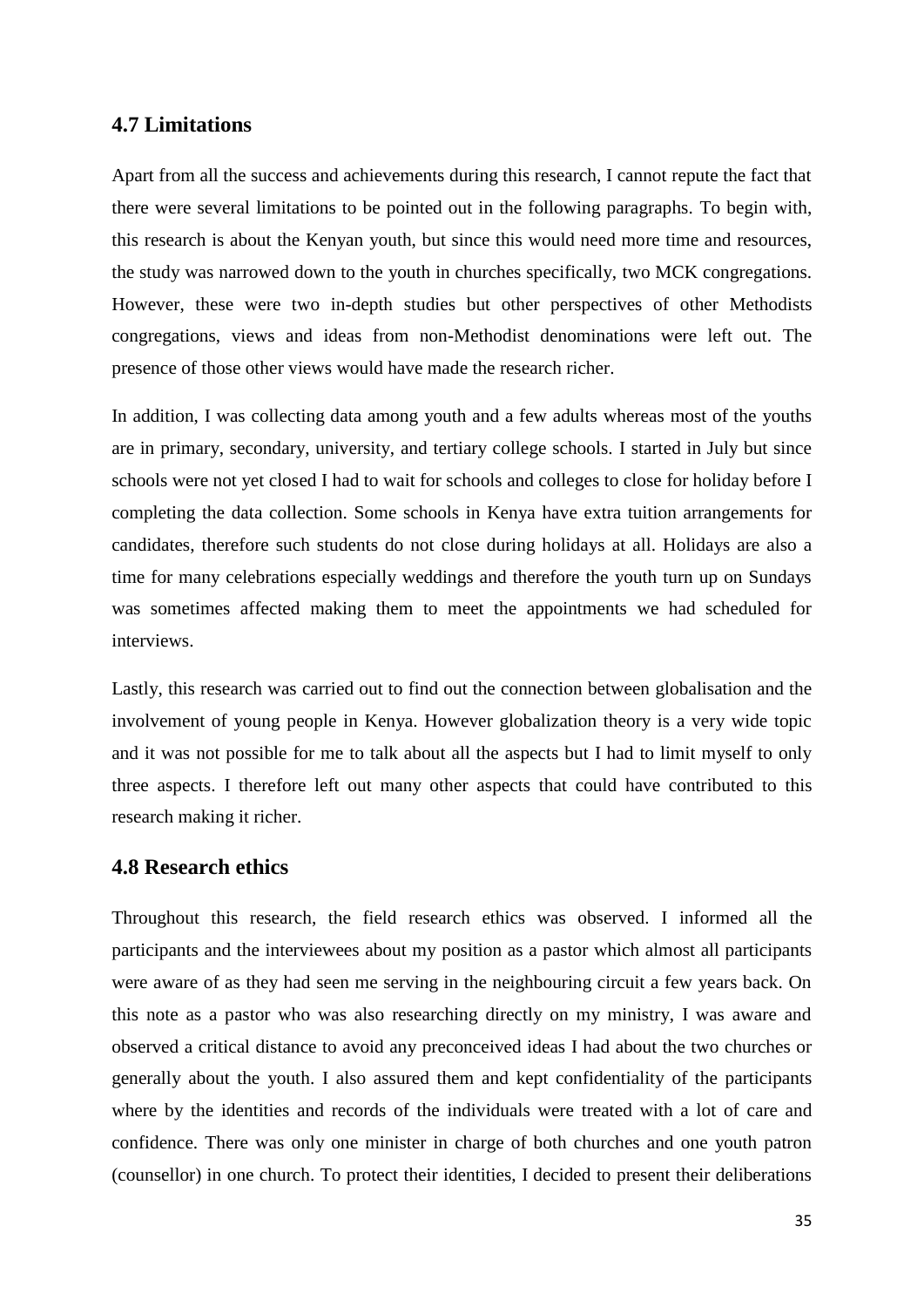together referring to both as youth counsellors since in MCK ministers also offer counselling services to the youth. Pseudonyms were used to ensure that during the publication of findings, the participants are not identifiable (Bryman, 2012:136).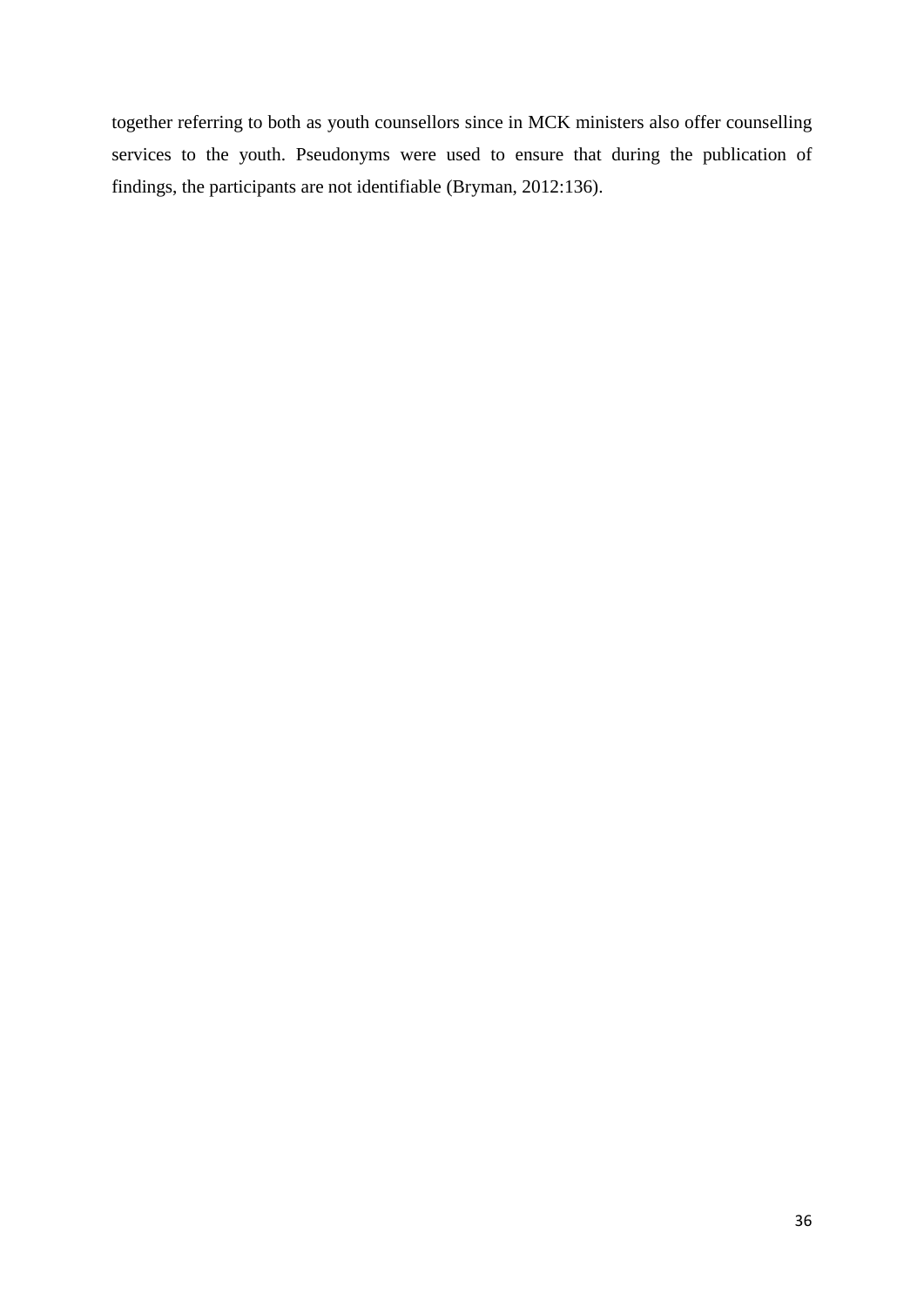# **5: FINDINGS**

In this chapter, I will do a thematic presentation of my findings from the collected data. My presentation will be done under the three major aspects: globalization and the Youth culture, Pentecostal spirituality as a global trend, and lastly democracy as a global trend. Under each theme, I will share my findings from observation method if any, then views from the different groups that I interviewed. The group's views will follow this order: youth focus groups, individual youths, youth leaders, youth counsellors and finally church councils. After the three themes, I will present findings for the effects of globalization.

# **5.1 Globalization and youth culture**

Under this topic, I will report my findings under two cultures: TechnoCulture as a global trend and TerrorCulture: worth living for or worth dying for.

### **5.1.1 TechnoCulture as a global trend**

In both Ribe and Mbungoni churches, I arrived one hour early to observe the preparations before the service began. In both churches, I noticed the youth were the first to arrive and prepare for the service by setting up the musical instruments. In Ribe church, I found two young men carrying instruments from the storage room to the church hall. In Mbungoni there were three young men and two ladies also setting up the instruments and as they waited for other members to arrive, they were playing songs from a CD player. In both churches, I saw that they used modern musical instruments like the keyboard, guitars, wireless microphones, speakers and other Public Address System (P.A) equipment. I did not see traditional or indigenous instruments in both churches.

During the service, I noticed few members especially young people using their mobile phones in church. I was informed about Mbungoni church teenager's group that present dances with songs played from you tube. After the service, I saw that more people especially young people had mobile phones. Most of the young people appeared to be so much in love with their mobile phones, taking pictures during and after the service and even taking videos.

In youth focus groups we had interesting deliberations concerning cultural differences between adults and young people. Eight of the ten members in both groups agreed that there are major differences between the youth and the adults. For example, the youth referred to their generation as the dot com or digital generation, some used the terms the before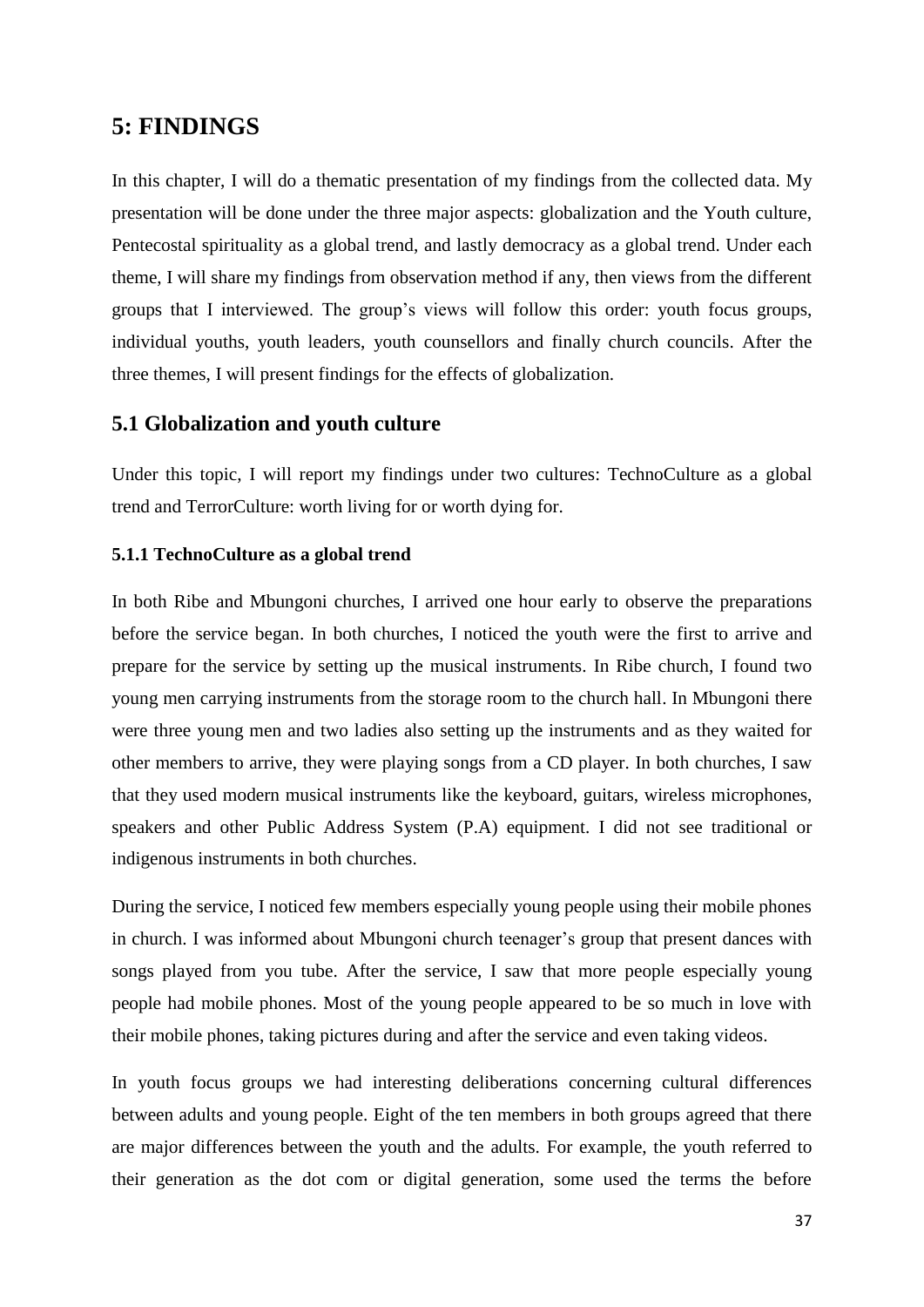generation to mean older generation and the after generation to mean young people. Walela from Ribe church pointed out that with a smart phone, one does not need to carry a Bible in church, even hymn books and service order books were outdated and that churches need to come up with better ways to conduct the services. He mentioned one Pentecostal church that was winning more youth in Mombasa town because they were using power point to project songs, readings, and notices. He said it saved time because most youth do not like long services. All the members in his group clapped in support of Walela's response.

Internet was pointed out by another youth as one way that made the youth to have a different culture from the adults. At this point, a youth from Ribe observed that his church had fewer youth members because the old people expect the youth to do things the same way old people do. They did not appreciate the young people doing things differently.

One of the two youths who had different perspectives pointed out that although times were changing, there was need for the church to maintain her culture through old people passing over this culture to young people. Another youth supported this view saying, "just like the Christian faith is passed on from generations, church culture should also be strictly passed on to the youth".

All the three youth individuals I interviewed separately responded in agreement that cultures differed between the youth and the adults. Nanjala from Mbungoni mentioned that some old people were opposed to youth culture because it was a different. She expressed this saying,

So, you will find most adults, they want to keep the same things they were taught to be done in the same way, but when you look at the trend in the world today, this cannot happen, we should move with the time, some of their traditions are not relevant, there are a lot of differences.

The above sentiments were supported by her counterpart from Ribe church who added that some traditions had to be left out and the youth had a different life to live since life today was different from life in the past.

The youth leaders had different opinions concerning the differences in youth culture the adults. Two of them shared the opinions of the focus groups that youth had major differences in cultures. Nyongesa observed that new knowledge made the youth different from the old people. He said,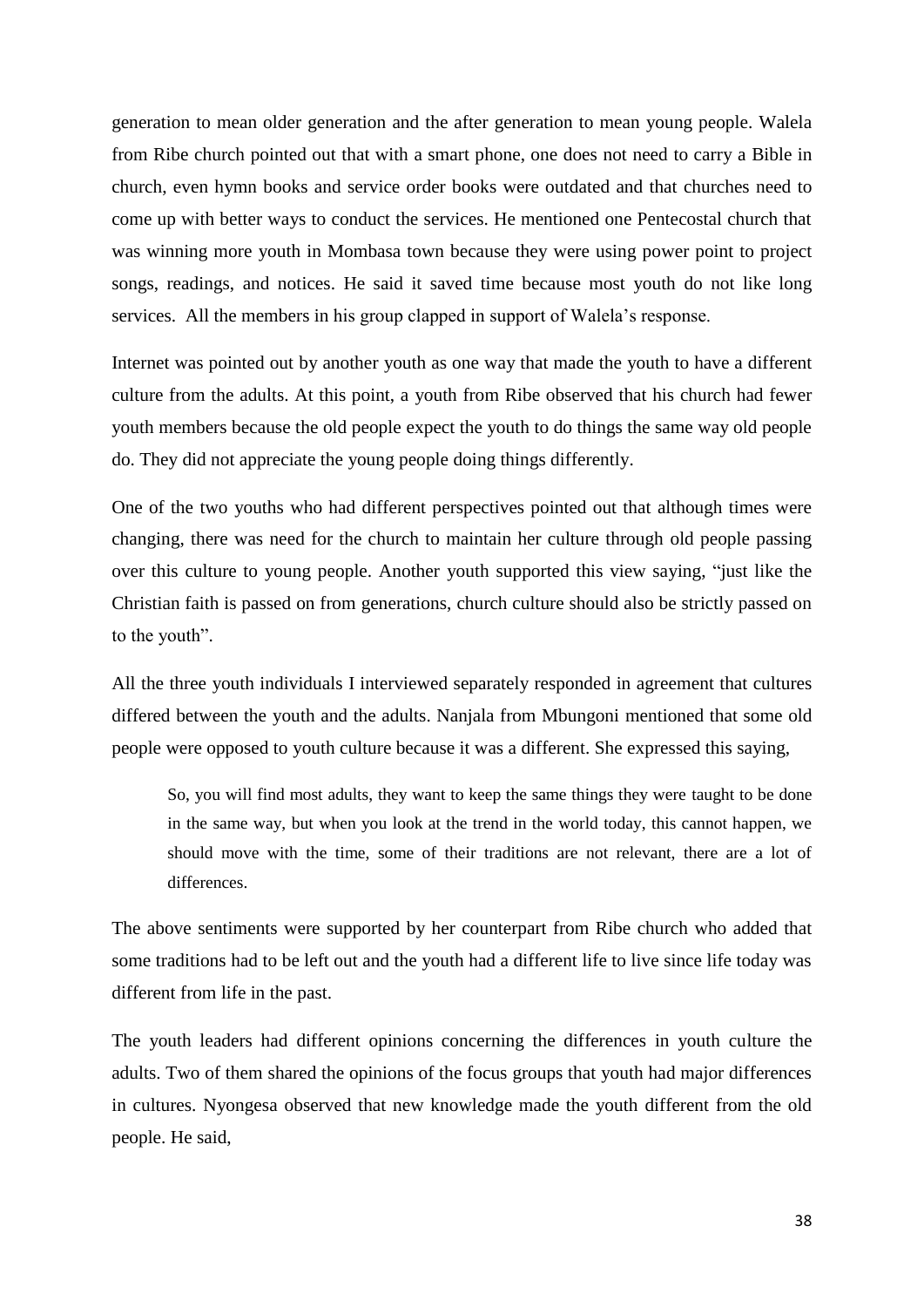The differences are seen I think through education, the youth are more learned than the old people. There is also internet which has been introduced, so many youth learn a lot not from their parents but through the internet, so most youth are not doing what the old people are doing.

Technology brought about different cultures thus making the youth to have a changed culture because of what they learn on internet and other means of information.

However, Naliaka cautioned that the cultures the youth were practicing today were foreign cultures and it was not good to allow the youth to copy foreign cultures. She added that the church should try and help youth appreciate the old people's culture as their own culture. She pointed out that most of the youth today have become rebellious because of the movies they watch and the information they get through television and internet.

The counsellors shared the views that the churches had bought modern musical instruments and other modern equipment which has helped to attract and retain youth in their churches. They noted that many young people had demanded so many changes and the adults could not ignore them. Barasa observed that it was very important for the church to allow youth to exercise their culture as a way of reaching out to them. Commenting about the youth in Ribe church, he said,

On the side of musical instruments, they should be set free and use them the way they want. If it is playing the modern music in church, they want to be allowed to play and enjoy it in church, but if there are obstacles others will leave and go to other churches. The leaders should be serious to help these youths.

In the church councils, most members in both churches admitted that though some elements were still the same like the old people's culture, there were many aspects that had changed among the youth. For instance, a member said the youth shared the culture of marriage procedures done in church and home, however they differed in their way of singing and dancing, and in the style of worship. A leader from Mbungoni church said the youth had come up with a culture of speed, they always want speed in everything, and their culture is one that demands speed. They sing fast, do things fast and want short programs. Another leader responded in support saying the youth are the computer generation, one that worked out things with speed.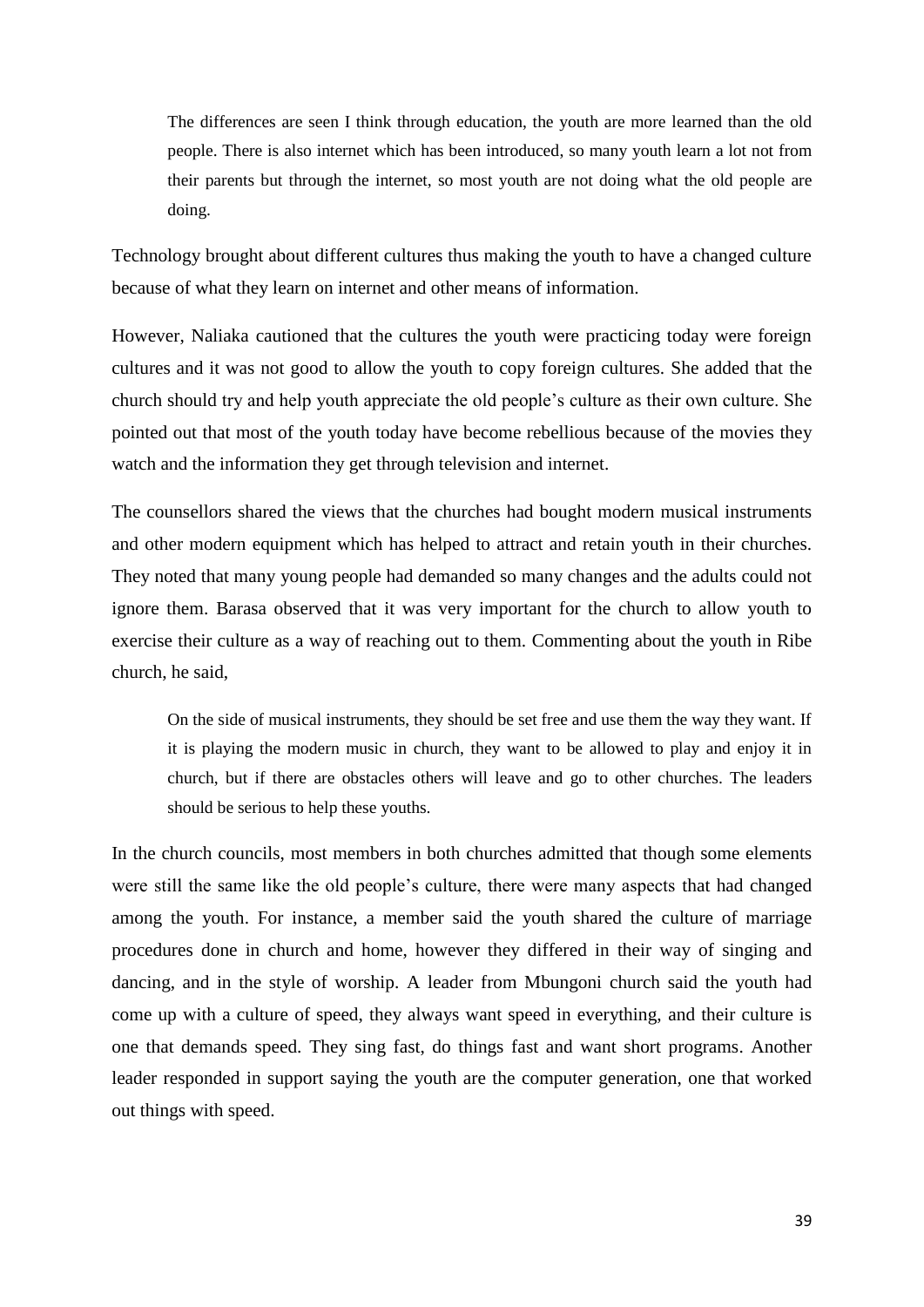#### **5.1.1.1 Generation Y-erless.**

During the interviews with the focus groups, I noticed that only three out of ten youth in both groups did not own a mobile phone, the rest of the youth had mobile phones and had carried them to church. I prompted to know why the youth carried the mobile phones in church and some of the responses were strange. Marende revealed that the phone is a very close companion because it is the fastest and most effective means of communication. He added that while in church, he could not switch off his phone since he turned to it when the church service became boring. "It helps me to stay in church even when the service is not exciting". Members in his group laughed but they too supported that when the service is boring, most youth turn to their mobile phones to play games, check emails, or chat on Facebook and WhatsApp.

From the individuals, two of them acknowledged that young people's generation depend so much on the mobile phones and internet and that this had changed their culture making them different from the adults. Kimale from Mbungoni church observed that today the world has been opened through television and internet among other things and that this has brought about differences in the culture. The fact that the youth have been educated at different levels obviously brought some changes in itself. However one individual complained that some remote areas were not able to access internet easily thus making such youth not to catch up with what was happening in the world like the youth who lived in urban settings. He added that this could make the youth in urban settings to have differences in culture with those in rural setting because of differences in exposure.

The youth leaders added more information concerning internet and use of mobile phones. They revealed that the youth had become so addicted to internet because of pornography and internet dating. Nasike mentioned that most youths buy good phones for wrong purposes like pornography. However, Nyongesa argued that today much information is on internet including job advertisement, scholarships, and world news, which the youth really need, therefore they cannot stay away from internet.

Counsellors raised alarm about the youth turning into an individualistic culture. One of them summarized this view saying,

This issue of sitting alone watching television, browsing on internet and Facebook consumes all the time for most young people. Most youth prefer to sit home alone watching television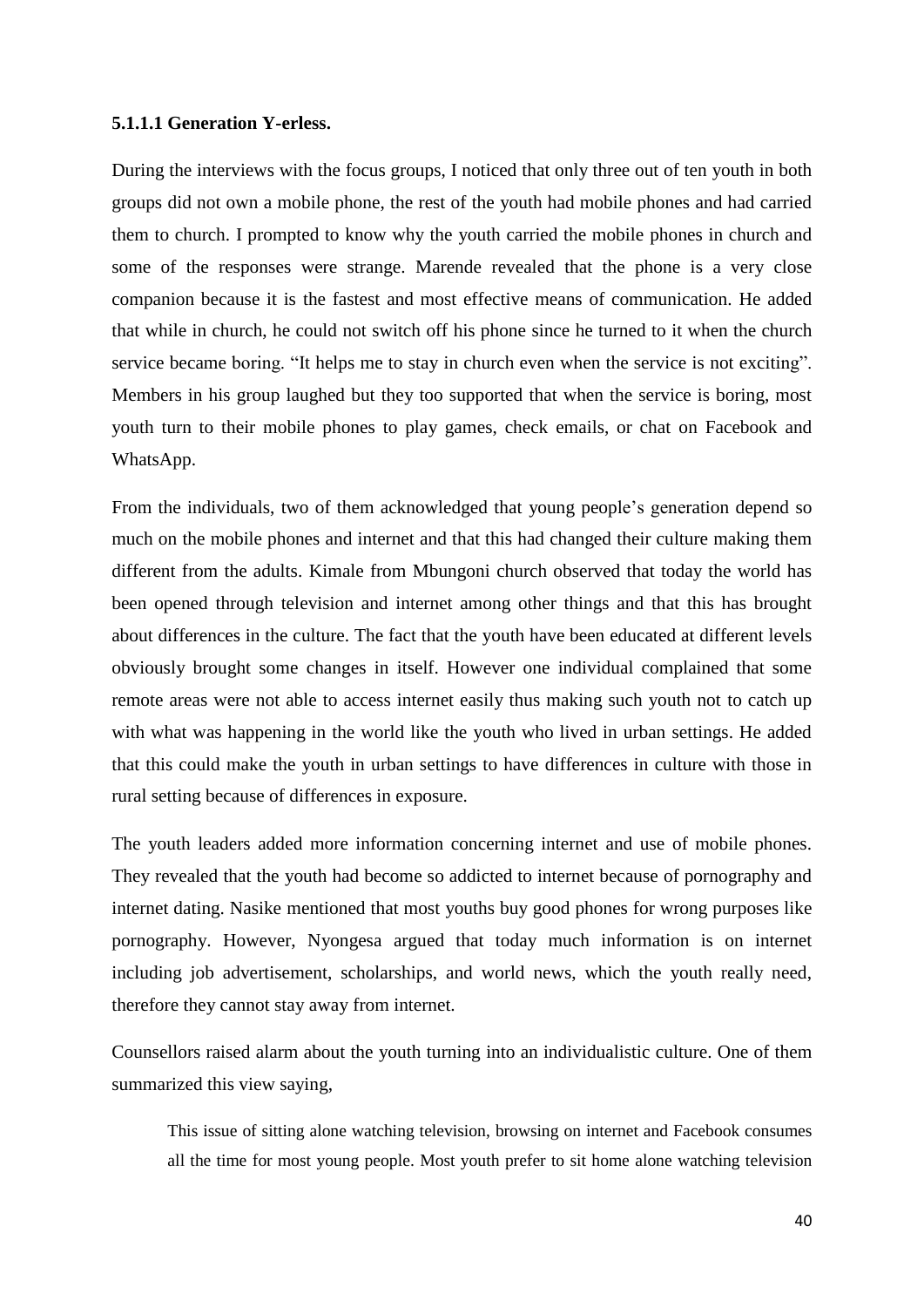than attend a social event which involves interacting with others. This is contrary to the African culture that appreciates communal life and building of relationships with one another. We are worried about the future of our children.

Half of the church leaders in both churches supported the view that youth have been greatly influenced by the computers and mobile phones. Some members of the council shared the youth leaders' views about youth watching pornography on internet. Since most of the parents are not computer literate, they do not understand the information available on internet. Sikuku shared a story about a parent who noticed some strange behaviour with his son who was 14 years old. The son spent most of the time locked up in his bedroom and the father thought his son was revising for his examination. One day the son left the room without locking it and while the father went to lock his son's room, he was shocked to see pornographic pictures on the laptop and he suspected that his son was busy watching this most of the time.

### **5.1.1.2 Cyberspirituality: always on**

In the youth focus group discussions, there were mixed reactions in response to where the youth sought for answers to their questions in life. It emerged that because of the challenges they faced, solutions were sought from every way possible. Only three youth out of ten confessed that one place the look for answers to their questions was on internet. One youth mentioned that through internet, the youth search for advices on various issues, information about cure for diseases, jobs and many other things. Five youth expressed that it was easy to share a problem with a friend or a family member. Others youth supported that family members and friends are a major source that the youth sought their answers from.

The individual interviews revealed that most youth sought advice from the church. On the other hand, individuals also expressed their worry that some youth had sought for solutions through internet but ended up ruining their lives. Wabwile's views captured these fears when he said,

The problem is that the youth are asking every question on the internet, but this is not the right place to seek for some advices. For example, some people who do not believe in God are also writing things that contradict the truth about God and because our youth do not understand a lot of things, they may just take it to be truth and affect their faith in God. I think instead of the youth looking up to internet for answers, the church should be ready to give these solutions.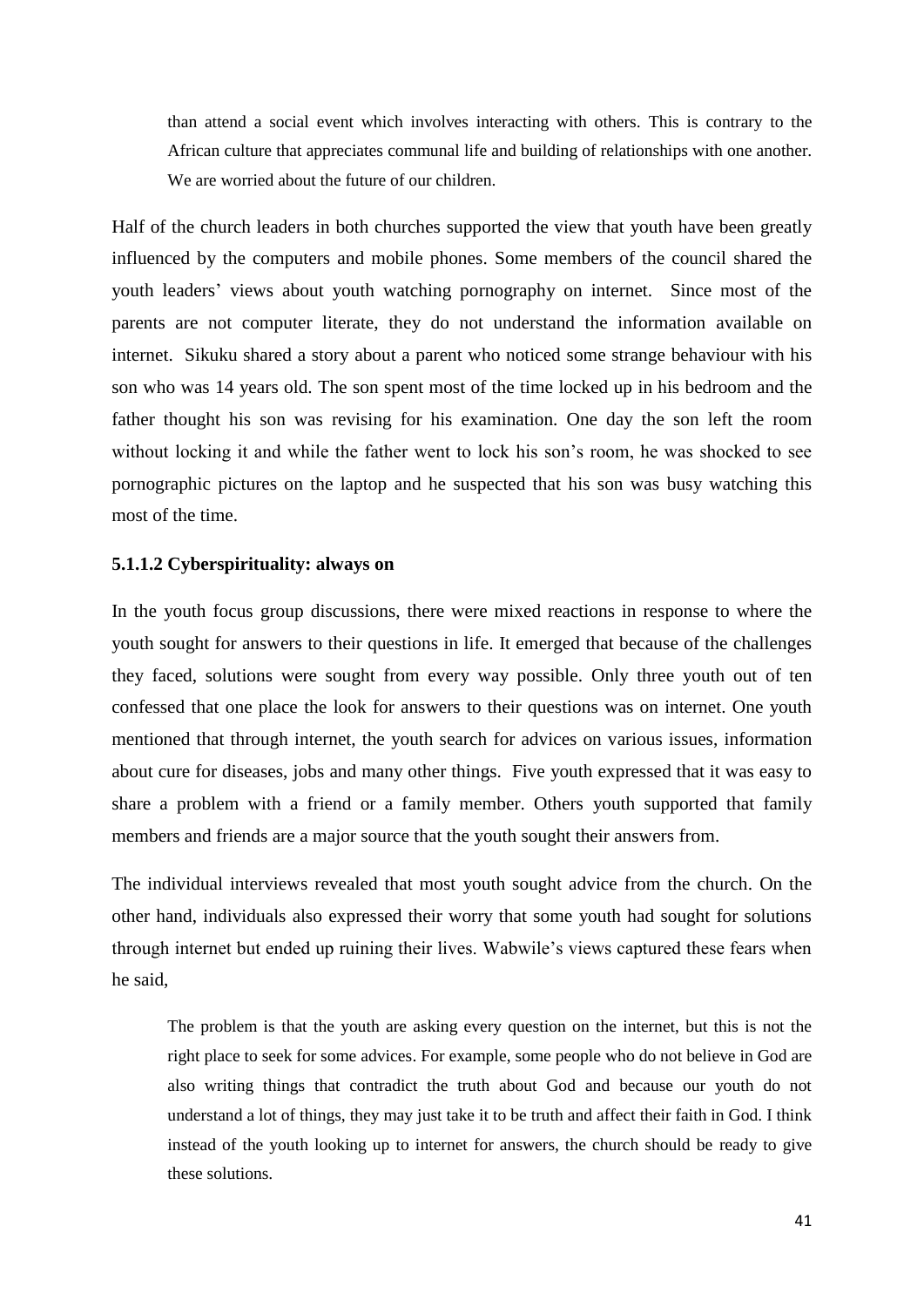Nasike mentioned that in Mbungoni church, the youth sought answers from the church which sometimes acted on behalf of the family. Some youth in this church had been offered jobs, some had been supported financially and others had received counselling on spiritual issues. Many of their spiritual questions were settled by church leaders and youth counsellor, only a small percentage of their solutions came from other sources

In the discussions with youth leaders, it was mentioned that some of the youth both in church and outside consulted witchcraft for answers to their problems and questions. Nyongesa made a joke saying, "you know we are Africans and we believe that nothing happens without a cause". He explained that some parents influence their children to consult witchdoctors for their challenges.

The counsellors had different opinions where one counsellor responding to the role of parents in nurturing the youth indicated that parents were the right people to give spiritual advice and answers to most questions the youth were looking for. He however expressed his regrets that this was not happening and that parents had failed in their responsibility to nurture their children leaving the responsibility only to the church. He also said it was sad that the youth were following advice from other sources because the church was not also meeting her responsibility in nurturing for her young people. The second counsellor pointed out that he knew the youth were seeking for answers including spiritual advice from the church because many of them had approached him for counselling.

In the church council interviews, four leaders out of the ten were in agreement that the youth were obsessed with technology especially the current phones that allowed them to access internet. Sikuku from Mbungoni mentioned that some youth have hundreds of friends on Facebook and they may be having very few friends outside social media. He raised a concern that the youth were listening and watching more sermons through television and internet. He said the church could risk losing the youth to online preachers.

### **5.1.1.3 Ministry in TechnoCulture: faith that works.**

In the focus groups, I sought to know from the youth how the church can reach out to the young people in a new way. Wabwile from Ribe church mentioned that since the youth loved internet, it could be wise for the church to provide it in their buildings and attract them then look for some activities that were internet- related to teach spiritual lessons. He suggested that the churches need to start internet evangelism that targeted young people since they spent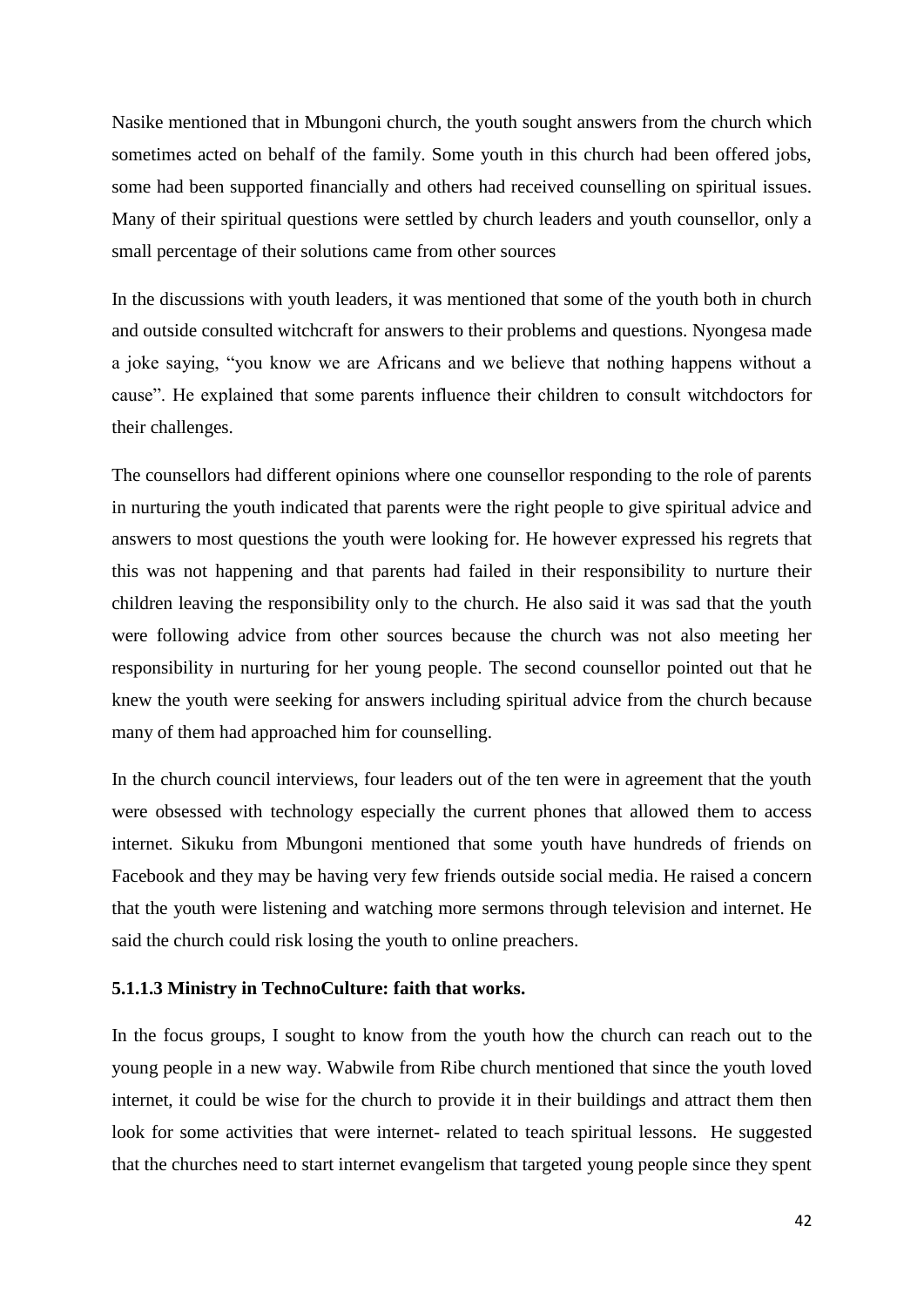most of their time on internet. One youth also proposed that the churches should use modern facilities like projectors to display songs that should be used during the service. This is because the youth did not have to carry hymn books like old people did. Another youth supported this issue saying the church has to move with time if she has to keep the youth in the churches.

Mentioning some of the challenges the youth were facing in Ribe church, Walela reported that the instruments in this church were few and not in good condition and that was the reason some youth were not willing to attend church. He also reported about the lack of freedom in the use of the few instruments claiming that some church leaders were a hindrance to this freedom and that the youth were discouraged by this action. He advised that because young people love musical instruments, all churches should try to purchase the instruments and allow the youth to use them as this will encourage developing their talents. In the focus group with Mbungoni youth, they were cheerful while discussing about instruments. They indicated that the church leaders allowed the instruments to be freely used by young people and that the leaders ensured that instruments were in good condition every Sunday. As a result, one member said that as a result, more youth had joined this church and were participating more through choir, playing instruments and visitations.

The individual interviews revealed some other information. Nanjala from Mbungoni mentioned that the church has to understand the needs of the youth which may be different from the needs of the adults. She however indicated that it was not easy for the church to meet all the needs of the youth at the same time balancing with the needs of the old people. Her proposal was that the older people should try to understand that youth are different and that old methods may not always make sense the way some of them demanded. However she argued that a balance is possible giving. She gave an example of Mbungoni church saying,

In Mbungoni church, every group has been taken care of, because if it's clapping in church, all members are doing it, if it is singing from the hymn books, all people do it, if it is praise choruses, we also do it. So everyone fits at their own place, if you do not like singing hymns, you will be comfortable during praise choruses, so in leading the service every one's needs will be addressed, the old people will feel they have enjoyed worship and the youth will also feel they have enjoyed worshipping.

In this church, the difference of cultures was recognized and purposive steps were being taken to take care of the needs of every group in the worship.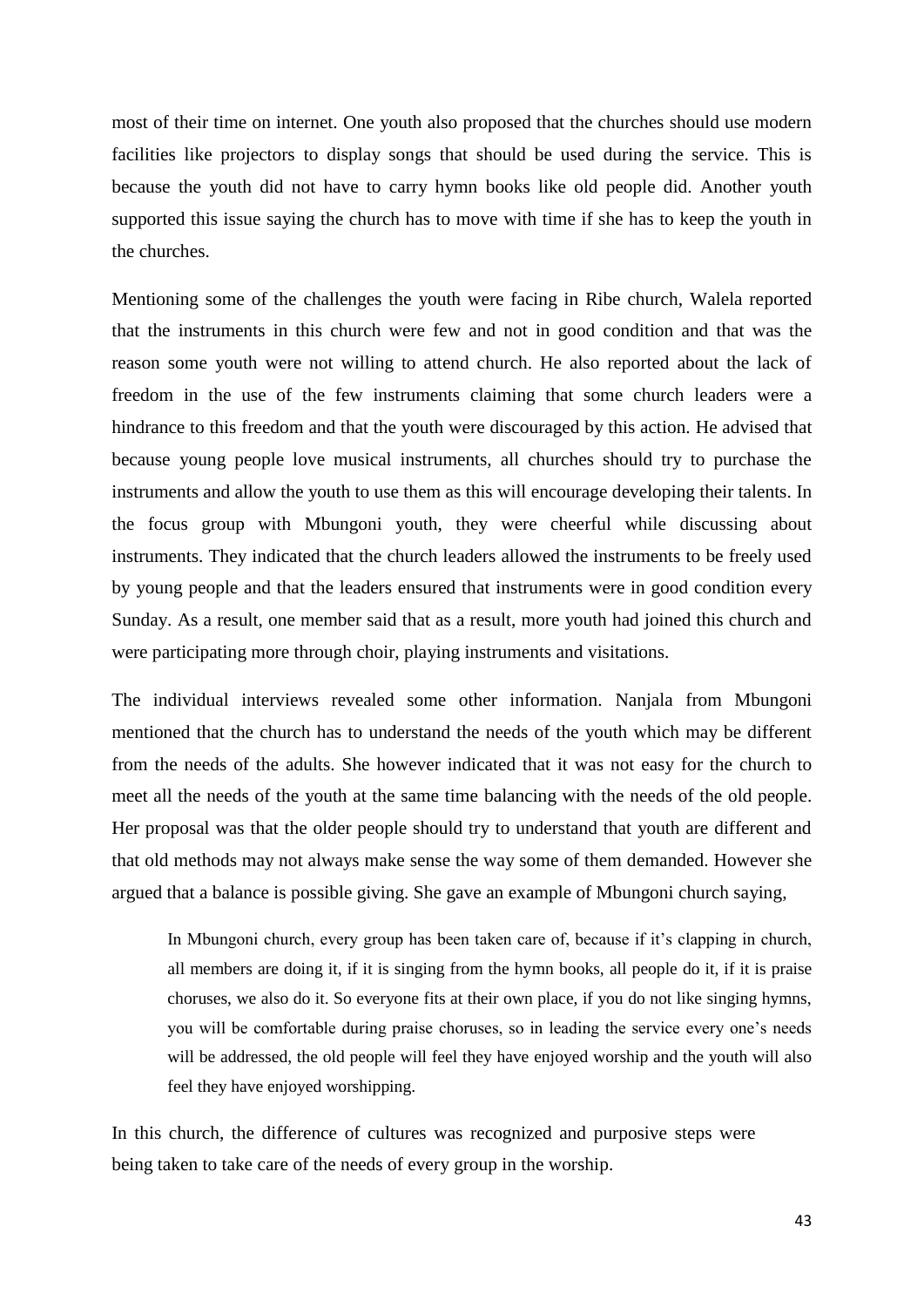Another youth suggested that her church should borrow from what other churches were doing to retain the youth in church. She said some churches organized for music concerts to attract and to reach out to the youth even those who do not attend church, however her church was yet to do such things.

One counsellor commented that the youth should be allowed to express their culture in church and be corrected. He lamented that some Methodist churches have denied young people the opportunity to be themselves making them to ran away from church or join other churches. He gave his advice saying,

Their culture demands that things should be done faster with speed, our old people are slow in their actions, we must reach a point of consensus where we agree and move together. For instance, we should allow the youth to sing rap music, and dance in church. If you want them to come here and just clap your hands, it is not enough for them, they want to play the CDs and dance jumping here and there and turn around and fall down, ahah…..so this motivates them. Unlike our old people who are still stuck to the traditional Methodist services, they just stand like electricity posts while singing. You see, a culture is supposed to be dynamic not a culture that is static, so I think as we go on telling them in love, we will achieve. In the long run it is that both groups will be united in God.

Some of the church council members had similar views like the individuals where they suggested that churches should allow a balance between both cultures to be practiced in church. One leader responded with an advice that the church should understand the context of the youth and make the gospel relevant to them. Sikuku shared a good example that he heard about how the missionaries worn over Mijikenda (men from the community Ribe church belongs) men to join the Methodist church. He narrated saying,

I was told by one of the church chairman about Thomas Wakefield who was a missionary that started this church. I was interested to know how he evangelized to people and made them come to church. I was told since the men could not listen to anybody unless he gave them kadzama (local alcohol), Thomas Wakefield had to abide by this demand to get a forum with the men although he was a Christian. Another demand according to Mijikenda tradition was that the men could not drink the alcohol until the provider tested it, so he had to test the alcohol to get their attention and I think he used this method even if he tested the alcohol but it helped him to reach out to these men and talk to them about church. However, I am not suggesting that we should take alcohol to attract others to come to church, I mean we should seek out for strategies and ways to attract young people to come to church.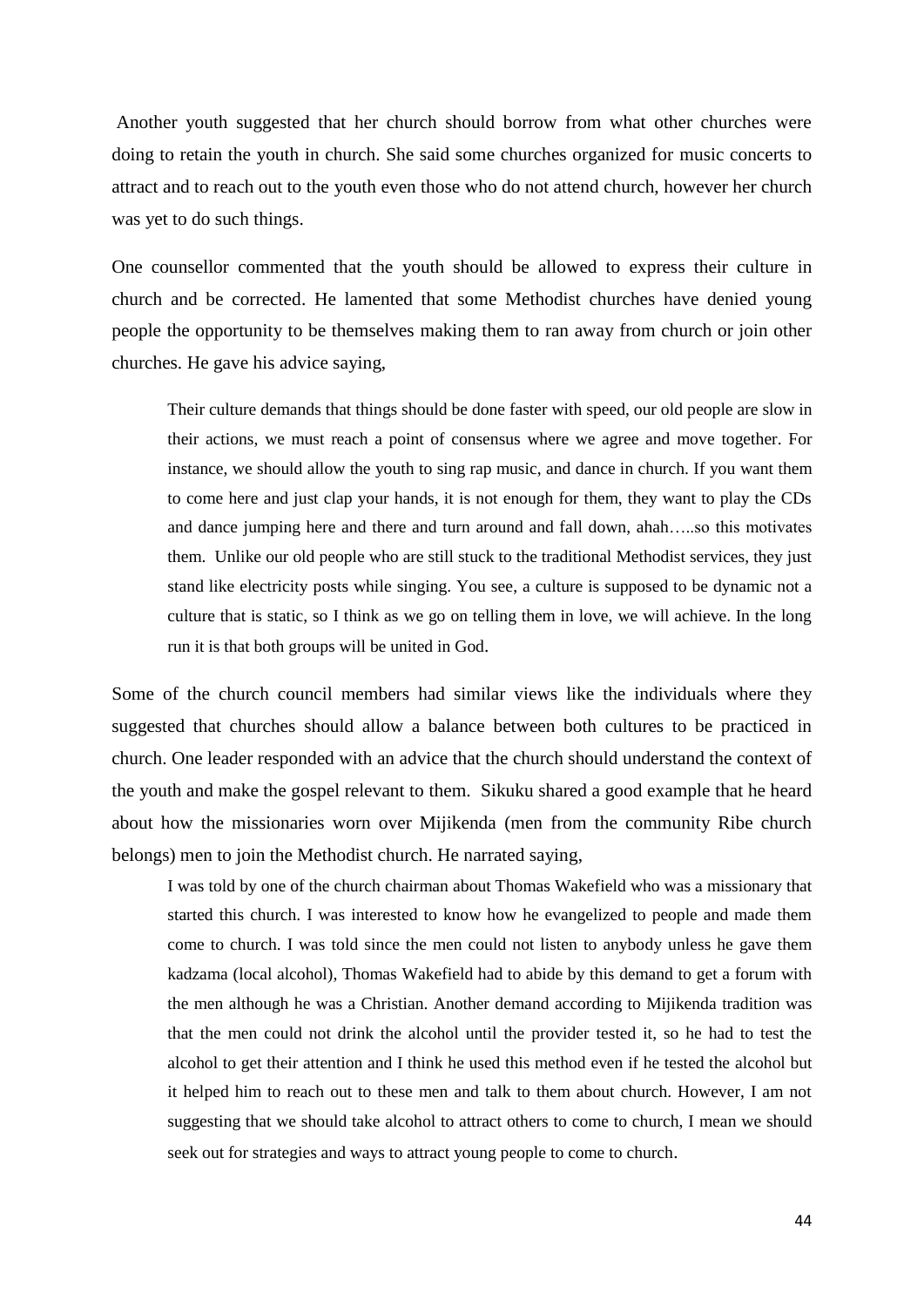The above story made everyone to laugh but they seemed to understand the point in the story and they all nodded their heads in agreement.

#### **5.1.2 TerrorCulture: worth living for or worth dying for**

In both focus groups the youth were reluctant to directly talk about terrorism because it was a sensitive issue especially in the Coast and Nairobi regions where there had been recent terrorist attacks. I had to clarify that terrorism in this research included violent activities among young people. After this clarification, the youth expressed that violence instances were common both in schools and homes where some of them were attributed to alcoholism, drug abuse and peer pressure. Some youths suggested that young people were facing a lot of pressures from life challenges and turned to such violent behaviours like robbery and joining terrorist groups to earn a living.

I interviewed individuals where one individual, Wamalwa was very concerned how terrorism was quickly becoming common in Kenya. He claimed that many people are worried about this trend which he put in this words saying,

From my childhood, terrorism was an act mentioned among Muslims because they believe in Jihad (holy war) a struggle to defend their faith, surprisingly in Kenya currently, terrorism is being mentioned almost every day in news. We hear reports that even school girls and boys are running away to join terror groups. It's now rampant among young people regardless of religious background and we really do not know what will happen, your child may be a terrorist yet you are not aware.

While interviewing the youth leaders, they also mentioned terrorism as a challenge among youth. I tried to probe about how the youth were dealing with financial challenges since unemployment is high in Kenya. Nyongesa shared a story of a bright young man who dropped out of school for lack of school fees. The young man became so idle and after a few years, he disappeared and was never seen. A few months after his disappearance, his family became rich and everyone was surprised because the same family did not have sources of income. The villagers have been suspecting that the young man was enrolled in Al-Shabaab (a terrorist group based in Somali) that has been accused of terrorism attacks in Kenya. Another leader had the same views as the focus group supporting that poverty and idleness were contributing factors to terrorism activities and drug abuse culture among other young issues.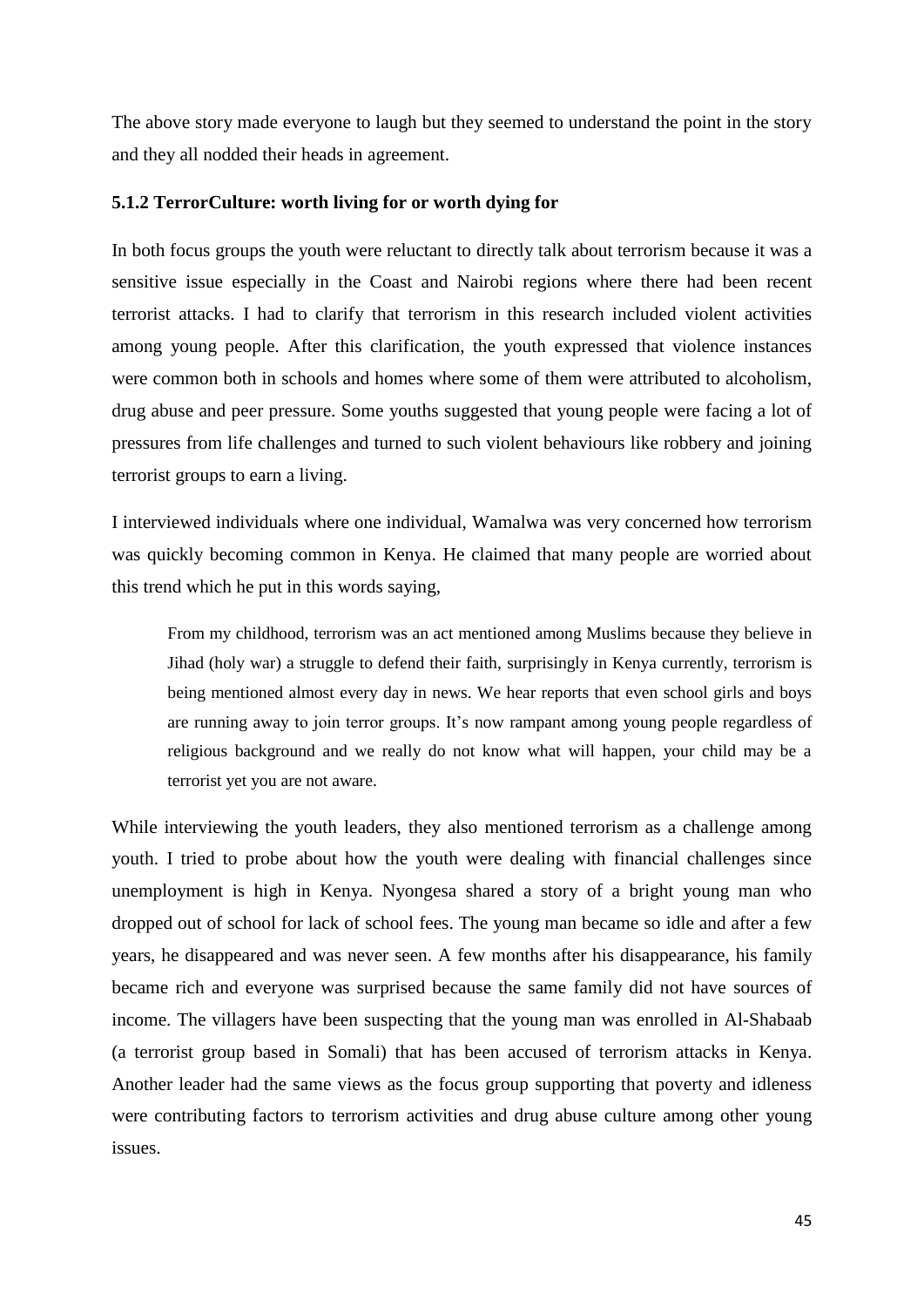I also interviewed counsellors who revealed their concerns on the challenges the youth were facing making them to leave the church. They indicated that the church was not doing her best and needed to improve greatly. Bunyasi revealed that the church was losing youth members to Islam because of the promises they are given. He claimed that,

Some youth have been worn over to join Islam because of financial challenges where some ware lucky to get sponsors and be educated through payment of school fees. However others had been lured by into terrorism as a way of making quick money.

From the church councils, some leaders suggested that the youth from broken and dysfunctional families were likely to have violent behaviours. It was clear from the leaders that when parents break up, this affects children and as a result they lack good parental care which is the beginning of a series of other uncouth behaviour. One leader gave an example of a youth in her village whose parents are alcoholic addicts. This young man had been involved in many crimes recently. She explained how the young man started fighting in school and on two occasions, he had been taken into police custody because of his actions. Other members supported that some of the bad behaviour among the youth were as a result of the family stress and poor role models. However, another leader commented that she was playing her role as a parent but today's children were just rebellious because his children were not behaving well the way he wanted.

#### **5.1.2.1 TerrorCulture: Why Youths?**

Most members in youth focus groups pointed out that the major cause why youths are involved in terrorism the many challenges they are facing in Kenya such as poverty, unemployment, HIV (Human immune Virus) and AIDS (Acquired Immuno Deficiency Syndrome), drug and substance abuse, alcoholism, terrorism. One youth added out that because the large youth population in Kenya, they were equally the most affected group in terms of economic challenges. Bwire summarized the feelings of others when he said,

You know in Kenya most of the theft and robbery cases even terrorists, they are people who graduates and this is because most of them are brilliant but hopeless. Can you imagine someone who graduated ten years ago and has no job because everywhere you go for interview they ask for experience and may be a bribe, such people out of frustrations end up joining gang groups to look for alternative ways to live. Most young people are talented and educated but there are no or very few opportunities for them to use their talents. This is the reason some were turning into criminals because they have a lot of unused potential.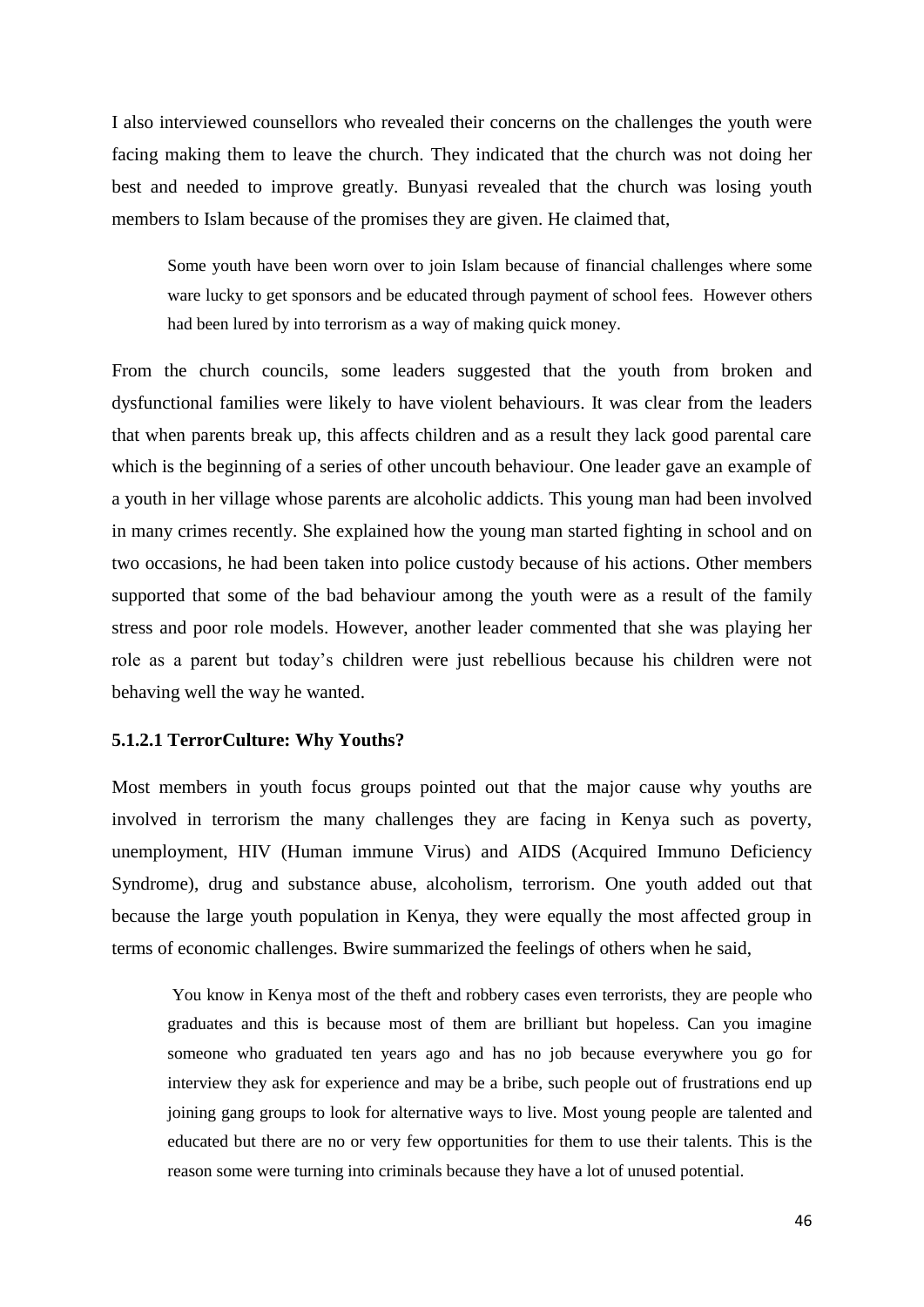Another member blamed it on religion which in some cases was radicalizing the youth with some religious fundamental believes. He talked about a conversation he had with some of his Muslim friends saying that one of his Muslim friends was proud of how his faith was aggressive and he was ready to participate in everything that defended his faith.

The youth leaders also pointed out the issue of lack of jobs as one of the reasons why youth were involved in terrorism. One youth leader mentioned that the politicians in Kenya were to blame why the youth were involved in terrorism. He mentioned that most of the youth were misused by politicians to engage in violent activities only to be given handouts because these youths are idle and have no jobs hence they are willing to do anything to earn a living.

The church councils had different views on why the youth engaged in violent behaviours. The issue of parents being bad models to the youth came from one leader, who pointed out that most of the young people's behaviour were a result of poor parenting. Although some behaviour was due to influences from friends and other people outside the family, but the family has a bigger role to provide good parenting.

There were different views from three leaders who pointed out that media was to blame for some of the bad behaviours in young people which were as a result of the programs they were watching on television and internet. One of the three said most movies are portraying violence and hooliganism behaviours, which tempted the youth to try since young people like copying from others.

#### **5.1.2.2 Rite of Passage: Guns 'n' Roses**

In the focus groups, the mention of guns was in connection with the Mungiki (a gang group based in the Central part of Kenya but has branches in other parts) that was largely mentioned being responsible in post -election violence in Kenya the year 2008. One youth expressed his pain about the youth involvement in political rallies saying,

During political rallies it is the youth mostly from poor families are paid to cause havoc and some end up dying from injuries of fighting. It is sad how the politicians instead of solving the problem of gang groups in Kenya are taking advantage of the whole issue. You heard that it is the politicians who supplied guns which the Mungiki and other gang groups used during the post – election violence.

While interviewing individuals, they talked about the failure of the government to contain terrorism. One of them challenged the government to find solutions to the problem of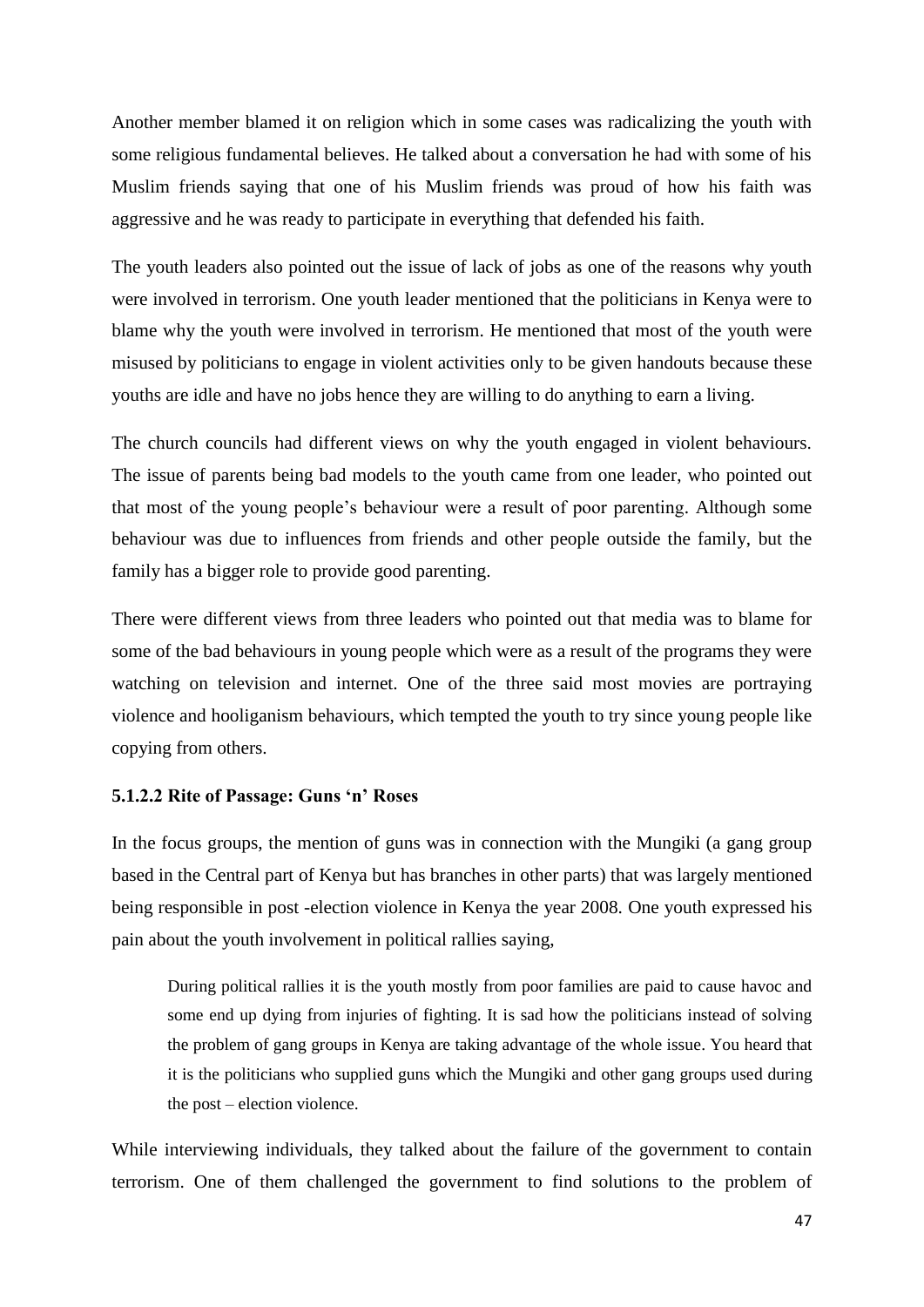unemployment before fighting terrorism arguing that as long as the youth were still idle, then it would be difficult to fight gang groups.

With the counsellors, one of them pointed out that during adolescence, the youth become very rebellious and they want to be seen or to be noticed and if they lacked good guidance from parents and church, they could engage in more dangerous activities for the reason of identity or related reasons.

One leader noted that because of hatred which is incited by political leaders of different communities in Kenya, the youth are made inhuman and involved in the brutal killing of the people from other communities. He mentioned another group known as Mombasa Republican Council (MRC) a gang group based in the Coast region. This group was accusing the government for side-lining the Coast region in development and they had formulated a slogan known as "Pwani si Kenya" (Coast region is not Kenya). This slogan meant that the people in Coast region were ready to form their own government to run their affairs since the Kenyan government was not meeting the people's needs in this region. Like other youths, he expressed hid distress about the youth saying,

These youth do not have money to buy the guns, majority of the members in these groups are the youth who have no jobs or no capital to start their own sources of income. The worst part is that influential people and some politicians in Kenya are supporting such groups and supplying them with guns for their own interests.

The church council's members also mentioned the youth involvement in the post-election violence of 2008. One leader likewise attributed the youth's involvement to the hatred between different communities whose leaders had incited the youth claiming that there were historical injustices between the various communities.

#### **5.1.2.3 Ministry in TerrorCulture: Battle for Souls**

Out of ten youths in the focus groups, eight members complained that the youth are the least understood group in the churches. Many young people are not taken care of and their needs are unattended to, this makes them to feel ignored. One youth pointed out that many young people are leaving churches that do not attend to their needs joining the churches that attend to their needs. He however added that some churches had realized that young needed job and they had gone ahead to create job opportunities and help the youth to earn their living. An example of Mbungoni church was given where this church had started an initiative of running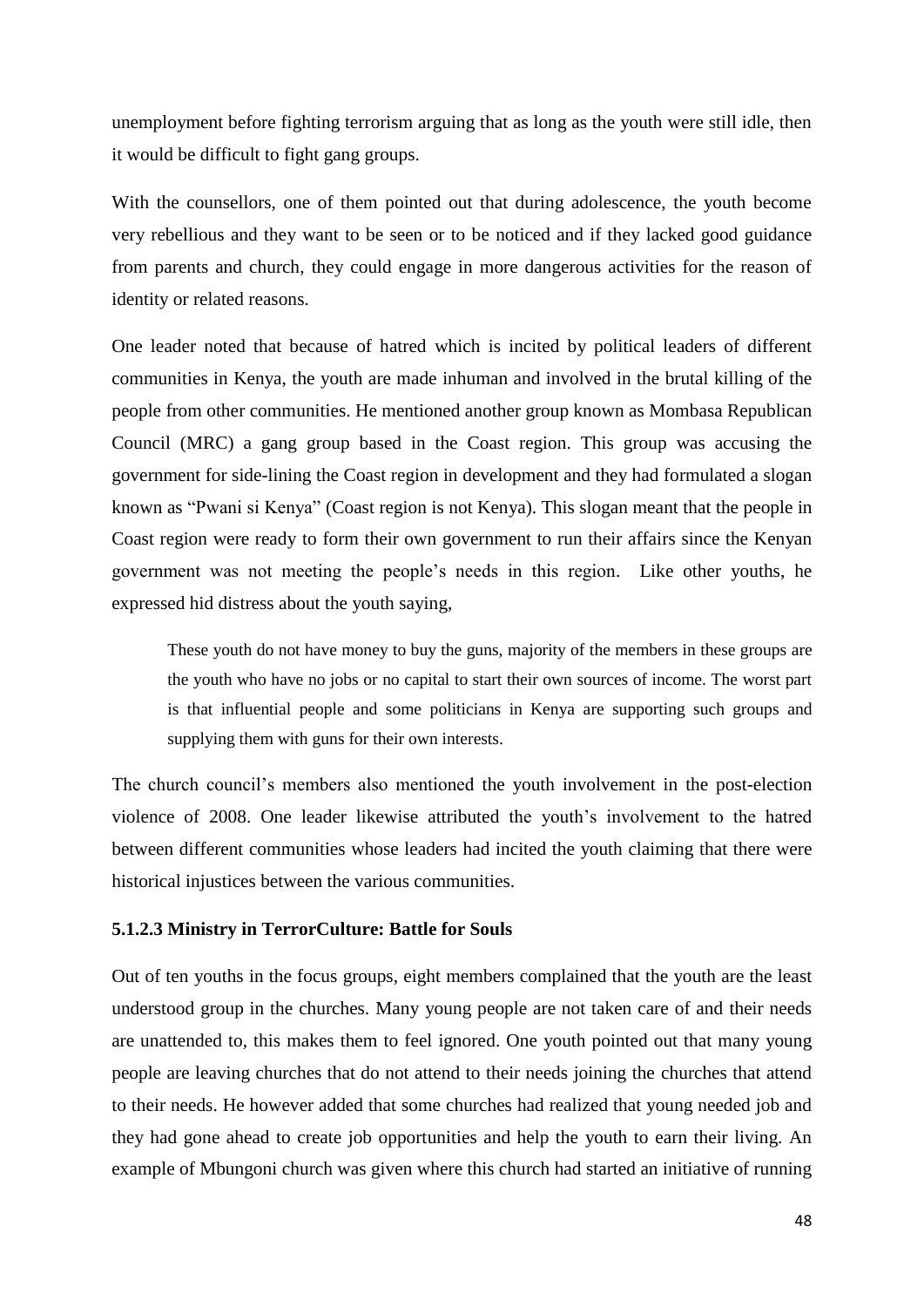orphans and vulnerable children program which was fully supported by the World Vision organization. This program did not only support the orphans but it created job opportunities for some youth in this church.

Another youth observed that in the same way, if young people feel ignored by the family members or church, it will be very easy for them to join any group even bad ones because they are looking for someone to listen to them. He emphasized the need for churches to have youth counsellors saying,

I think churches should choose and empower counsellors who would stand in for the parents' roles just in case of dysfunctional families. For example, these counsellors can offer counselling services for young people because in my view, the youth really need to pour out their hatred and pain, someone needs to listen to them, I mean, people have to take care of us.

Both individuals shared similar concern for youths facing so many challenges making most of them to have distorted self –image. They also pointed out that due to families breaking up and parents being absent in the parenting, some youth were struggling with life challenges with no one to share with.

Youth leaders emphasized the issue of young people lacking parental, church and community love and appreciation. One of them pointed out that the church must intentionally train the youth through seminars to help them have the right self-image that God created them to be. She mentioned that when the youth know about the love of God through the teachings, this will help them to know that they were created for a purpose and that God wants them to fulfil the purpose they were created for. Since life exposes the youth to many challenges some of them have no meaningful life and that is why they involved themselves in terrorism, she felt that the church can change this by helping the youth find meaning in their life. Another youth argued that both parents and the church need to work together to help the youth. He stated this saying,

This one the church can help but the parents have to also cooperate, because you will find some youth who do not attend church and they are jobless and idle. The church can help by looking for opportunities to make these youths engaged but helping through counselling sessions or help them to join college or polytechnics. This will help them to appreciate the role of the church in their lives.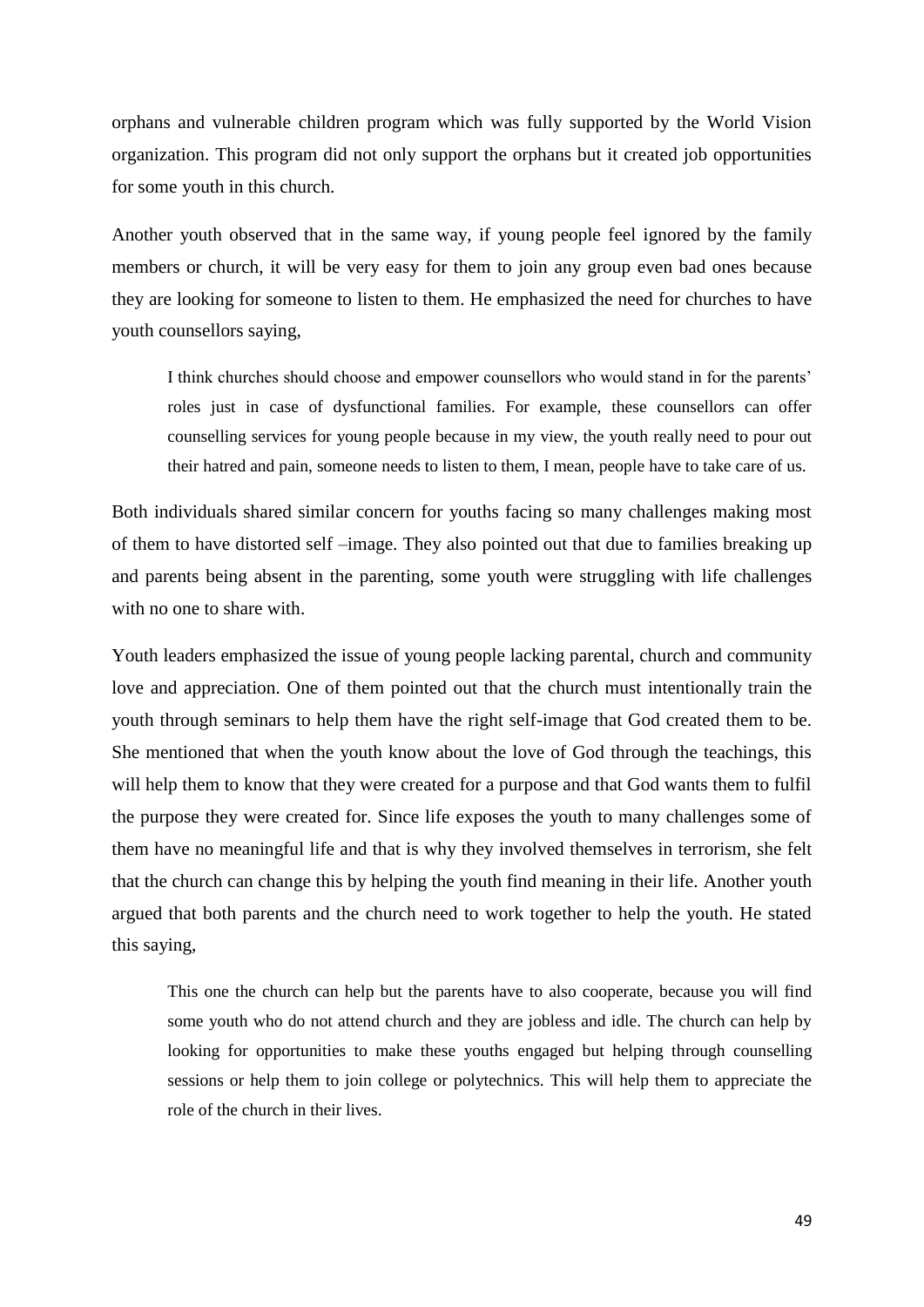The counsellors too had an advice for the church to help parents to play well their roles. One counsellor said, "I think the church should train parents not only to lay proper foundation in the life of their children, but to walk with them as friends by creating or having more time to listen to young people and attend to their needs".

Half of the members in the church councils supported the argument that the family was a proper place to make the right foundation for Christianity in young people. Those who were parents admitted that most parents had failed their responsibility to nurture children the way God had instructed them. Nangila, a church leader who is middle aged from Ribe church emphasized that saying,

In families, young people have an opportunity to be introduced to a great friend early enough in their life, a lifetime friend who is Jesus who will help them as they grow up and face many challenges". I think to me, Jesus Christ is the best counsellor if one knows him and the life of young people would be better if they had a relationship with Jesus Christ.

### **5.2 Pentecostal Spirituality as a global trend**

As I already pointed out many forms of Pentecostal movements exist however, there are similar practices that characterize these movements and I have findings for five of these characteristics.

### **5.2.1 Global outreach and spread**

In my observations, I noticed two things concerning global outreach that I will point out here. In both churches during the service, I noticed that the youth who were leading the singing session did not hesitate to sing songs in English language. Looking at the composition of the congregation, most of the people were old and middle aged and some of them were not able to join in the English songs since they were not familiar with the songs. However, the youth were so excited and seemed to enjoy the songs with a few other adults who knew the songs joining. Most of the songs the young people enjoyed singing were not from the Methodist hymn book, but they were songs commonly sang by gospel singers from America, Nigeria, and Kenya. I also observed the use of mass media such as the public address systems (P.A) in both churches even if the church hall in Mbungoni was not too big to demand for use of P.A.

In the focus groups, the youth were clear that mass media and musical instruments combined were a big factor in the youth participating in churches. Several youth in the focus groups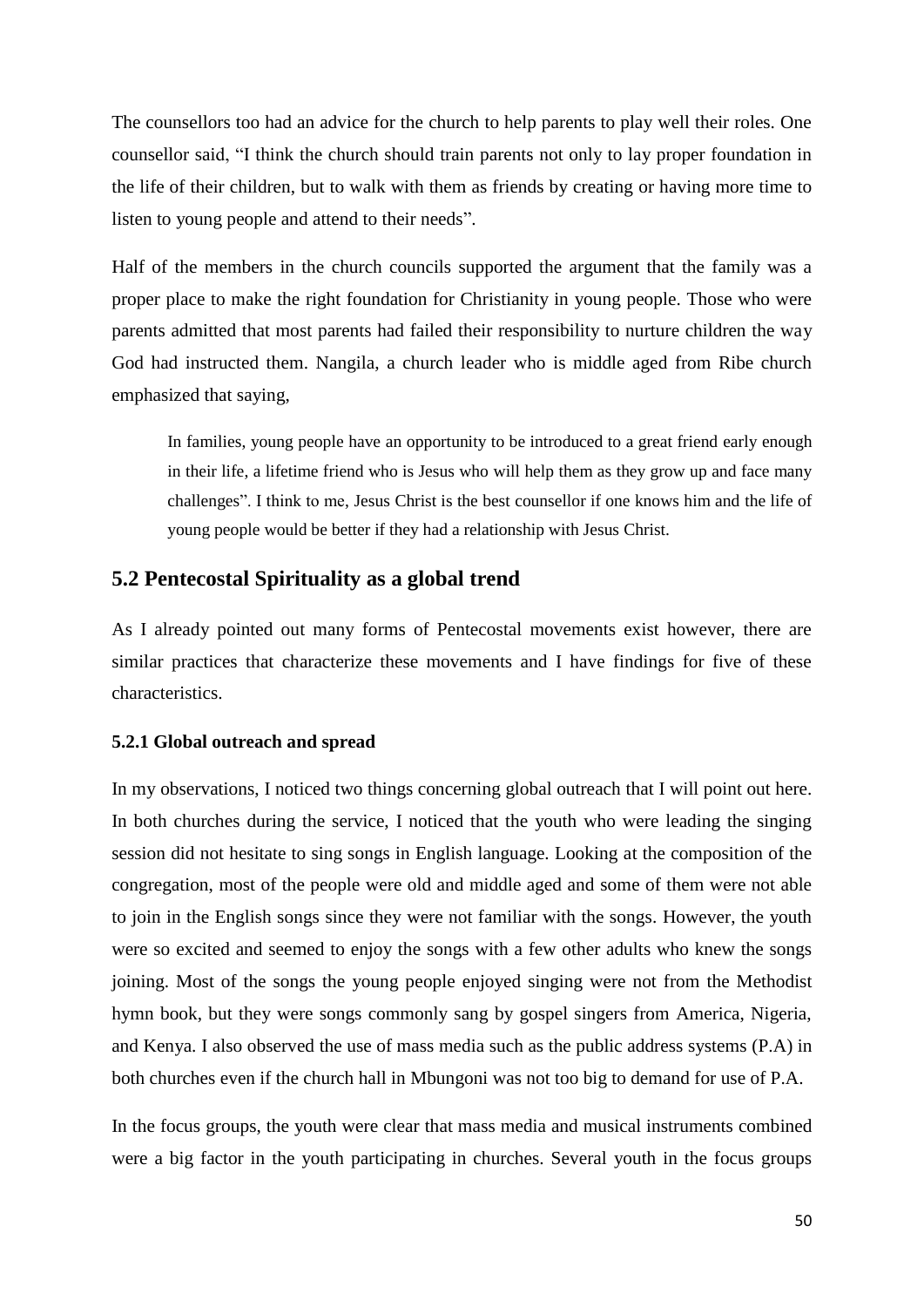pointed out that it depends on which church has more powerful instruments and that the youth kept moving from one church to church to experience different services. The youth also mentioned that the churches that were free and open to allow youth to use the instruments had more youth members than those that did not allow freedom of use.

One youth individual shared that the secret was to find out the interests of the youth and find ways to reach them and since music was one of their biggest interest, it was a good catch to start from. He added that music was a way of reaching out to many people in the world and he said the youth in the churches were listening to music from different parts of the world which challenged them to also nurture their talents and be heard through songs. He said the church should support the youth in this efforts.

#### **5.2.2 Breaking from the Past and Being Born Again**

I noticed that most of the people who participated in the Sunday service, introduced themselves by mentioning their name and added the phrase "I am born again and love Jesus as my Lord and saviour. This seemed to be a habit because after the service, I interacted with a few members before proceeding to the interviews and I still heard the same kind of introductions however, not from all the members.

In the discussions with the youth in focus groups, half of them mentioned that being born again was part of how the youth should deal with the challenges affecting them. This attracted my attention and I inquired more to understand what they meant. From their responses, most youth have a belief that curses from their families could be a cause to some of the challenges they go through. In their responses, being born again will prevent such curses from being implemented into the lives of the victims. The belief in witchcraft was also common among these youth and the same solution of being born again was applied to this challenge. Their meaning of this phrase was well captured when one youth Bwire responded saying,

We know that there are challenges that are natural but others are caused by human beings, things like witchcraft are well tackled when someone is born again. This is because by being born again, you are a new person not taking part in the old traditional practices and you have acquired the unique power of the Holy Spirit through Jesus Christ to fight with the witchcraft powers. This is the only way to survive because if you are not born again, then you will visit witchdoctors meaning you believe that the traditional powers can help you. We as Christians however should not take part in this, we have God to fight for us.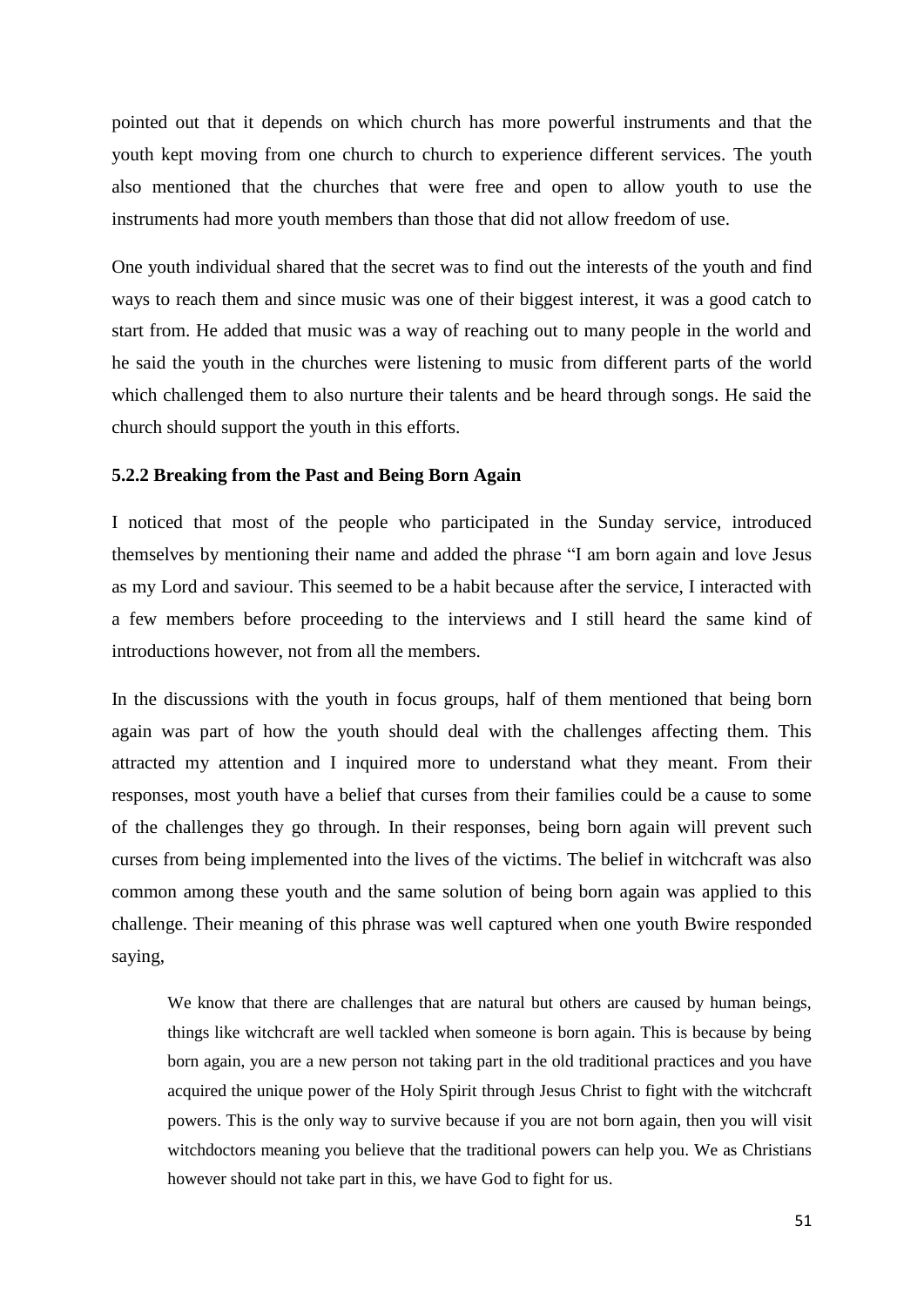Two more youth in Bwire's group supported his argument that many youth who were born again were doing much better in dealing with their challenges compared to those who were not born again.

In the leaders discussions the phrase born again was also mentioned, however Nasike pointed out that many people including her, did not understand this phrase. She mentioned that in many cases, 'being born again' had been commonly used by Christians in Pentecostal churches but that this had spread to be used by other Christians in her church. She also said, today, it had become an expectation for every Christian to confess that they are born again.

From the counsellors, it was amazing to hear an experience about being born again. One counsellor shared his own story of how he got converted while he was in secondary school during a preaching event known as weekend challenge organized by Christian Union in his school. A friend had invited him to attend the weekend preaching event. He recalled that he had just joined form two and he had started engaging in smoking weed (bhang) through the influence of his friends. That day while he attended the event, he felt something was happening to his heart and he felt guilty for his actions and started shedding tears. When the preacher ended the sermon, he invited people who needed prayers to be born again and that is where he joined the others for prayer although he had not planned for this. Since then, he changed his life completely and has never gone back to smoking bhang. Apart from ending the smoking habit, he felt the conviction to become a disciple of Jesus Christ and after that meeting he was helped by his friend to attend Christian union meetings which transformed his life completely. The counsellor claimed that without being born again, his life would have been totally ruined in secondary school.

In the church councils, a few church leaders mentioned that being born again was an effective way of helping the youth to overcome their challenges especially the adolescents who in most cases want to try out many things, One leader said, "being born again helps the adolescent to have self -control in this age of HIV/AIDS. On the contrary, three leaders out of the ten were opposed to the idea that being born again was a solution to the youth's challenges. One of them pointed out that in fact, those who are born again had more challenges that those who were not born again. He clarified that temptations would commonly happen to those who were born again to test their faith.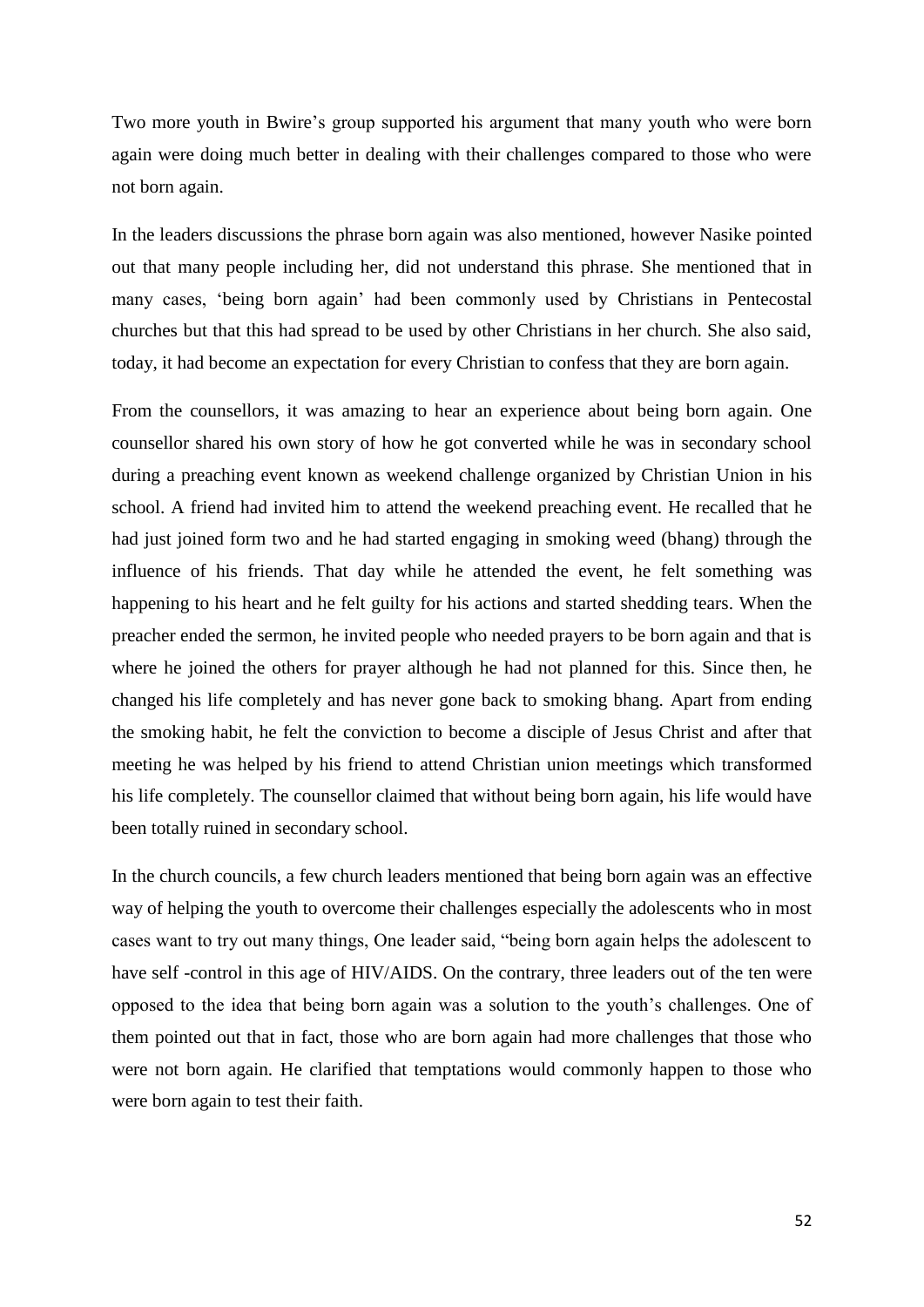### **5.2.3 Sensational form**

There were changes in the traditional Methodist order of service as it is written in the Methodist service order book. Usually, the leader of the service reads out everything following the program of the service even the prayers. Hymns are sung from the Methodist hymnal book and other Swahili hymn books, normally the worshippers make no or little bodily movements such as clapping or dancing. However, in both churches, I noticed big changes where the leaders of services did not strictly follow the Methodist traditional order. In both churches, the services included singing of songs out of the hymn books and there was more of dancing, clapping, and lifting of hands especially in the singing sessions led by the youth.

The youth in both focus groups seemed to enjoy the worship services with all those actions involved. In Mbungoni focus group, the youth supported that the changes made on the worship program had been fully accepted in their church after some struggles while in Ribe focus group, the youth were still struggling to effect the changes as I will show in their deliberations here. Bwire from Mbungoni described the joy of the youth in his church saying,

Mmmhh…..in this church, the youth like Sunday service because of including different things. At first we had problems, the old people did not want praise choruses but the youth kept trying and the church leaders helped us and the trick we used was that the youth were to lead the service not the old people so the youth could include what they wanted, praise choruses and hymns. When the preacher comes, his duty is only to preach, the leading of service is done by the youth. However, there are some items in the program that must be included for instance the Lord's Prayer, Apostles ' Creed and other important items.

In Bwire's focus group, all youth were so excited because their church had finally understood the youth and their needs and were ready to fulfil the needs of the youth. Many youth in this focus group nodded in support of Bwire's sentiments and they were excited to add that the youth also recognized the needs of the adults and tried to fulfil them to have a balanced service where all ages would be happy. Nasimwa was in agreement with Bwire who said the youth also took care of the needs of the older people in the church.

During the interviews with individuals, all the three pointed out that they were not comfortable with this traditional way of worship which they termed as slow and boring. Both the individual youths I interviewed remarked that the youth have moved from this form of slow worship and embraced a more vibrant charismatic worship characterized with use of musical instruments and public address system. In this worship style, there are lots of singing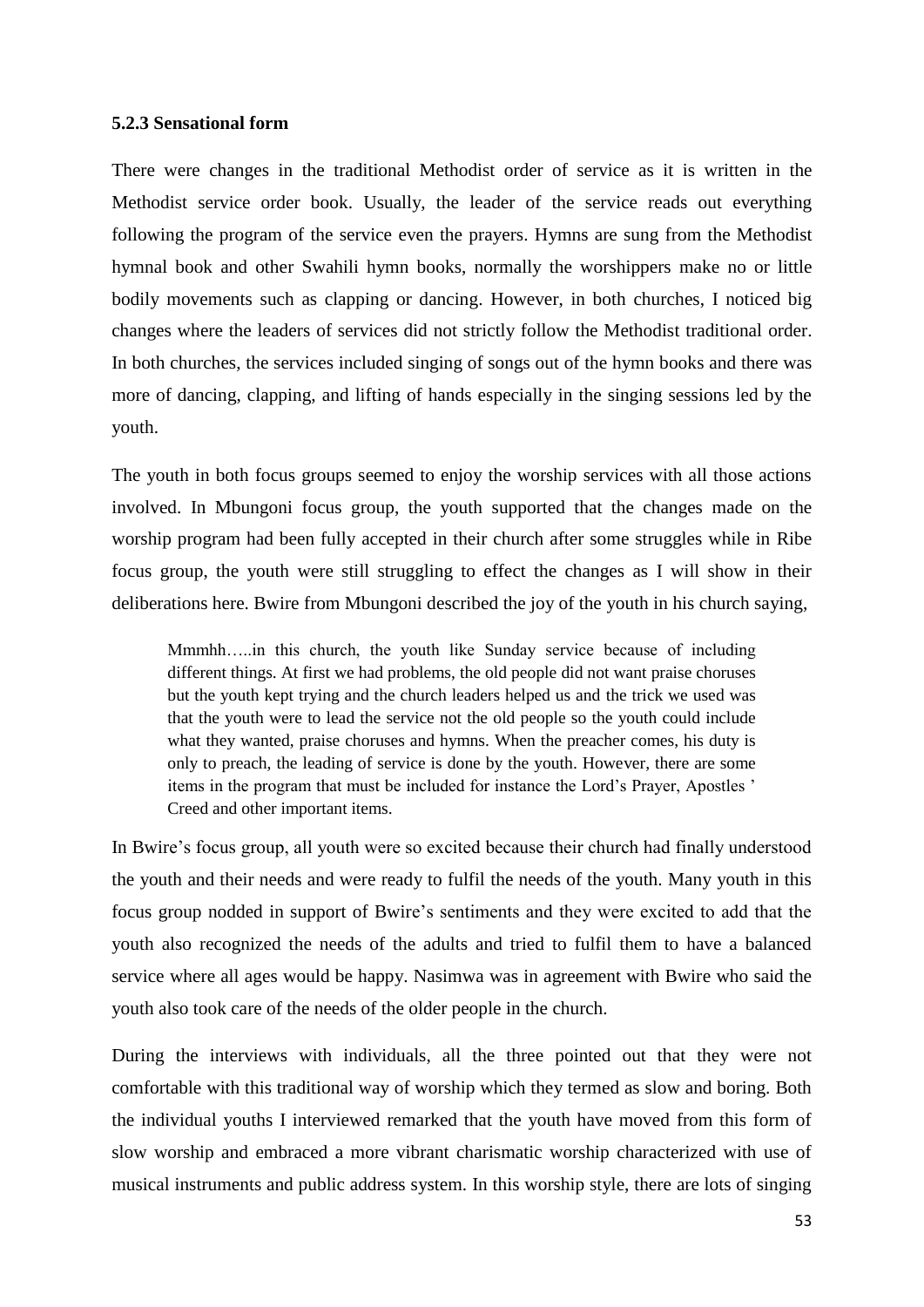choruses and dancing, and praying freely and sometimes loudly. In both Ribe and Mbungoni church, the youth had proposed a rearranged order of service that included new aspects lacking in the traditional MCK service. According to both youths, the traditional Methodist worship needs changes. Marende from Mbungoni justified about the changes the youth had made on the old program saying, "We saw that the program was boring before we made the changes, because in the old program there are no praise choruses or worship choruses, it is only a hymn, notices, offerings like that but now we have to recreate it".

Nasike a youth leader made an observation concerning the change in the traditional Methodist order of service saying in the new program the youth had introduced praise songs which are mostly sung at a fast speed with clapping hands and dancing. They also had worship songs that are normally slow motion songs with no much action to usher the believers into a prayer session. At this moment, the leader then guides the congregation to enter a moment of prayers where everyone prays for themselves whether in different toungues or not. Naliaka who had been a youth leader for six years in different capacities made an observation concerning preaching during the Sunday service saying the youth had a different needs. The way the preacher presents his or her summon was very important to the youth. She commented that,

Some youth who have moved out and joined the Pentecost churches say the Methodist way of preaching is boring, the preacher just stands at one place preaching and the sermon is not interesting. What the youth want is the preacher to preach until he starts sweating, hahah…. that's when they feel that they are blessed. The youth want the preachers who do action, if they are not talking with actions, then the youth get bored.

According to Naliaka's response, the youth were moving to Pentecostal churches following the preachers charismatic preaching styles that attract the youth. All the three youth leaders I interviewed supported the fact that the Methodist church needed a change from the traditional Methodist worship to a contemporary worship, otherwise our churches risked losing the youth to the charismatic churches around.

The third youth leaders also mentioned that the church leaders were key to meeting the needs of the youth. He said in most cases if the church leaders did not support the changes proposed by the youth for instance in the worship program, then it was not possible for the changes to be effected in the church. In Mbungoni church, the youth had good support from the church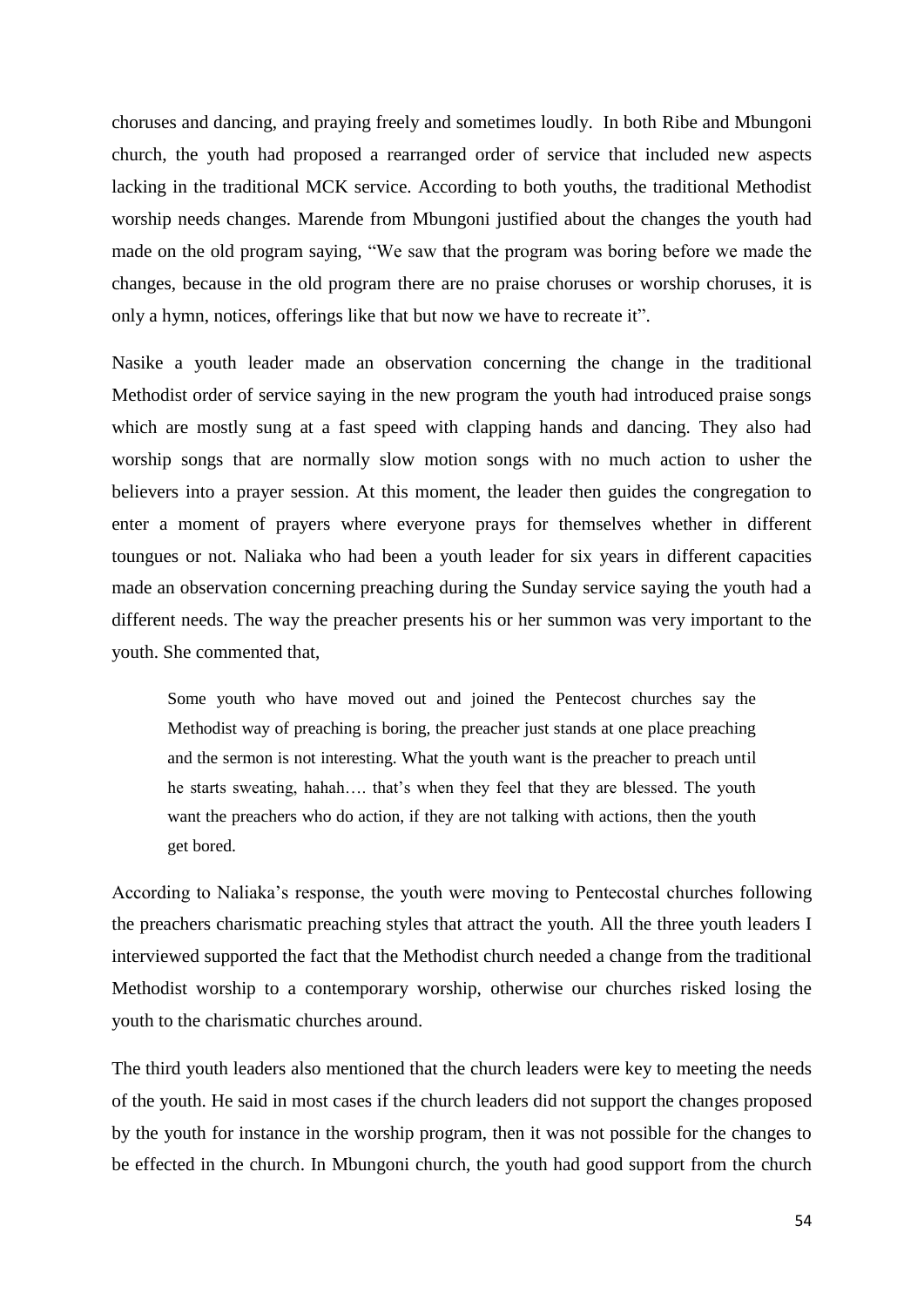leaders and the changes made by the youth to the worship program have been welcome and accepted.

During the interviews with church council members, more than half of the ten church leaders interviewed were in agreement that the traditional Methodist order of service needed changes. They acknowledged that many youth in both churches were not comfortable with the old order of service and had proposed new changes which had new elements. Most of the added elements were borrowed from the Pentecostal churches as six leaders claimed. The youth had interacted with other youth and visited other churches and borrowed a lot of what they saw in other churches and were now changing the Methodist church to become Pentecostal as most of the leaders observed.

However, some leaders from Ribe church supported the necessity of the changes in the order of the service. They said the youth had a right to make changes since their life and needs were different from those of adults. Other leaders supported the changes brought about by the youth but also recommended that there is need for a balance to accommodate all ages in the church. The youth had good reasons to make the changes but they were not the only people in the church and there was need for the church to take care of all her members. They suggested that the changes should be limited not to lose out on the old people in church who are not used to the new way of doing things yet they are also very committed to the church as members and should be attended to.

Although majority of the leaders were in agreement that the church needed the changes, we had also different voices that were not happy about the changes. A total of five members opposed to the changes saying the Methodist church was losing her identity instead. Three of the opposing members pointed out that the current changes only included songs that did not have much meaning or substance like the hymns sung from the books, it was only a repetition of few words with a lot of excitement which sounded like having a disco in church. Simiyu from Ribe who was worried about losing their identity as Methodists had this to say,

Today we cannot talk of the Methodist church anymore, it is all a mix of other churches, the youth have confused us totally. They have introduced a lot of Pentecostalism and instead of we adults showing them the way of Methodism, we have followed the trend and become Pentecost, our services have no order like what we used to have, we have some things that are not our things. We need to help our youth to go back to the real Methodist that we old people were taught.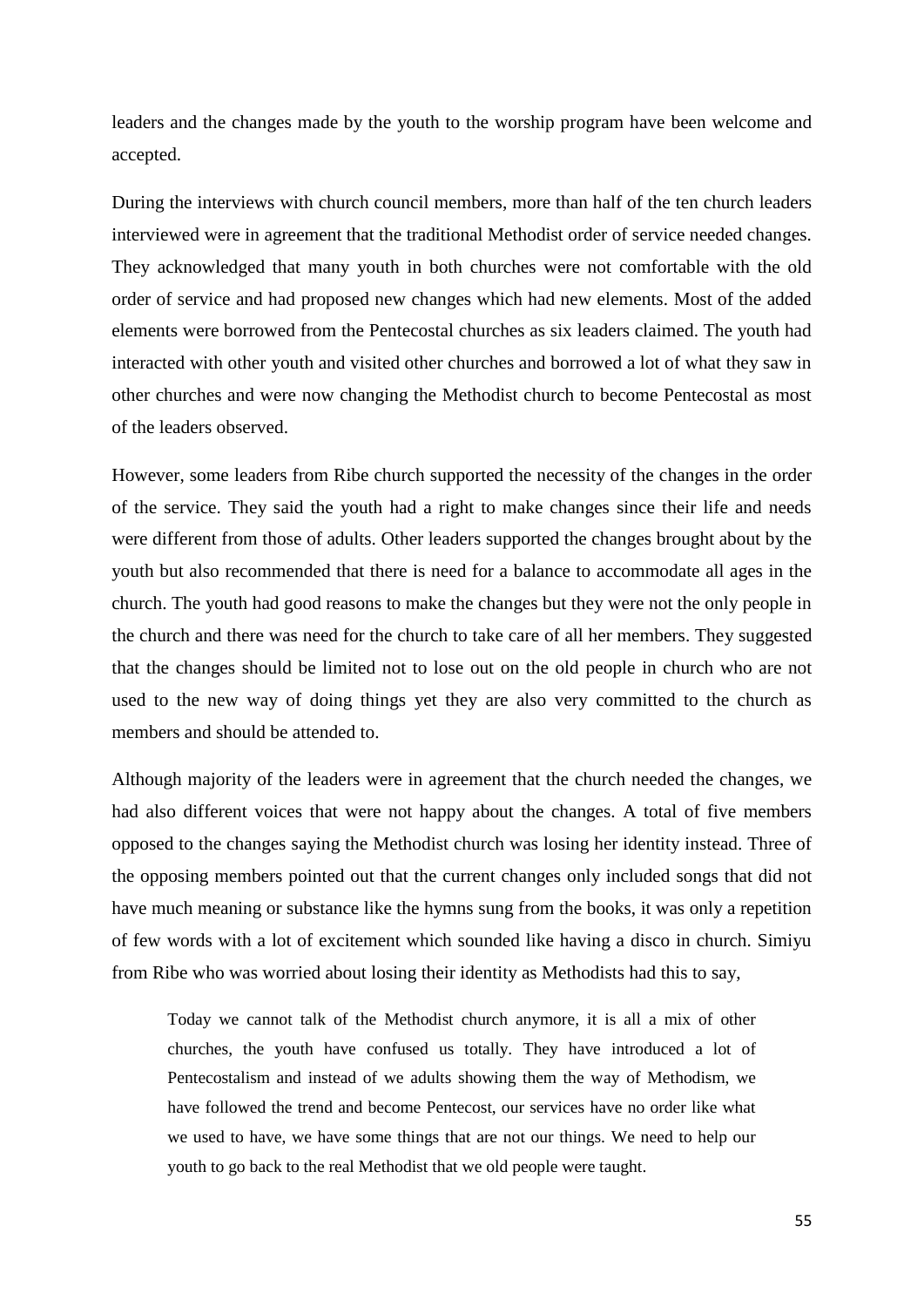The counsellors were adults and had worked with the youth for many years so they shared their experiences they had gathered for these years in the Methodist church. They observed that it was also clear that the youth had a habit of moving within different churches to test and see which church was more attractive and this is why one patron suggested that the Methodist churches needed to check themselves and see if their worship was an updated one to suit the needs of the youth in the contemporary days.

### **5.2.4 Media and mediation**

In both churches, I observed some elements of media and mediation. The use of a public address system where the leader of the service and the preacher used microphones while ministering created an atmosphere of worship. Musical instruments combined with the use of microphones created an experience within me that I was in the presence of God. During the service, the variation of songs also contributed to involve worshippers' senses. The slow motion songs during the prayer sessions were a great way of approaching the creator where the preacher used some words to emphasize the presence of God.

 During the interviews with Ribe focus group, a youth pointed out that since music was a priority to all youth, churches had no option but to meet this need or lose the youth to churches with modern musical instruments. The other youths in this group supported this idea saying modern musical instruments were a solution to the exodus of youth from MCK churches. They also observed that it was very necessary that the youth are allowed to use the instruments freely so that they could practice thoroughly for their presentations and nurture their talents.

I interviewed three youth leaders and all of them were in agreement that modern musical instruments and the public address system had played a major part in attracting the youth in the churches. Two of the leaders from church said the youth had been attracted to their church since the church purchased musical instruments. Naliaka insisted how music is important to the youth when she said,

Most youth are first attracted to the music in church and not necessarily to listen to the word of God. They come to church to learn how to play piano, and other instruments, the word of God is additional. I also think because most youth are not spiritually mature to sit down for long hours and listen to teachings, the music helps them to experience God and to connect with God in prayer more than mature Christians do.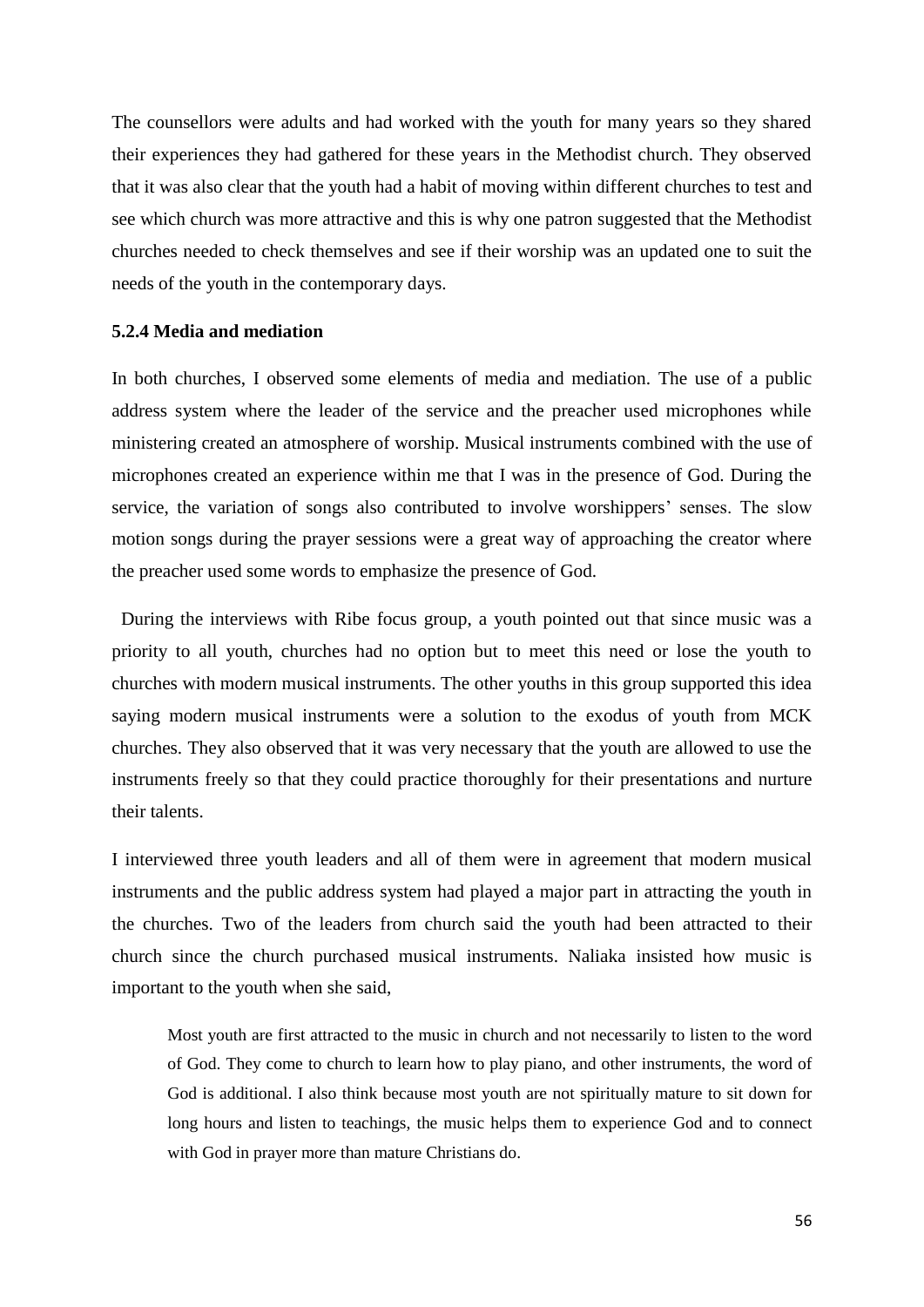Concerning music, the counsellors were in agreement with the rest on the fact that music was a source of attraction and involving the youth in churches and that any church today that does not conform to this modern demand for music was not attractive to the youth at all. Barasa referred to the resolution passed in the conference meeting some years ago which encouraged MCK churches to buy musical instruments. He said,

I remember attending the  $47<sup>th</sup>$  Annual Conference meeting (2012) where a resolution was passed from the Mission and Evangelism Committee and it required at all levels, Churches to purchase modern public address systems. I remember very well the Methodist churches were being encouraged to purchase the musical instruments and public address system because our youth had been running away to join other churches saying the Methodist churches were dull and boring. You know the youth love lively meetings, worship services that touch their senses and nerves and this church must attend to these needs, they should say no to dull services to keep youths in churches.

He also pointed out that this resolution has not been implemented in most local churches since it required money to buy the instruments and maintain them. Another challenge in most rural churches was lack of electrical power to be used to run the instruments. Many rural churches had an additional cost to but generators for power instead and this is not cheap as the fuel to run generators is another cost.

Out of the ten church council leaders, eight pointed out that music was a necessary part in worship and that the youth had a special interest for music which made modern musical instruments a priority for every church that was ready to keep and attract more youth. The different voices came about on how the use of music in church and there were a few different responses on this issue. Four out of the ten leaders I interviewed did not like the loud music played by the youth in most cases. They said the youth would not listen to the advice to lower down the volume while playing the instruments in church. Many times, one can hardly hear the words being sung in the song because the musical sound is too loud which makes the whole thing noise not music at all.

#### **5.2.5 Aesthetic and style**

There were a few elements of aesthetics that I noticed in both churches. In my observation, music and sounds by the help of musical instruments and P.A played a big part in both churches and the youth were mostly participating in the playing and the leading of the singing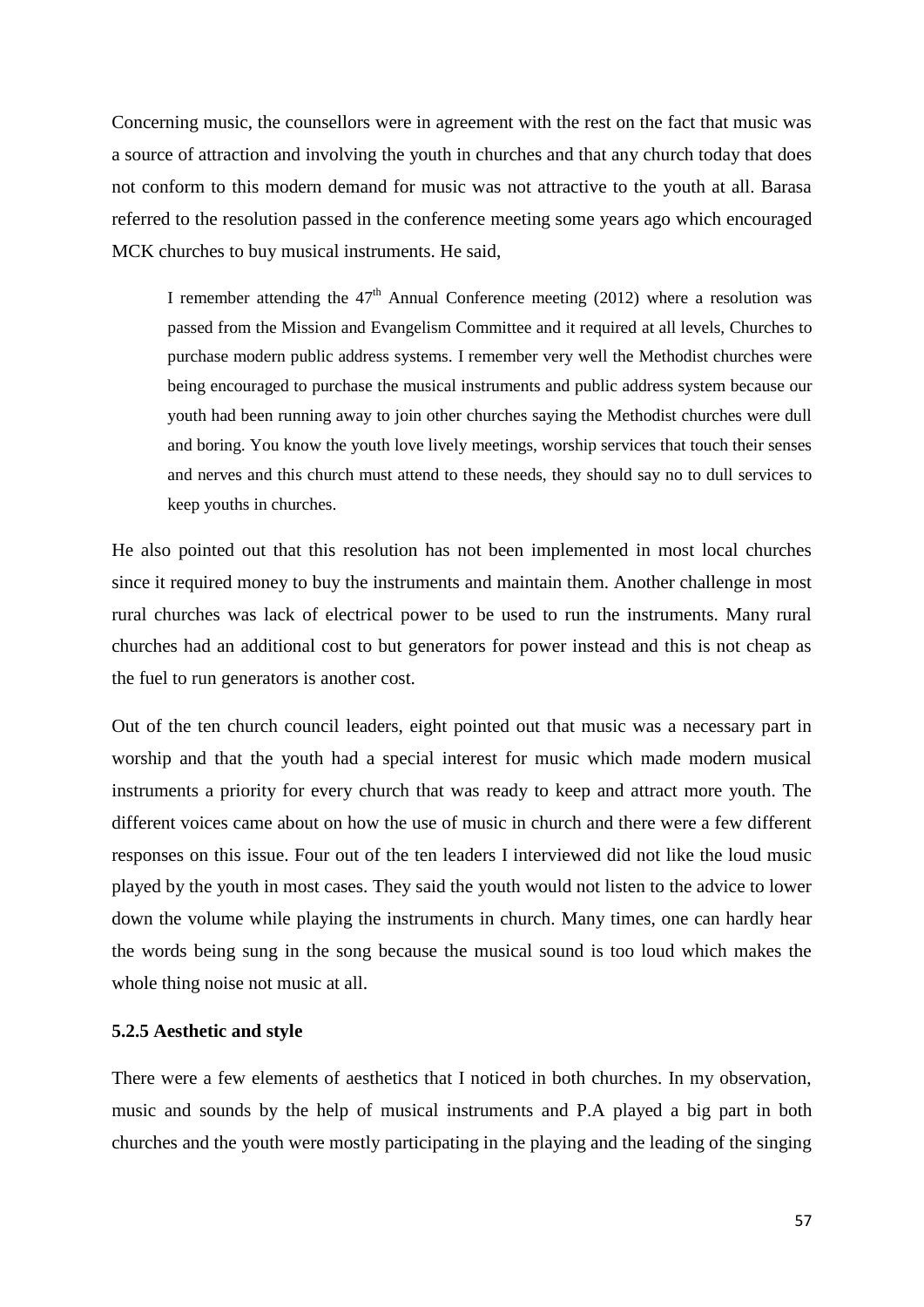sessions. The sense of touch was also evident in Mbungoni church where the preacher laid hands on believers and prayed for them during the prayer session after the sermon.

In my interviews with individuals, an interesting issue came up that revealed to me how important aesthetics is to some believers. Nanyama complained that MCK preachers do not pray nicely for the members who give tithes and offerings like Pentecostal churches do. In my effort to understand more, I asked what she meant and she replied saying,

For example my friend invited me to her Pentecostal church one Sunday. In that church, after we gave our offerings and tithes, the pastor came forward and asked those who had given their tithes to come forward for special prayers. I was among them and the pastor laid hands on us and prayed declaring powerfully the blessings of God in our businesses, families and all endeavours. I have never felt blessed like that day and I think others too felt it. After the service my friend told me that every month her pastor always held very good prayers those who gave tithes. Unfortunately, I have never seen search prayers in our Methodist churches and I think that is why we always complain of poor giving habits.

A few church leaders in the councils complained of the noise due to poor use of the instruments, however most of them appreciated the use of music in church as a good way of making the services lively and active. One leader mentioned that some of the youth had been confused and misled by some charismatic churches that pretended that they had power to solve their problems. The leader gave an example of one charismatic church whose pastor was selling anointing oil. The pastor claimed that if one buys the oil and mix with food, they would be healed of all their diseases. If it was a court case that one was facing, the person has to apply the oil on their body and win the case. However, the leader disputed all that as ways of manipulating young people and the churches should instead teach the youth to be critical of some of the churches and the actions they are asked to do.

The counsellors acknowledged music as important in the services citing that even in the biblical time, music played a big role. Barasa pointed out that, "when music is well organized it caused inspiration to people". He was also emphasizing how the youth should be guided on the use of the musical instruments in church during the service. He complained that most of the youth like putting very high volume to the instruments hence instead of people enjoying the music, they end up hearing noise. He clarified that most youth did not know the difference between music and the noise they make in church.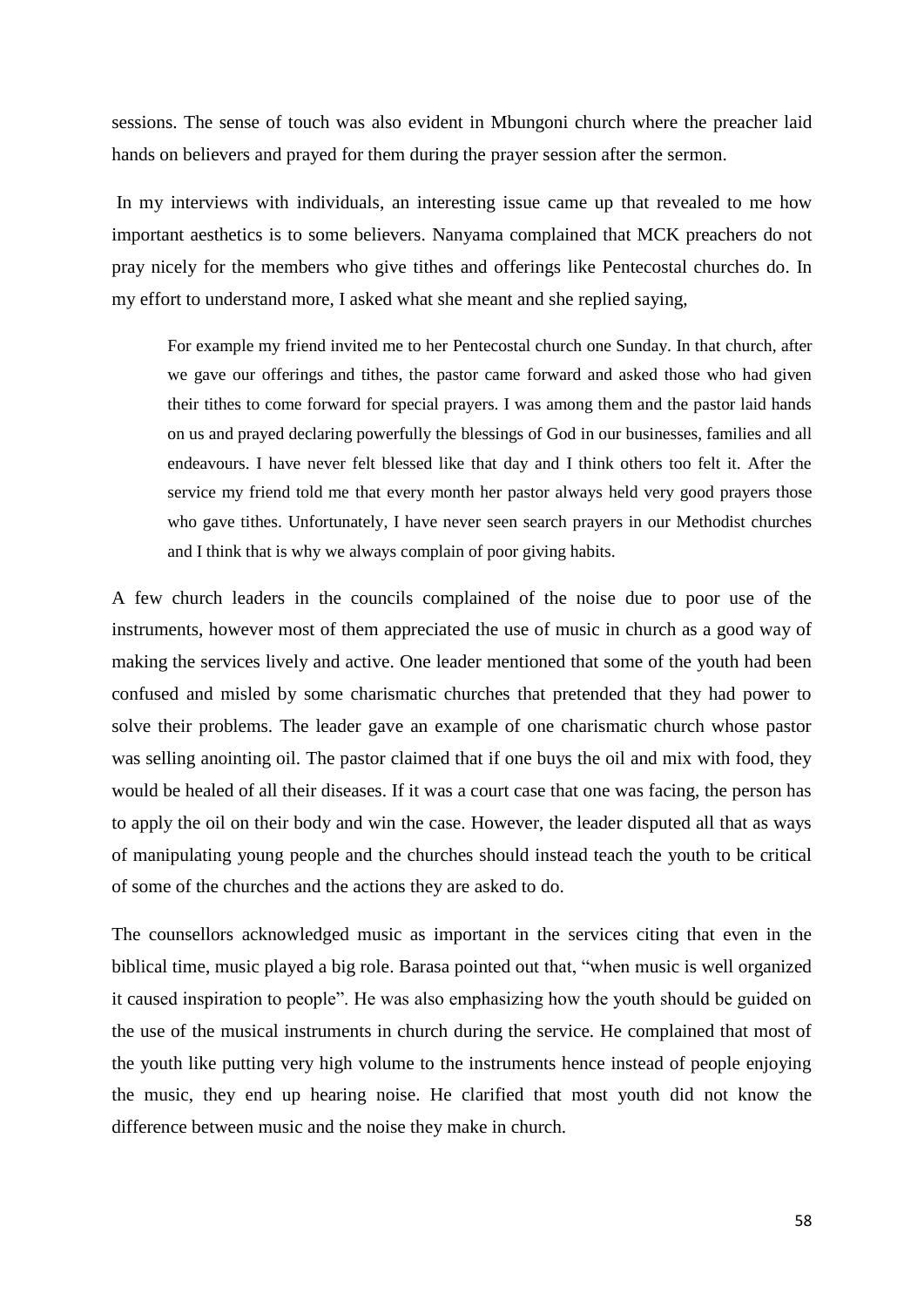# **5.3. Democracy as a global trend**

From the theory, democracy was only discussed from the political context where churches participated in support for democracy. During my research, two themes repeatedly came up concerning democracy in the context of the church and these were: freedom and participation. I will present my findings under the two themes.

### **5.3.1 Freedom**

In the focus group's discussions with Mbungoni youth, we had active deliberations where most of them rejoiced over the freedom they had in their church to play instruments and also to lead the Sunday worship every week. They suggested that the youth should have freedom to do what they wanted in church. However, a few youth had a different view pointing out that too much freedom without limits was dangerous. Nasambu from Ribe pointed out that if the youth were allowed to do everything they wanted, the whole Sunday worship could become only music concerts since young people love music. Other youths in Nasambu's group laughed and agreed that what she said was true.

Half the youth interviewed here claimed parents defined freedom for the youth had it was not good for the youth. Wasilwa cracked a joke when he asked others if their parents chose friends for them yet these parents did not understand the friends they were choosing for their sons or daughters. He was mad at such parents saying,

Some parents are too nagging, can you imagine papa or mama choosing friends for you, or don't your parents do this? "Ohh, I don't want to see you walking with that boy, I want you to have friends like William's son". I don't like this idea, because I do not choose friends for my parents either, they are free to relate with anyone. Why bother me?

Like a few other youths Wasilwa wanted freedom to choose friends and do his other things without interference from his parents. However, Nafula from the same focus group was totally in support of the parents guiding their children on their freedom even in choosing friends. She shared that out of experience the parents were likely to know who is a good and a bad friend even if they did not have a long history about this person, only a short conversation can be enough for them to know who the person is.

In the individual interviews in Ribe church, Wamalwa mentioned that the youth were criticized by old people when they made any mistake especially while leading the Sunday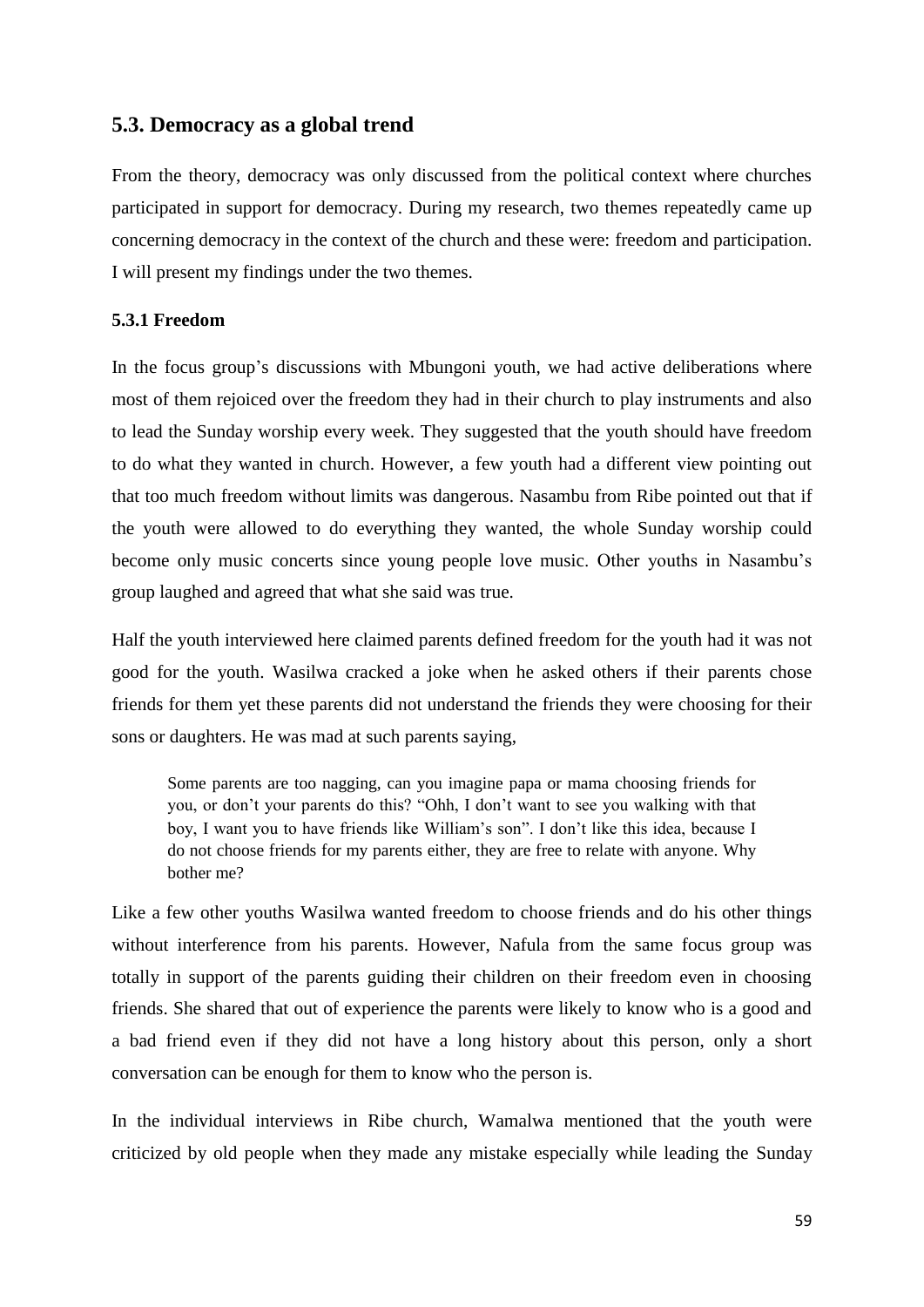service which discourages them from participating. He added that some old people supported the youth to have freedom but it was difficult to implement since the church leaders who should encourage this freedom were absent in church most of the time as they were working away from home.

The other youth Nanjala from Mbungoni who was excited to report on how the youth were free in her church mentioned that it was not easy for the youth to be set free in the past but now the old people in church understand that young people can handle their freedom, in fact the youth are responsible not to abuse the freedom granted by the church leaders. The youth in her church are happy.

I had interviews with three youth leaders who had different opinions concerning youth freedom. Nyongesa mentioned that the youth needed freedom but it was also good to explain openly the limits of their freedom since there is nothing like absolute freedom. He pointed out that it was very easy for anyone to abuse the freedom if they did not know their limits. Naliaka who was in agreement with the youth being guided on the freedom granted suggested that the youth should have patrons in churches that understood them well and would do guiding and counselling to help them. When I prompted to know what would happen if the youth misused their freedom, Naliaka responded,

They should be corrected, but that is why I suggest that patrons do it because the youth don't want to be corrected in public, in the hearing of other people, or when everyone is correcting them, no. they hate this behaviour, they will run away.

Naliaka from narrated a story about her church and how the youth misused the freedom they had with the church musical instruments. She explained how the church had allowed the youth to organize themselves into a youth band that was hired to perform in wedding occasions and funeral arrangements among other occasions. The church only asked for a small contribution from the money paid from the service given by the youth band, this money was used to maintain the instruments which the band used. On the contrary, the youth abused this freedom and ignored to give the little contribution to the church and in turn the musical instruments were not maintained. This brought about a big conflict between the youth and the church as a whole and the result was that the youth left this church and joined other churches. It took several years for a few youth who remained in this church to rise up again. During my interview with Naliaka, a few youth had started being active and it was their third week since they became active. I inquired from her what the youth planned to do this time to avoid the conflicts and she suggested that it was important to have set rules that would guide the use on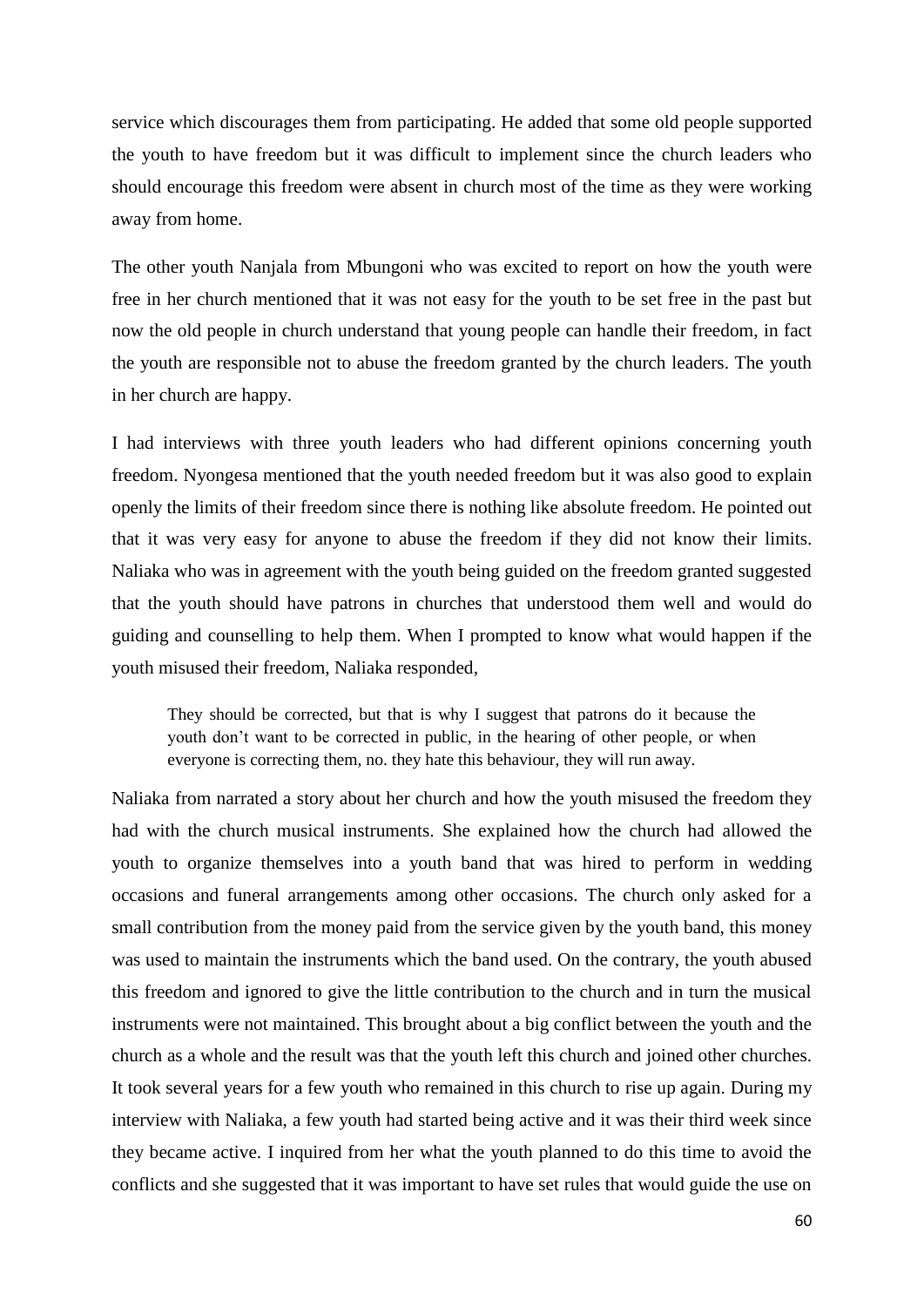how to use the instruments. She also pointed out that this time the youth will not use the instruments for hiring out.

The youth counsellors who also supported the youth freedom in churches said the freedom did not mean doing everything without minding other people in the church. Bunyasi added that total freedom would make the youth selfish and not care for others. He claimed that total freedom would be like absolute power for the youth and that would really be dangerous. He said,

Every game has rules to guide the game and the youth stage in itself needs a lot of advice. I believe we need to learn and understand more about the youth, I mean we should be available to walk with them and try to fit in their shoes as we try to meet their needs. In fact, I do not believe the youth need freedom, they need someone who understands them more than the issue of freedom. Many churches and parents have left the youth on their own, If I may ask, how many ministers, church leaders, parents are having free and friendly discussions with the young people. All that is happening is giving orders to the youth without inquiring what is happening. Even the issue of drug abuse among the youth.

In Bunyasi's sentiments, he claims the youth need to be understood more than what the church is doing and this will change the perception of the adults on the youth.

In Ribe church council, there was a debate on the issue of how much freedom the youth should be given both in church and at home. Six out of the ten leaders interviewed said freedom was necessary. Wesonga who supported this said, freedom helps the youth to be themselves and not to be hypocrites, he added that if you want to know someone in their true colours, you should give him or her freedom to express themselves, the youth needed freedom to unleash their hidden potential, Wesonga argued. If the church or parents deny them freedom, they will never know who they are. His sentiments were supported by two leaders but one of them mentioned that the church should organize seminars to train both parents and the church on how to help the youth use their freedom both in church and elsewhere.

Nasaka commented that both allowing and not allowing freedom to the youth had advantages and disadvantages. She added that in the modern society the issue of human rights had especially children rights had brought about unnecessary freedom for children to do bad things but it had advantages especially for children who have irresponsible parents.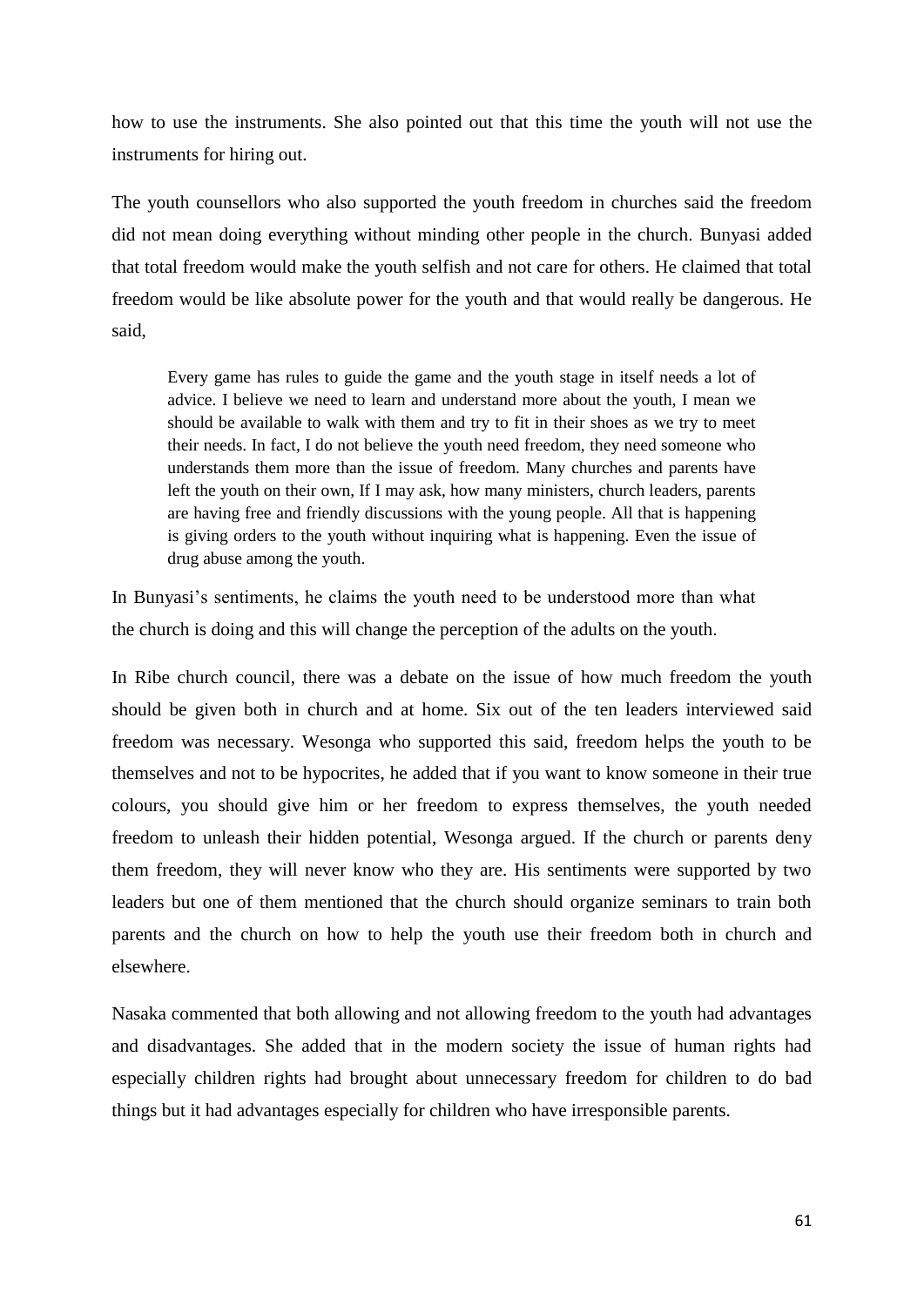#### **5.3.2 Participation**

This was quite easy for me to observe in both churches. In Ribe church, in the Sunday service, the youth mostly participated in dealing with the musical instruments, leading songs during the praise's session, and singing youth choir. The youth also were busy on this Sunday cooking for their visiting youth leaders from other churches in the circuit who were coming to attend a youth meeting. When I arrived at this church, one young man had just finished teaching Sunday school and when I inquired who had appointed him on this duty he said he had volunteered when he saw the church was in need of Sunday school teachers.

In Mbungoni church a few youth were on the compound when I arrived. Some were busy with the instruments probably preparing for the service and others were organizing the chairs in church and tidying up the place. I also wanted to know if the church had appointed these youth for this duty but they responded that it was the way the youth group organized themselves. Every Sunday, there were some youth in charge of leading the worship, preparing the church and leading the service among other duties and this was done by the youth themselves. The youth seemed happy going around with their duties. When the service began, I saw two youths walk in the church hall with a group of Sunday school children. They sat down at one place and when it was time for choirs to present, the Sunday school were given priority to present their songs after which they left the church hall and went home. After the service I asked why the children left early but I was told they already had their class and were only coming to present their songs to the church because they love doing it.

During the service, I also saw three youth carrying offering bags and moving them around to collect offerings. Some of the offerings were in form of food crops and before the service ended, they were sold to members in exchange of money. The youth actively participated in this activity moving around to pick money from the buyers in the church. The services ended and the youth were the last people to leave the compound since they were still practicing playing the instruments and after that taking back to the store. In fact, I did my interviews on the same day because I had opportunity to interview some youth that were not available during the week days.

In Ribe church focus group, there was more debate on letting the youth to participate in the Sunday service. The members reported their frustrations on how the youth were not allowed to lead the service only on youth Sundays, most of the old people still felt strong to do most activities in the church. One youth pointed out how one old man had protested about the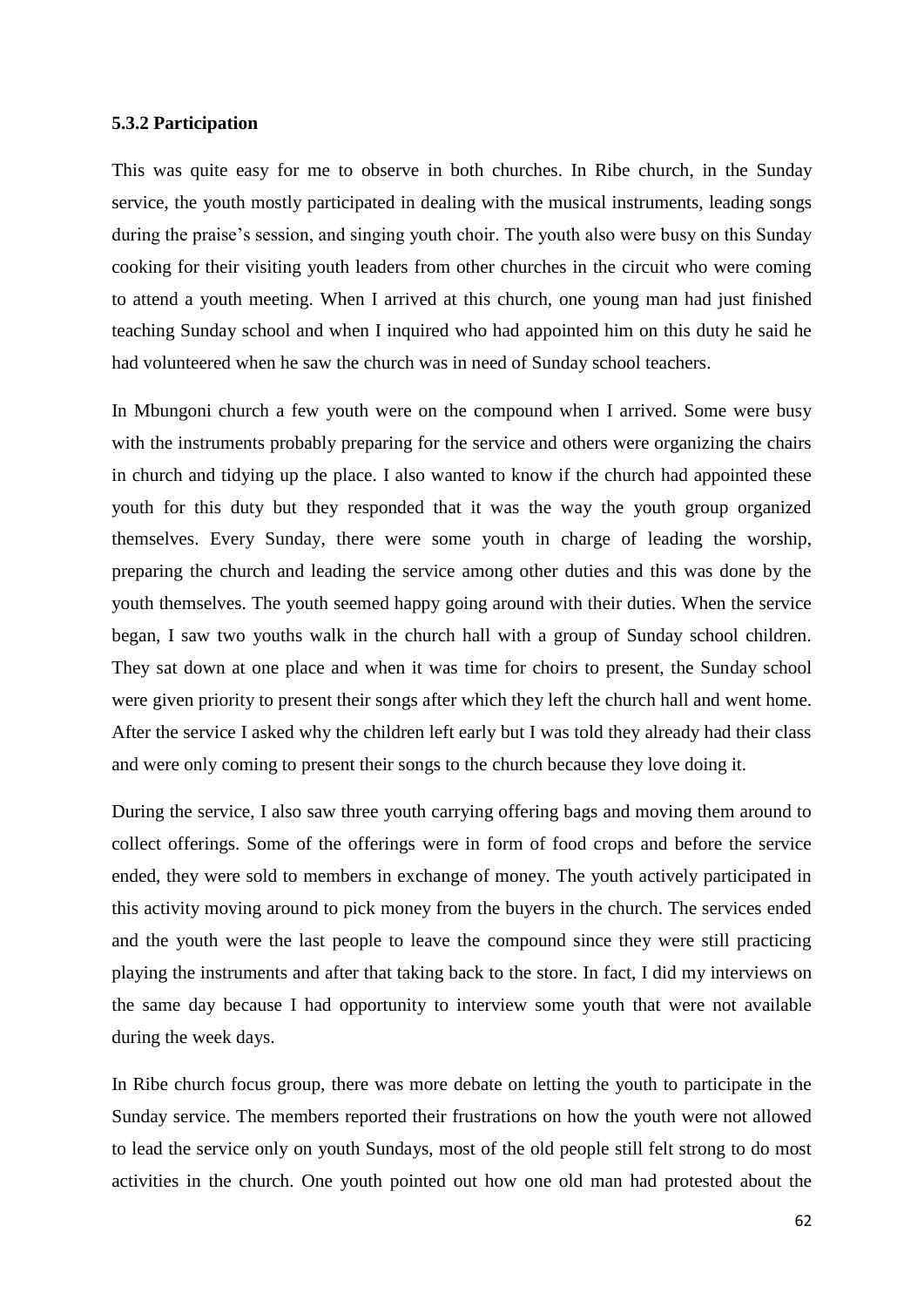youth leading the service. He old man said "When you know the way, you do not let the one who do not know the way to lead, instead you go in front and lead the way to show the one who does not know it. How can we say the youth should lead the church when we have people who know how to do this?"

On the contrary, the youth in Mbungoni were fully in control of the Sunday services in their church. They happily shared how the youth had been allowed to organize their duty roster that indicated the person leading the Sunday service every week. This allowed them to make necessary changes to the traditional MCK problem which they referred to us boring without the changes.

Individuals had different views revealed through the interviews. As I already expressed earlier, the traditional Methodist order of service did not involve the congregation apart from a few responses, reciting group prayers and singing together. On the contrary, the youth pointed out that there should be more participation in the services, this would make people to feel they have a part to play in the service. Free prayers and activities that encourage more participation are vital for the youth as they build their confidence and make them feel appreciated. Nyongesa shared his experience about this when he said,

Another thing, in our Methodist churches, people were not given chance to pray for themselves, if you went to church, the service leader took the book and read all the prayers from the book. Today, there are so many challenges and problems, I know my problems and everyone knows their problems, so everyone should be given chance to pray for themselves. Then they will understand that o.k, I have a part to play, but if he or she goes to church and the only thing is for him to sit and stand, sit and stand, hehehe.....(he laughs), sit, stand, sit, stand, then let us share the words of grace, hehehe…..(he laughs).

He pointed out that it was not satisfying for the leader of the service to follow the program to the letter but allow other people to participate in the running of the service.

While youth leaders had been seeking for ways to maintain the youth in church, involvement had worked for most youth as one leader expressed. Nasike pointed out that when youth are given chance or involved in the activities of the church, they feel they have a contribution to make and this boosts their moral and commitment to church than when they are not involved at all. In her words she said, "some of these youths have some responsibilities in church, and this attaches them to the church. It is easier for those who are not involved in anything to stop attending church or even leave the church".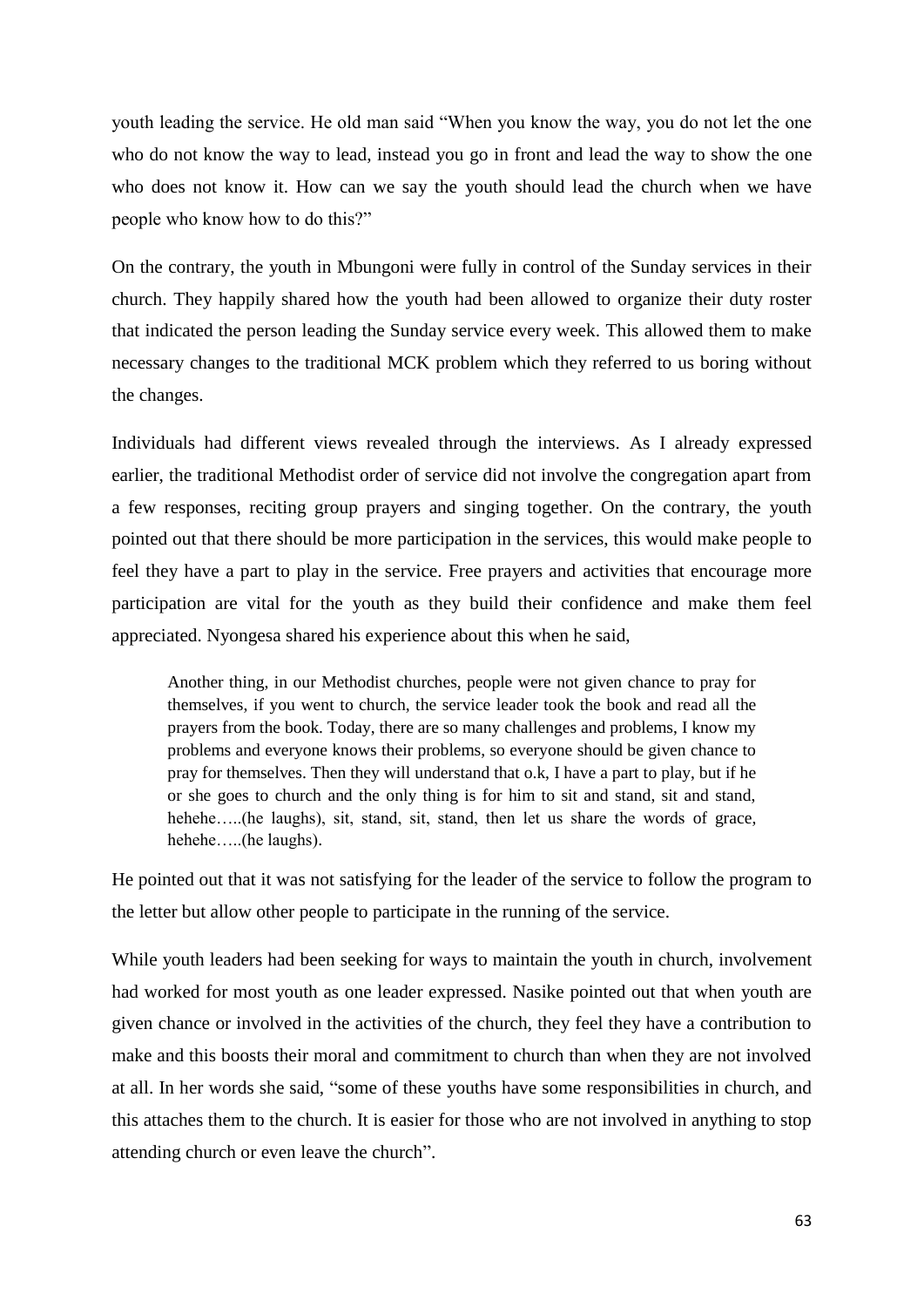The two counsellors upheld the view that the best way to learn was through participation. Both of them observed that if the older people want the young people to own the church, then the young people should be involved more in running the church. Bunyasi asserted that when the youth get used to performing some of the church duties, they improve on the performance because they know what works better out of their experience. They develop more confidence that when they just spectate what the adults are doing.

If we look at Mbungoni, they have prepared a program, the youth, every Sunday, two youth are leading the service, one is from Sunday school and one from the youth and they alternate. As the preacher, you only sit and meditate on the message God has sent you with and wait for your time to preach, haha……In Ribe, it is not the same, it is those old men, the youth are only given time on youth Sunday. Even when they are given opportunity, they are corrected and this discourages them, they do not have the zeal to say, this is our church. I have observed this and I have explained this to the leaders that they need to change. This church has a great potential to go further but if they will stand on this attitude, we will lose many and there are other mushrooming others where youth are given opportunity to play keyboard, saxophone, so if you do not involve them in your activities, will they not continue to disappear, then who will be to blame?

In the church council interviews, three of the four leaders in Mbungoni Church were positive that the youth should be involved more in the running of the church since they were today and tomorrow's generation. Their participation was a way of practicing their responsibilities since it was the best way for them to learn as Sikuku claimed. He said he was proud that the youth in his church were participating fully in the running of the church activities, the leaders had decided to allow the youth to lead the Sunday services in the same church. However, Nangila who was the eldest among the four leaders mentioned something the other leaders had not thought about. He said that the youth's participation should be checked to have a balance. Nangekhe from the same church said the youth participated in almost everything from leading the service to reading the Bible and collecting offerings among other things. She cautioned other leaders to be careful because the old people also need to participate because there is a risk of making them inactive and feeling they are not useful any more.

In Ribe church the leaders I interviewed supported the idea of allowing the youth to often participle in Sunday service, however they pointed out that this proposal had not been implemented because of the absence of most church leaders on Sundays since they are working away from their homes and could not come home every weekend.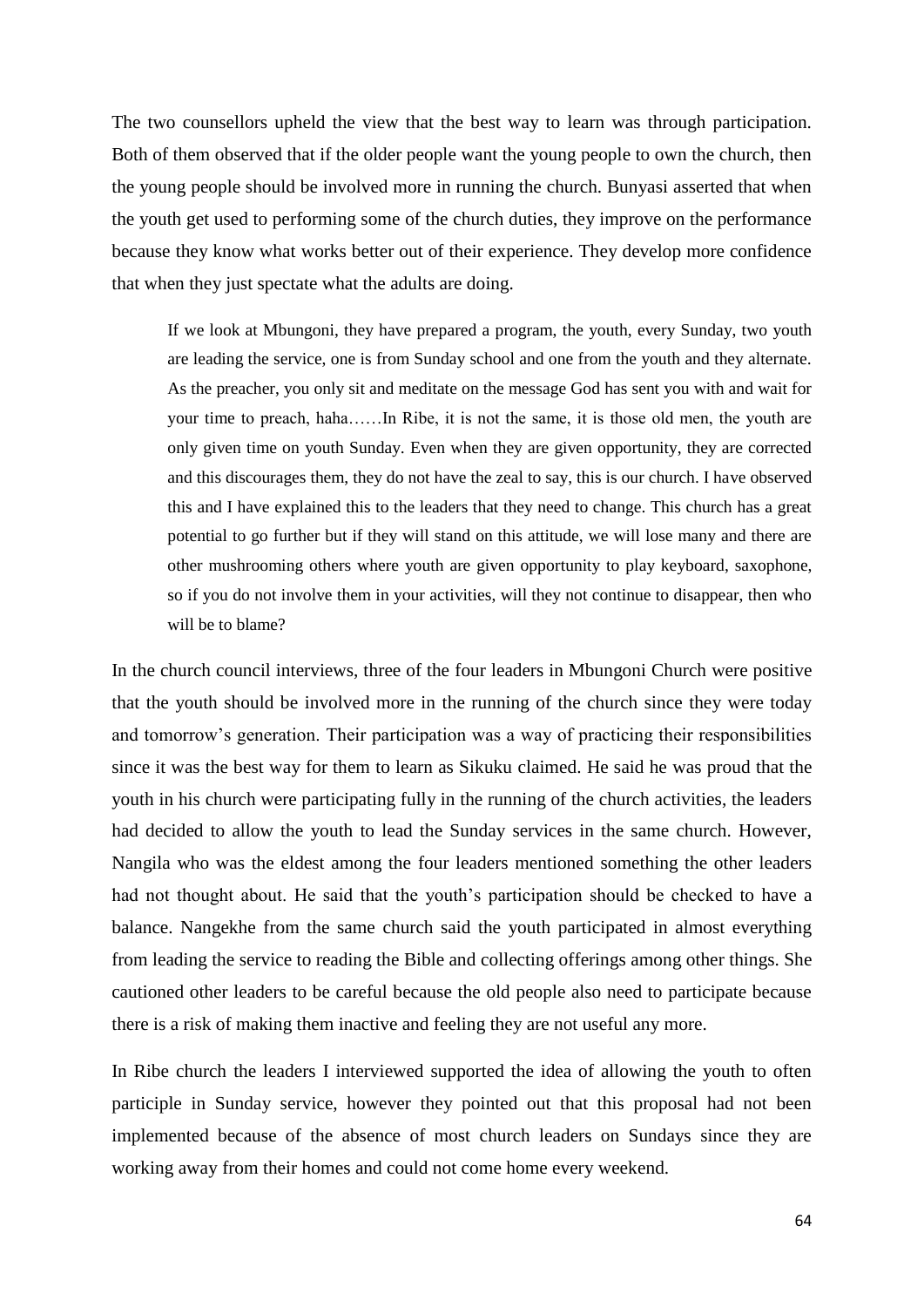# **5.4 Effects of globalization**

Under this topic, I will report findings concerning positive and negative effects of globalization.

# **5.4.1 Positive Effects**

Positive effects will collectively be presented in three categories namely: communication and technology, interlinking and opening up the world and lastly the accessibility to the world markets in goods and services. Under communication and technology, the findings were as follows: mobile phones were the fastest and most effective means of communication and it was a very important tool.

The second category was interlinking and opening up the world and I had the following findings:

The last category was accessibility to the world markets in goods and services and the findings were as follows: Nyongesa added that today much of the information one needs is on internet including job adverts, scholarships and so on, which the youth are really in need of, therefore they cannot stay away from internet.

Kimale from Mbungoni church observed that today the world has been opened through television and internet among other things and that this has brought about differences in the culture. The fact that the youth have been educated at different levels obviously brought some changes in itself.

# **5.4.2 Negative Effects**

These effects will separately be presented into three categories: global, national and cultural, and thirdly family and church level.

# **5.4.2.2 National and cultural level**

Counsellors raised alarm about the youth turning into an individualistic culture which was different from the African culture that was more communal than individualistic. However, Naliaka cautioned that the cultures the youth were practicing today were foreign cultures and it was not good to allow the youth to copy foreign cultures. She added that the church should try and help youth appreciate the old people's culture as their own culture. She pointed out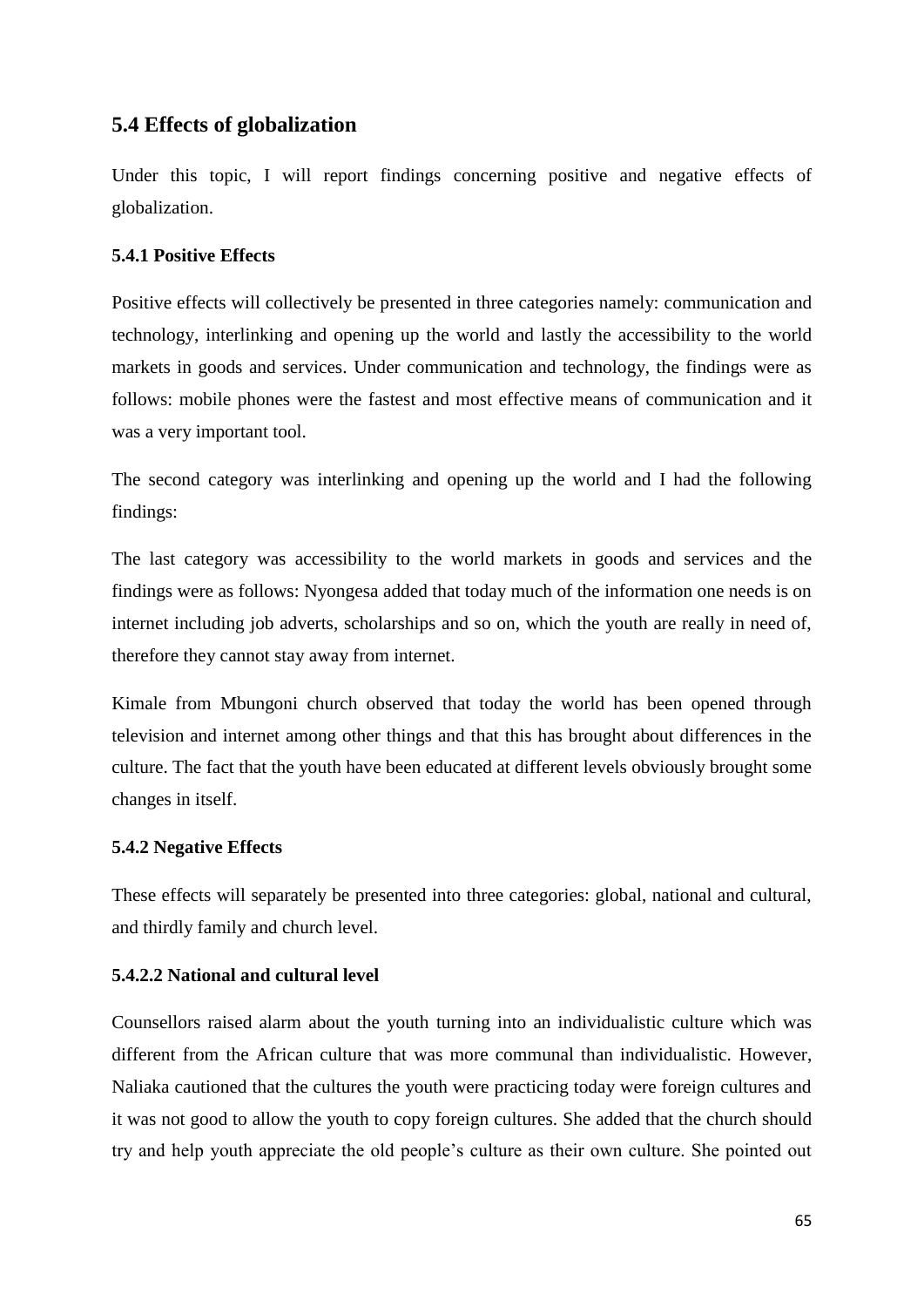that most of the youth today have become rebellious because of the movies they watch and the information they get through television and internet.

#### **5.4.2.3 Family and church level**

They revealed that the youth had become so addicted to internet because of pornography and internet dating. The movies and other violent programs the youth watch on internet were influencing the behaviour of the young people turning them into terrorists.

## **5.6 Conclusion**

I found out that the youth in both Ribe and Mbungoni churches were participating in technoCulture. Almost every youth had a mobile phone and used the phones to access internet for social media like Face book, email and WhatsApp. Through internet the youth globally shared information, music and connected with others. However, there was a concern that internet and television had introduced foreign cultures such as individualism as opposed to the African communal culture and pornography among the youth. Mbungoni church which had more modern musical instruments attracted more youth than Ribe which had fewer instruments. TerrorCulture was also practiced among the youth in Kenya. Poverty, unemployment, bad politics, and poor parenting were the biggest causes of youth involvement in terrorism.

Pentecostal spirituality was evident and was taking over in both churches. Changes had been made on the traditional Methodist order of service adding sessions of singing choruses with clapping, singing, lifting up hands and praying loudly and individually which were the most favourite sessions for youth. The youth appreciated charismatic worship services as compared to the old traditional Methodist services. Some old people had conflicts with young people because of the changes they demanded in church. Many people confessed being born again, even though some did not understand what it means. Preachers employed Pentecostal notions to reach out to believers in their context as seen in laying on hands during prayer sessions.

Church leaders were cited as the key people in the church failure to attract youth because they are instrumental in allowing changes that are proposed by youth. Mbungoni church youth were happy because the church allowed them to lead the worship services every Sunday unlike Ribe youth who only led the service mostly on youth Sunday once in a year. Mbungoni church youth also praised the church for freedom to use musical instruments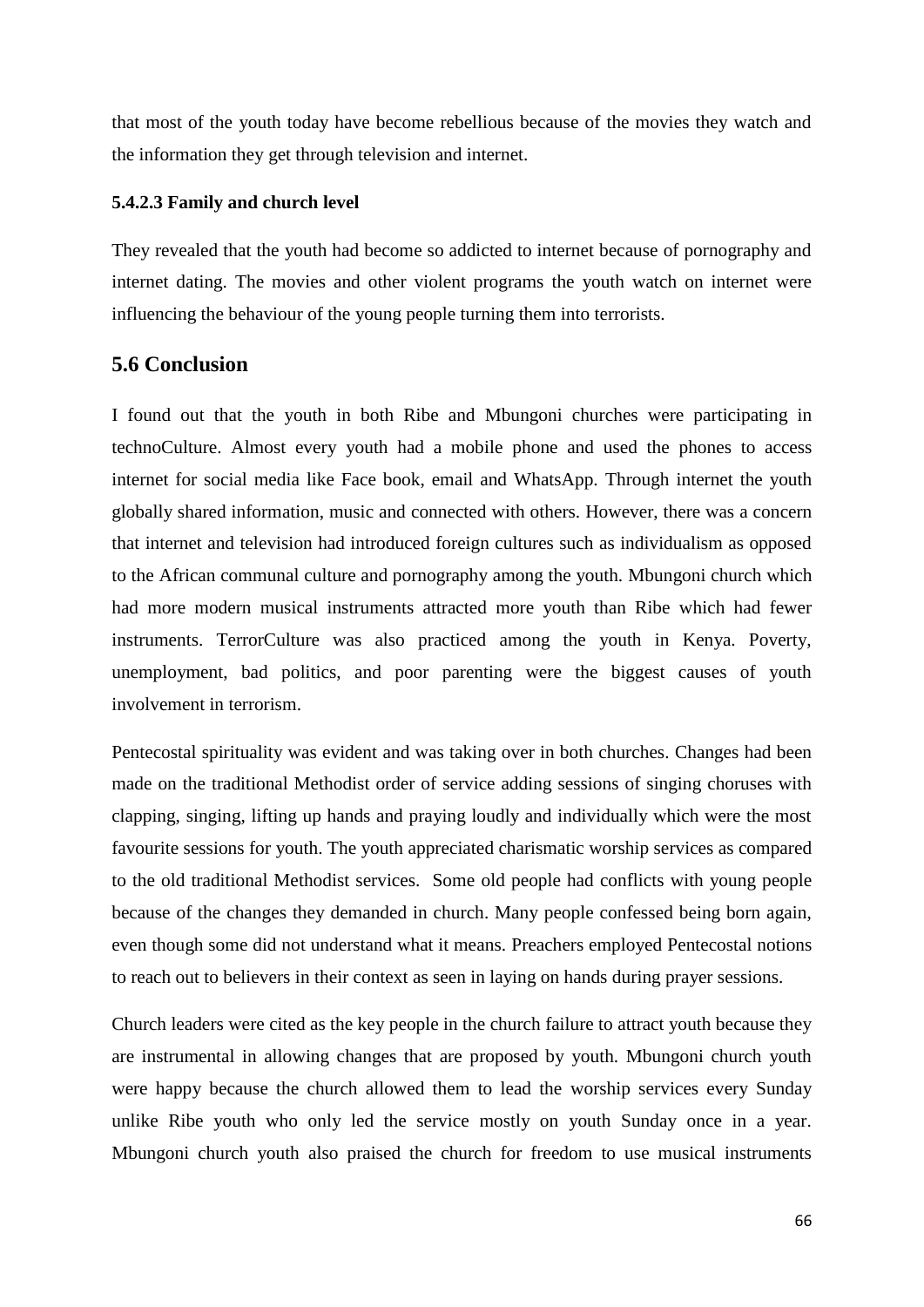which helped the youth to develop their talents. Since Mbungoni church made effort to initiate a community project that takes care of orphans and poor, it attracted more young people to this church.

The church was challenged to seek for new technological approaches to reach out to young people. There was a general cry from the youth claiming that most youth are neglected and left with no one to listen and understand them. In the churches that understood the young people and gave freedom to practice their culture, the participation of youth was high as opposed to when freedom was denied. Understanding leadership in churches was praised by the youth.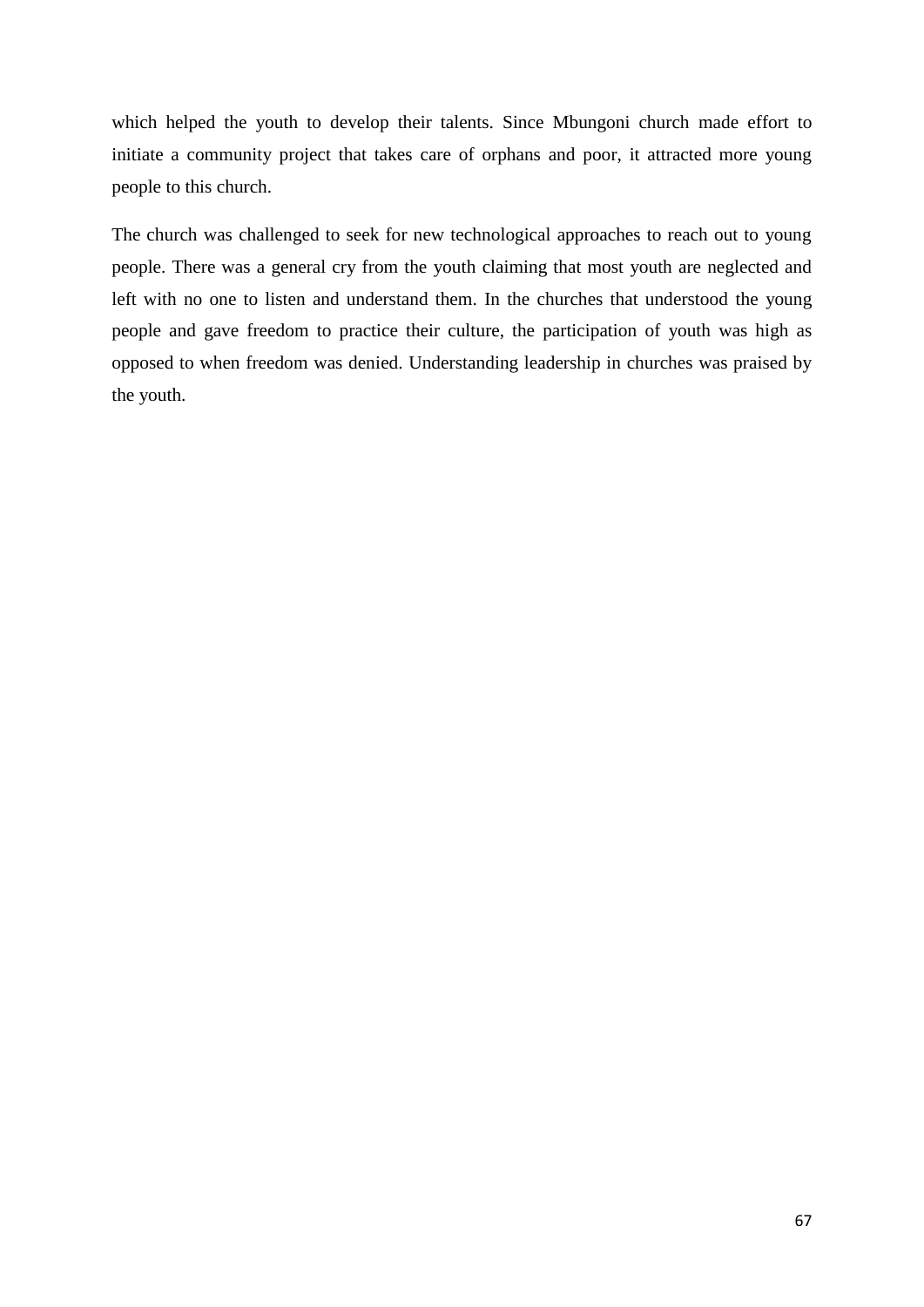# **6: ANALYSIS/DISCUSSION**

This chapter is a discussion of the findings between theory and the empirical data which I collected from the field. I will interpret my findings and discuss them at length comparing and contrasting with the theory. In my analysis, I will follow the three aspects of globalization discussed in the theory. They include: globalization and the Youth culture, Pentecostal spirituality as a global trend, and lastly democracy and participation as a global trend.

## **6.1 Globalization and the Youth culture.**

In this era of globalization, George pointed out in his theory that there are youth cultures that were emerging and that probably these cultures were global. He mentioned two cultures namely; TechnoCulture and TerrorCulture (George, 3003:38, 56).

## **6.1.1 TechnoCulture as a global trend.**

Technology is one among the modern developments that is making the world more connected. Young people are the most attracted and fascinated with technological devices such as computers, mobile phones, television and internet. George points out that differences exist on how the youth use technology but what makes technoCulture global is the use of computers, wireless devices and internet. He adds that at the centre of technoCulture is the change of perceptions, social values, and meaning by the new generation which is likely to be in contradiction with the old generation (George, 2003:38).

In both Ribe and Mbungoni churches, I found out that the use of technology was so visible mostly with the young people. The presence of mobile phones, modern musical instruments, and CD players were evident. I also learnt that in Mbungoni church, there is a teenager's dancing group which dances to songs done by different gospel singers from Africa and the world at large sometimes extracted from internet on you tube. The point of the youth copying and practicing foreign cultures also came up when some youth leaders mentioned that through internet, young people were exposed to different practices and they copied and practiced wholesomely. This was noted as a negative thing brought about by television and internet. Naliaka from Ribe church complained saying, "some programs the youth watch on television and movies made them rebellious to parents".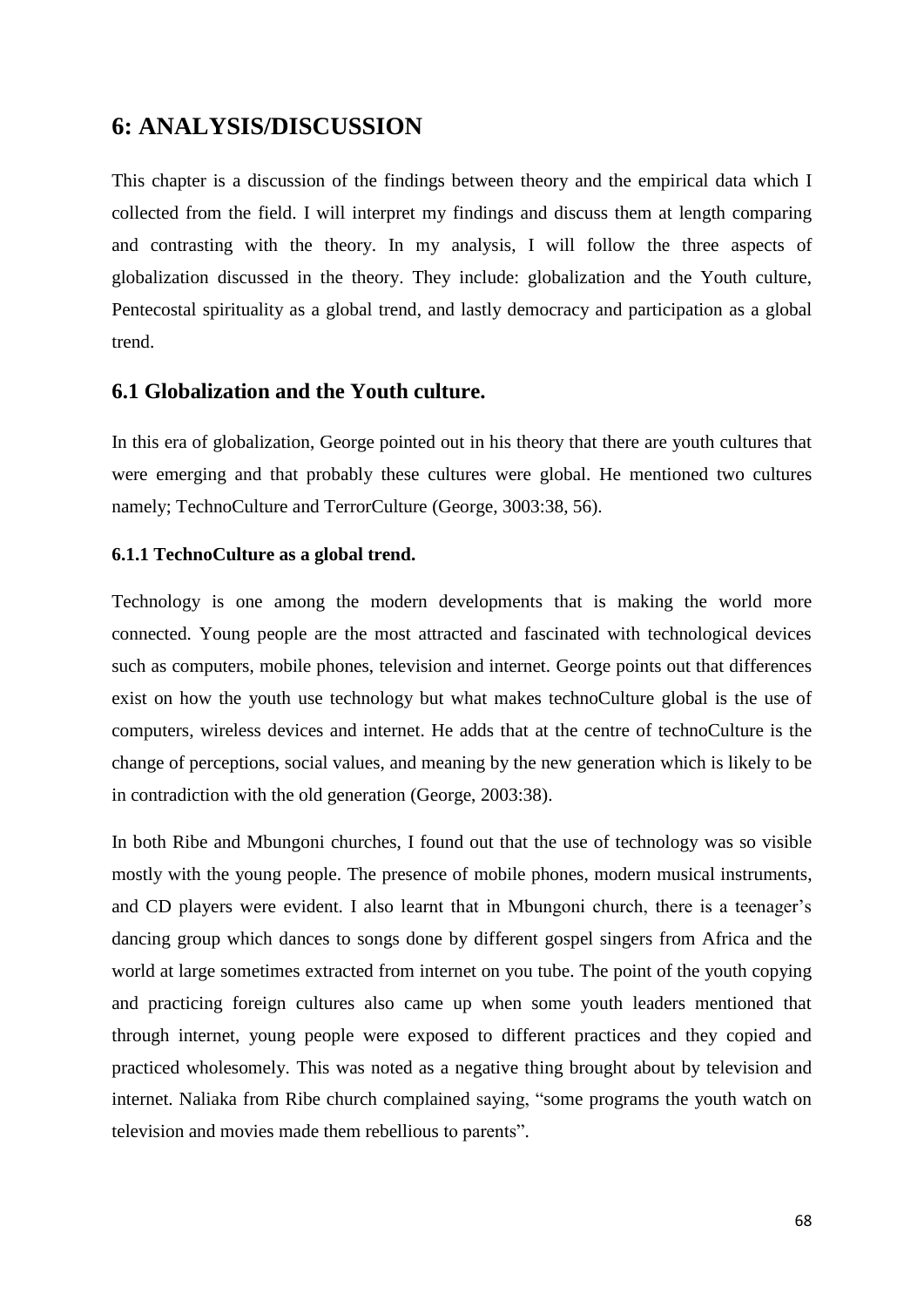One thing that stood out so strongly was the love for modern music and the musical instruments among the youth. All groups I interviewed mentioned the fact that modern musical instruments were the first attraction of the youth to churches. I learnt that one of the major causes of declining membership of youth in Ribe church was a conflict between the youth and church leaders on the use of musical instruments. A counsellor responding on the conflict in Ribe church supported the youth saying,

On the side of musical instruments, they should be set free and use them the way they want. If it is playing the modern music in church, they want to be allowed to play and enjoy it in church, but if there are obstacles others will leave and go.

The statement above is a reflection of change of culture among the youth which was causing conflicts with old people in church. It reveals how the youth valued and used the modern musical instruments and I witnessed it in churches. On the other hand the youth in Mbungoni seemed to enjoy the use of musical instruments with no objection from the church leaders. In fact in this church both the youth and adults I interviewed insisted how the church leaders were dedicated to see that all instruments were in good condition before Sunday worship. .

In his response to Bård-Erick Hallesby Norheims article, *The Global Youth Culture: Targeting and involving youth in mission,* Tor Erling Fargermoen refers to a question Norheim had dealt with in his article asking if the global youth culture is good or bad. In his view, Fargermoen points out that in mission work, all cultures are good and bad and that all cultures have elements to be "challenged or rejected but there will also be elements to approve of and learn from" (Fargermoen, 2011:177).

In the above sentiments, we learn that there is always discussion about every culture, may be every generation questions another generation's culture and criticizes it. However, it is evident that no culture is perfect, in fact every culture is good and bad as we will learn from this discussion. TechnoCulture in the same way of both good and bad as the discussion will reveal.

## **6.1.1.1 Generation Y-erless**

George also asserts that technology and the youth have become inseparable. He emphasizes how obsessed the youth have become with technology to an extend that young people are objects and products of technology and that they are manipulated by it. He goes further to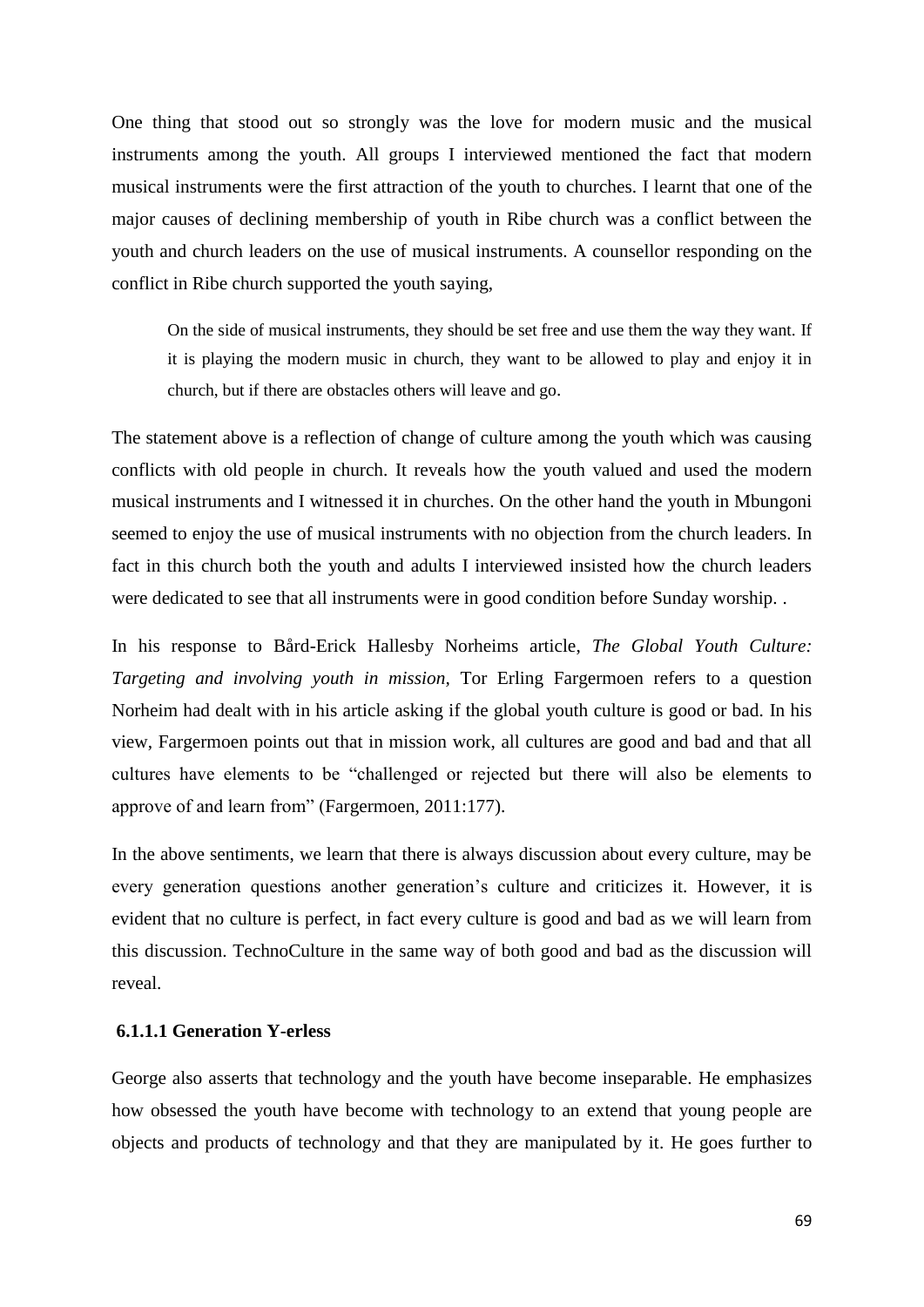elaborate that the language of the youth has been affected by technology and some of the terms they use such as shut down to mean sleep are computer related (George, 2003:38).

This theory was proved to be partly true among the youth in both Ribe and Mbungoni churches. Most of the youth in these churches had mobile phones and while the service went on they used the phones to take pictures, videos and sometimes during the service, they were seen scrolling on their phones. When I inquired why the youth had their phones on during the worship service, I realized that the phones acted as close friends to most young people and this was made clear by one youth who explained that if the service was boring, most of the youth turned to their mobile phones for games and internet to chat. Having worked with the youth for several years, I do understand the word boring includes, long sermons, long prayers, and preachers who preach without actions. My interpretation is that, mobile phones were acting as best friends to most young people and a source of entertainment among other things.

When the youth used the terms dot com and digital generation referring to their generation in Mbungoni church focus group, I interpreted this to the emphasize the youth put on the uniqueness between young people and the old people. The youth revealed again and again their love for modern technology and how this had ushered them into a different culture. Also Walela from Ribe church argued that through mobile phones the youth were able to access the Bible and he suggested that churches should respond to the change of time by projecting hymns and notices instead of reading from books. The applauding from his group was a confirmation that the youth were in support of the change and that the youth were moving away from the traditional way of doing things.

I also learnt that the youth had access to more information and knowledge that most adults did not have. Nyongesa a youth leader pointed out the cultural differences when he said,

The differences are seen I think through education, the youth are more learned than the old people. There is also internet which has been introduced, so many youth learn a lot not from their parents but through the internet, so most youth are not doing what the old people are doing.

My interpretation of this is that the information through internet exposed the youth to different perceptions, belief systems, and interpretations which in many ways would contradict with the old people's perceptions. One church leader pointed out that the use of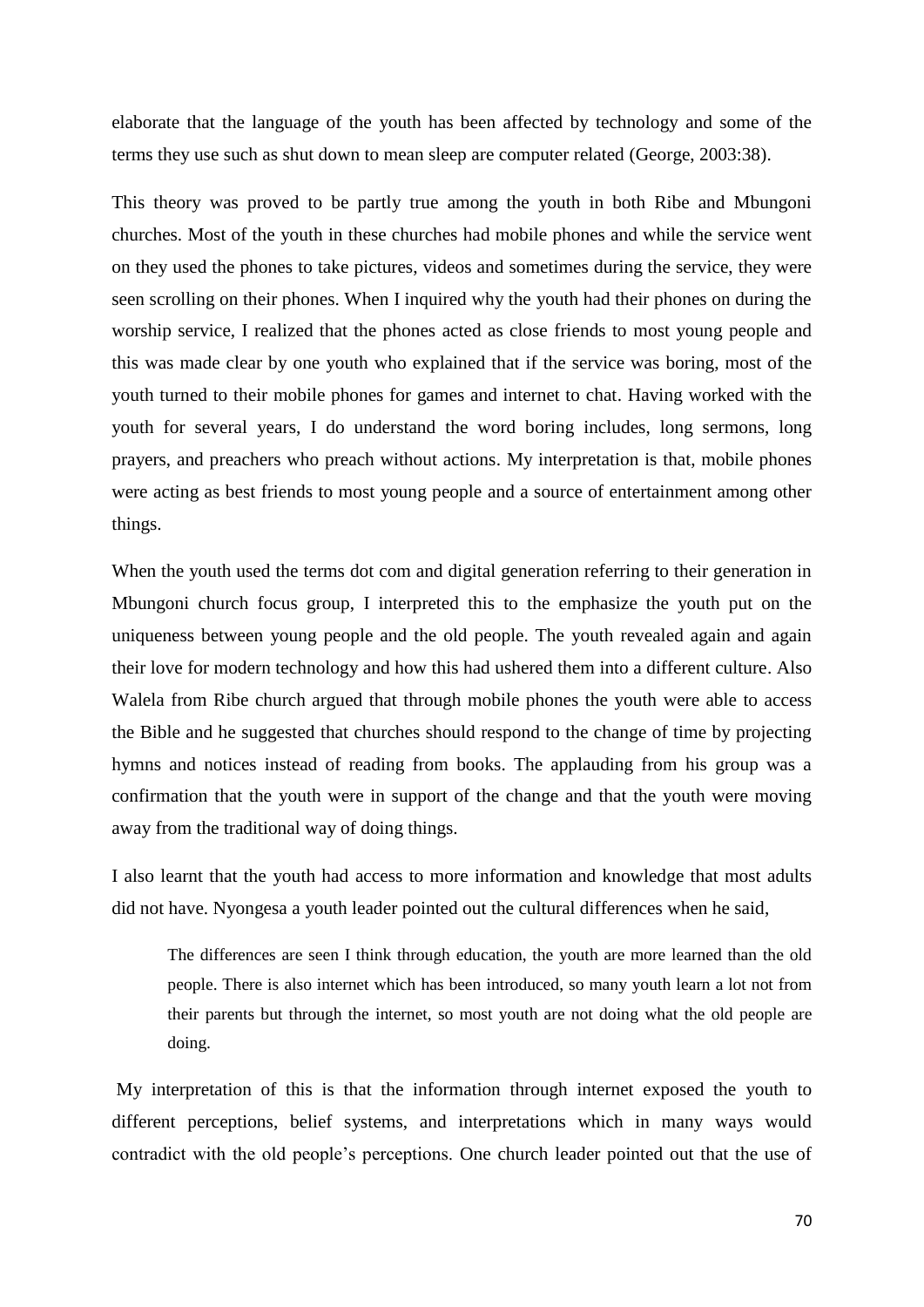internet was both good and bad. He praised internet because young people accessed job opportunities, scholarships, wives and husbands among other opportunities, without which these would not be possible. However, pornography was mentioned as one thing that made some young people to stick to internet especially adolescents.

A different concern on the youth and technology arose which was the culture of individualism. As one counsellor pointed out the young people had fallen so much in love with technology that their social life was being greatly affected. He argued that because of technology, young people had developed habits of sitting alone in front of a television watching programs, changing channels, listening to music on you tube, reading emails, checking mails and chatting on face book, twitter, and so on. All these took almost all their free time and they had no time for physical social activities which was a dysfunction and unhealthy too.

#### **6.1.1.2 Cyberspirituality: always on**

Since technology was at the centre of the lives of young people, it was also shaping their Spirituality. George claims that the youth are turning to internet to ask all questions that they need answers to including the purpose and meaning of life and spiritual guidance (George, 2003:48). From my findings, only three youth and two church leaders mentioned that some youth sought from the internet answers to questions on spiritual issues, the rest of the youth seemed to be using internet for general information such as questions from class, cure for diseases, searching for jobs, educational institutions, scholarships and marriage partners. One youth pointed out his concern that some youths got wrong answers concerning spirituality on internet. In my view, although Cyberspirituality was slowly coming in place, it had not replaced the importance of family and community in both Ribe and Mbungoni churches.

Most of the interviewees cited family and friends as a source where the youth sought for answers to their problems. Some of the youth and adults also revealed that the youth sought for advice from the church counsellors. It seems to me that the youth attached a lot of importance to family and friends. This is because in the case of Mbungoni church, the youth expressed that the church acted as their family. The church was an extension of the family and this made the youth to feel at home in church and seek for advice concerning disturbing issues. Witchcraft was also cited as another source the youth sought for answers, what was shocking was that even some youth who attended church would still visit witchcraft.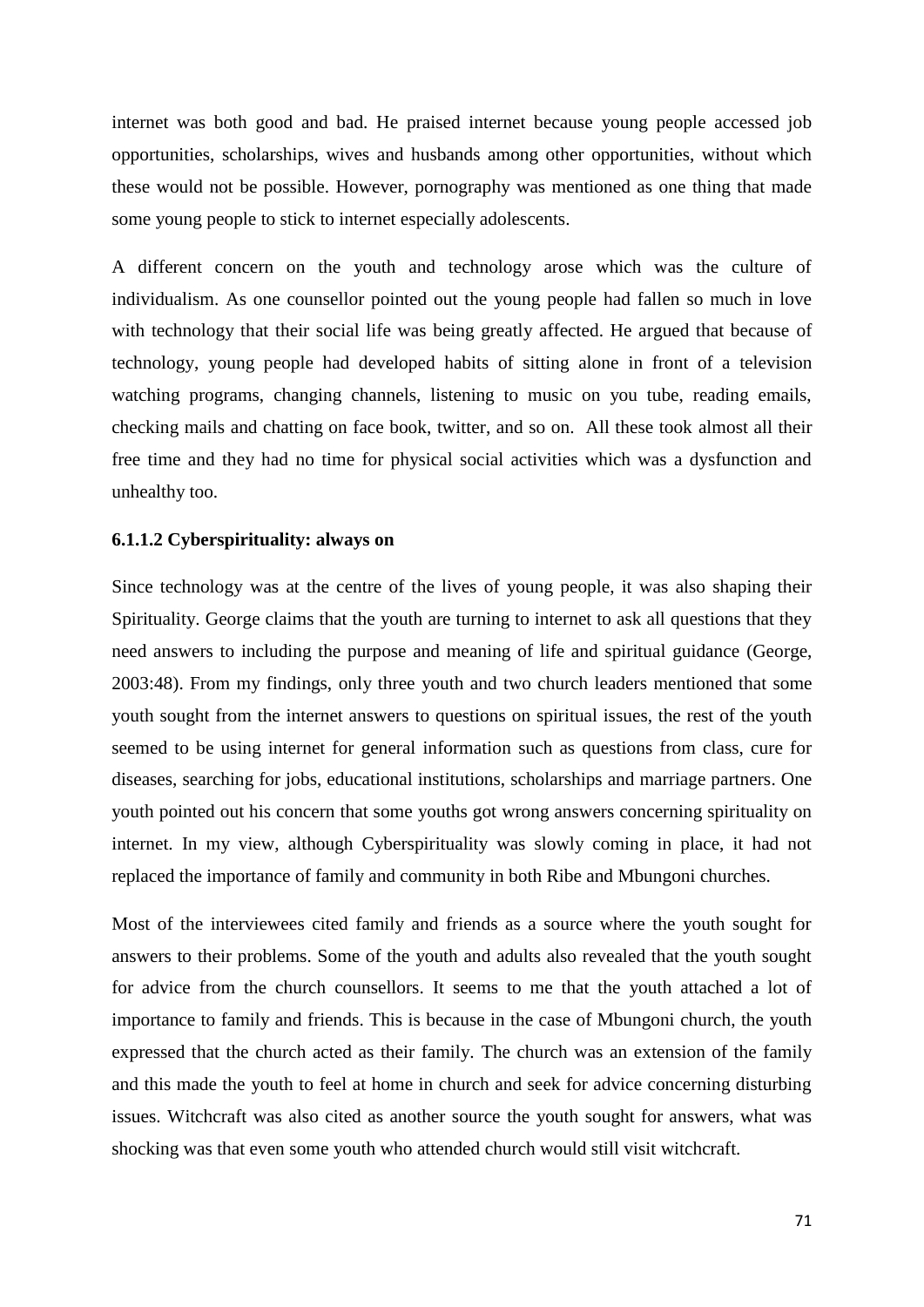In my analysis, the theory of George concerning cyberspirituality may not be fully applicable in this context. The difference seen here is the role that the family plays in the life of the youth. Considering that most African communities value family relationships, I think in times of challenges, the individual's problem becomes a group's problem. The mention of Mbungoni church act as the family by paying school fees and finding jobs for their youth is an expression of love and unity in solving the youth problems. This element was a big source of attraction of the youth to this church, this is because the church understood the needs and challenges the youth were going through and decided to identify with them in their difficulties.

However, the use of internet was slowly coming in as a source of answers and this could be emphasized by the fact that technology was introducing an individualistic culture as I mentioned in the y- erless generation. This individualism would mean that in future, more answers would be sought through internet as it is already happening elsewhere in the world.

#### **6.1.1.3 Ministry in TechnoCulture: faith that works**

In his recommendations, George states that the church should seek for new ways on how to reach out to the youth in the technoCulture generation. He further points out that the traditional methods are not applicable in the current context. He gives an example of Jesus showing how he incarnated into man and lived like a man to fulfil his mission to men and he argues that the church has to incarnate the same Jesus into the technoCulture (2003:48).

From the findings, it was clear that technology has typically defined and touched the lives of young people or the digital generation as they are referred to. Mobile phones, internet, televisions are the key creators and manipulators of the youth. Young people literary spend most of their time on internet than with their friends. All these technological developments have given birth to a different generation which has different needs and thus change is inevitable in church.

Norheim who also admits of a global youth culture refers to Kenda Dean's statement that, "all popular culture is youth culture". He mentions hip hop culture and music as part of this global youth culture. However, Norheim is quick to point out that, unlike the last decades where youth culture was seen as a culture of rebellion, today, we see a big change where parents and the youth are friends on social media such as Facebook. He adds that the youth culture now is "an establishment not a challenge" (Norheim, 2011:171-172). In my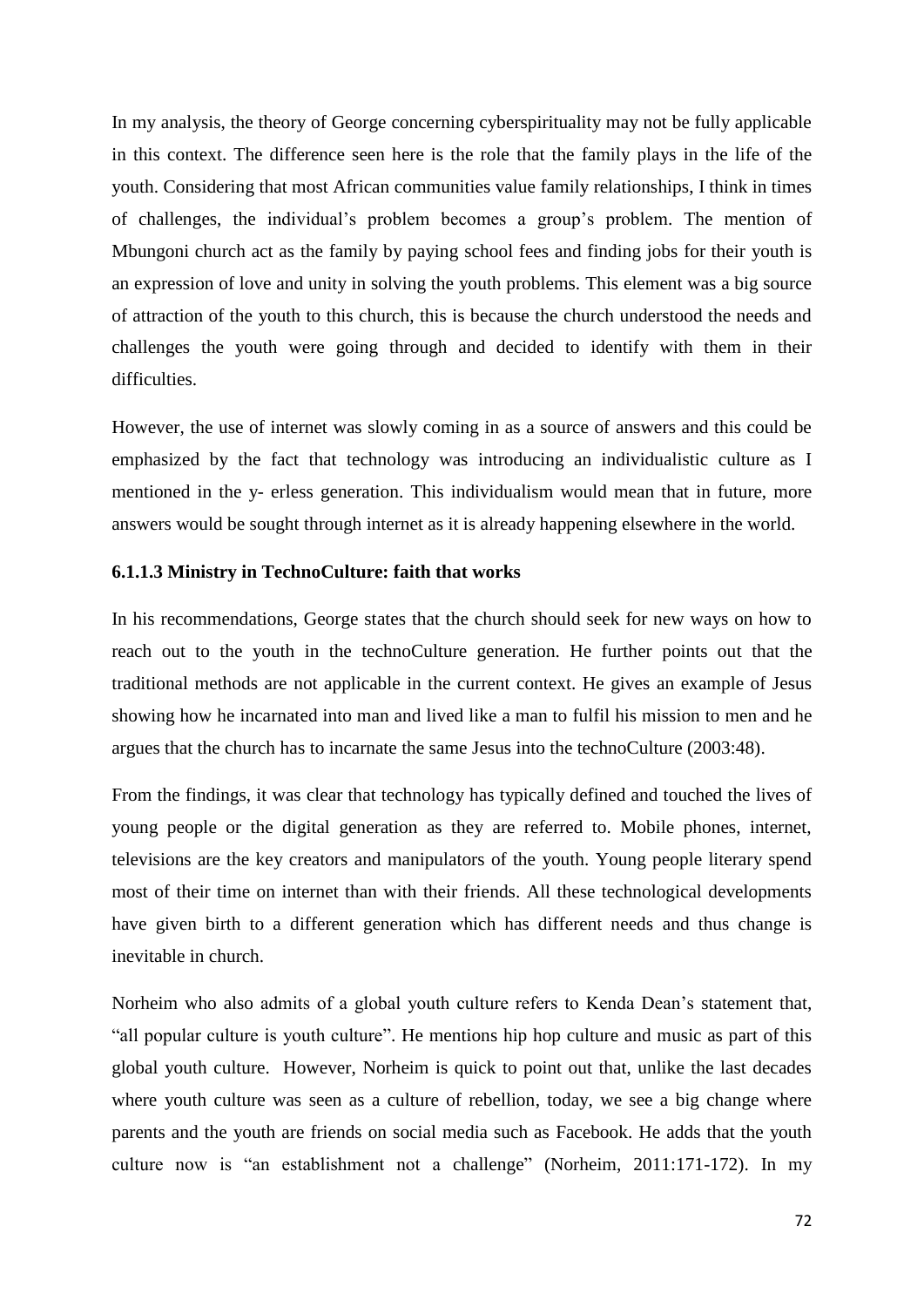interpretation, Norheim is challenging the church to see technoCulture as an opportunity to reach out to the youth who are already made up of it. He also challenges the church to stop being what he calls a "culture-pessimistic church" which he explains as being either too critical of the global youth culture or refusing to take part in addressing it. He advises that the church should have a "culture- optimistic" approach in responding to the dynamic youth culture (Norheim, 2011:168).

Modern musical instruments were a key factor to attracting the youth in church. Most of the young people expressed the need for the church to make necessary changes including the installation of projectors in church to make singing easier. This being the biggest need of the young people in both churches, it seems Mbungoni church had understood well how to reach out to this need among her youth. Although the youth in this church reported that it was not easy for them to change the traditional program which did not involve singing of choruses and individual prayers, yet with time the church leaders supported the youth. The youth were also allowed to lead the worship services on Sunday which gave them opportunities to make changes to the program especially including singing sessions where musical instruments were played by the youth and some youth lead the church into singing the choruses. This was confirmed by one counsellor who recommended that "a culture is supposed to be dynamic not a culture that is static", he was concerned about Ribe church where old people were not willing to let the youth practice their culture.

#### **6.1.2 TerrorCulture: worth living for or dying for**

In his theory, George mentions TerrorCulture as a culture among the youth that is also emerging all over the world. He points to behaviours such as the youth being rebellious in homes and schools, the use of guns among the youth in school shootings, and other gangs and underground movements that are experienced all over the world. He referred to this as a culture of the marginalized and the disadvantaged youths of the world (George, 2003:56).

From my findings, many people feared to talk about terrorism and I think this was because in Kenya, terrorism had increasingly become a crime that was mentioned among the young people. However, after clarifying the meaning of terrorism in my research that it included things like violent rebellion at home and schools, youth gang groups and other forms of violence, and after assuring the interviewees of their confidentiality, I got some information. In my analysis, I will discuss why the youth involved in TerrorCulture, the rite of passage: guns and roses, and ministry in TerrorCulture: battle for souls.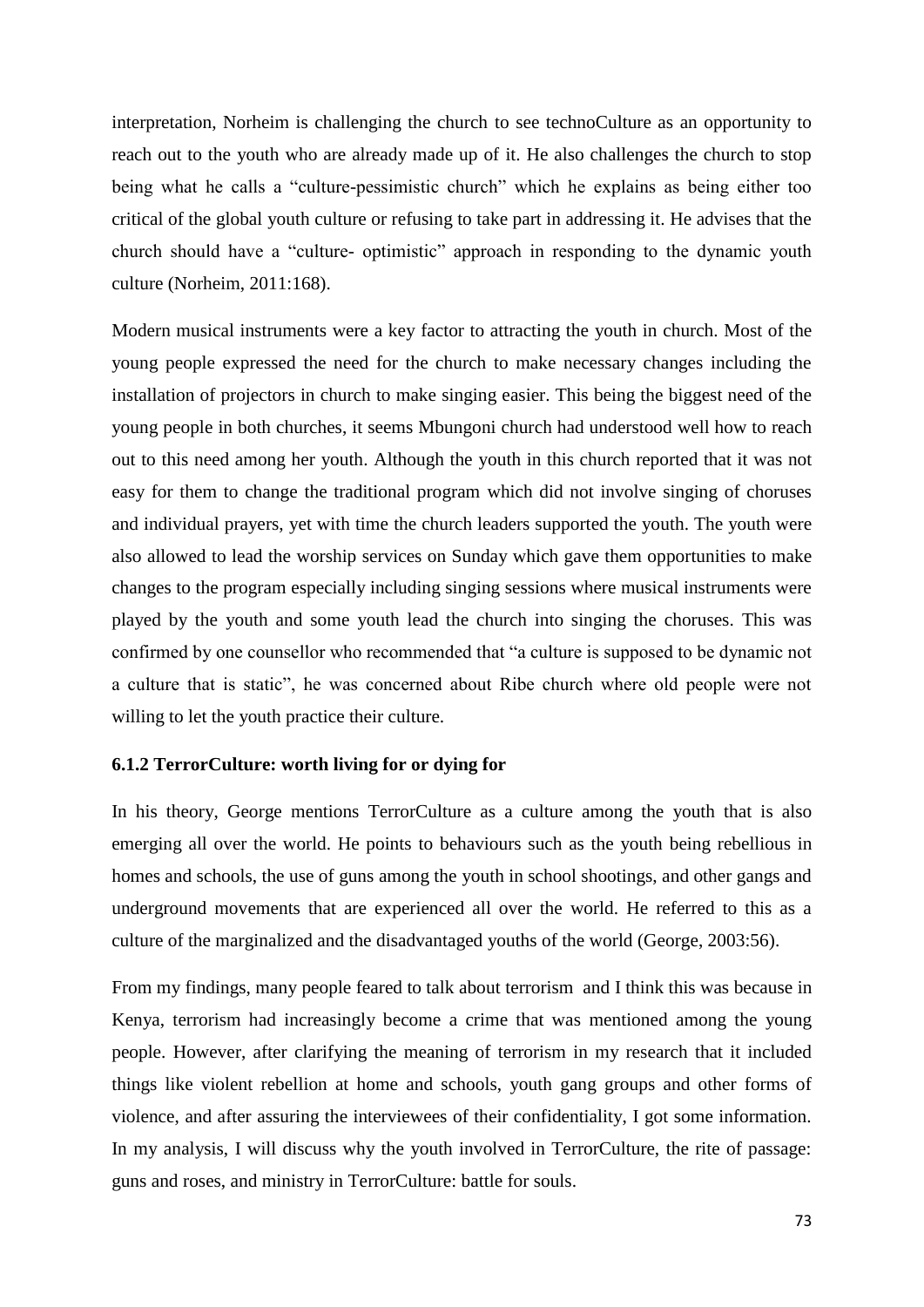#### **6.1.2.1 TerrorCulture: Why Youths?**

Looking at what George says about why youths are involved in the TerrorCulture, he mentions that the youth possess the professional skills, are daring, love fun and are determined. He adds that because they are many, the youth are also available globally for terrorism. He also argues that the youth of the emerging generation have a strong urge for truth and are zealous to do what they think is true (George, 2003:59).

This study strongly supports George's theory about terrorism being a culture of the disadvantaged youth Most of the findings cited poverty as number one that made youth to engage in terrorism. Respondents said that the youth who faced financial and social challenges were more vulnerable to violent actions such like robbery and joining of terrorist and gang groups. Through the interviews, it was revealed that out of the pressures and challenges the youth were facing in life, terrorism was a way of expressing their anger and frustrations. Many youth had also turned to drug and substance abuse, alcoholism, joining gang groups, and robbery and theft as one respondent claimed saying,

When young people drop out of school due to lack of schools fees, when they lack jobs, when their parents are divorced or separated and the children lack caregivers, these are some of the challenges that make the youth to seek for alternatives to earn a living through violent means. The truth is that young people are facing tough choices and they have nowhere to express their pain, no direction, they are like lost sheep without a shepherd.

The study also revealed that some churches were trying their best to address the challenges the youth were facing such as unemployment, lack of school fees, and social challenges by acting as a family to the youth who had such needs. It was revealed that the youth tended to be attracted to churches that had such kind of concern and addressed their challenges. An interview with Mbungoni church council supports this argument. Nangila shared this in response to why youth were attracted to her church,

The reason is they have been set free, and if any of them has a problem, they share and it is solved. First, if he or she is in school and there is a shortage of fees, if they share it, we normally contribute and the family is aware that the church has done something to our child. This is something we started and we have gone far with this and young people are attracted.

On the other hand, the efforts of the church in addressing the challenges of young people were not sufficient to meet these needs, this therefore drove some youth into alternative ways.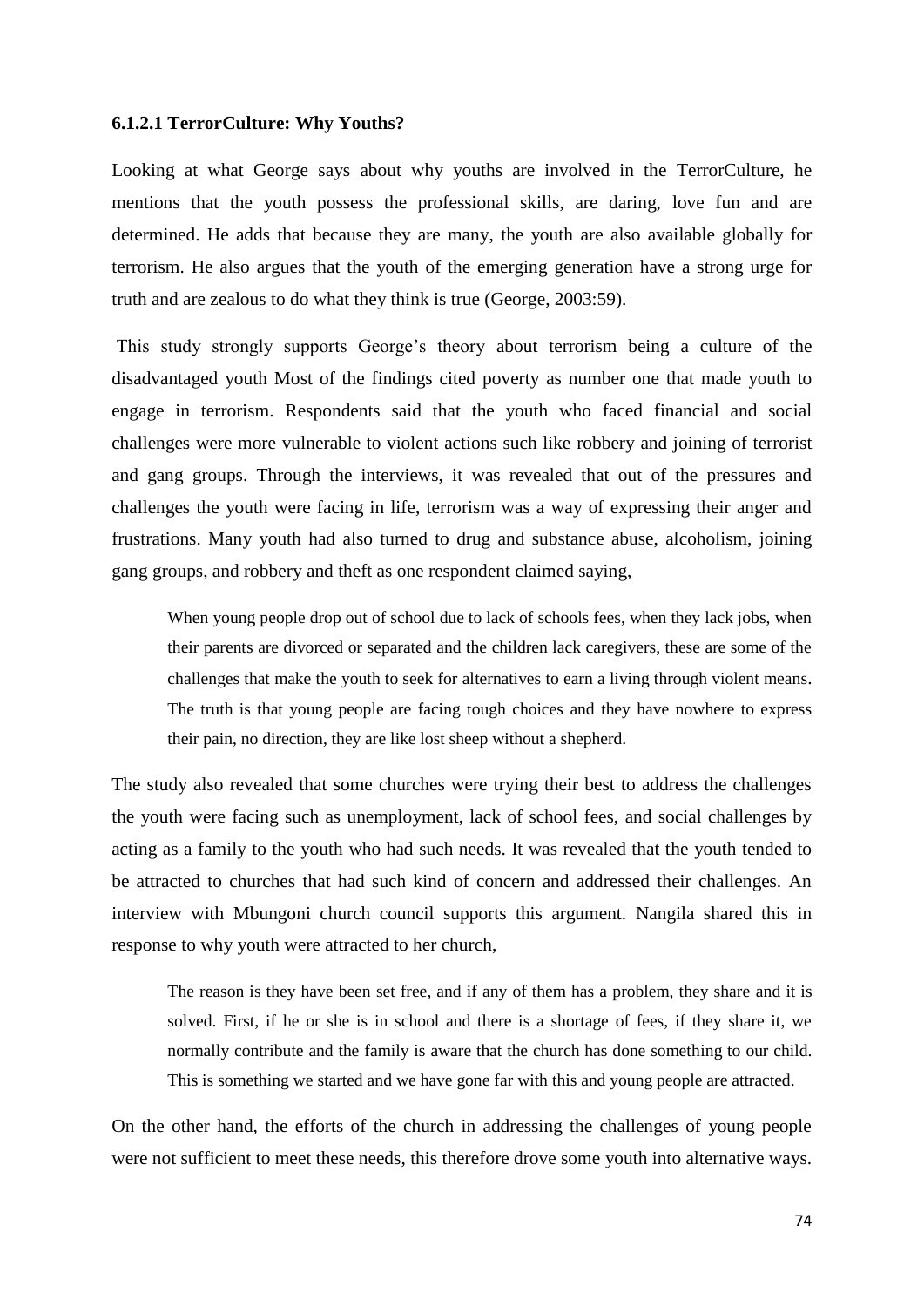This concept of church reaching out to the people's needs is supported by Musimbi Kanyoro (2008) who by attending a Lutheran mission school was converted to Lutheranism. He observes in his article, *The Future of Lutheran Churches in Africa*, that the present and future of Lutheran churches' witnessing tool are social services. "New converts become Lutherans by participating in Lutheran social ministry". He emphasizes the two factors to consider for successful church planting and growth in Africa and these are, "social ministry and diaconal services". He points out the things that characterize the continent of Africa: unquenchable thirst for education, poverty, illnesses and different kinds of disasters. Poor governance which encompasses poor economy management, coupled with corruption as the struggles in many nations. In his view, Kanyoro asserts that,

These circumstances ask for specific prayers, liturgies, songs, and litanies that are contextually African. I do not believe that the *Lutheran Book of Worship*, created for Lutherans with different needs in the United States, is adequate for the needs of the people of Africa (Kanyoro, 2008:30).

He adds that the future of Lutheran churches should seek to change the status quo of missionary churches or else there is a risk of quickly fading away. Here he points out the need for the church to stay relevant through accepting and acting on change of space and time or rather contextualize the gospel to every culture.

In addition, poor parenting was blamed on some caregivers for failure to provide the needs, guidance or nurturing the young people into making the right decisions in life and this made the youth to make wrong choices. As a result of failures from caregivers and the church, some Christian youth had been won over to Islam in the name of getting scholarship for their studies which benefitted some but also led into others joining terrorist groups. The study also concedes George's argument that the youth were available since their population in the world is high and in Kenya, due to high unemployment rates, there are so many idle youths. This availability of the youth and the need to earn a living had tempted many youth to be lured to terrorism to receive a little pay.

However, it was also revealed that religious radicalization and religious fervor was another reason the youth engaged in terrorism. In one of the interviews, a discussion involving Muslim youths revealed their pride in the aggressiveness of their faith. They expressed their readiness to join any group that fought for and defended their faith as Muslims. The study also revealed that terrorism was not the only activity the youth were involved in due to their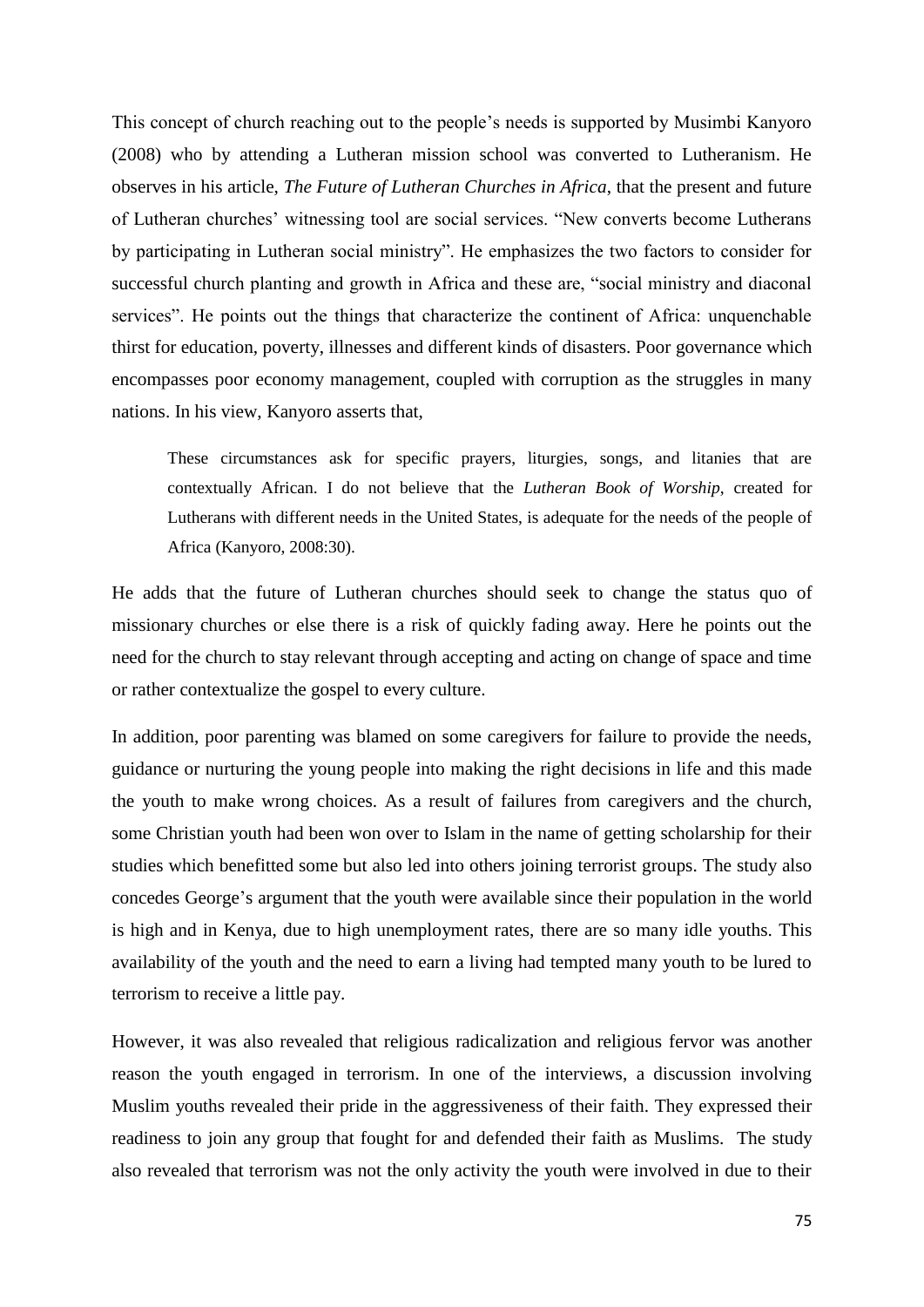availability, they engaged in other activities like drug and substance abuse, prostitution, and alcoholism as ways of dealing with their anger and frustrations.

#### **6.1.2.2 Rite of Passage: Guns 'n' Roses**

The culture of guns as George puts it is reflection of the hatred in our value system which the youth have begun adapting to. He adds that experts revealed that the terrorist's hatred was due to lack of opportunities for education, employment, freedom, also religious sanctions and fanaticism. In his view, many school drop outs are also unemployed and terrorism offers them belonging and identity. The emptiness within caused by the challenges the youth face has ruined their self-worth and lives in general. They have no love, no role models, some have dysfunctional families and many other challenges making them vulnerable to extremist groups to seek self- worth through guns (George, 2003:62-63).

The research revealed that in Kenya, there exist several youth gang groups such as; Mungiki in central Kenya, MRC in Coast region, Chinkororo in Kisii area, and Saboat Land Defence Forces in Mount Elgon, and all these groups are composed of young people. Some of these groups had started as security for their communities due to poor government systems which have a history of historical injustices but since they were unemployed and idle they quickly moved into violent activities like robbery, theft, and other deviant activities. There were claims that most of these groups are funded and used in various ways by politicians. They were also furnished with guns in that matter to carry out illegal activities like retaliatory missions against political adversaries. In this study, it was pointed out that the youth were in possession of guns mostly because the politicians.

The study also revealed that the youth in Kenya also access and use guns when engaging in terrorism. The issue of terrorism was also blamed on the reluctance of government offices to enact laws and corruption which was making terrorism to thrive. When I compare the theory of George on the use of guns, with the findings, I realize that there are some similarities. The young people in Kenya possess and use guns in robbery, terrorism and retaliatory missions against communities which is an expression of hatred in the social system.

#### **6.1.2.3 Ministry in TerrorCulture: Battle for Souls**

Since terrorism is becoming an alternative culture for the marginalized youth, George points out that it is winning many youth while the church is losing them. He calls upon the church to smart up in mission work through new models to reach out to these youth in TerrorCulture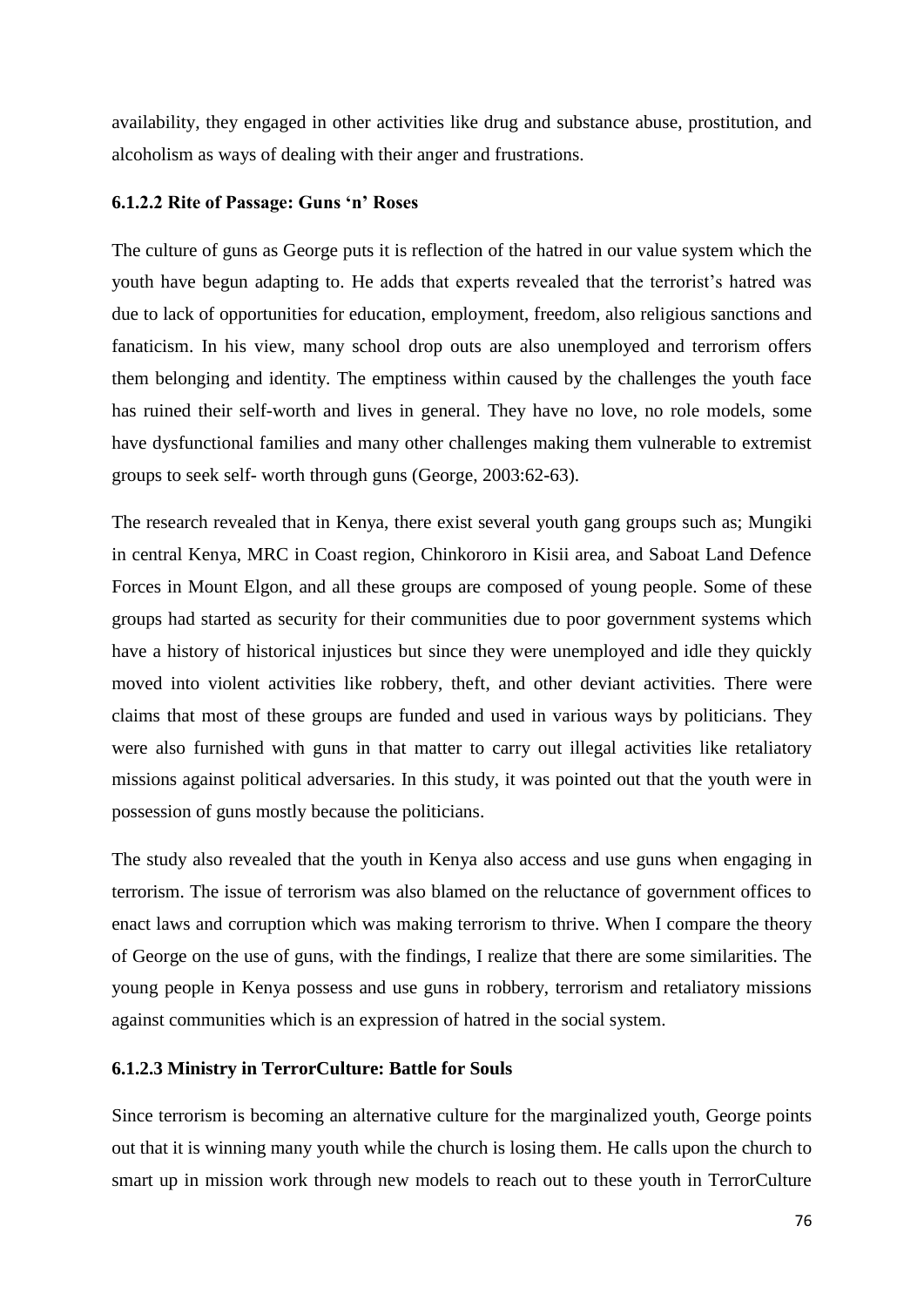generation. He however, points the responsibility of "radical change of self in light of their relationship with God" to the youth. He adds that young people need 'a life worth living for and a cause truly worth dying for'. He challenges the church to take up the role of helping the youth first to understand the forces and dangers in TerrorCulture and TechnoCulture and how learn how to avoid these dangers but also to lay firm foundations for salvation in God and purposes in their lives now and for the future generations. George then concludes that the youth should "live or die for Jesus alone and no other worth cause" (George, 2003:63-67).

Most youth interviewees complained that the youth lacked someone to listen to them, someone to understand and attend to their needs. The youth have been ignored in families, church and by the government and most of them due to the challenges they faced in life had low or distorted self- Image that needed a lot of healing. Generally, the youth engaged in terrorism because they were unemployed, felt ignored, lacked school fees, poor parenting and other forms of marginalization. My interpretation to this is that due to all these challenges and the feeling of being ignored, the youth turn to terrorism as a way of unleashing their pressures and punishing their oppressors.

Looking at the context of Kenya, one is able to see a situation where young people are empty in their lives hence the need for a gospel that will attend to their context and change their perception of life. Duffy Robins in his article, *Bringing the gospel to youth culture: Working out contextualization "with fear and trembling*" addresses the issue of the relevance of the gospel to the different cultures citing how Apostle Paul addressed different issues in his 14 letters to the Corinthians. Robins says, "Because Paul understood that this message of Christ and him crucified was a message with relevance that permeated every facet of culture and human life. Paul understood that the gospel isn't really good news unless it speaks to today's news, the good news and the bad news. Paul understood that we have a mandate to bring the gospel to everyday culture (Robins, 2004:154). The church as Paul of today has to seek for ways that can minister to the emptiness of the young people and involve them in taking the radical change of self and finding in Christ a new life.

This study also pointed out that the family was the right place to lay Christian foundations to young people. Most youths and adults during interviews blamed parents for neglecting their pastoral God given duties of teaching their children. Nangila a church leader asserted that through the family, young people as early as possible can be introduced to a great friend Jesus Christ who in her opinion would be a lifetime friend to make their future lives more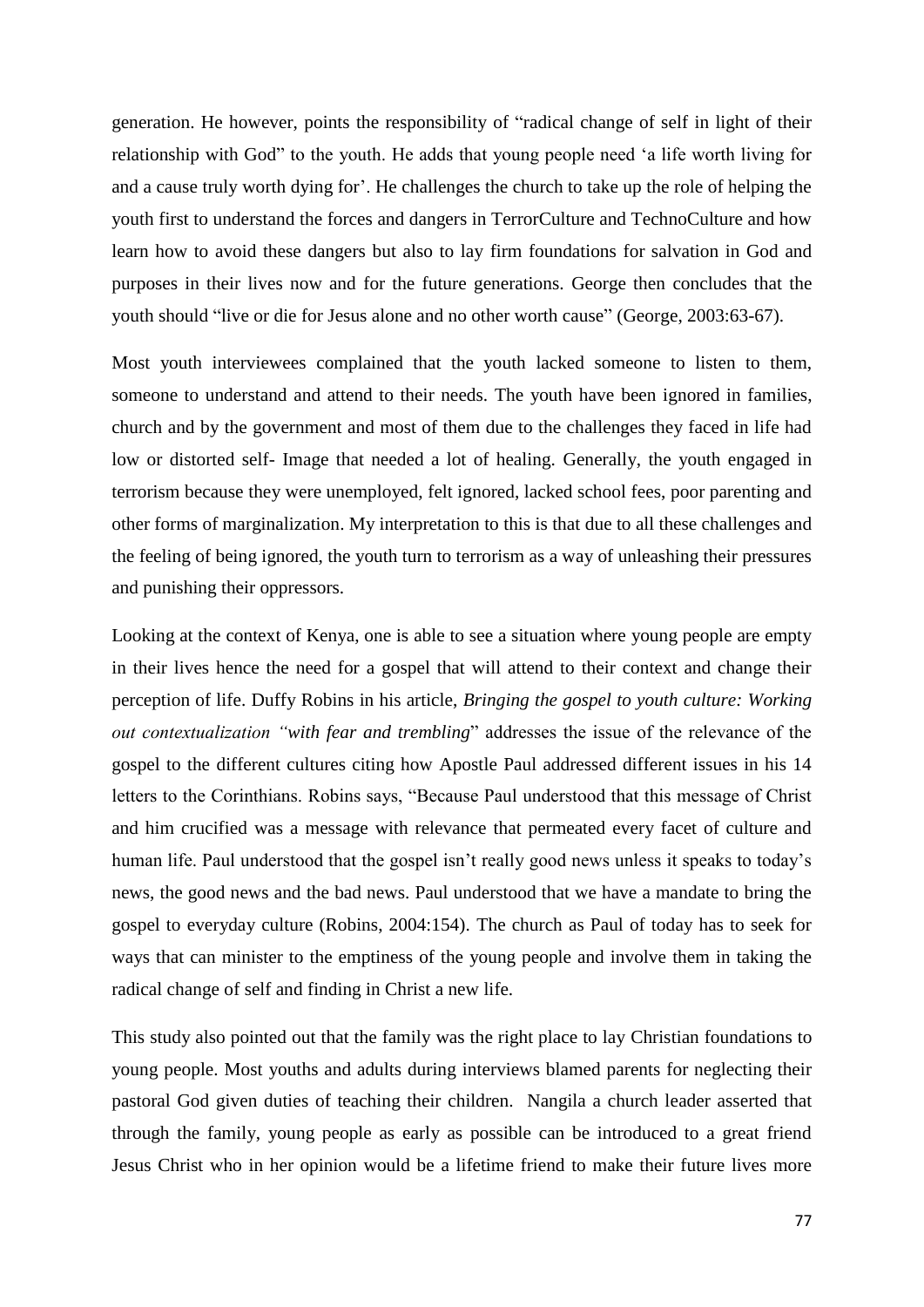meaningful in the face of their challenges. The church was also cited as an extension of family and an alternative family for young people who did not have functional families. One counsellor pointed out that, "the church may not be able to fully satisfy the needs of the youth, but the youth will recognize the concern and the counselling offered which will be far much helpful.

Having worked with the youth for some time, I would add that the youth need people who can be their true friends, people they can feel free to share their challenges, frustrations and pain with. There is need for mentorship programs in churches, learning intuitions and youth organizations. The church should go to extends of training parents to have special time with their children especially listening to them and being their friends. The church can also help in cases where the youth has a dysfunctional family to offer a parent from the church to perform those duties.

## **6.2 Pentecostal Spirituality as a global trend**

As I already pointed out many forms of Pentecostal and charismatic movements exist. However, there are similar practices and notions that characterize these movements and I will discuss five of these characteristics including; global outreach and spread, breaking from the past and being born again, sensational form, media and mediation and aesthetic and style.

#### **6.2.1 Global outreach and spread**

In his theory, Meyer argues that while mission churches had efforts to translate the Bible and songs into native languages to reach the locals, the modern Pentecostals and charismatic movements are doing the reverse and use English to evangelize as their main language to reach the whole world. Meyer also points out the use of mass media by the Pentecostal movements to convert public space into a Christian environment (Meyer, 2010:119-120).

The study revealed some signs of global outreach where in both churches, English choruses were sung in both churches which Meyer points to as a characteristic of most Pentecostal movements. I also noticed and was surprised that in Ribe church, from the beginning to the end of the Sunday service, no song was sung in their native language, I had to inquire about it at the end of the service. I was informed that the church was composed of people who came from different communities of the country therefore, it was convenient to use languages that everyone would identify with which was Kiswahili and English. In this case I see it is an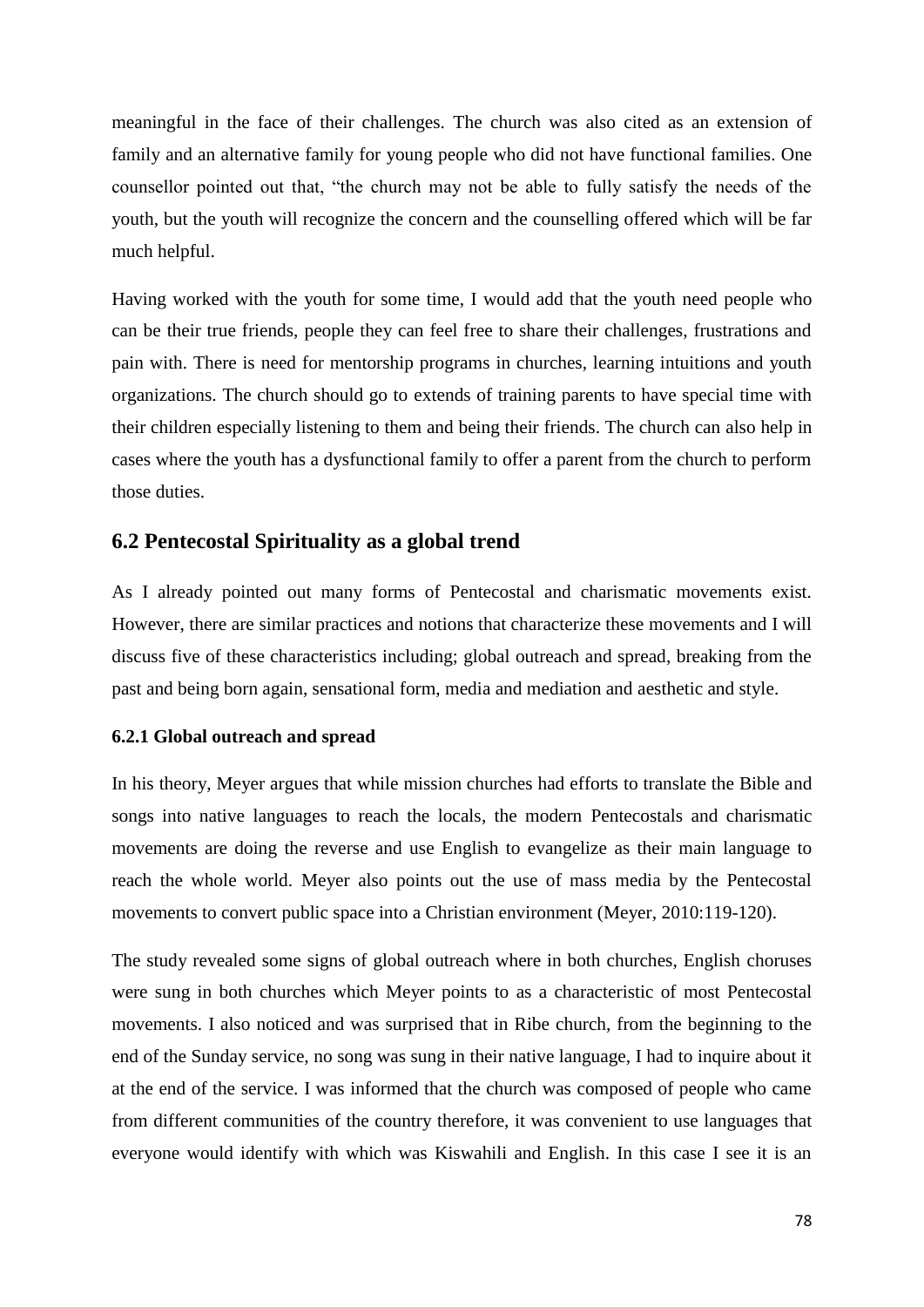attempt to reach out not only to the locals but beyond which be related to what Meyer refers to as global outreach and spread in both churches.

Concerning the use of mass media, in both churches there was the use of public address system and modern musical instruments during the service. In both churches, the youth were the most active group that operated the instruments and the public address system mostly playing with a high volume which personally, I was not comfortable with. The sound generated by the use of public address system almost filled the neighbourhood and one could easily follow what was happening in church which Meyer may call converting the neighbourhood to a Pentecostal space in an attempt to reach out to everyone. However, the use of big posters and banners was not seen in the two churches.

#### **6.2.2 Breaking from the past and Being Born Again**

As Meyer explains Pentecostals' beginning point is the personal conversion that involves being born-again which means breaking away from the past and accepting Jesus Christ as personal Lord and saviour. After this confession, it is believed that the convert is a new person who is detached from the powers of darkness by the help of the power of the Holy Spirit (Meyer, 2010:121).

In both churches, the phrase being born-again was mentioned by both the youth and adults especially when introducing themselves, the statement "I am born again and Jesus is my Lord and saviour" followed immediately to complete the introduction. The interviewees also believed that being born again would help young people to have self -control especially for adolescents who generally were experiencing many changes in their bodies that would led some to engage in early pregnancies. One youth gave his own experience of how he became born-again through a school weekend preaching event and how this helped him to break from his past where he had started smoking bhang as an influence from his friends.

During the interviews, some respondents suggested that young people should be born again because they believed this would help to deal with the challenges they faced in life. The case of witchcraft was raised which is common in the African setting as something that involves powers of darkness and the respondent suggested that to overcome these powers, one has to be born again. It is believed that through this conversion, the new convert attains stronger powers of the Holy Spirit that helps him or her to fight the dark powers witchcraft. These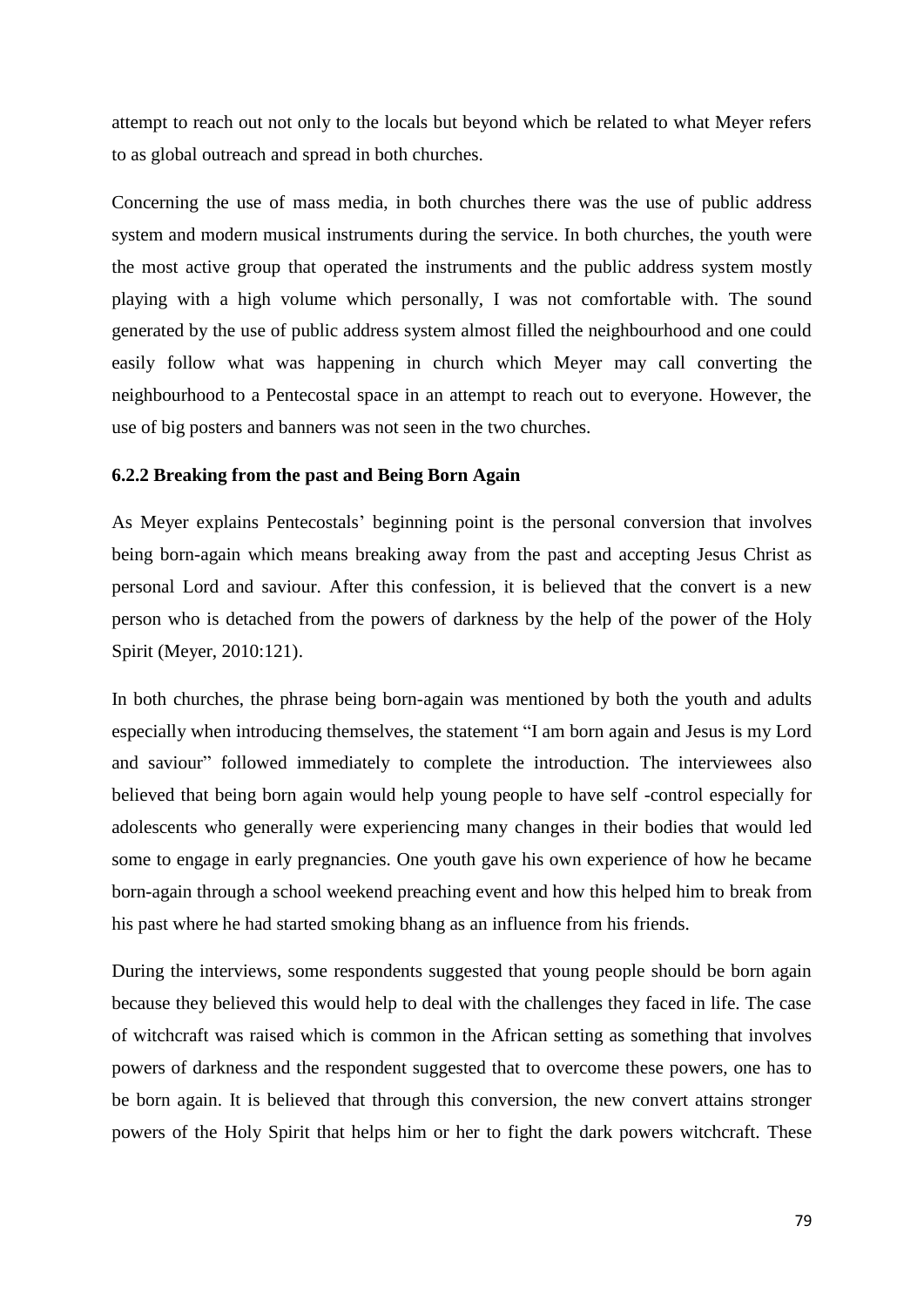statements however received some opposition from a few old people who claimed that the youth were changing the Methodist church into Pentecostal churches.

Just like Kanyoro claims that the futures of Lutheran churches in Africa will depend on how best the church will continue to minister to the challenges of this continent make the gospel story relevant to the people. He adds that the story is only relevant when it "speaks the language of the people" (Kanyoro, 2008:30). I personally also think that this applies to the Methodist churches to know how to make the story of Jesus relevant to the young people's generation which is developing a different spirituality from that of the old people.

On the other hand there was also a concern that many Christians who mentioned the phrase born-again did not really know what it means but it seems it has become an expectation that Christians should mention that they are born-again. One church leader also did not agree with the fact that being born-again would help the youth, instead he pointed out that the born again Christians are most attacked by the powers of darkness to test their seriousness so they had more challenges compared to those who were not born again.

#### **6.2.3 Sensational form**

In Pentecostal churches emphasis is made on encountering the Holy Spirit which Meyer mentions that it includes dramatic experiences like fighting the devil involving the believer's whole bodies. Actions such as lifting up hands, clapping, dancing and other bodily activities as he concludes may generate overwhelming experiences for worshippers (Meyer, 2010:122- 123).

In my study this was true in both churches but more in Mbungoni church where the youth were allowed to lead the Sunday service. At the beginning of the service, there was a singing session that involved singing fast songs and dancing, while clapping. Some songs involved words that called on different actions. One chorus that was sung in Swahili had these words, "inua mikono useme ni Bwana" meaning lift up your hands and say he is Lord. After the songs, the leader of the session moved to leading slower songs that he or she also announced that these songs were a preparation for the believers to start communicating with God in prayer. The songs and the playing of the instrument combined to create an different experiences where even some people were shouting in prayer and some screaming loudly asking God for forgives and others were giving thanks for what God had done for them.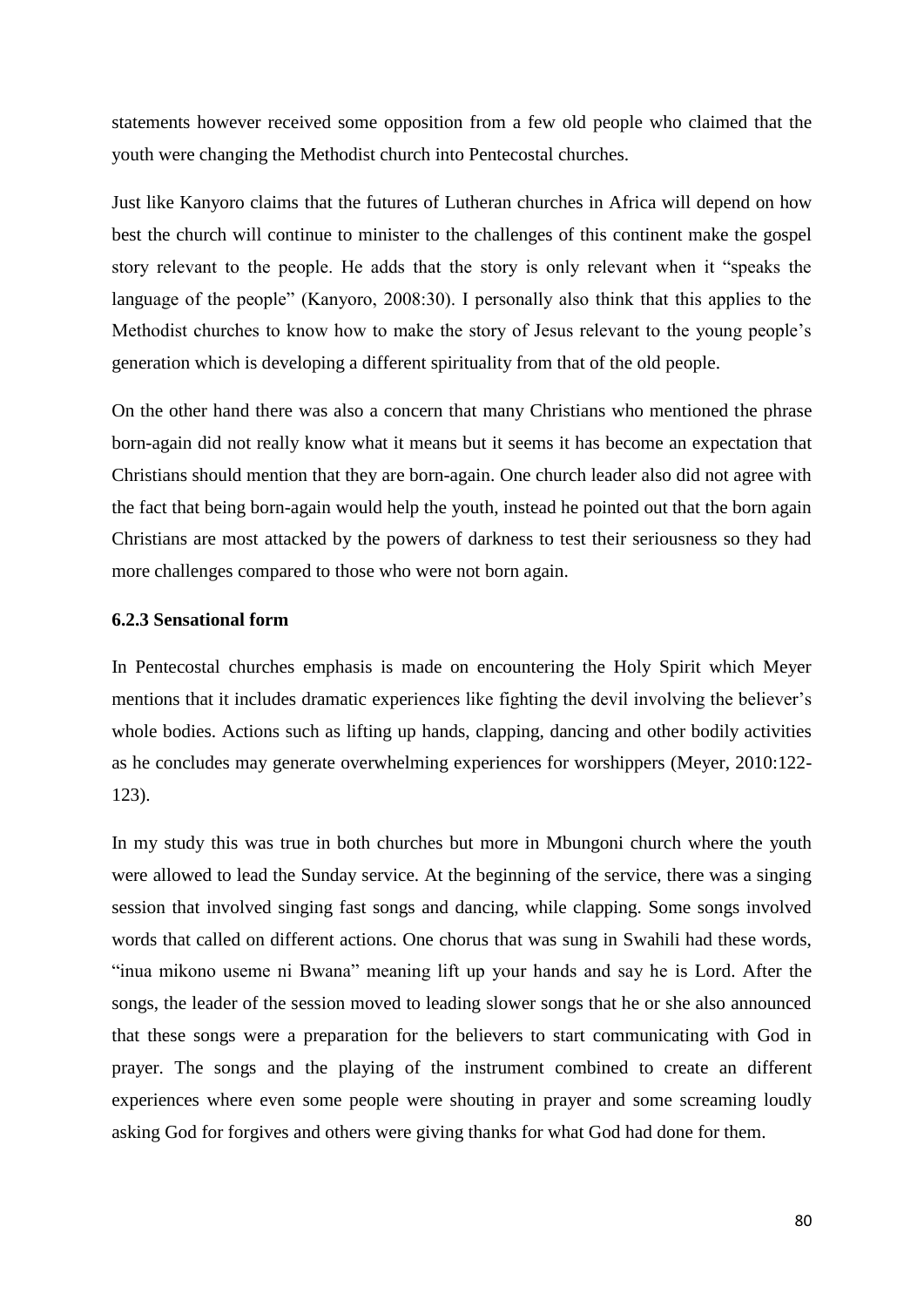This kind of worship appeared to attract the youth because in the focus groups I learnt that both groups of youth in both churches had struggled and fought for a change in the Sunday worship program to include such activities of singing.

Harvey Cox (1995) addressing some of the reasons why Pentecostals continued to grow today cited one of the reason as because "they can change". He cited that Pentecostals in the early days considered speaking in tongues as the only sure evidence of "Spirit baptism", but over the years, Pentecostals had changed today they consider speaking in tongues only one of the many gifts of the Spirit (Cox, 1995:87-88). This means that the church must respond to change and not to be static.

In relation to this, the youth in Mbungoni church were so excited and free to worship with sensational form than in Ribe church where the youth were not allowed to lead the service unless it was a youth Sunday. The youth in Ribe complained that even when they led the singing session, the old people in church were not willing to dance along and most of the time, they drugged the song making it impossible to have the impact it was meant to have. The traditional Methodist Sunday service program had a few amendments in Ribe and more in Mbungoni to make it acceptable and attractive to the young people who said the old program was boring with no praise songs and no dancing. One youth leader pointed out that the youth also demanded for action during preaching, they did not want dull preachers but active preachers. She said this,

Some youth who have moved out and joined the Pentecost churches say the Methodist way of preaching is boring, the preacher just stands at one place preaching and the sermon is not interesting. What the youth want is the preacher to preach until he starts sweating, hahah…. that's when they feel that they are blessed. The youth want the preachers who do action, if they are not talking with actions, then the youth get bored.

There was already a Pentecostal look in both the services in Ribe and Mbungoni although some leaders raised concern over the loss of Methodist identity but those who responded to these fears said, Methodist churches had to make a choice either lose the youth or the identity and advised the church has to make the right choice.

Looking at the history of Pentecostalism, Cox reveals the real enemy in the revival time that the Pentecostals were fighting was the "coldness" of conventional religion and the remoteness of the God preached by the downtown churches. Pentecostals railed against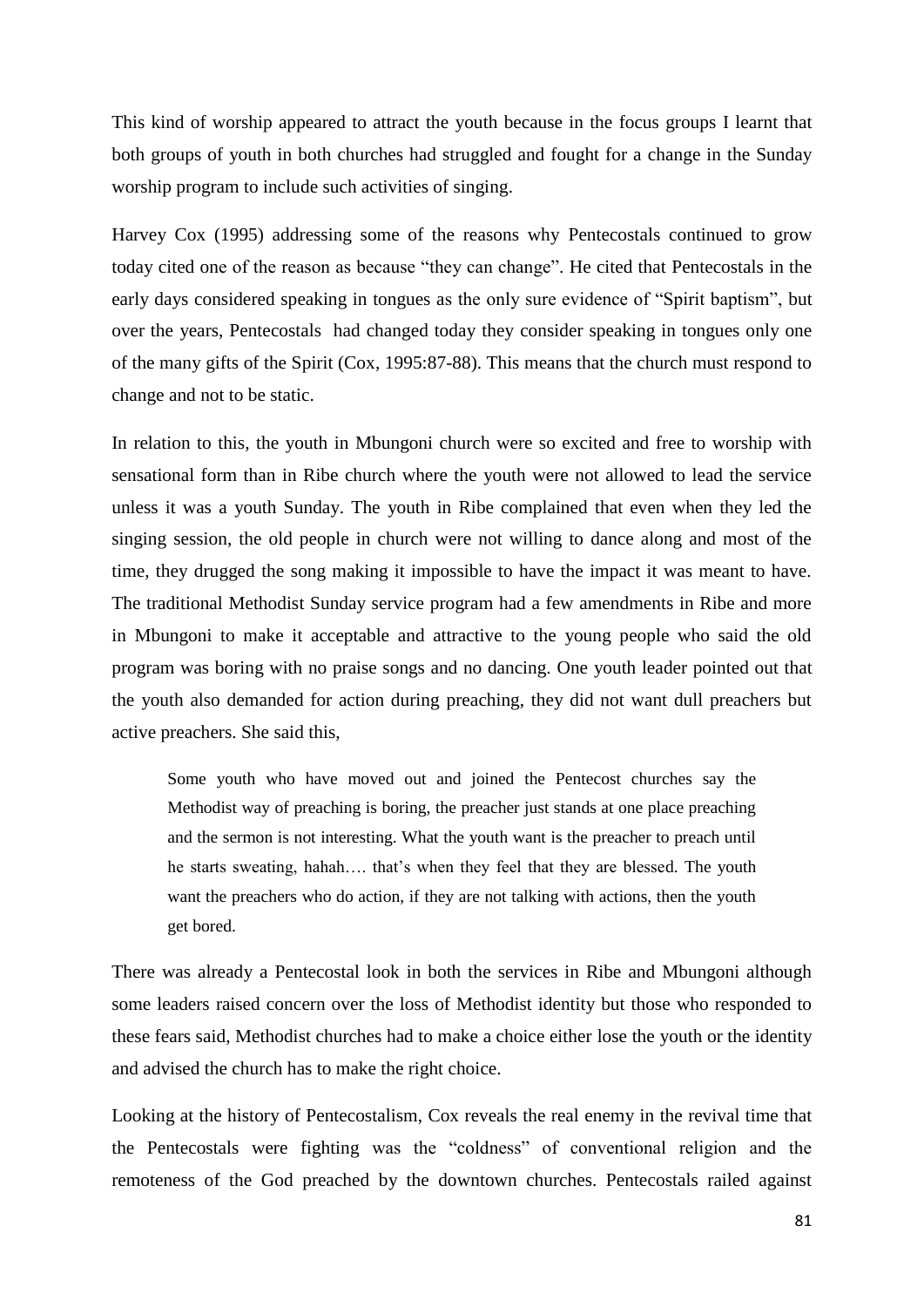"man-made creeds and dead rituals." While the liberals liked to talk about the importance of religious experience, the Pentecostals seemed to generate it (Cox, 1995:75). This resonates with the history of John Wesley the founder of Methodist church who in his time revival sought to address the issue of the coldness that existed in the time of his time.

#### **6.2.4 Media and Mediation.**

In Pentecostal movements, media is very important and is used as a means of transferring the presence of God as Meyer asserts. He says mass media is used to display programs, preaching and teaching through television and radios, which is done targeting to reach out to masses. The use of big posters, banners and sign boards emphasizes their presence in any environment and the use of musical instruments they create a kind of Pentecostal environment (Meyer, 2010:123). Through the use of use media, all senses of believers, body and mind are involved during Pentecostal services. The loudness of music that even causes vibrations in the believer's bodies, and the use of microphones by pastors to utter some rhythmic sayings may cause a trancelike a situation that translates to feelings of a divine encounter with extraordinary power. The stretching out of hands can be seen as a way to reach out to this power where believers experience the power during the services (Meyer, 2010:124).

The research had similarities but also differences in the use of media and mediation in the two churches. The main similarity was about the use of musical instruments. In the both church services, the youth dealt with musical instruments and one would easily tell the excitement and joy they derived in using the instruments from their response when it came to time for singing. In Mbungoni church, I observed the loud sound that was heard from the instruments and the rhythmic words employed by the leader of the service especially while leading the congregation into a moment of prayer. At this point, the leader of the service utters words asking the congregation to surrender to the power of God, trusting him for intervention in their problems. The leader also encouraged believers to call on the Lord while lifting up their hands and present their needs to God because his presence was within the church at that time.

One of the youth leaders also mentioned that the revised service order was good for the youth than the old order. These were his words,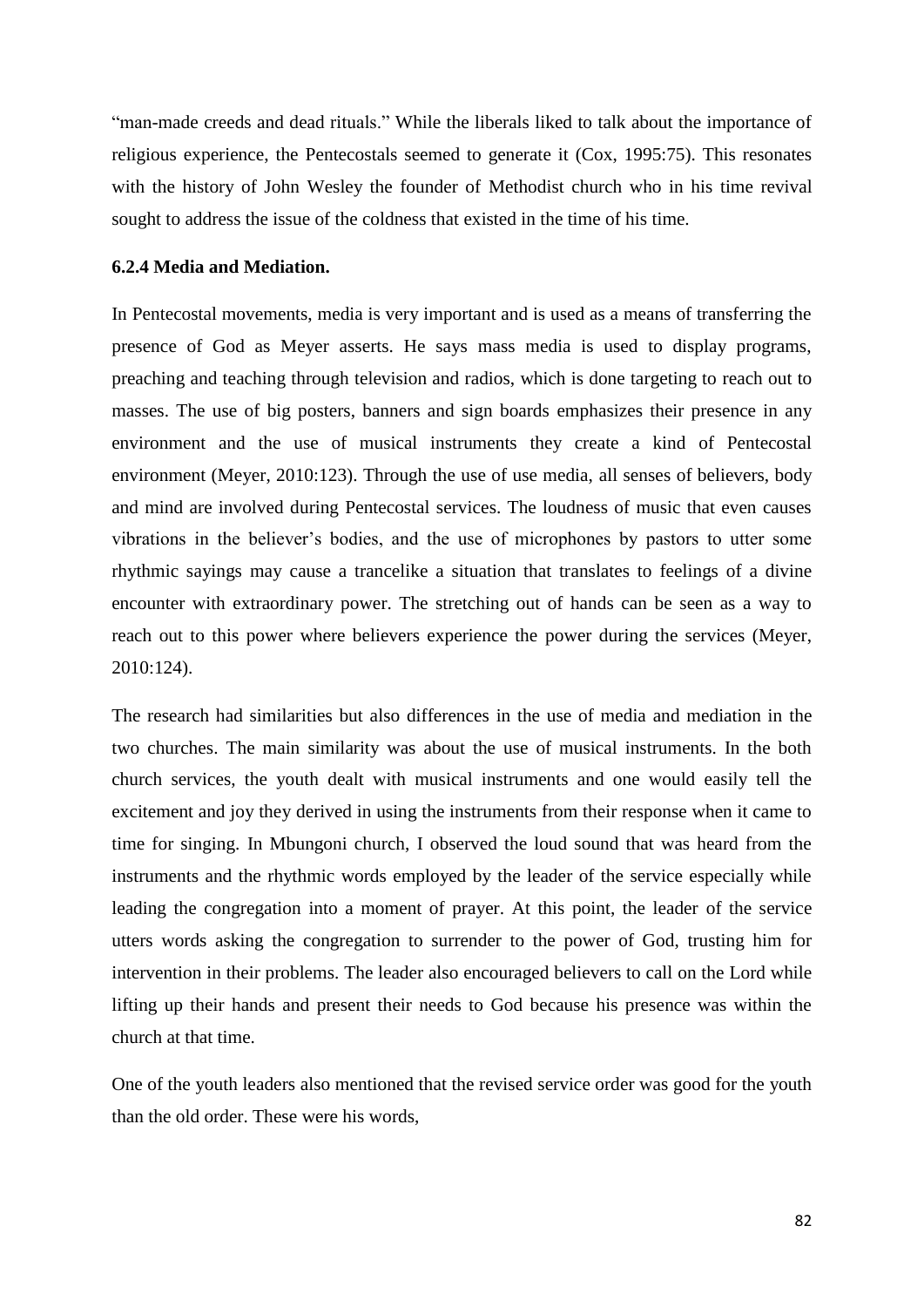In the past, there were no instruments like keyboards, drum set in church, but now we have them. Also, in the past, I do not think there was acting drama or skits in church, or clapping and singing praise choruses, they were not doing this but now when you get to church, we sing praise choruses and clapping hands. Another thing, in our Methodist churches, people were not given chance to pray for themselves, if you went to church, the service leader took the book and read all the prayers from the book. Today, there are so many challenges and problems, I know my problems and everyone knows their problems, so everyone should be given chance to pray for themselves….

In both Ribe and Mbungoni churches, there was also a banner right at the altar hanging on the wall with a bible verse written on it. There was no evidence of use of mass media in the sense of television, audiocassettes and radio programs ran or produced by the two churches.

## **6.2.5 Aesthetic and Style**

In his definition, Meyer says aesthetics includes images, music and sounds from different cultures which he adds that they have power to affect human senses in religion and other areas in life. In Pentecostal movements, the use of aesthetics in services is common, for instance the sense of touch which plays an important role in their context. The preachers use music, words and gestures to represent the divine touch from God and this creates a big impact in their lives. The style of music is also a common characteristic among Pentecostals as Meyer concludes. He also points out that the sense of touch can be employed by Satan in the sense that when someone is touched by God, the Holy Spirit dwells in this person making him or her untouchable by Satan and the opposite is true (Meyer, 2010:126).

Aesthetics was also portrayed in both churches but on a small scale. The use of music was the most common. At the end of the service in Mbungoni church, the leader of the service calls upon the congregation asking if anyone needed special prayers from the preacher. During the time the people move forward, music is played at a slower speed together with the preacher uttering some words through the microphone to encourage and direct those who are praying for their needs.

According to Norheim (2011) "music (production) plays a special role within this evolving global youth culture. He points out that music is "not purely a matter of aesthetics….but something to make money from" (Norheim 2011: 169). From this study, it is evident that music makes young people to attend church and to actively participate in worship services. In churches where there are no modern instruments, the youth are idle and likely to quit. In my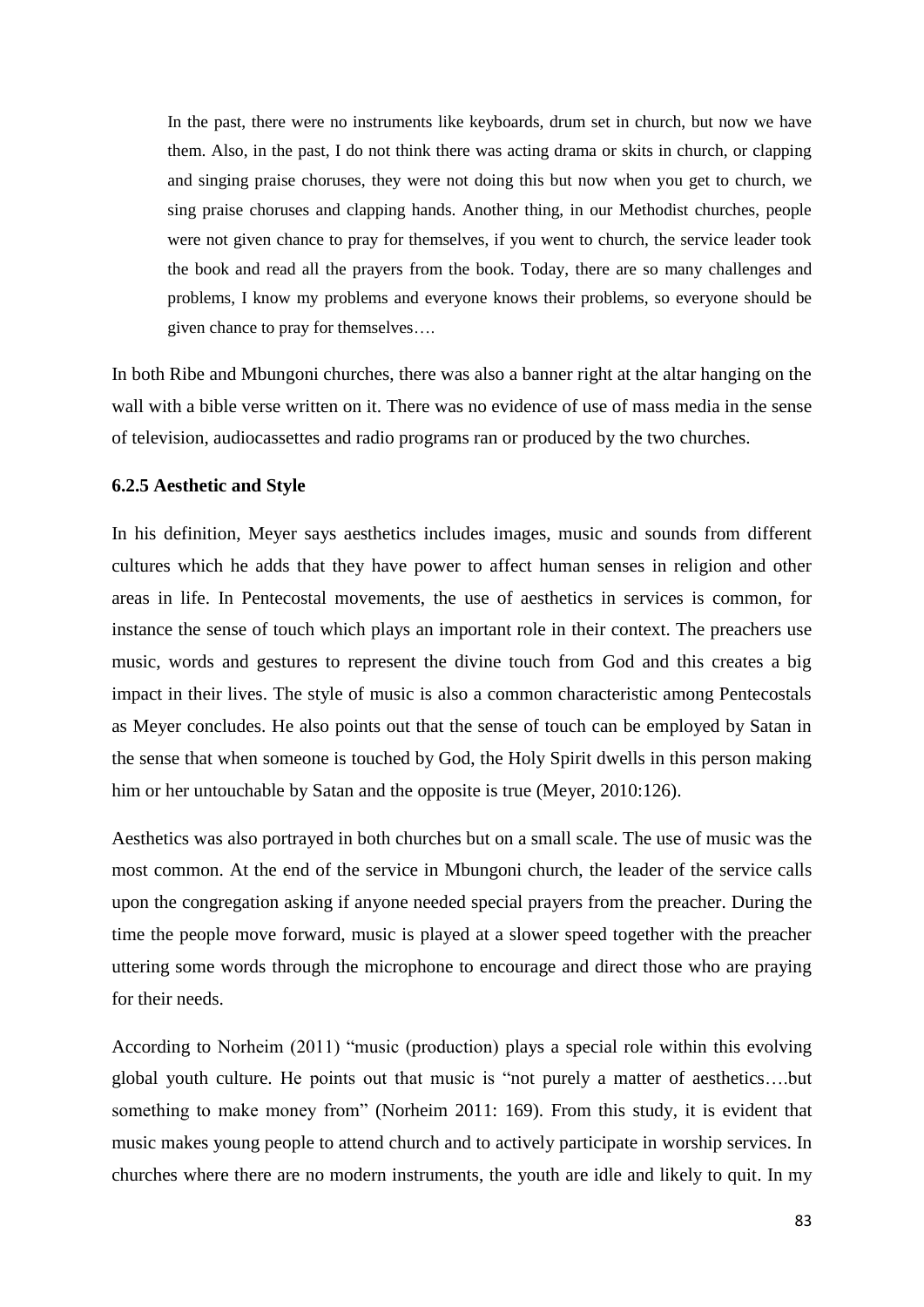view, I see a point in Norheim's argument where the church can maximize the opportunity created by the love of music among the youth to promote talents and to help them produce music for money. Most young people in church have talents but they lack support, encouragement and guidance on how to grow these talents and be useful to them.

Another form of aesthetic was evident when those who needed the prayers moved forward and the preacher laid hands on them and prayed for them. The interpretation I got from the preacher later was that the laying of hands by the preacher signified God's touch which was very significant to the person receiving the prayers. If the person was sick, then they believed that God's power flowed to them through the preacher's hand and caused healing either instantly or later. During the interviews, I heard learnt that Methodist members wanted the preachers in MCK churches to lay hands on them and pray for them. One youth members complained that when members gave tithes, in MCK, there were no good prayers like in Pentecostal churches. While I practiced ministry for eight years, I heard many members in MCK, confess that they had attended Pentecostal churches mainly for such prayers because they experienced a special feeling when the preacher laid hands on them and prayed for them.

In some Pentecostal churches, it was not only to lay hands on the person but the use of olive oil for anointing the person was popular. This issue was raised during the interviews where a church leader mentioned the controversial Pentecostal preachers who sell oil to believers claiming the oil had power to heal and solve many other problems. Some youth in MCK had fallen victims of such traps causing them a lot of confusion. Having mentioned this observation, I must mention that it does not mean that this spirituality has thriving on a bed of roses from its history. I must point out that if the Pentecostals have faced and still face many challenges, some of which may look negative but somehow have worked to their advantage to spread it more.

Stories of controversial doctrines and claims are common in Kenya concerning Pentecostal Spirituality especially in relation to the baptism of the Holy Spirit where members have sometimes confused the church with strange claims. This was reported as early at the beginning of Pentecostalism as Cox records some of the claims that came up. He gives an example of some members saying,

Some received revelations that prohibited them from drinking tea, or coffee or from eating pork. One sister, Abbie C. Morrow, presaged later spiritual diet regimes by insisting that the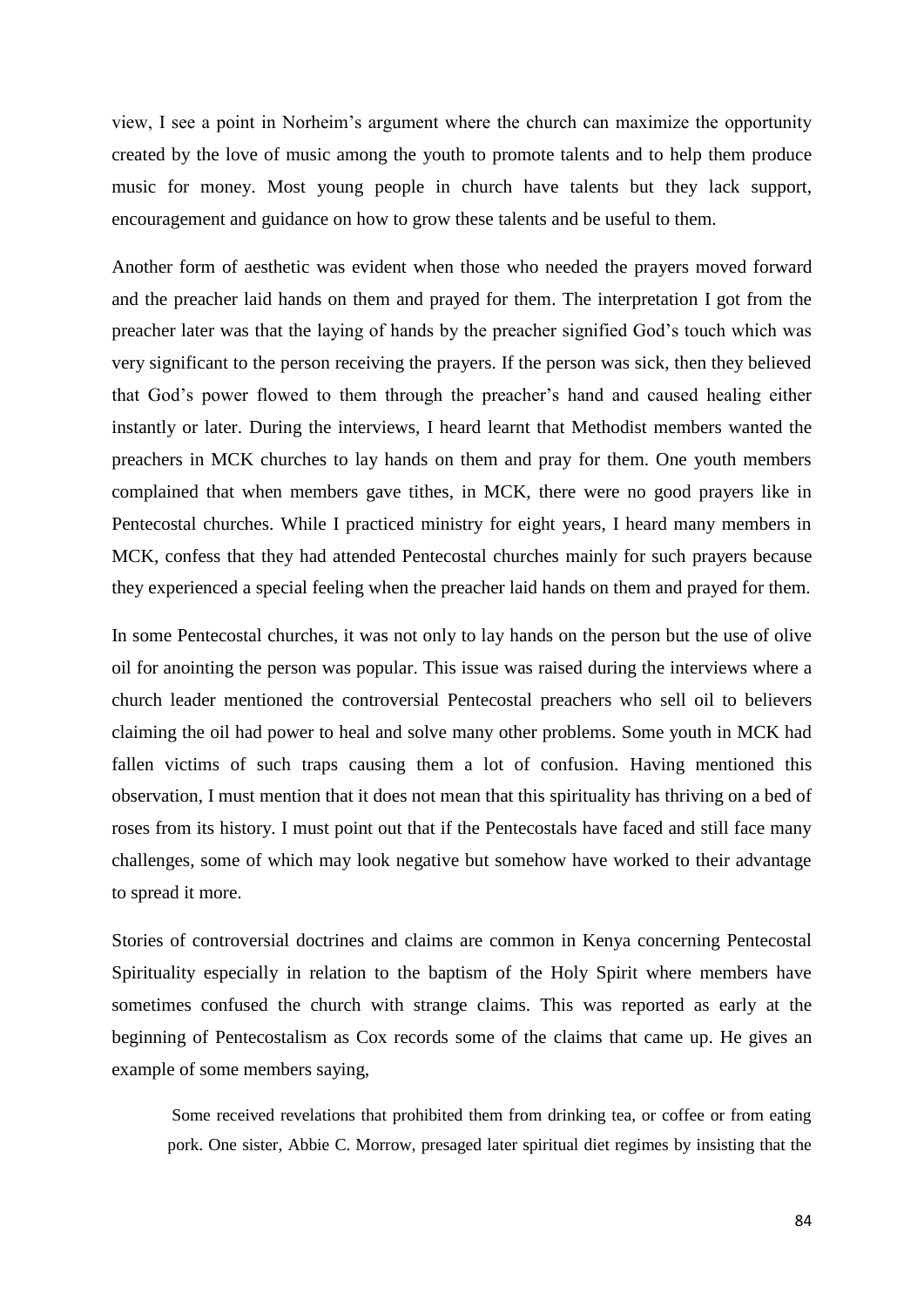Bible taught believers to stick exclusively to fruits, grains, vegetables and nuts, but she did not win many followers (Cox, 1995:76).

This is a true reflection that even though Pentecostal Spirituality is winning many, young people should be keen and careful which some aspects before they practice them. In Kenya today, there has been a mushrooming of Pentecostal churches each having their own doctrines and most of them have self-professed bishops with no church structures. The most recent criticism of most Pentecostal churches has been what is referred to us, "the prosperity gospel". Apparently, because Pentecostal preachers have the skill to contextualize the gospel in time and space, many of them have at the same time misused their mandate and turned the church into a business of earning their living. They manipulate the believers using the African contest where everyone is looking for success in every way to promise false hope and success.

## **6.3 Democracy and Participation.**

Democracy as discussed in the theory only addressed the political context and not the church context. In the theory, the church was involved in political democracy in modern times more than it was in the past (Gruchy, 1995:6). In my research, two themes came out clearly as I reported in the finding, I will further discuss these themes namely; Freedom and participation.

#### **6.3.1 Freedom**

This theme developed so clearly from the findings. Throughout the research, the youth expressed joy and happiness in cases where freedom was allowed to them to exercise their culture, they however had dissatisfaction whenever freedom was not allowed. In the focus groups, for example the youths in Ribe church were not happy how some of the leaders in their church denied them freedom to use the church instruments. They pointed out that the lack of freedom contributed a lot to the youth dropping out of Ribe church. The church council of Ribe were willing to support the youth's freedom in church and they referred to many times they discussed about helping the youth to have good time in church. However, the problem was the implementation of the resolutions that the church council had passed which were jeopardized by the absence of the topmost leaders since their jobs made them live away from home. The absence of these leaders paved way for some leaders who were against change to continue denying the youth freedom in this church.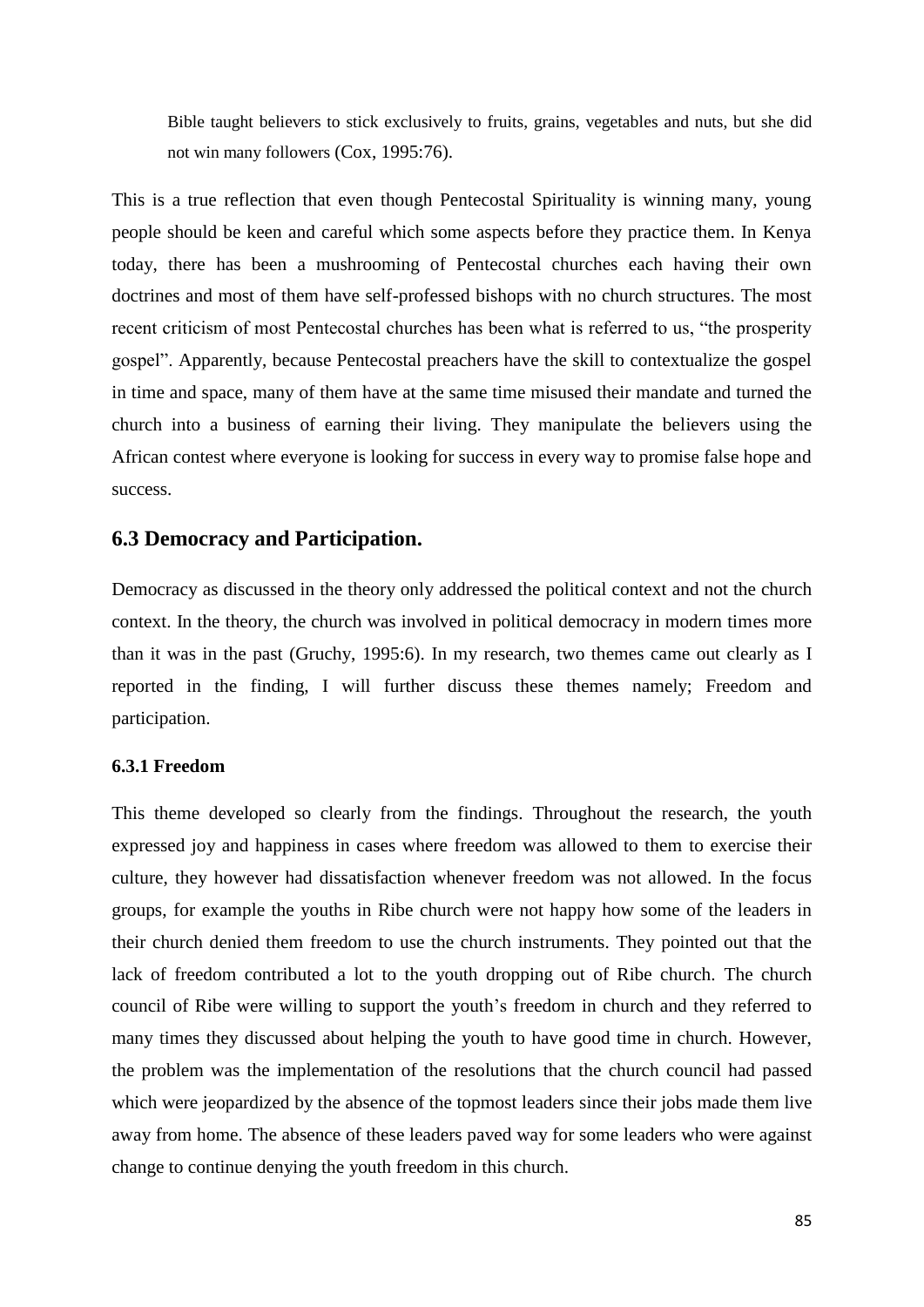From my experience in ministry, I met some pastors who had been members of the Methodist churches but had left and started their own congregations under mostly Pentecostal denominations because they did not have freedom to exercise their talents in the Methodist church. I do not want to sound like am supporting that youth should be given total freedom in the churches but I also wish to caution old people should allow the youth to make mistakes as they are nurtured by the old people as the English saying goes, practice makes perfect and for sure, we learn by mistakes.

In Mbungoni church, it was revealed that the youth had been attracted to this church due to freedom to use musical instruments for practice and performance in church services. The youth here also expressed their joy mentioning that the support they got from the church leaders made it possible for the changes they proposed by youth on the order of the service. Outside the church setting, the youth also complained that many parents interfered with the freedom of their children, some parents even choosing friends for their children. The youth did not like such parents and they felt they did not have freedom to do what they wished to do in such a setting.

However, some youth had different feelings about freedom, they felt that too much freedom was not appropriate. Nasambu made a joke saying if the youth were allowed to sing and do everything they wanted during Sunday service, they could sing the whole day. The case of former Ribe church youth who had formed a music band and used church instruments but did not honour the request from the church to remit a certain amount of their payments every time they performed was interpreted by Naliaka and few others as a misuse of freedom.

Patrons are a solution as some youths observed because they will act as a bridge between the youth and the adults to help the two groups understand each other but also to give the youth guiding and counselling services. The issue of guided freedom was also supported by church leaders who while some opposed freedom to the youth, others argued that the youth needed to express themselves but also needed people who can walk along with them.

George indicates the struggle in Japan for freedom of the new generation from their traditional cultures. He says, "the new generation of youngsters is much less accepting of traditional Japanese notions of authority and conformity, much more culturally open, questioning and creative: everything can be explored, rearranged reprogrammed….Everything, finally, is open to be considered choice, initiative, creativity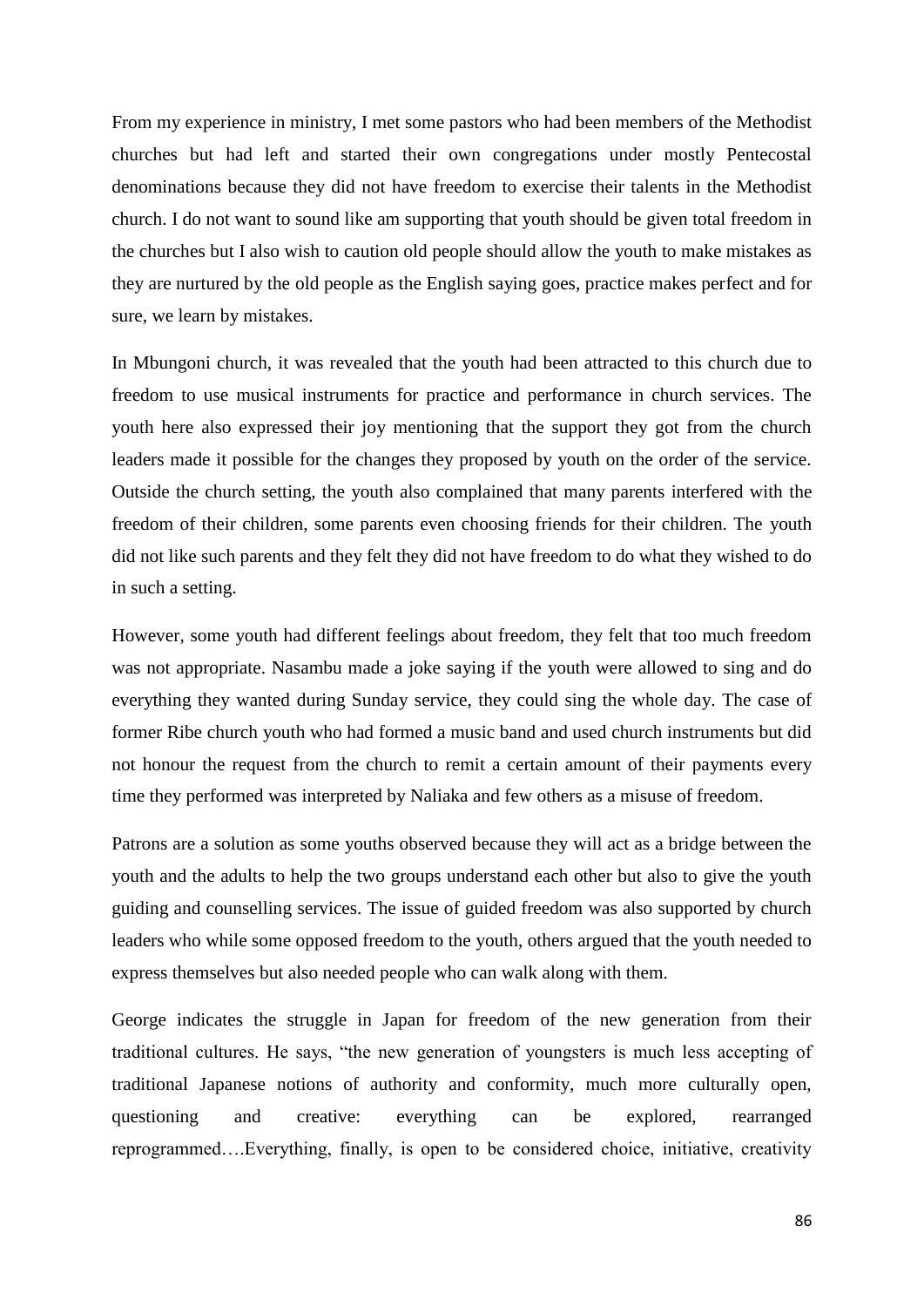and daring" (George, 2003:38). This means that young people all over the world are seeking for democracy, seeking for change that brings freedom.

There are different liberation movements including, political, economic, social and religious that have been experienced in history. All these movements fight for freedom of some kind. Liberation Theology for example was started in Latin America by the Roman Catholic Church to fight for the justice and freedom of the poor especially from political oppression, and this also spread to other parts of the world. In history there have been other forms of liberation and democratic movements like gender equity, feminist theologies and human rights theologies.

Like any other denomination, the Methodist church dreams to reach out and grow to all parts of the world. Cox reports that the Pentecostals say it the Spirit in their church that makes it to grow rapidly. However, Cox has a different answer where he says,

Because it has spoken to the spiritual emptiness of our time by reaching beyond the levels of creed and ceremony into the core of human religiousness, into what might be called "primal spirituality" ……… Pentecostals have touched so many people because they have indeed restored something….. What they have recovered is elemental spirituality which has three dimensions: primal speech (ecstatic utterance) primal piety (mystical experience, trance and healing), and primal hope (the unshakable expectation of better future) (Cox, 19195: 82-83).

This is just an example of how the Pentecostal church has raised above the missionary churches and spread globally. The Methodist church in Kenya has over year struggled with the emptiness and the exodus of youth in their churches and they have sought for solutions to this problem. The Methodist church needs to borrow from the Pentecostals to feel the emptiness of the young people and to recover some a spirituality that will address their emptiness.

#### **6.3.2 Participation**

This was another theme that repeated itself during the interviews. I observed the youth taking part in the Sunday worship services through setting up the musical instruments and leading the singing sessions during the service as well as playing the instruments. The youth also took part in Sunday school ministry and helped to collect offerings in the service.

We had discussions with focus groups where the youth from Mbungoni praised their church leaders for allowing the youth to participate fully in leading of the Sunday services. This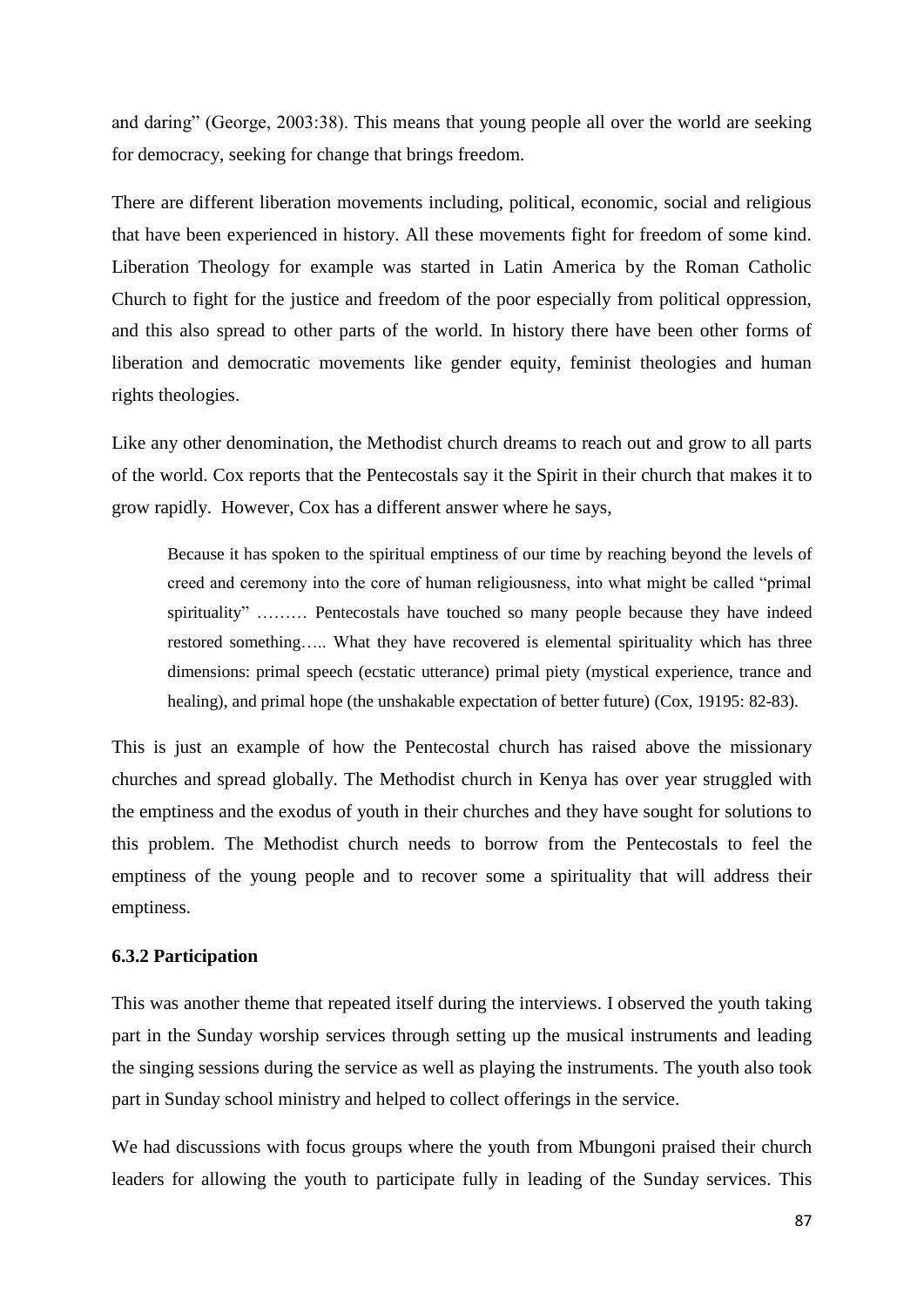freedom of participation was one way the youth were feeling free to attend Mbungoni church because they were allowed to express themselves. In Ribe Church the youth claimed that they were only allowed to actively participate in the Sunday services when it was Youth Sunday which happened only once in a year. They complained that they needed more opportunities to participate yet the church leaders especially older people denied them opportunity claiming the youth should wait for their time to come. These youth also complained that they were criticized negatively when they made mistakes while leading the services which made them to withdraw from participating in the services.

Norheim builds on Dean's words that "the youth ministry of the church plays a crucial, strategic role in the mission of the church because in youth ministry the church starts its reshaping processes" (Norheim, 2011:168) .The point Norheim makes hear is that the church should not ignore but involve the youth in their ministry. Giving an example of how Obama's campaign succeeded because of involving the youth, Norheim argues that involving the youth in church and mission presently and in the future bear fruits numerically (Norheim, 2011:170-171).

From the discussions with the youth leaders, I learnt a lot more. Participation was a way that helped the youth to feel at home in the churches. Nasike pointed out that when youth are given chance or involved in the activities of the church, they feel they have a contribution to make and this boosts their moral and commitment to church than when they are not involved at all. In her words she said, "some of these youths have some responsibilities in church, and this attaches them to the church. It is easier for those who are not involved in anything to stop attending church or even leave the church".

Another leader pointed out that the traditional Methodist service did not allow participation because the leader of the service read out almost everything from the service order book. He compared the modern order of service which the youth in Mbungoni had revised with changes that allowed singing of choruses and a session for individual prayers as more participatory.

In African community for instance, traditionally, young people were denied participation in decision making with the assumption that they did not have enough experience to make good decisions. Age was a source of intimidation and old people were always considered wise because of their rich experiences. Participation of the youth was not much appreciated as it showed lack of respect for the old. The church had the same patterns where the pastor and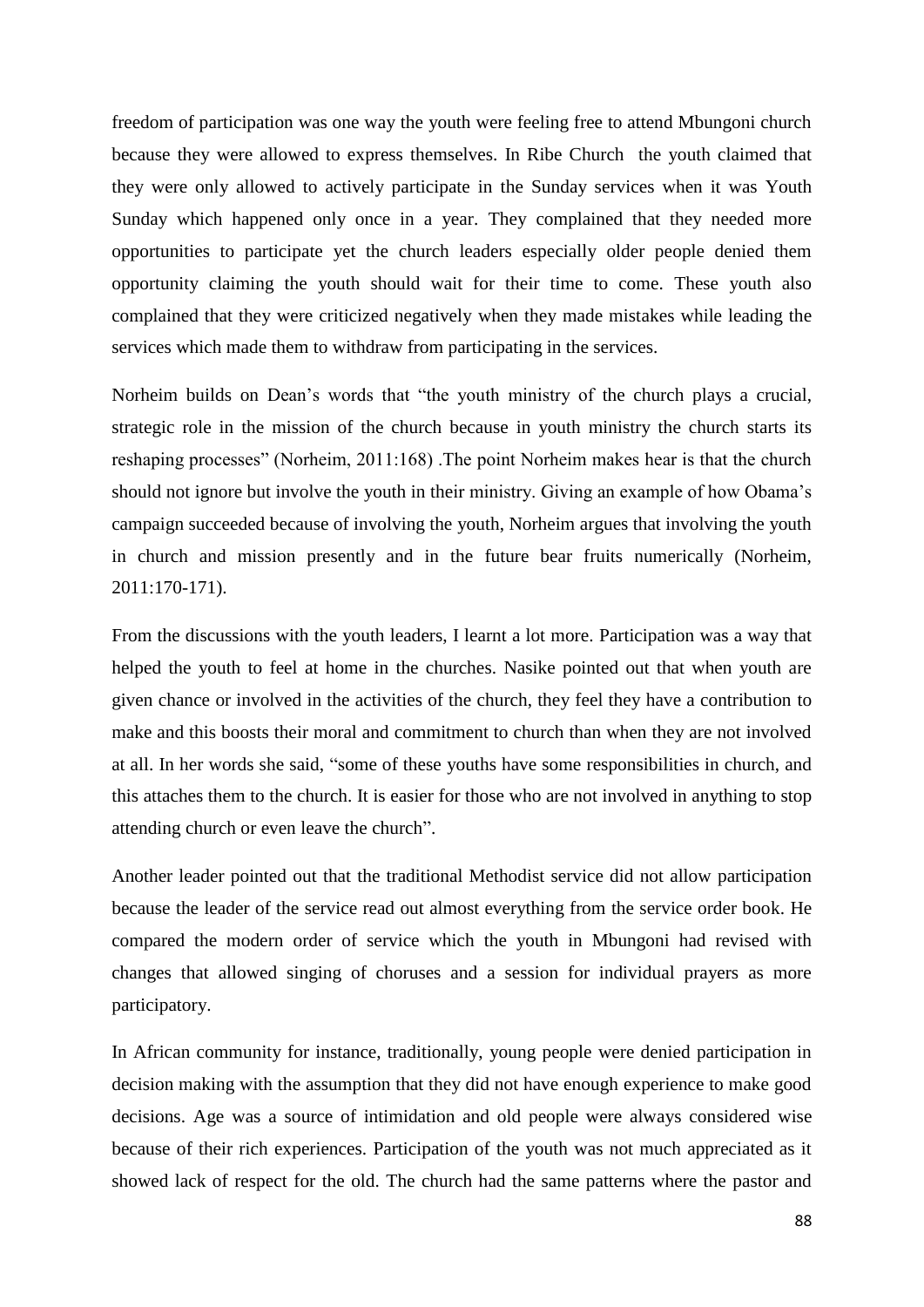priests almost acted infallible without any question from the members; this can be seen as lack of democracy. The youth all over the world today are fighting for democracy and participation. Human rights among other movements are calling upon old people to give young people space to express themselves and participate in decisions affecting them.

In his response to Norheims article*, The Global Youth Culture: Targeting and involving youth in mission,* Fargerson suggests prayer as one way that young people can be involved in mission. He elaborates that how in his Bible school in Oslo, young people are involved in prayer walks and on trips to mission fields (Norheim, 2011:177). The emphasis here is that a successful youth ministry is a good indicator of a successful future church.

## **Conclusion.**

This research revealed that the youth in both Ribe and Mbungoni churches were participating in technoCulture. This was seen through the use of mobile phones and using internet for social media like Face book, email and WhatsApp. Through internet the youth accessed and shared information, music and connected with others. However, there was a concern that internet and television had introduced foreign cultures such as individualism as opposed to the African communal culture and pornography among the youth. Mbungoni church which had more modern musical instruments attracted more youth than Ribe which had fewer instruments. TerrorCulture was also practiced among the youth in Kenya and the causes for this were poverty, unemployment, bad politics, and poor parenting.

Pentecostal spirituality was also practiced in both churches. This was seen through changes which had been made on the traditional Methodist order of service adding sessions of singing choruses with clapping, singing, lifting up hands and praying loudly and individually which were the most favourite sessions for youth. The youth appreciated charismatic worship services as compared to the old traditional Methodist services. Some old people had conflicts with young people because of the changes they demanded in church. Many people confessed being born again, even though some did not understand what it means. Preachers employed Pentecostal notions to reach out to believers in their context as seen in laying on hands during prayer sessions.

Church leaders were cited as the key people in the church failure to attract youth because they are instrumental in allowing changes that are proposed by youth. Mbungoni church youth were happy because the church allowed them to lead the worship services every Sunday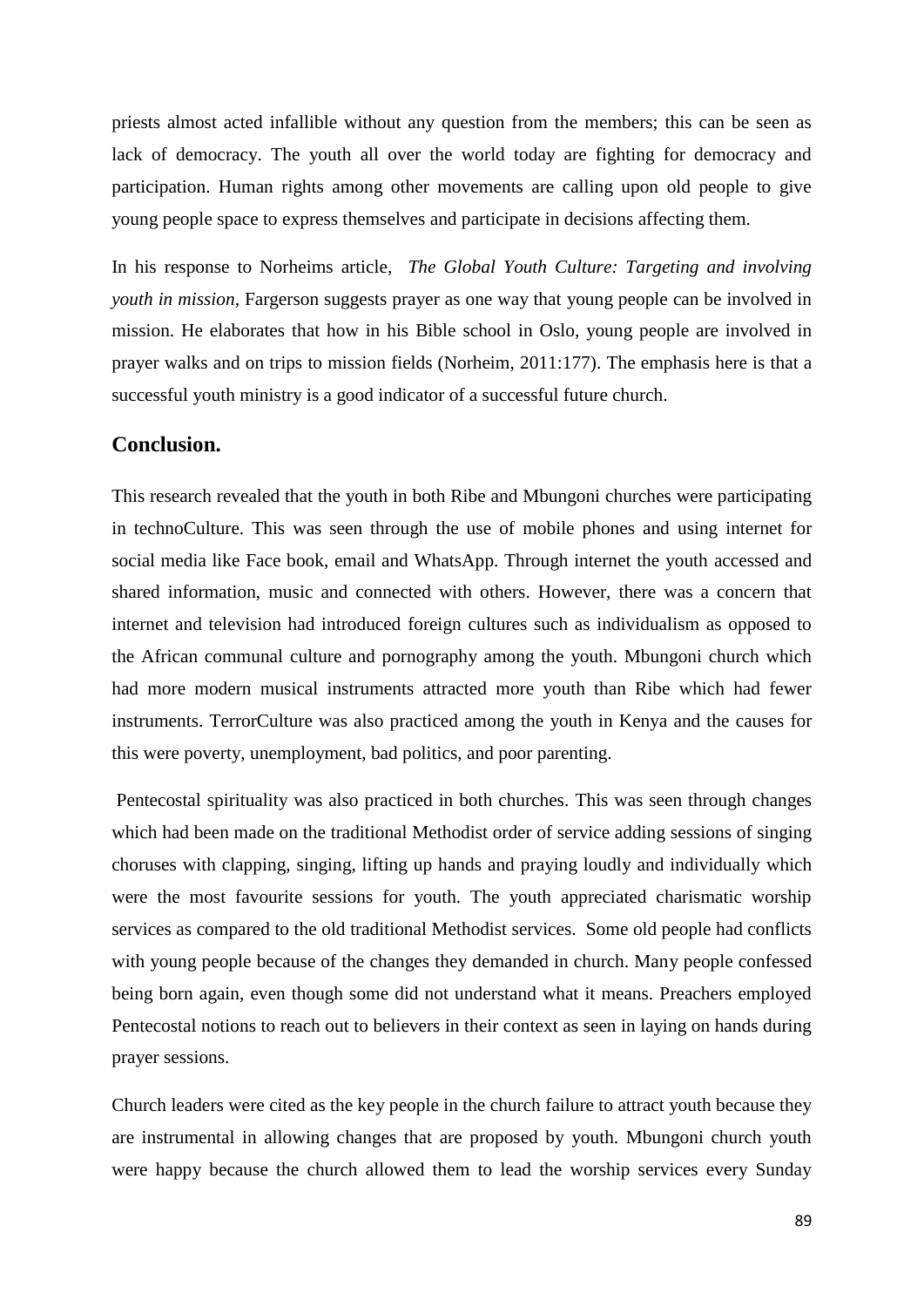unlike Ribe youth who only led the service mostly on youth Sunday once in a year. Mbungoni church youth also praised the church for freedom to use musical instruments which helped the youth to develop their talents. Since Mbungoni church made effort to initiate a community project that takes care of orphans and poor, it attracted more young people to this church.

The church was challenged to seek for new technological approaches to reach out to young people. There was a general cry from the youth claiming that most youth are neglected and left with no one to listen and understand them. In the churches that understood the young people and gave freedom to practice their culture, the participation of youth was high as opposed to when freedom was denied. Understanding leadership in churches was praised by the youth.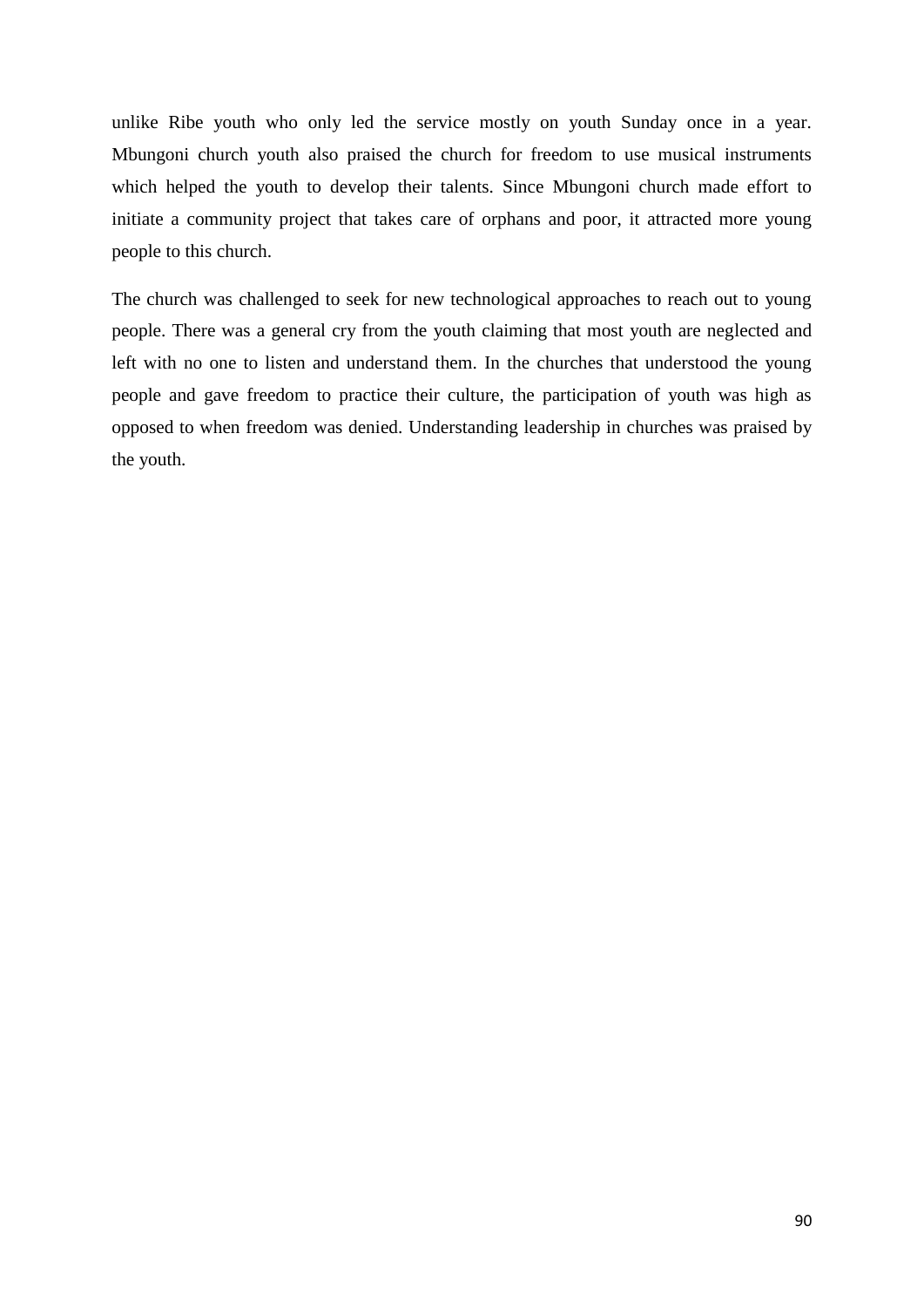# **7: CONCLUSION**

In this chapter, I present a brief summary of my research. I will respond to the sub questions and the research question, give my contribution to the academic work, my recommendations to the Methodist Church in Kenya and finally my suggestions for further research.

## **7.1Summary**

My main focus in this study was to find out the connection between globalization and the Involvement of young people in the Methodist Church Kenyan. I chose to research on two Methodist churches, Ribe and Mbungoni where one had more youths and the other had few youths. I had five sub questions which I will later refer and respond to. I chose to use globalization theory but I limited myself to only three aspects: globalization and the youth culture, Pentecostal Spirituality as a global trend, and democracy as a global trend.

On methodology, I used a qualitative strategy and employed a comparative design to study MCK Ribe and Mbungoni. I collected data using semi- structured interviews from individuals and focus groups and unstructured observation strategy. The other materials I used included text books, articles, magazines, Methodist Standing orders and Agenda, Synod and circuit youth committee minute books.

I selected the interviewees using purposive. This group included: youth members, youth leaders, church leaders, minister and the youth patrons or counsellors. I used similar questions to all the groups with a few additional questions. My interview guide questions were guided and focused on the three aspects of globalization that I was testing in this research which are: globalization and the youth culture, Pentecostalism Spirituality as a global trend, and democracy as a global trend.

I found out that there were some similarities and differences between the theory and the empirical findings. The two emerging technological, global youth cultures were practiced in both churches, through the evidence of mobile phones and internet and the involvement in terrorism by the youth. The internet had introduced many changes to the youth which changed their culture that was also in contradiction with some old people in church. Pentecostal Spirituality was being practiced among the youth in both churches seen by the singing of English songs, use of modern musical instruments, confession by young people that they are born-again, a change in the traditional Methodist order of service to allow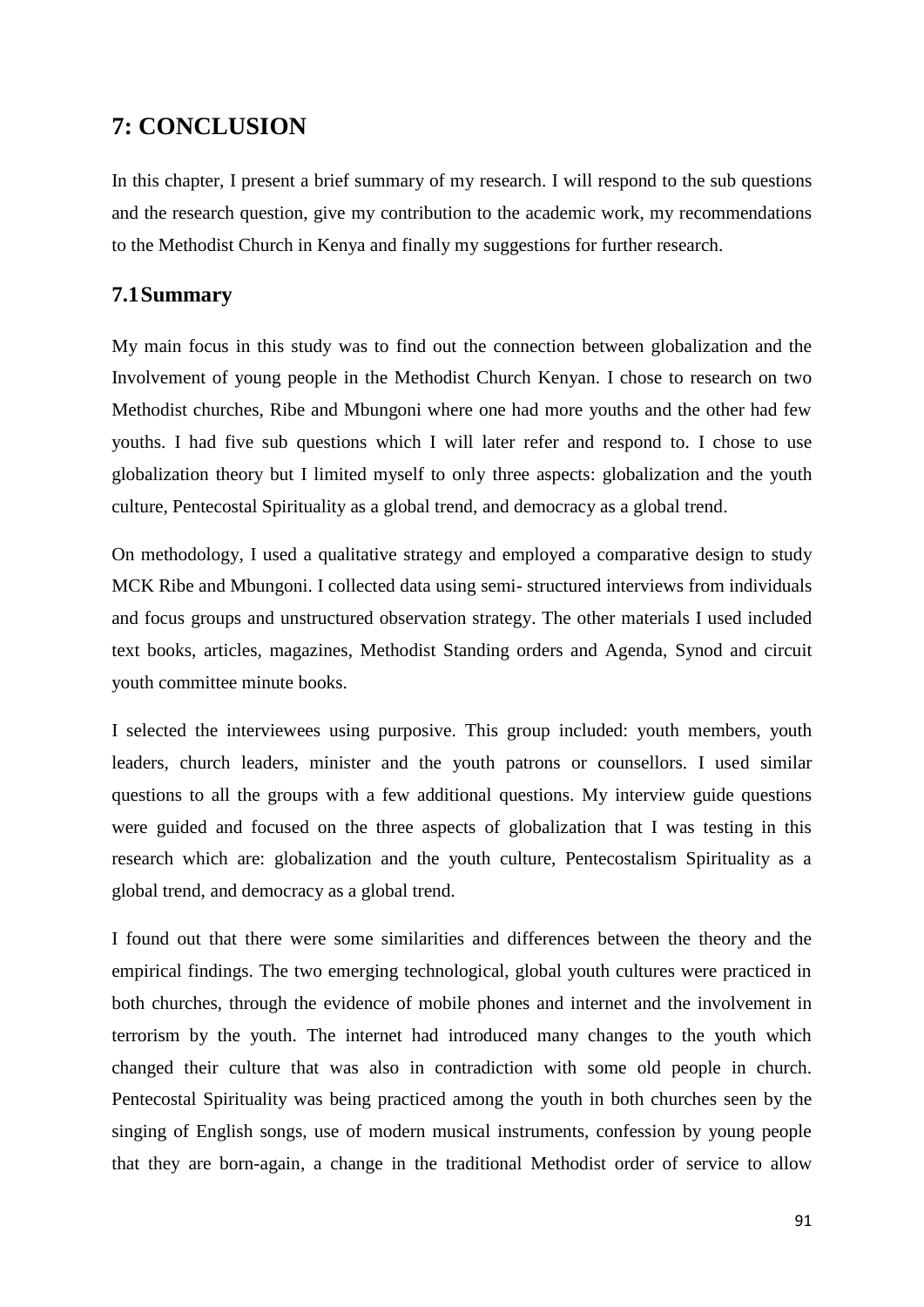singing, dancing and clapping and prayers. The church that recognized the difference in the cultures had more youth than those who did not.

However, even if technoCulture and terrorCulture were practiced by the youth, not all aspects discussed by George were practiced in the same way. Most youth sought for advice from family and church. The African setting had a different context which called for different intervention from other contexts for instance churches that were flourishing were the ones that considered social and diaconal ministry.

It was clear from the empirical study that technoCulture and terrorCulture were emerging cultures among the youth in Kenya. In in both Ribe and Mbungoni churches that I carried out the study, the youth were actively participating in these cultures as the study revealed. It was also clear from both churches that technology had given birth to a new generation making them different from the older people. This was seen when the youth had suggested and introduced changes to the traditional Methodist order of service, claiming that the old one was too boring and did not allow them to actively participate in the service. The young people also love music and modern musical instruments were one way of making the youth to participate more in the churches.

Freedom was the new aspect I found out in this research that influenced the participation of youth in the two churches. Without freedom to effect changes the youth were inactive, like the case of Ribe church. Another new knowledge is that the youth had developed a music culture which helped them to actively participate in the churches. Lastly churches that practiced social and diaconal ministry attracted more youth and they were more involved, Mbungoni church is an example.

## **7.2 Response to the sub-questions**

1. How does MCK Ribe involve young people in the church?

The findings in the study revealed that currently the youth in Ribe church were involved in preparation of the Sunday service which included the setting up of musical instruments and the public address system service, and in teaching the junior Sunday scholars. During the service, the youth play musical instruments as well as leading the singing session where they sang choruses. The youth also participated in the youth choir where a few more members joined those who were playing the instruments and sang together. As the service went on, there were offerings given in form of material goods like fruits and as the leader of the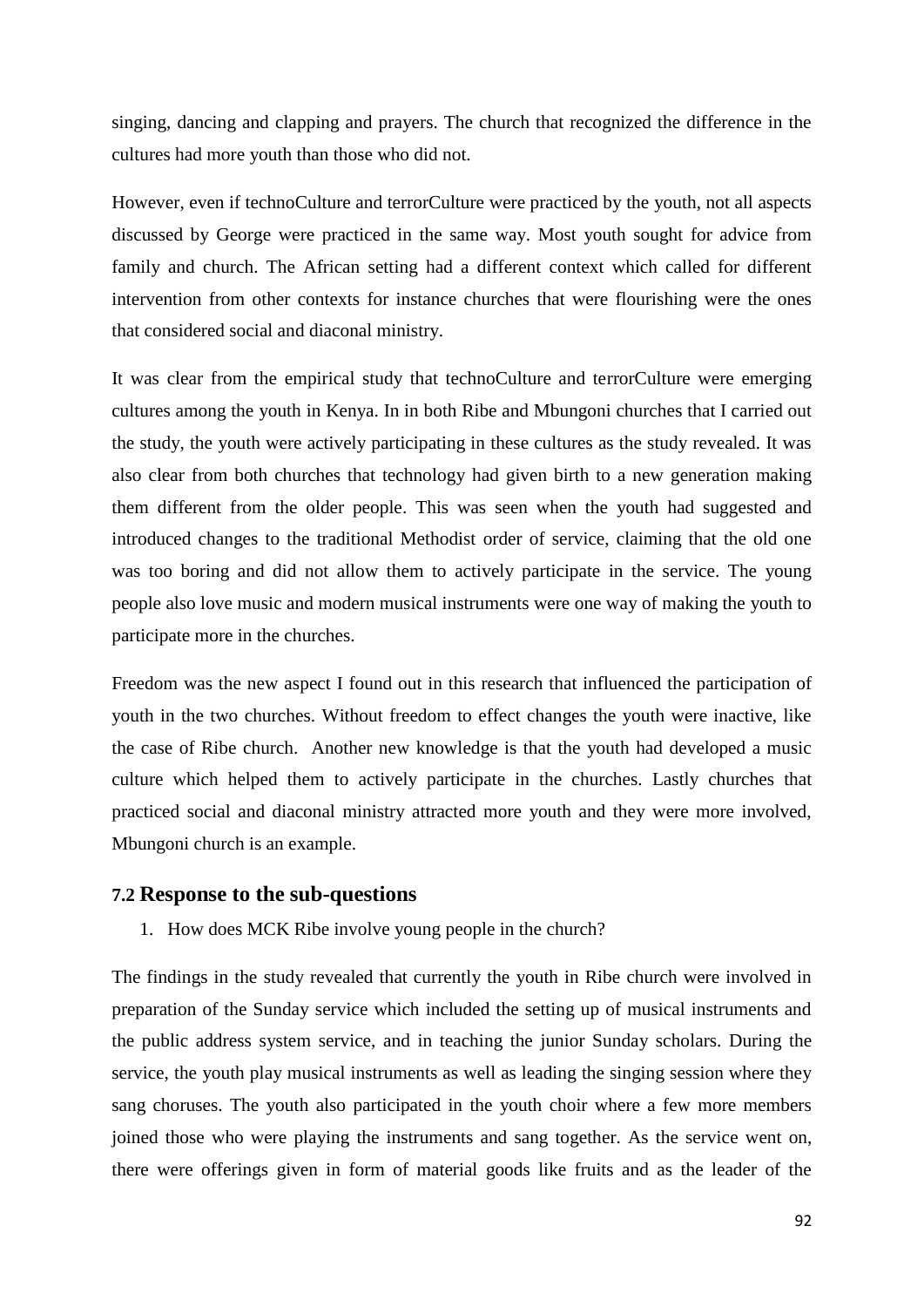service auctioned the goods to the members, the youth helped to pick the money from the buyers.

In the focus groups, the youth complained that they were not involved in the leading of the Sunday worship service which they wanted to be involved. I learnt later that their desire to lead the service was because they demanded changes on the program that were not fully effected when the old people in the church were leading. The youth claimed that the traditional Methodist order of service did not have many opportunities to involve them in the service. The youth were also criticized when they made mistakes while leading the service which only happens once in a year as per the Methodist S.O.

2. What is MCK Ribe doing to encourage more participation of the youth?

Church leaders were willing and encouraging more participation of the youth in church. In the church meetings, resolutions had been passed to this direction but since the top leaders of the church were not regularly attending the services because they were employed and working away from home, then the implementation of their resolutions were bared by other leaders who were not for any change. The purchasing of musical instruments was also another move to help the young people to be more involved in the church, however the instruments were still few and there leader shad discussed about buying more instruments. The leaders were also trying to attend to the needs of the youth by supporting their activities financially where possible nd giving a token of appreciation for the youth who participated in church.

3. How does MCK Mbungoni involve young people in the church?

In Mbungoni church likewise, the youth were first involved in the preparation of the Sunday service where they set up musical instruments and the public address system used in the service. In addition, the youth also who came earlier before the service begin were involved in cleaning the church and tidying up the chairs as well as arranging the altar ready for the service, playing the instruments and rehearsing for choir among other things. Just like Ribe, some youth were also involved in the teaching of junior Sunday scholars. In the service, they were in charge of leading the service, and the singing session where they sang choruses and the congregation responded. The youth also sang in the youth choir and others helped in collecting the offerings of the day.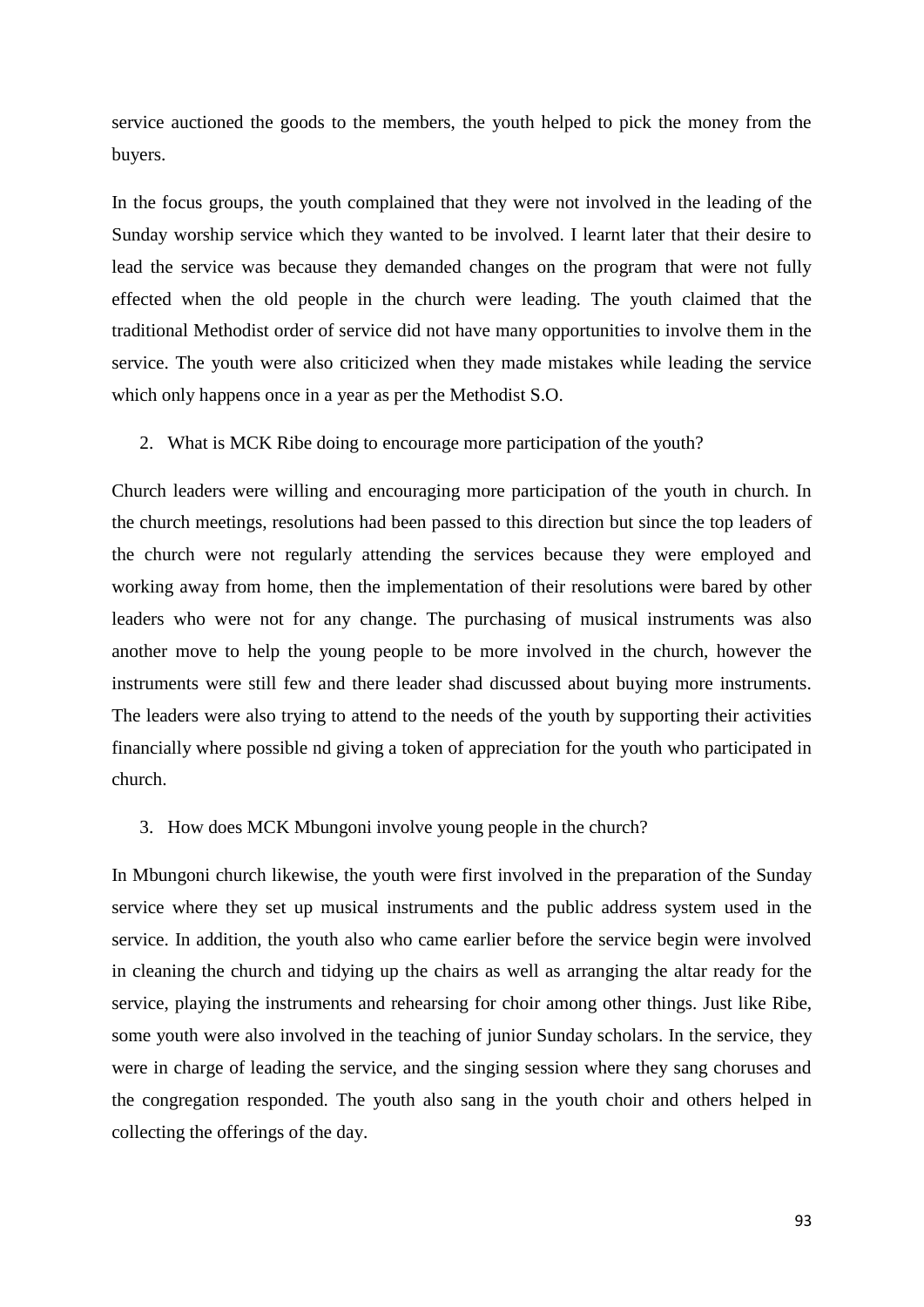In the interviews, I learnt the youth were so excited that they were actively leading every Sunday worship service, two youths assisting each other. Their leaders also revealed that this involvement encouraged more commitment of the youth in the church and it had in fact nurtured their confidence. The youth in the focus groups responded happily about how the church leaders were supporting them and how they enjoyed the services especially with the modern changes in the order of the Sunday service that included some aspects missing in the old program.

4. What is MCK Mbungoni doing to encourage more participation of the youth?

The church council and youth emphasized the freedom and support the youth were enjoying made them to freely participate in the church. They were free to use musical instruments to grow their talents, something that attracted more youth to join this church. The church always ensured the instruments were in the right order and working every Sunday. Mbungoni church also had more musical instruments than Ribe church.

The church acted like an extended family to the youth especially those who did not have a functional family and those who had challenges in their family. In this church, the youth claimed they had fathers and mothers who cared for them and this was an encouragement to many youth. An example was given by one youth member of how the church had paid for his college fees and supported other endeavours in his life and how this had encouraged him to be involved even more in this church. Some of the youth also confessed of having gotten job opportunities through the church and financial assistance to pay school fees among other guidance services. The church also had an orphans project to the community which encouraged more youth to join church and participate more.

5. What changes has globalization caused in the involvement of youth in both Ribe and Mbungoni churches?

In both Ribe and Mbungoni churches, the church had purchased modern musical instruments and the youth were involved mostly in playing the instruments. In Mbungoni church, church leaders have allowed the youth freedom to lead worship services every Sunday which has increased youth participation in the church. In Ribe church the issue of lack of freedom and unhealthy criticisms discouraged youth involvement. Mbungoni church has worn more youth because of being an extended family that practice of social ministry. Pentecostal spirituality has been introduced in both churches and changes have been made on the order of the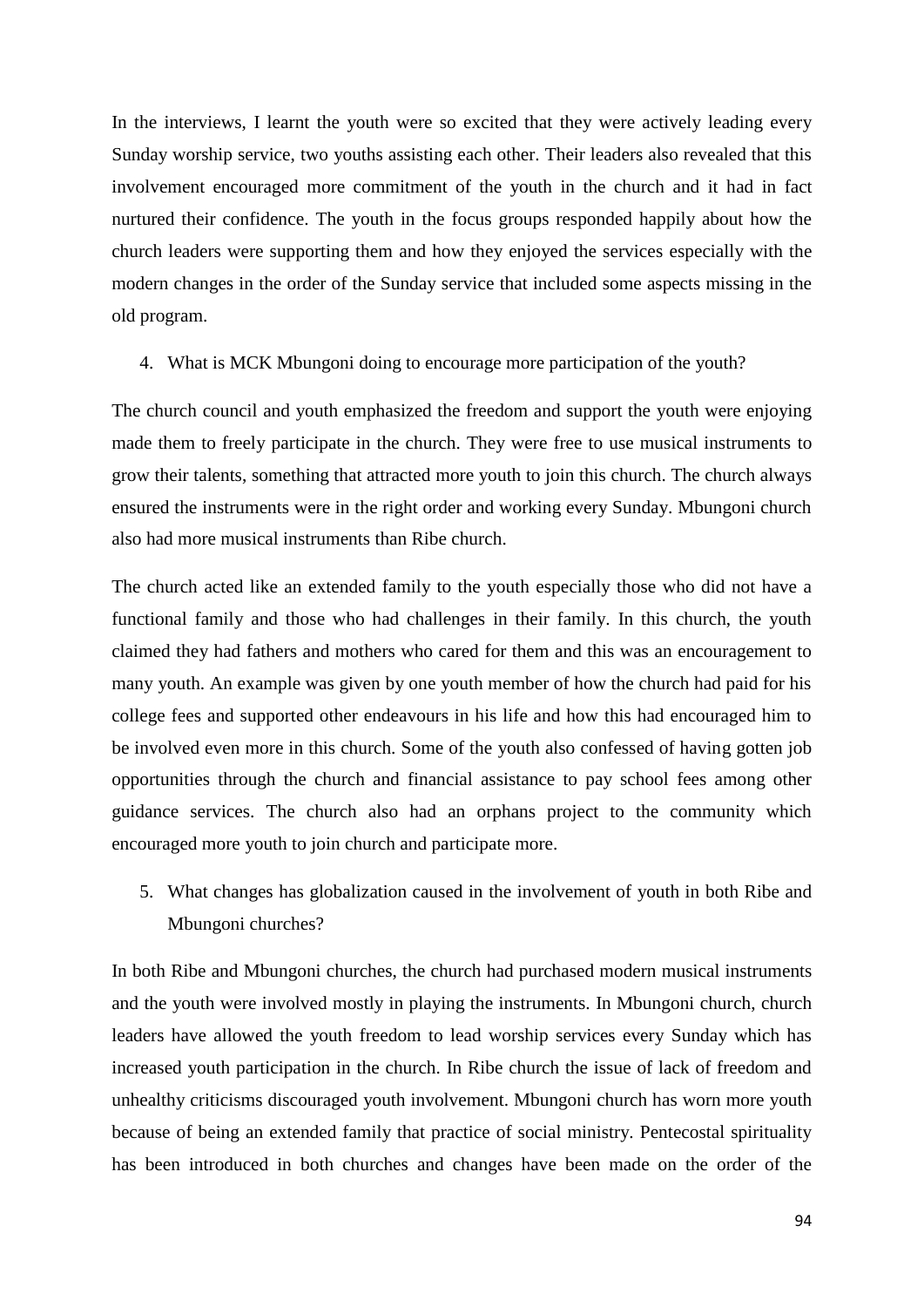worship service to accommodate the new styles of worship. Youth are now more involved in the worship service than before.

## **7.3 Response to the main Research Question**

The main question seeks to know the connection between globalization and the involvement of the youth in Kenyan churches. Looking at the summary of the findings and the response of the sub-questions, I came up with the response to the research question as elaborated in the next few paragraphs.

Globalization through technology has increased involvement of young people in the churches. From the findings, today the youth are participating in technoCulture which is seen through the use of internet, computers and modern musical instruments as seen in the two churches that were used to encourage more involvement of the youth. The study revealed that churches that have understood and responded to the technoCulture have drawn more youth to them than those that are slow to respond to this need. Young people are more attracted and involved in churches where they are appreciated and given chance to practice their culture.

Globalization has introduced Pentecostal spirituality in the mainstream or traditional mission churches in Kenyan. Since the youth are connected through technoCulture, it is easy to move ideas from one part of the world to the other. The characteristics and notions of Pentecostalcharismatic churches were evident in both Ribe and Mbungoni churches. Through the practice of Pentecostalism, the youth had proposed and implemented changes on the traditional order of service which as a result had increased the involvement of young people in the churches. Although some older people were worried about the changes Pentecostalism was creating in their churches, it was evident that the youth were enjoying these changes and were willing to move forward never backward.

Globalization has also introduced more freedom among the youth. The youth were more willing to effect change in the different cultural and social beliefs which may have hindered their involvement in the church. The example of change in order of service has improved youth participation in Mbungoni church.

On the other hand, globalization also had negative impacts on the involvement of the youth in the church. Internet for instance had brought in individualism and foreign styles of worship that made the youth to neglect the traditional and local way of worship. The use of English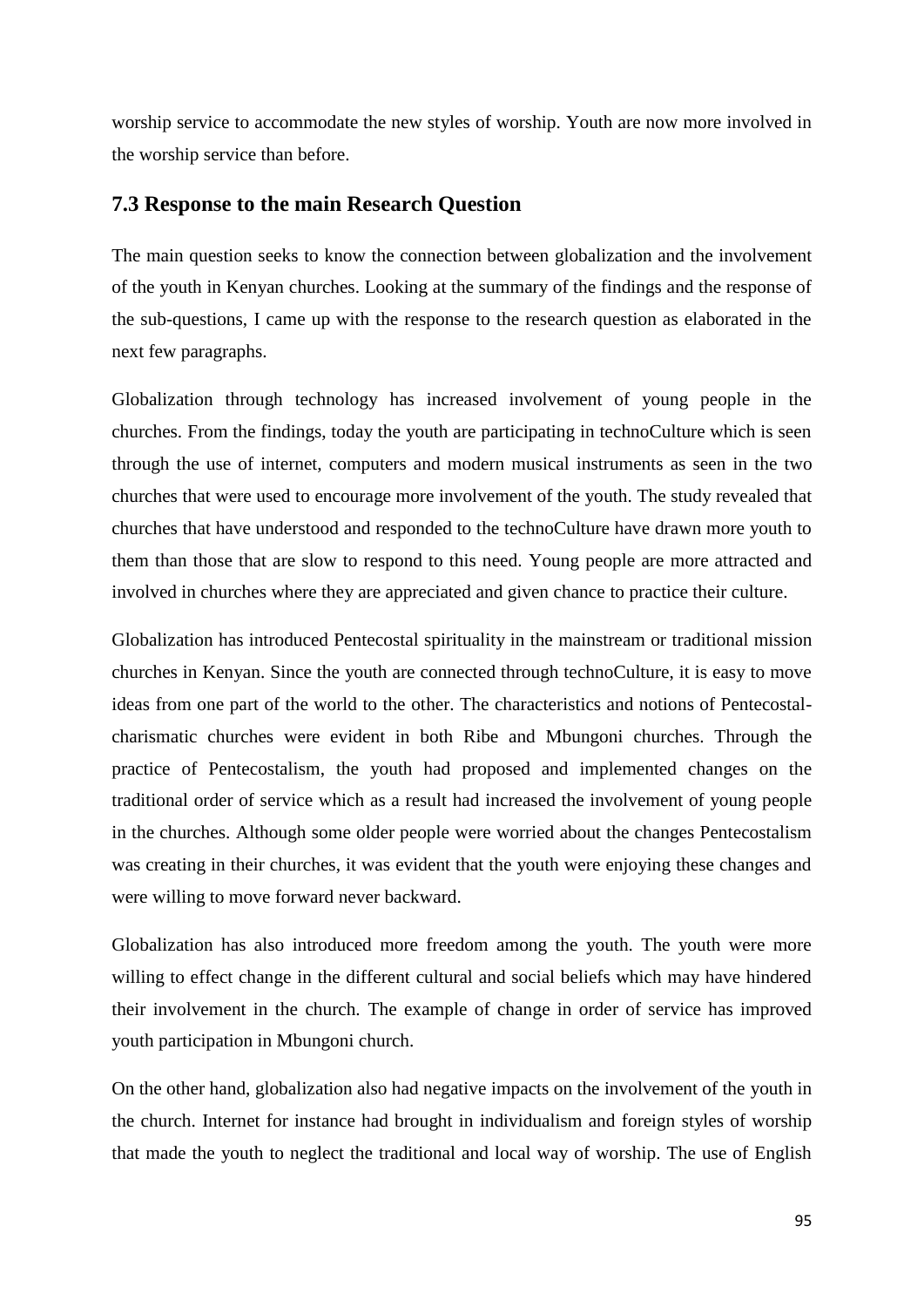language to sing songs revealed that the youth were moving away from their traditional way of worship. Internet also was blamed for the moral decay and terrorism among the youth.

## **7.4 My Contribution to the research**

In the research history in chapter one, I presented three researches done about globalization, youth and the church. The first research done in Germany was about what German adolescents thought about globalization. The second study done in the U.S.A was about the relationship between globalization, youth and the church. The third research done in Ghana was also about globalization, youth and the church. This third research sought to examine how the youth in Ghana perceived and responded to the processes of globalization. Both the second and third researches approached globalization from a general perspective, they did not specify in what aspects globalization was relating to the youth and the church.

In my research, I went a step further and searched for some of the aspects of globalization that were closely related to the youth in church. I selected three aspects: globalization and the youth culture, Pentecostal Spirituality as a global trend and Democracy as a global trend. I then went ahead to find out the connection between these aspects and the involvement of the youth in Kenyan churches. Therefore, my contribution to the academic work is that this study has revealed the areas where the church can venture in as it evangelizes to the youth. The study has been an eye opener to churches to show that through globalization, different youth cultures have emerged different from the old generation's culture and the church must be aware of this as they reach out to the youth. Secondly, Spirituality of the youth has been greatly affected by the Pentecostal- Charismatic Spirituality which the youth have embraced. Lastly, the modern youth demands for freedom from traditional, cultural and religious beliefs and practices and that the church needs new approaches to reach out to these youths.

## **7.5 My Recommendations to the church.**

Having understood the current situation and how the youth are involved in the churches, the youth are likely to quit the churches that are stuck in the past. I therefore recommend the following:

1. Churches should make deliberate efforts to understand the youth, their culture and their needs in order to serve them in the right ways.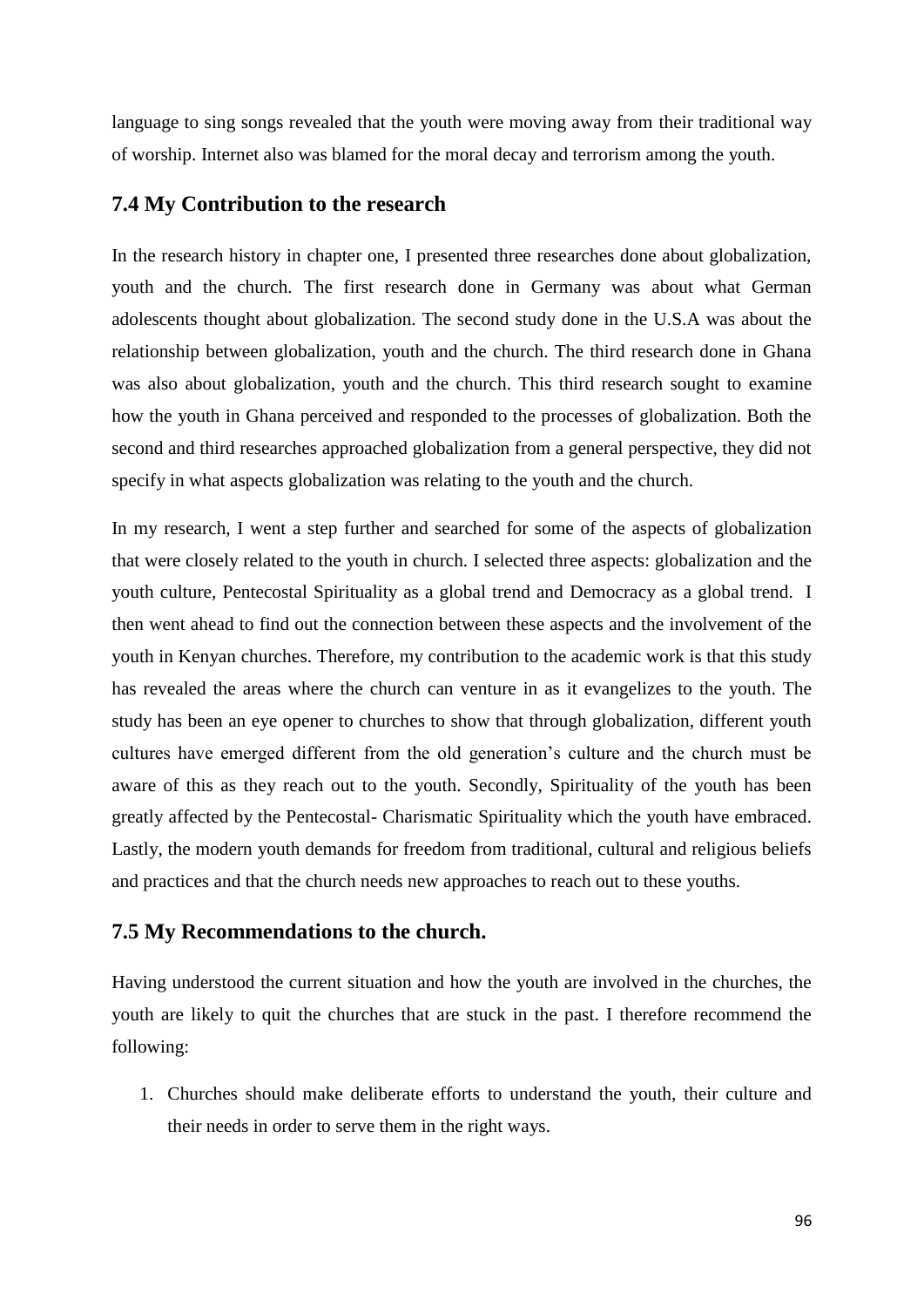- 2. Churches should have an open mind to change and find out new ways on how to evangelize to the youth in the modern time. One way I suggest is through online or internet ministry where the church will develop and employ evangelism ministries to reach out to the youth who are a ready audience on Internet. An online Bible study is one example.
- 3. The church should also make intentional efforts to work with families and build through seminars the capacity of parents to offer a firm foundation in the lives of young people.
- 4. Lastly, since the youth are already faced with such huge changes that are both constructive and destructive, the church should endeavour to help the youth understand the forces of globalization be aware of the destructive forces such as terrorCulture and guide them into making the right choice of living in their lives.

## **7.6 Suggestions for further Research.**

This study has prompted me to think further research should be done concerning modern approaches of ministry to the young people in the Methodist church in Kenya.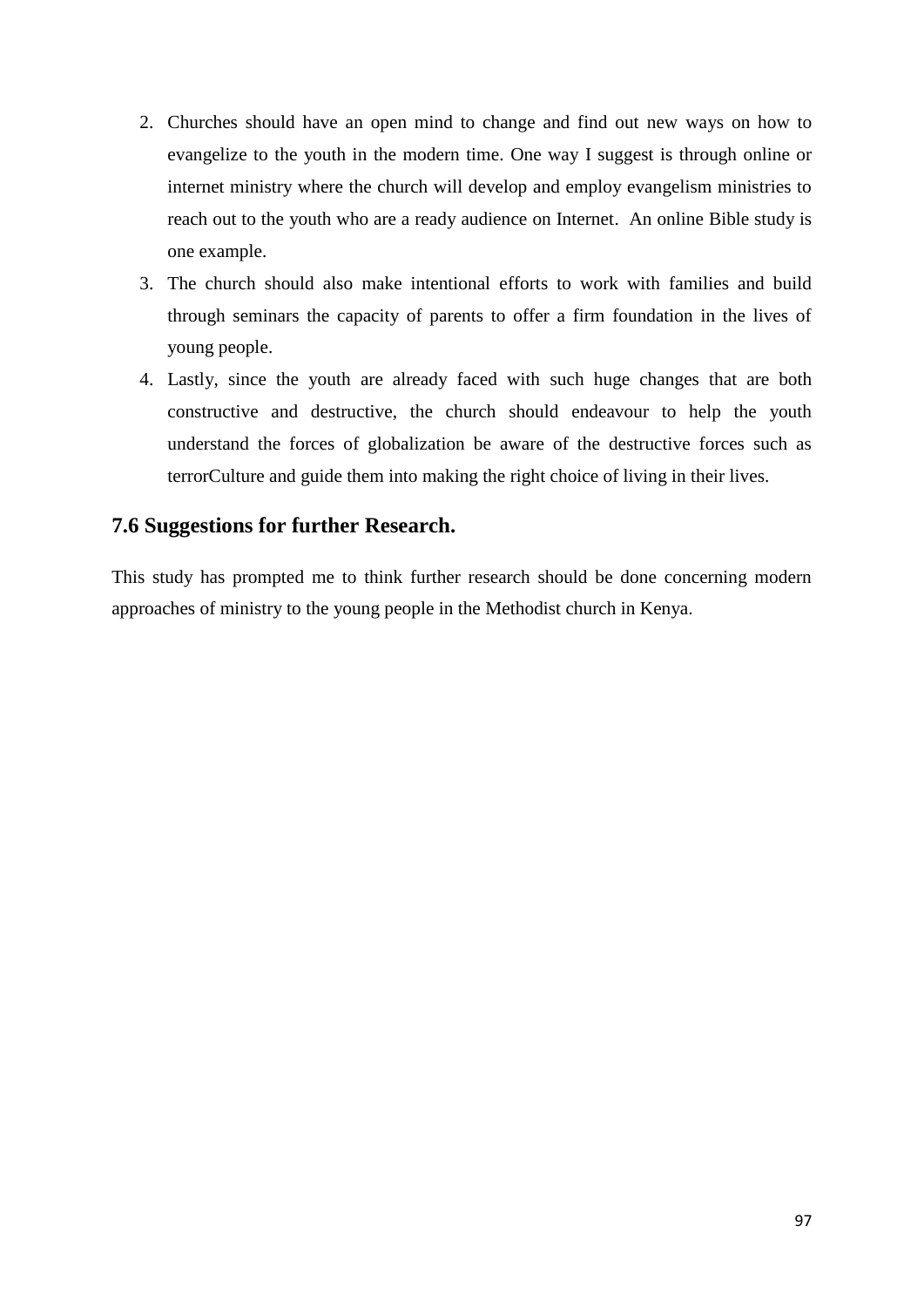## **APPENDIX**

#### **Interview Guide Questions**

- 1. Are young people attracted to you as a church?
- 2. What are the signs?
- 3. What keeps the youth in this church?
- 4. Do you think the youth share the same culture with the adults?
- 5. If not, in what ways does the youth culture differ with that of adults?
- 6. Share with me the current challenges the youth are facing in their lives?
- 7. How are these challenges taken care of in this church?
- 8. Can you share with me the MCK traditional worship program on Sunday?
- 9. How often do young people participate in the Sunday worship activities?
- 10. What are your thoughts about this program to the youth?
- 11. Share with me some of the programs and activities the youth love and enjoy?
- 12. Can you tell me who develops these programs?
- 13. Are there any people in this church that make the youth feel attracted to come here?
- 14. Are there any adults who have special interest with the youth in this church?
- 15. How is this interest seen in the church?
- 16. Do parents have any role in making the young people stay in church?
- 17. What other people can play a role in helping to retain youth in the church?
- 18. Is it necessary that the church understands the youth to effectively minister to them?
- 19. What new ways should the church use to reach out effectively to the youth and minister to them?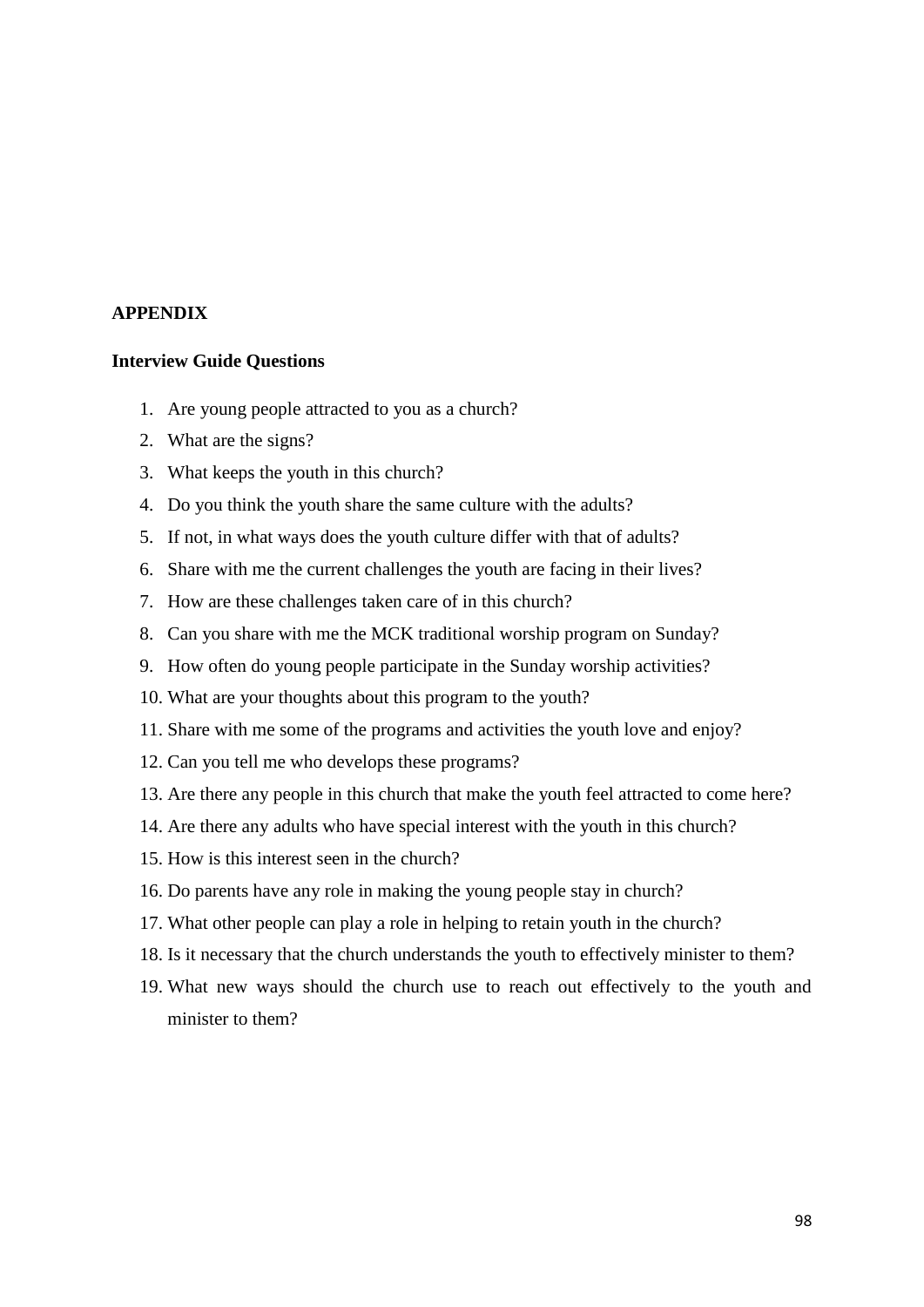## **BIBLIOGRAPHY**

Aeschliman, Gordon (1990): *Global Trends: Ten Changes Affecting Christians Everywhere.*  Illinois: Intervarsity.

Albrecht, D. (1992): *Rites in the Spirit: A ritual Approach to Pentecostal/Charismatic Spirituality*. Sheffield: Sheffield Academic Press.

Anderson, Allan (2014): *An Introduction to Pentecostalism.* New York: Cambridge University press.

Anderson A., Bergunder M., Droogers A., and Cornelius Van der Laan, (eds.), (2010): *Studying Global Pentecostalism: Theories + Methods*. Berkeley: University of California press.

Bryman, Alan (2002): *Social research methods*, 4<sup>th</sup> ed. Oxford: Oxford University Press.

Cox, Harvey (1994): *Fire from Heaven: The rise of Pentecostal Spirituality and the Reshaping of Religion in the Twenty-first Century.* Cambridge: Da Capo press.

Dean, K. (2006): "God versus Glitz: Globalization, Youth and the Church in the United States", in R. Osmer, and K. Dean, (eds.), *Youth, Religion and Globalization,* (p. 87-128), New Brunswick: Transaction Publishers.

Dreyer, J. (2007): "Do we live in a secular world? An African perspective", in W. Grab and L. Charbonnier (ed.), *Secularization Theories, Religious Identity and Practical Theology,* (p.35-62), New Brunswick: Transaction publishers.

George, S. (2003): "Emerging youth cultures in the era of globalization: TechnoCulture and TerrorCulture*",* in R. Tiplady, *One world or many?: the impact of globalisation on mission,*(p.34-67), Pasadena: William Carey Library.

Gitonga, Nahashon (2008): *Evangelization and Inculturation in an African Context*. Limuru: Kolbe Press.

Gruchy, John (1995): *Christianity and Democracy.* Cambridge: Cambridge University Press.

Kagema, Dickson (2013): *The USE OF Hip-hop Music as an Avenue of Evangelizing the Youth in Kenya Today:* American Journal of Contemporary Research. Vol. 3 No. 8; August 2013.

Kanyoro, Musimbi (2008): "The Future of Lutheran Churches in Africa" in A. Jacobson, and

J. Aageson (eds.), *The Future of Lutheranism in a Global Context*, (p. 27-35), Minneapolis:

Augsburg Fortress.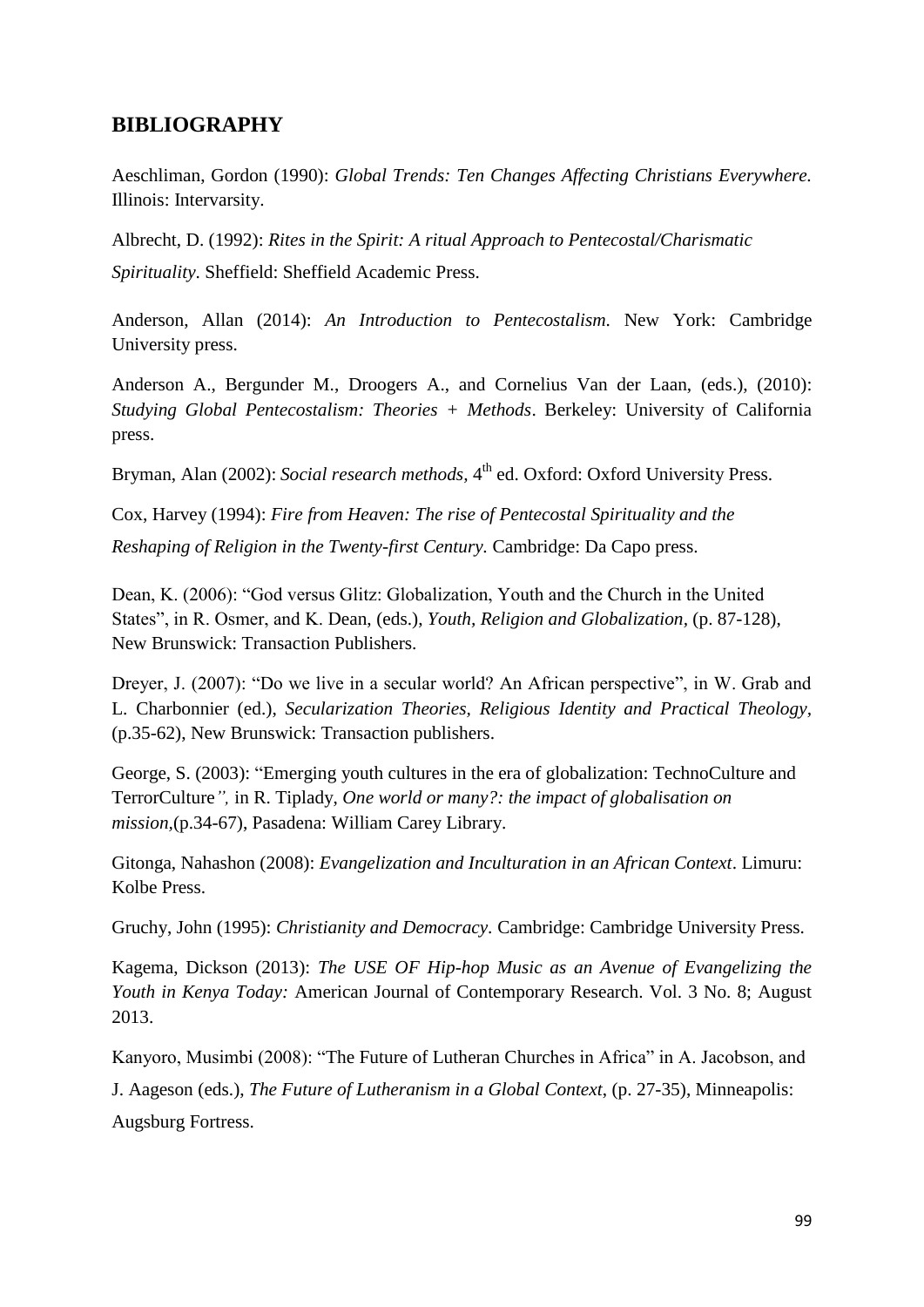Lartey, E. (2006): "Globalization, Youth and the Church: Views from Ghana", in R. Osmer, and K. Dean, (eds.), *Youth, Religion and Globalization,* (p.59-86)*,* New Brunswick: Transaction Publishers.

Meyer, B. (2010): "Pentecostalism and Globalization", in A. Anderson, M. Bergunder, A. Droogers, and Cornelius Van der Laan, (eds.), *Studying Global Pentecostalism: Theories + Methods*, (p.119-126), Berkely: Unversity of California Press.

Norheim, B. (2011): "The Global Youth Culture: Targeting and Involving Youth in Global

Mission", in T. Engelsviken, E. Lundeby and D. Solheim (eds.), *The Church Going Glocal: Mission and Globalization*, (p. 168-175), Oregon: Regnum Books

Raymo, Judy and Jim (2014): *Millennials and Mission: A generation faces a global challenge.* Pasadena: William Carey Library

Robbins D. and Kageler L. (2004): *This way to Youth Ministry.* Grand Rapids: Zondervan.

Robertson, Roland (1992): *Globalization: Social Theory and Global Culture.* London: SAGE Publications.

Root A. and Dean K. (2011): *The Theological Turn in Youth ministry*. Illinois: Intervarsity press.

Schreiter Robert (1997): *The New Catholicity: Theology between the Global and the Local.*  New York: Orbis Books.

Shweitzer, Fredrich (2006): "Globalization, Youth and Religion: Theoretical, Empirical and Practical Perspectives from Germany", in in R. Osmer, and K. Dean, (eds.), *Youth, Religion and Globalization,* (p.17- 58)*,* New Brunswick: Transaction Publishers.

*Standing Orders and Agenda.* (Revised Edition) (2011): Methodist Church in Kenya.

Nairobi: Giant Printers.

Strommen M. and Hardel R. (1989): *Passing on the Faith: A radical new model for youth and family ministry.* Minnesota: St. Mary's Press.

Tiplady, Richard (2003): *One world or many?: the impact of globalisation on mission*. Pasadena: William Carey Library.

Tomlinson, John (1999): *Globalization and Culture.* Cambridge: Polity Press

Wilson, F. (2003): "Globalization from a grassroot, Two-Thirds World perspective: a snapshot*",* in R. Tiplady, *One world or many?: the impact of globalisation on mission,*(p.167-188), Pasadena: William Carey Library.